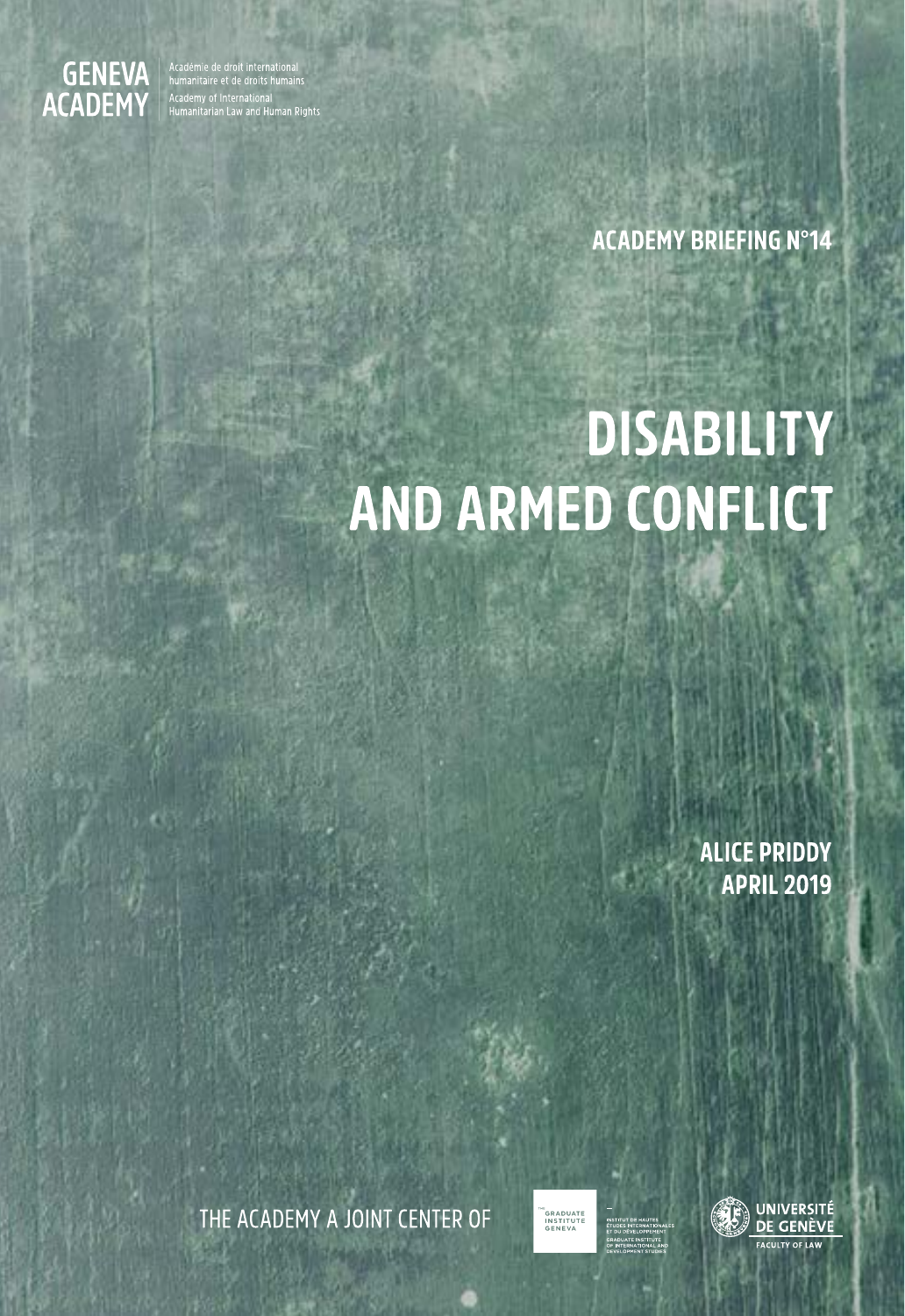## **DISABILITY AND ARMED CONFLICT**

## **ACKNOWLEDGEMENTS**

This Academy Briefing was researched and written by Alice Priddy, Senior Researcher at the Geneva Academy of International Humanitarian Law and Human Rights.

With thanks to Professor Andrew Clapham, Professor Marco Sassòli, Mina Mojtahedi, Facundo Chávez Penillas and Dr Annyssa Bellal who provided comments on an earlier draft.

The Geneva Academy would like to thank the Swiss Network for International Studies for their support, without which this project would not have been possible.

We would also like to thank Diakonia for their support of this Briefing and its launch and Pro Victimis for their initial support of this research.

## **DISCLAIMERS**

This Briefing is the work of the author. The views expressed in it do not necessarily reflect those of the project's partners, supporters or anyone else who provided input to the project, or commented on drafts of this Briefing.

#### **April 2019**

**ISBN: 978-2-9701253-0-3** 

**© The Geneva Academy of International Humanitarian Law and Human Rights**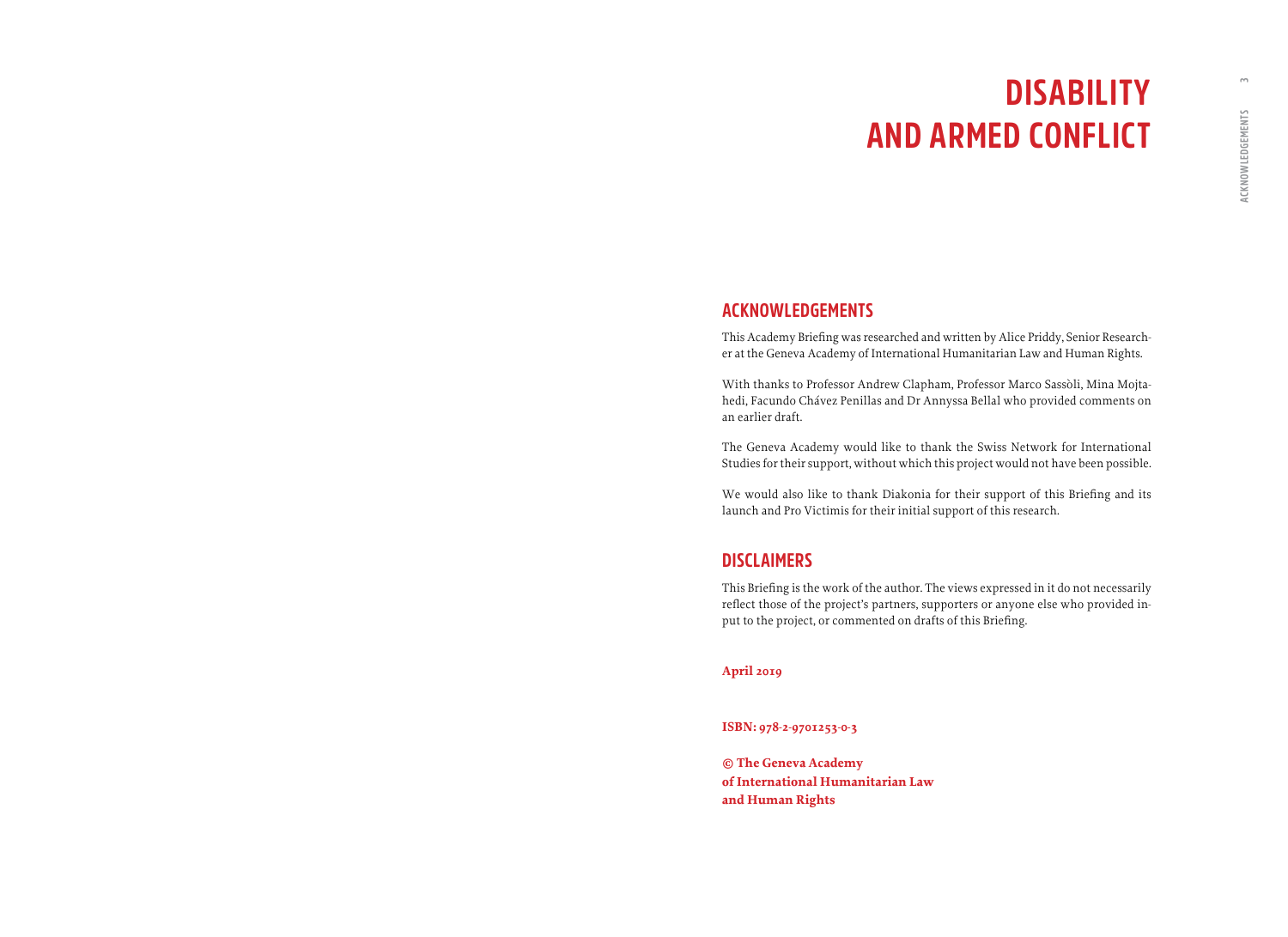$\Rightarrow$ 

## **TABLE OF CONTENTS**

|                | <b>PROJECT DESIGN AND METHODOLOGY</b>                     | 6  |
|----------------|-----------------------------------------------------------|----|
| A.             | PROJECT TEAM AND RESEARCH METHODOLOGY                     | 8  |
| 1.             | PROJECT TEAM AND EXPERT ADVISORY BOARD                    | 8  |
| $2_{-}$        | METHODOLOGY                                               | 8  |
| 2 <sub>1</sub> | <b>INTRODUCTION</b>                                       |    |
|                |                                                           | 11 |
| A.             | THE IMPACT OF ARMED CONFLICT ON PERSONS WITH DISABILITIES | 11 |
| 1.             | THE FORGOTTEN VICTIMS OF ARMED CONFLICT                   | 13 |
| 2.             | PREVENTION OF PRIMARY IMPAIRMENT. NOT DISABILITY RIGHTS   | 16 |

### **3. [UNDERSTANDING DISABILITY:](#page-9-0)  [FROM THE CHARITY MODEL TO A HUMAN](#page-9-0)  [RIGHTS-BASED APPROACH](#page-9-0) <sup>18</sup>**

|    | A. THE CHARITY MODEL        | 18 |
|----|-----------------------------|----|
|    | <b>B. THE MEDICAL MODEL</b> | 19 |
| C. | THE SOCIAL MODEL            | 19 |

**D. [THE HUMAN RIGHTS-BASED APPROACH](#page-10-0) 20**

| 4. THE CONVENTION ON THE RIGHTS OF PERSONS<br><b>WITH DISABILITIES</b> |  |
|------------------------------------------------------------------------|--|
|                                                                        |  |

| А. | <b>OVERVIEW OF THE CRPD</b>    | 23 |
|----|--------------------------------|----|
| 1. | <b>PREAMBLE</b>                | 26 |
| 2. | PURPOSE AND GENERAL PRINCIPLES | 27 |
| 3. | <b>DEFINING DISABILITY</b>     | 28 |
| 4. | REASONABLE ACCOMMODATION       | 29 |
| 5. | THE RIGHT TO EQUAL ACCESS      | 33 |

| В.       | THE CRPD AND ARMED CONFLICT                                                                              | 34       |
|----------|----------------------------------------------------------------------------------------------------------|----------|
| 1.       | THE APPLICATION OF THE CRPD TO NON-CITIZENS OF A STATE PARTY                                             | 35       |
| 2.       | THE EXTRATERRITORIAL APPLICATION OF THE CRPD                                                             | 35       |
| 3.       | THE RELATIONSHIP BETWEEN IHL AND THE CRPD                                                                | 38       |
| 4.       | SITUATIONS OF OCCUPATION                                                                                 | 43       |
| 5.       | OBLIGATIONS OF ARMED NON-STATE ACTORS (ANSAS) TOWARDS PERSONS<br>WITH DISABILITIES DURING ARMED CONFLICT | 44       |
| 6.       | DE FACTO CONTROL OF TERRITORY OR A POPULATION BY A ANSA                                                  | 45       |
| 7.       | OBLIGATIONS OF HUMANITARIAN ACTORS TOWARDS PERSONS WITH DISABILITIES                                     | 47       |
| 5.       | PERSONS WITH DISABILITIES IN TIMES OF                                                                    |          |
|          | <b>ARMED CONFLICT</b>                                                                                    | 48       |
| A.       | <b>WHAT IS ARMED CONFLICT?</b>                                                                           | 48       |
| B.       | SUMMARY OF THE GOVERNING ARMED CONFLICT                                                                  | 49       |
| 1.       | PERSONS WITH DISABILITIES WITHIN IHL                                                                     | 52       |
| 2.       | THE LANGUAGE OF IHL                                                                                      | 53       |
| 3.       | GENERAL PRINCIPLES OF IHL RELATING TO PERSONS WITH DISABILITIES                                          | 54       |
| C.       | ANALYSIS OF PARTICULAR IHL PROVISIONS FROM A DISABILITY                                                  |          |
|          | <b>INCLUSIVE PERSPECTIVE</b>                                                                             | 57       |
| 1.       | THE CONDUCT OF HOSTILITIES                                                                               | 57       |
| 2.       | <b>PROPORTIONALITY</b>                                                                                   | 59       |
| 3.<br>4. | <b>EFFECTIVE ADVANCE WARNING</b><br>PRECAUTIONS AGAINST THE EFFECTS OF AN ATTACK                         | 62<br>64 |
| 5.       | TREATMENT OF INTERNEES AND PRISONERS OF WAR WITH A DISABILITY                                            | 65       |
|          |                                                                                                          |          |
| D.       | A CONCLUDING REMARK                                                                                      | 73       |
| 6.       | <b>EIGHT KEY FINDINGS AND RECOMMENDATIONS</b>                                                            |          |
|          | <b>FROM OUR RESEARCH</b>                                                                                 | 74       |
|          | <b>ANNEX I. SAMPLE FIELD RESEARCH QUESTIONNAIRE</b>                                                      | 78       |
|          |                                                                                                          |          |

**[ANNEX II. REPORT ON COLOMBIA](#page-41-0) <sup>83</sup>**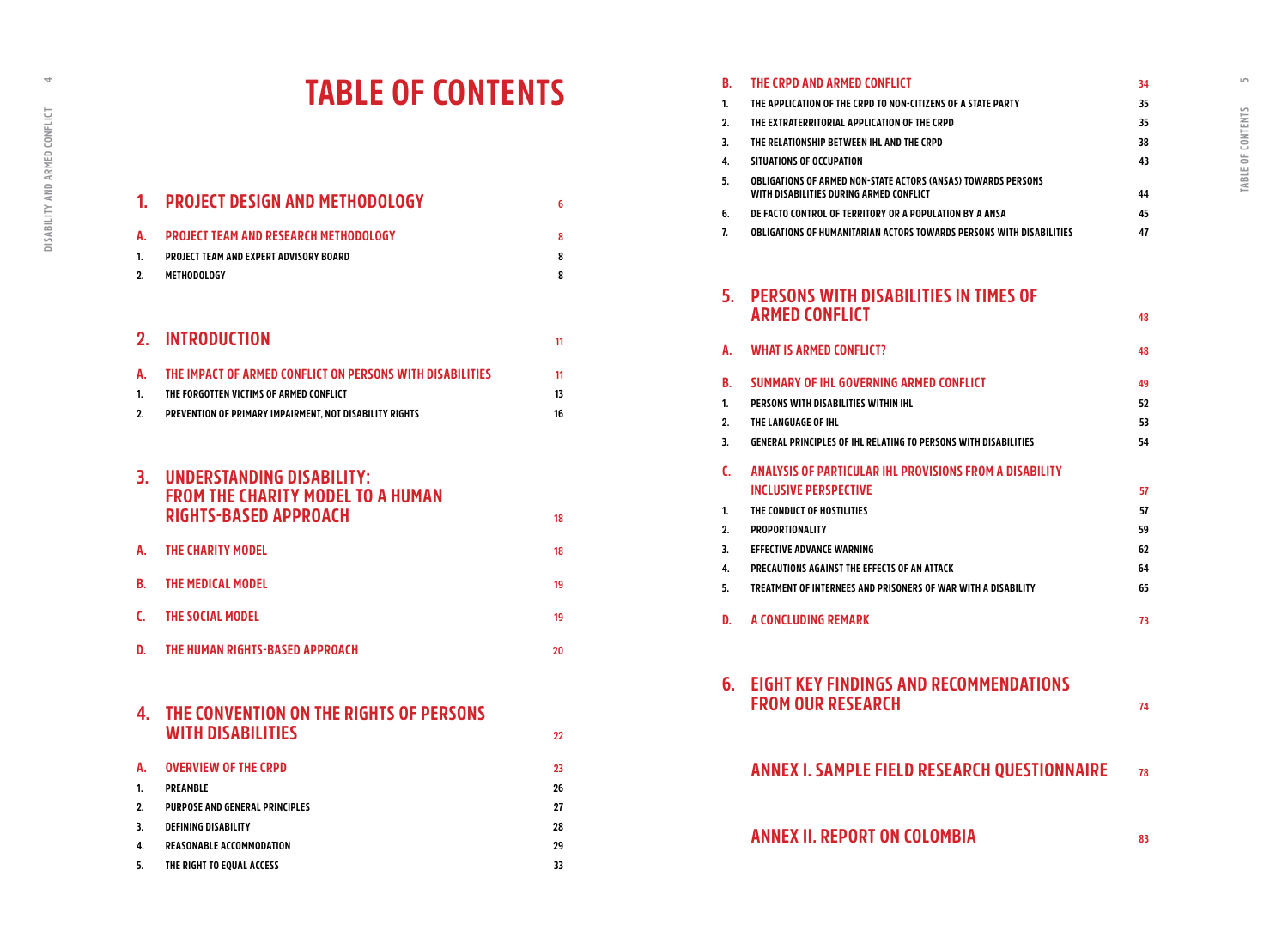## **1. PROJECT DESIGN AND METHODOLOGY**

This Academy Briefing is the final output of a two-year project on dis ability and armed conflict. The overarching aims of the project have been to raise awareness of this much-overlooked topic, and to provide legal and policy guidance to increase implementation of the rights and protections of persons with disabilities living in situations of armed conflict. To achieve these aims, the project tested three hypotheses:

#### *Hypothesis One (conduct of hostilities)*

During armed conflict, in the conduct of hostilities (meaning when targeting and selecting the methods and means of warfare), states and armed non-state actors (ANSAs) are not meeting their obligations under international huma nitarian law (IHL) and international human rights law (IHRL) to protect per sons with disabilities, in part due to ignorance of the legal framework (the UN Convention on the Rights of Persons with Disabilities (CRPD) in particu lar) and lack of international pressure to comply.

#### Associated research questions:

- 1. Under IHL and IHRL, what are the obligations and duties of states and ANSAs towards persons with disabilities during the conduct of hostil ities?
- 2. Are there examples in a selection of case studies (Democratic Republic of the Congo (DRC), Colombia, Palestine and Ukraine) of state and/or ANSAs that are not meeting these obligations and duties? What are the reasons for this? What have been the national and internation al responses, if any, to these incidents (including NGO and media responses, resolutions, United Nations (UN) commission of inquiry reports, general comments, jurisprudence and press releases from UN mechanisms)?

#### *Hypothesis Two (protection and assistance)*

States and ANSAs, as well as humanitarian organizations, are not meeting their obligations under IHL and IHRL, to protect and assist persons with di sabilities during armed conflict and in its aftermath (whether pre-existing or caused by the armed conflict), owing, among other reasons, to: lack of awareness and understanding of the scale and plight of those with disabili ties in armed conflict; entrenched stigma and discrimination towards those with disabilities; lack of political will and resource allocation; lack of policy frameworks and tailored practice; and/or lack of awareness among rights-hol ders and their representatives of the rights of persons with disabilities during armed conflict and in its aftermath.

#### Associated research questions:

- 3. What obligations and/or duties do states, ANSAs and humanitarian organizations have under IHL and IHRL to protect and assist persons with disabilities during and in the aftermath of armed conflict? Is this legal framework sufficient and what, if any, protection gaps exist within it?
- 4. What disability inclusive data exists on the impact of armed conflict? Are any groups disproportionately affected, such as children or those with a particular pre-existing disability?
- If/where states, ANSAs and humanitarian organizations are not meeting their obligations/duties towards persons with disabilities in armed conflict, what are the reasons for this? Do such reasons include: lack of awareness and understanding by states, ANSAs and humani tarian organizations of the impact of armed conflict on persons with disabilities; entrenched stigma and discrimination towards persons with disabilities; lack of political will and resource allocation; lack of humanitarian aid and international assistance; lack of inclusive poli cy frameworks and tailored practice; and/or lack of awareness among rights-holders and their representative organizations of the rights of persons with disabilities during armed conflict?

#### *Hypothesis Three (adoption and implementation of tailored laws and policies)*

States, ANSAs and humanitarian organizations will be better able to imple ment their obligations and duties toward persons with disabilities during armed conflict if they adopt informed and tailored laws and policies, aligned with the CRPD, and implement these in practice.<sup>1</sup>

#### Associated research questions:

- 6. What laws, policies and/or practices whether at international and/ or domestic levels – do states, ANSAs and humanitarian organizations have in place to protect and assist persons with disabilities during and in the aftermath of armed conflict? Are these laws, policies and/or practices compliant with the CRPD?
- 7. What laws, policies and/or practices need to be put in place and/or amended by states, ANSAs and humanitarian organizations to better meet their specific obligations to protect and assist persons with dis abilities during and in the aftermath of armed conflict?

<span id="page-3-0"></span> $\subseteq$ 

**<sup>1</sup> It is appreciated that entrenched discriminatory attitudes towards persons with disabilities may take generations to overcome. Cultural and social norms, as well as the inherent insecurity of armed conflict, mean that ensuring** *total* **and** *consistent* **realization of the rights and protections of all persons with disa bilities during armed conflict and in its aftermath is, at present, an unobtainable goal.**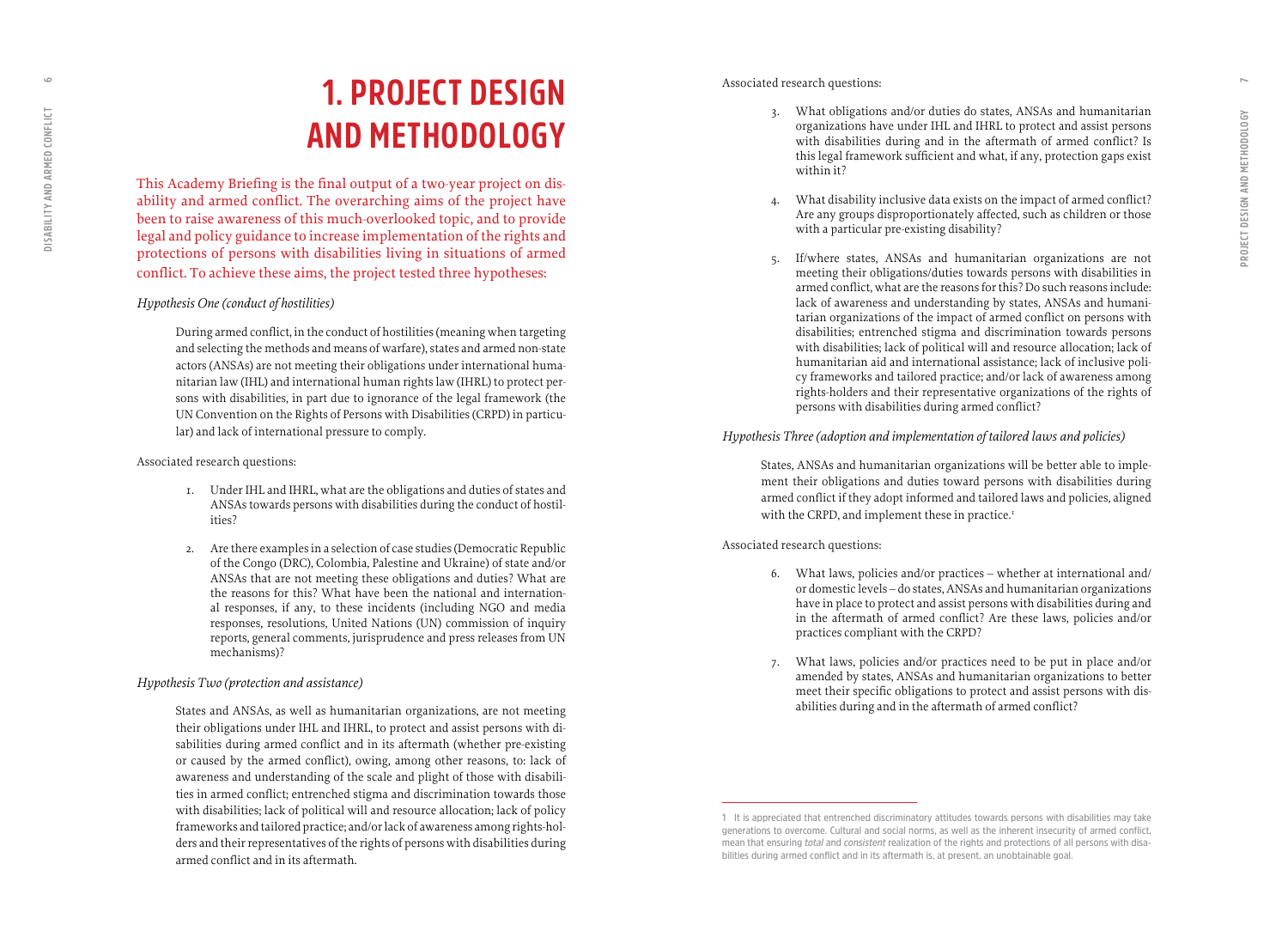## **A. PROJECT TEAM AND RESEARCH METHODOLOGY**

#### **1. PROJECT TEAM AND EXPERT ADVISORY BOARD**

The project was led by Professor Andrew Clapham (Graduate Institute of Interna tional and Development Studies). Research, other activities and the writing of this report were primarily undertaken and overseen by Alice Priddy (Geneva Acade my of International Humanitarian Law and Human Rights). Other team members include Dr Annyssa Bellal (Geneva Academy), David Shaw (Institute for Biome dical Ethics) and Ms Catalina Devandas (UN Special Rapporteur on the rights of persons with disabilities). Aude Brus (Handicap International) and Nathalie Her lemont (Handicap International) were involved at the early stages of the project, including in the development of an ethics policy for interviews. Local consultants were engaged to draft the field reports for the DRC (Delus Lusambya) and Vietnam (Nguyen Thi Thanh Hong, Association for the Empowerment of Persons with Dis abilities in Quang Binh).

The project team has been assisted by an Expert Advisory Board, which includes representatives of inter-governmental and non-governmental organizations (IGOs and NGOs), as well as humanitarian organizations including the International Committee of the Red Cross (ICRC), the Office of the UN High Commissioner for Refugees (UNHCR) and the Office of the High Commissioner for Human Rights (OHCHR); members of the disability community; experts working in the field; and academics. The Expert Advisory Board has been a source of guidance and advice throughout the project, including through providing comments on draft reports.

### **2. METHODOLOGY**

The methodology for the project was developed in consultation with stakehold ers and those working in states affected by armed conflict. An expert roundtable meeting was held at the Geneva Academy of International Humanitarian Law and Human Rights in November 2014 to discuss the methodology and parameters of the project. The ICRC, OHCHR, UNHCR, the UN Special Rapporteur on the rights of persons with disabilities, the UN International Children's Emergency Fund (UNICEF), Handicap International, International Disability Alliance, representa tives of organizations of disabled persons (ODPs), experts from the field and aca demics participated in the meeting and shaped the project's methodology.

The project adopted several research methods, each tailored to the nature of the research questions and the relevant hypothesis. Research methods included a com bination of: desk research; structured interviews with persons with disabilities and their representative organizations, NGOs and humanitarian personnel; and field workshops through which feedback was sought on discrete issues.

A key feature of the project is to take an inclusive development approach. In ac cordance with the right to participation, outlined in Articles 4(3), 29 and 33(2) of the CRPD, and the oft-used motto of the disability community, 'nothing about us, without us', the involvement of persons with disabilities in shaping the project's design, implementation, and the conclusions and recommendations identified in this report, has been a key aspect of this project. Key stakeholders from the nation al and international disability community joined the project as team members, members of the Expert Advisory Board, field consultants or as participants and in terlocutors in project activities.

The first stage of the project was to undertake desk research to map the obliga tions, protections and duties contained in IHL and IHRL, specific to states, ANSAs and humanitarian organizations with regard to persons with disabilities in armed conflict. In doing so, an evaluation was undertaken of: (a) how these bodies of law relate to one another and interact; and (b) whether this legal framework is suffi cient or, alternatively, whether protection gaps exist within the legal framework.

The project focused on the situation of persons with disabilities in five states expe riencing different levels of armed conflict or its aftermath (the DRC, Colombia, Pal estine, Ukraine and Vietnam). These states were selected because they are all States Parties to the CRPD,<sup>2</sup> and they represent a diverse range of regions and cultures, differing types of conflicts (including the involvement of ANSAs), different stages of conflict or post-conflict situations, differing levels of economic development and varying levels of international assistance. 3

Field research was undertaken in each of these five states, either by team members or local consultants. The field research was centred on confidential, structured in terviews with stakeholders (including state officials, armed-non state actors, per sons with disabilities and their representative organizations, international organi zations, local NGOs, academics and journalists).<sup>4</sup> A sample questionnaire used in these structured interviews can be found in Annex I to this briefing.

Based on research gathered during our field trips, as well as desk research, reports were drafted on each state. The reports provide an overview of the conflict and the situation of persons with disabilities within each state as well as any relevant trends; and they identify gaps in the implementation of states' and non-state ac tors' obligations and duties. Each draft field report was shared with those inter viewed and other stakeholders for their feedback before being finalized. A redacted sample of one of the field reports can be found in Annex II to this briefing. 5

The five state reports formed the basis of workshops that were carried out in the field to further test as well as disseminate our findings among a wide range of

<span id="page-4-0"></span> $\infty$ 

**<sup>2</sup> Of relevance to Palestine and the Gaza conflict of 2014, Israel has also ratified the CRPD. 3 It should be noted that the nature of the conflict does not affect the application of the CRPD. The** 

**obligations of different actors may, however, vary, i.e. state versus armed non-state actors. These differing obligations are explored in the research.**

**<sup>4</sup> Interviews were conducted on a confidential basis to mitigate any potential risk of adverse effects of taking part in the study for interviewees. The Ethics and Data Security and Confidentially policies of the project are on file with the Geneva Academy of International Humanitarian law and Human Rights (Geneva Academy) and can be shared upon request. 5 The remaining state reports are on file with the Geneva Academy and can be shared upon request.**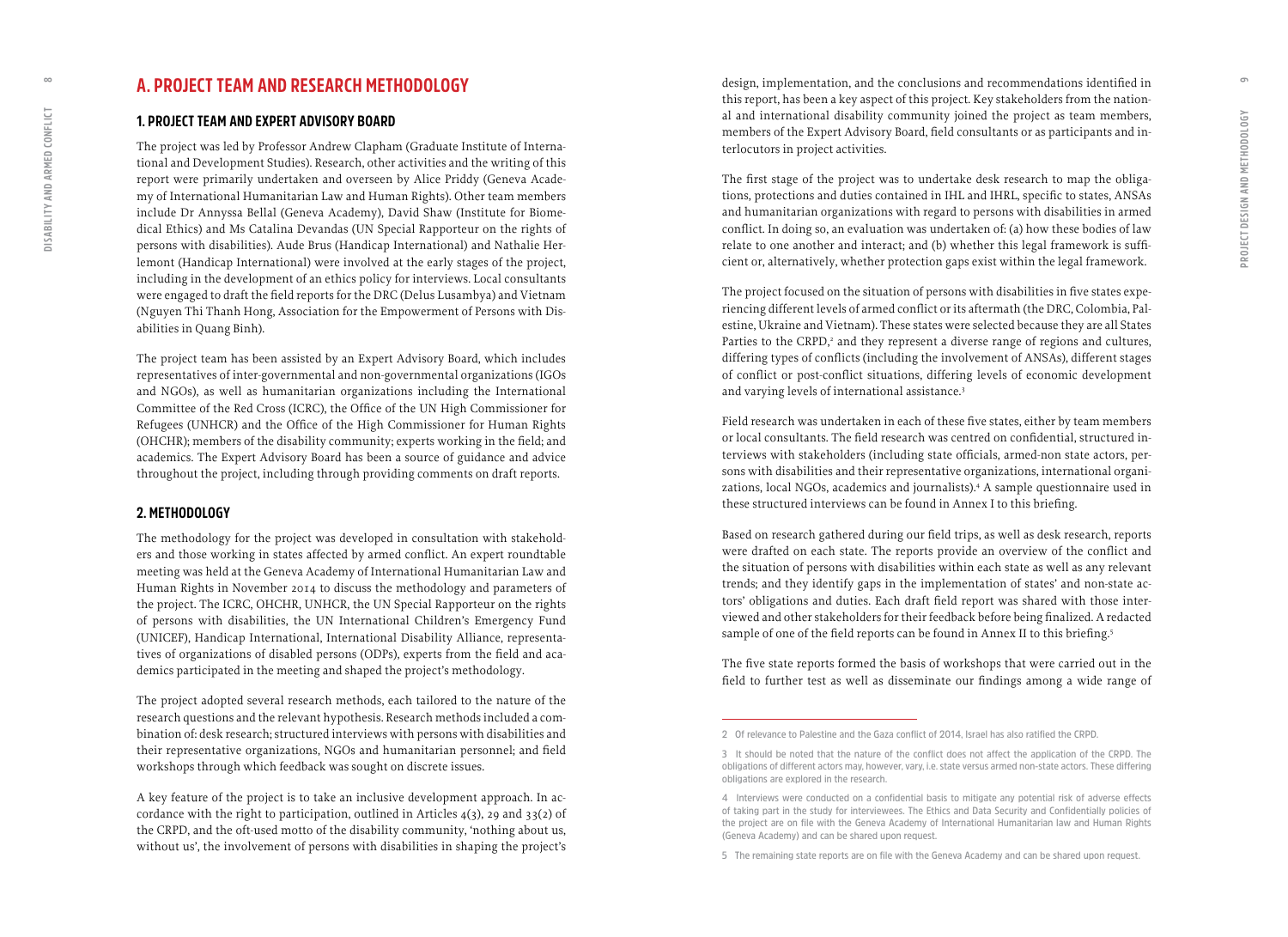stakeholders. Workshops in Gaza, the West Bank and Kiev were undertaken in partnership with OHCHR. In total, approximately 200 people participated in the field workshops, including state authorities, local NGOs, local ODPs, IGOs, various UN agencies, academics and journalists.

This Academy Briefing is the final output of the project and brings together our legal mapping, undertaken in the first stage of the project, and the field research. It sets out legal and policy analyses as the basis for overarching findings and recommendations that would be applicable to any armed conflict setting.

## **2. INTRODUCTION**

An estimated 15 per cent of the world's population, approximately 1 billion people, have some form of disability, involving sensory, physical, psychosocial and/or intellectual impairments.

However, given that impairments are often not reported (owing to prevalent discriminatory attitudes and social stigma), or not recorded (owing to inadequate data collection), this figure is likely to be much higher. The UN Convention on the Rights of Persons with Disabilities (CRPD), adopted in 2006 and entered into force in 2008, cemented, in a widely endorsed international human rights law treaty, the undeniable fact that persons with disabilities are full and equal rights holders. This recognition is significant in its own right, since it is a position that had not previously been obvious to many actors, and that remains unapparent to some. The CRPD underscores that denial of the full enjoyment of any human right based on a person's real or perceived impairment amounts to unlawful discrimination. Crucially, the CRPD affirms its continuing application in situations of armed conflict, alongside international humanitarian law (IHL). States Parties, in accordance with their obligations under IHL and the CRPD, are obligated to take 'all necessary measures to ensure the protection and safety of persons with disabilities' in situations of armed conflict.

Against that background, this Academy Briefing explores the complementarity between the CRPD and IHL and considers how, in specific situations within armed conflict (concerning the conduct of hostilities and the treatment of detained persons), a selected sample of IHL provisions (concerning humane treatment and adverse distinction) should be applied and evaluated in a disability inclusive manner. First we provide an overview of the CRPD, (with a particular emphasis on the provision of equal access, reasonable accommodation, and the prohibition of discrimination) and international humanitarian law. The means by which the extraterritorial application of the CRPD might be activated, the relationship between IHL and the CRPD and the obligations of armed non-state actors towards persons with disabilities are explored. The briefing concludes with eight key findings of our research, and our associated recommendations. This introductory section provides an overview of the current situation of persons with disabilities within the conflict setting.

## **A. THE IMPACT OF ARMED CONFLICT ON PERSONS WITH DISABILITIES**

Persons with disabilities routinely face discrimination and isolation in all contexts. The effects are exacerbated in situations of emergency or armed conflict, where persons with disabilities are at increased risk of acute harm, gross human

<span id="page-5-0"></span> $\subseteq$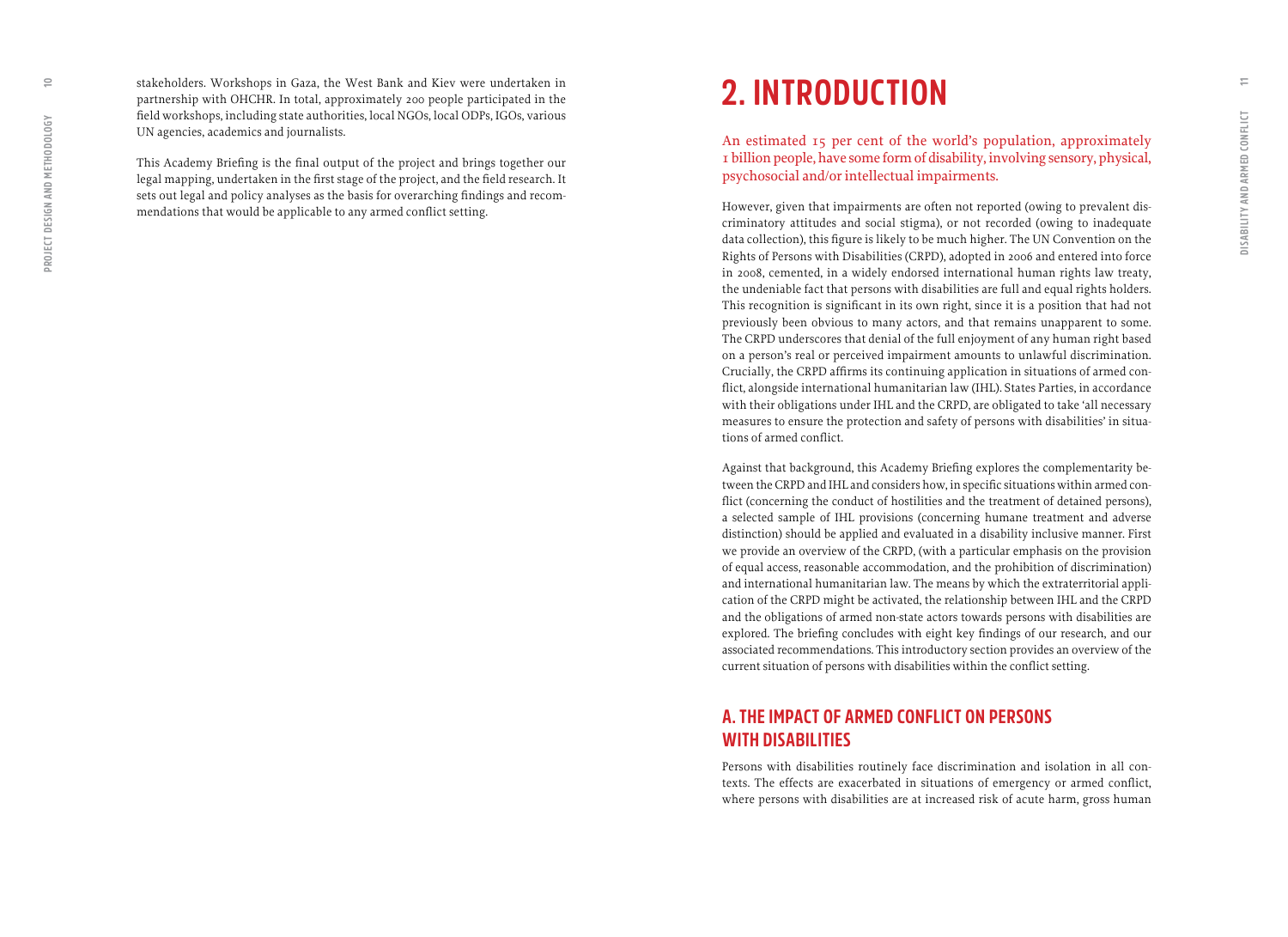rights violations and serious violations of IHL. 6 Armed conflict has a particularly devastating and disproportionate impact on persons with disabilities, in all phases of conflict and its consequences: for persons in conflict zones; for those fleeing conflict; and for those in post-conflict situations or dealing with the aftermath of conflict. In the conflict setting, persons with disabilities are the subject of targeted killings; 7 'clustered settlements' of persons with disabilities (including psychiat ric institutions, orphanages and care homes) are used as human shields; 8 women and girls with disabilities are at increased risk of sexual and gender-based violence (SGBV), including through the use of SGBV as a strategy, tactic or policy in war; 9 persons with disabilities are more likely to be killed or sustain serious injury as a result of inaccessible protection mechanisms (such as effective advanced warnings before attacks – see Section  $5.C.3$ );<sup>10</sup> inaccessible evacuation procedures (including transport and emergency information) result in their being left behind;<sup>11</sup> inaccessible humanitarian assistance (including food, water and shelters) can have a dis proportionate and catastrophic impact on the health of persons with disabilities; those with existing impairments risk secondary and preventable conditions owing to the interruption or deterioration of medical care; $12$  and the destruction of infrastructure and assistive devices can create physical barriers, preventing persons with disabilities from accessing their places of education and/or employment.<sup>13</sup>

**12 E.g., persons with spinal cord injuries who stop receiving physiotherapy are more susceptible to pres sure sores and urinary tract infections, the impact of which can be significant. World Confederation for Physical Therapy,** *The Role of Physical Therapists in Disaster Management***, 2016, p 42.**

**13 Syria Relief reported that four out of five children living in conflict-affected areas of Syria did not have access to education. Syria Relief, Children Living with Disabilities Inside Syria, 2018, p 23.**

In the context of those fleeing conflict, refugees and internally displaced persons with disabilities face exclusion from basic services. Refugee and displacement camps and facilities lack formal and comprehensive procedures to identify *all* refugees with disabilities and 'consequently, fail to provide them with protection and essential services, such as shelter and medical care that are accessible and respon sive to their needs'.14 In the aftermath of conflict, persons with disabilities are rou tinely denied access to justice, including access to effective remedies and repara tion, for violations carried out during the conflict. Across conflict and post-conflict settings, persons with disabilities are widely seen as passive victims and are yet to be recognized and empowered to act as agents of change. They are not mean ingfully consulted in humanitarian policy design, implementation and monitor ing: they are not adequately represented within, or meaningfully consulted in, the design and implementation of action by many human rights and humanitarian organizations and mechanisms; they are not granted equal participation and full involvement in peace processes; and their role and potential contribution to con flict prevention and resolution is yet to be realized.

The consensus is that armed conflict has a disproportionate impact on persons with disabilities who, based on their impairment, are denied the rights and protec tions they are entitled to under both international human rights law (IHRL) and IHL. Yet the exact extent and nature of that impact is unknown. There is an acute lack of data that is reliable, comprehensive and disaggregated by age and gender on the impact of armed conflict on persons with a range of impairments. States Par ties to the CRPD are not meeting their commitment to collect data and statistical research to enable them to formulate and implement the policies necessary to give effect to the CRPD.<sup>15</sup> Where data sets do exist they are often under-inclusive, relying on a narrow, medical-model understanding of disability. Such data sets do not adequately or consistently reflect the prevalence of those with psychosocial and/or intellectual impairments. Where this data is used to justify budget allocations and develop policy, it exacerbates the exclusion of persons with unrecognized disabili ties and leads to further discrimination.<sup>16</sup>

#### **1. THE FORGOTTEN VICTIMS OF ARMED CONFLICT**

Persons with disabilities are the largest minority group in the world.<sup>17</sup> Despite this, and the severe consequences that armed conflict has on them, persons with dis abilities remain the 'forgotten victims of armed conflict'.<sup>18</sup> 'Disability' is still wide-

<span id="page-6-0"></span> $\supseteq$ 

**<sup>6</sup> For example, research indicates that the mortality rate among persons with disabilities was twice that of the rest of the population during the 2011 Japan earthquake and tsunami. Statement of the Committee on the Rights of Persons with Disabilities (CmmttRPD), on disability inclusion for the World Humanitarian Summit, 5 September 2015.**

**<sup>7</sup> In Colombia, for example, persons with psychosocial and intellectual disabilities were subjected to 'false positive' killings, where they were lured into remote areas, often on the promise of work, and killed. The killing would then be staged to look like the lawful killing of a combatant by placing a gun and/or FARC-EP or other guerrilla-group memorabilia on the body. CmmttRPD, Concluding Observations on the Initial Report of Colombia, UN doc CRPD/C/COL/CO/1, 30 September 2016, §24.**

**<sup>8</sup> UNICEF, Children with Disabilities in Situations of Armed Conflict, November 2018, p 4.**

**<sup>9</sup> Ibid. See also E. J. Wood, 'Conflict-Related Sexual Violence and the Policy Implications of Recent Research', 96** *International Review of the Red Cross (IRRC)* **894 (2014).** 

**<sup>10</sup> By way of example, two female residents, with physical impairments, of the Mobarat Falastin Centre in Gaza were killed and four others injured when the centre was attacked by Israeli rockets during the 2014 conflict. A 'roof-knock' warning was given two minutes before the attack but this was insufficient time to evacuate or try to shelter all residents from the blast owing to their mobility restrictions. Interview with the manager of the Mobarat Falastin Centre by the author, Alice Priddy, in Gaza, November 2018. Notes on this interview are on file with the author and can be shared upon request. The attack was also reported in** *The Guardian***, 'Disabled Palestinians Unable to Escape Israeli Air Strike', 12 July 2014.**

**<sup>11</sup> Human Rights Watch (HRW), 'Central African Republic: People with Disabilities Left Behind', 28 April 2015. The UN Fact-Finding Mission on the Gaza Conflict of 2009 heard testimony from persons with disabilities and their families who live in constant fear that in the event of an attack they would be left behind because, without support, evacuation would be too difficult. One mother was specifically told by an Israeli soldier to evacuate her home and leave behind her child who had a disability, which she refused to do. Report of the United Nations Fact-Finding Mission on the Gaza Conflict, UN doc A/HRC/12/48, 25 September 2009, §§1286–1288.** 

**<sup>14</sup> UN Office of the High Commissioner for Human Rights (OHCHR), 'Migrants and Refugees with Disabilities Must be a Priority in New Global Compact on Migration – UN Experts', press release, 12 April 2017.**

**<sup>15</sup> Art 31(1), Convention on the Rights of Persons with Disabilities (CRPD).** 

**<sup>16</sup> Humanity and Inclusion has recently launched a toolkit to improve the collection of quality data and its use in humanitarian action. The toolkit is based around the Washington Group Questions and can be found at https://humanity-inclusion.org.uk/en/disability-data-in-humanitarian-action#8 (last accessed 8 April 2019).**

**<sup>17</sup> UN Enable, Fact Sheet on Persons with Disabilities, n.d.** 

**<sup>18</sup> In relation to the Syrian conflict, the CmmttRPD described persons with disabilities as 'too often the forgotten victims of conflict', highlighting that they face 'gross violations' of their rights on a daily basis and face a disproportionate risk of being 'neglected, excluded or even abused because of their impairments and traumas, particularly the most vulnerable women and children with disabilities', CmmttRPD, 'Persons with Disabilities "Forgotten Victims" of Syria's Conflict – UN Committee', press release, 17 September 2013.**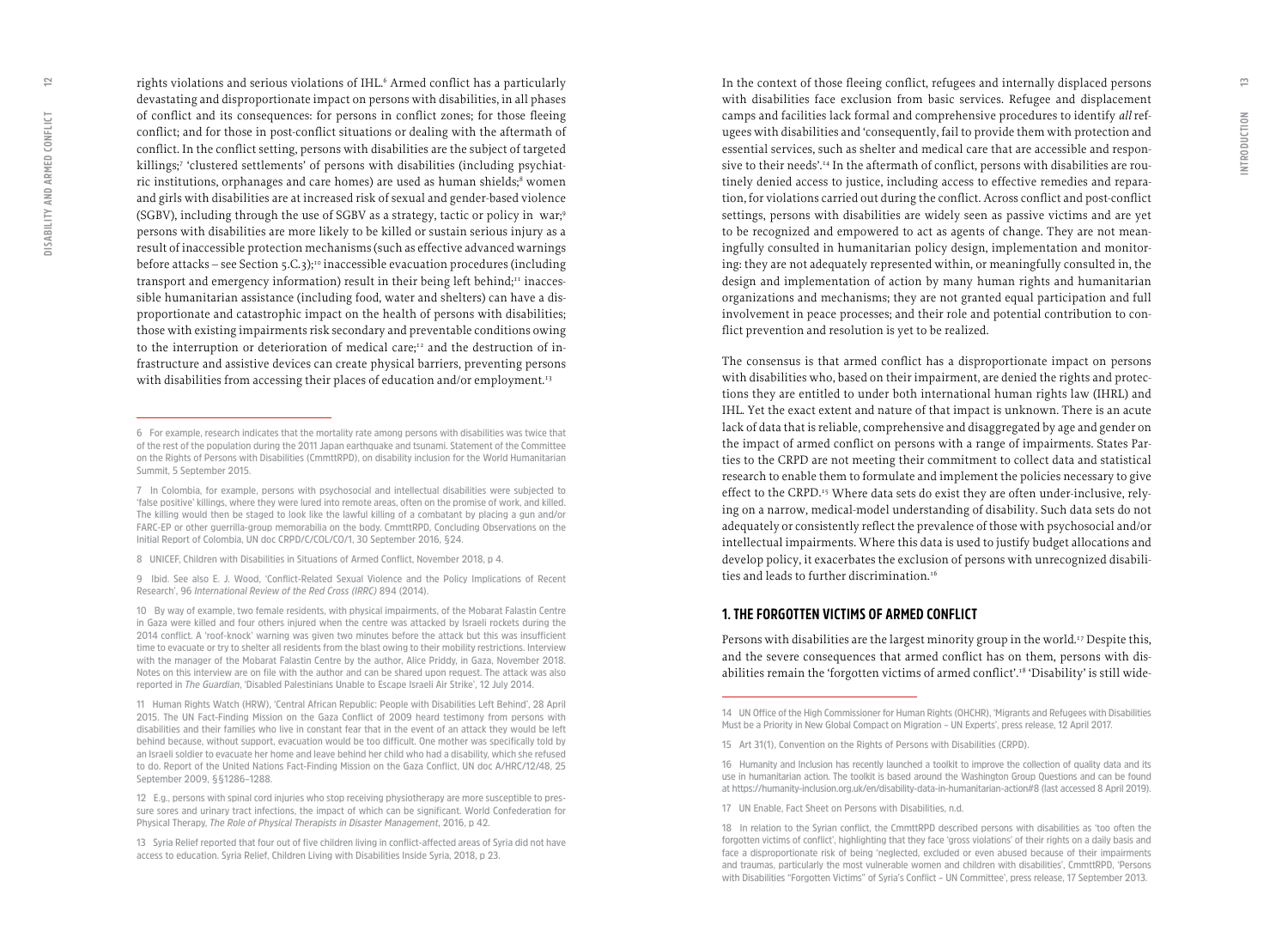ly considered a niche issue, particularly in the conflict setting. Very little research or literature exists on the topic.19 Open the contents page or index of any textbook on armed conflict and it is unlikely to include 'disability'; military manuals and IHL training programmes do not meaningfully incorporate the disability perspec tive; UN-mandated commissions of inquiry and UN agency reports routinely fail to include a disability analysis of armed conflict,<sup>20</sup> even when specifically asked to do so;<sup>21</sup> not a single resolution of the UN Security Council,<sup>22</sup> Human Rights Council23 or General Assembly is dedicated to addressing the disproportionate impact of armed conflict on persons with disabilities. In comparison, the gender impact and response to armed conflict is rightly receiving growing attention, including through the Women, Peace and Security framework.<sup>24</sup> Instead, persons with disabilities are often implicitly referred to as 'vulnerable groups', and thereby purportedly included

**20 Notable exceptions include OHCHR, Thematic Study on the Rights of Persons With Disabilities Under Article 11 of the Convention on the Rights of Persons with Disabilities, on Situations of Risk and Humanitarian Emergencies, UN doc A/HRC/31/30, 30 November 2015; the Report of the Detailed Findings of the Independent International Fact-Finding Mission on Myanmar, UN doc A/HRC/39/CRP, 17 September 2018, highlights the continuing application of the CRPD and, albeit briefly, the targeted killing of persons with psychosocial impairments, but it does not go on to make any findings or recommendations regar ding the impact of the conflict on persons with disabilities. See also the Report of the UN Commission on South Sudan, UN doc A/HRC/40/CRP.1, 20 February 2019, §§177–182, which details specific violations and contains recommendations with regard to that specific conflict.**

**21 In its Resolution 2217, 28 April 2015, the UN Security Council (UNSC) asked the UN Multidimensional Integrated Stabilization Mission in the Central African Republic (MINUSCA) to 'monitor, help investigate and report on violations and abuses committed against children, women as well as persons with di sabilities'. In the 24-page responding report, disability was mentioned once, in relation to victims of torture who were mainly 'elderly, widows, persons with disabilities or persons who do not have strong support in their local communities'. MINUSCA and OHCHR, Report on the Situation of Human Rights in the Central African Republic, n.d., §62, available at [https://www.ohchr.org/Documents/Countries/CF/](https://www.ohchr.org/Documents/Countries/CF/MINUSCA_9Dec2015.pdf) [MINUSCA\\_9Dec2015.pdf](https://www.ohchr.org/Documents/Countries/CF/MINUSCA_9Dec2015.pdf) (last accessed 8 April 2019).**

**22 The UNSC has recognized, albeit in a rather nominal manner, the particular risks experienced by persons with disabilities in resolutions devoted to particular conflicts (see e.g., UNSC Res 2409, 27 March 2018, on the conflict in the DRC, §36(i)(b)) or in its resolutions devoted to conflict per se. See e.g., UNSC Res 2417, 24 May 2018, in which the Council stresses 'the particular impact that armed conflict has on women, children, including as refugees and internally displaced persons, and other civilians who may have specific vulnerabilities including persons with disabilities and older persons'. The resolution goes on to stress 'the need for humanitarian assistance to be gender- and age- sensitive, and to remain responsive to the different needs of the population' (without expressly referencing disability). The UNSC has also highlighted the particular vulnerability of women with disabilities to sexual violence in the conflict setting (UNSC Res 2106, 13 June 2013, §19) and the need to ensure that the needs of all children, including those with disabilities, are addressed in healthcare, psychological support and education programmes (UNSC Res 2427, 9 July 2018). A UNSC resolution dedicated to the impact of armed conflict on persons with disabilities is currently under consideration.**

**23 Persons with disabilities have implicitly been referred to in generic resolutions on armed conflict. See e.g., UN Human Rights Council (HRC) Res 9/9, Protection of the Human Rights of Civilians in Armed Conflict, UN doc A/HRC/9/L.11, 2008, which highlights the impact of armed conflict on women and child ren and other 'vulnerable groups'.**

**24 UNSC Res 13/25, 31 October 2000, amongst others. In relation to sexual violence, women with disa bilities have been included within the Framework on Women, Peace and Security.** 

within relevant discussions. Little *dedicated* attention is paid to the diversity of dis ability and the lived experiences of persons with disabilities in the conflict setting.<sup>25</sup>

Small and recent steps have been taken to include disability in the conflict setting within the international agenda. The UN Secretary-General has highlighted that persons with disabilities are a critical group under Core Responsibility 3 of the Agenda for Humanity (leave no one behind).<sup>26</sup> The Charter on Inclusion of Persons with Disabilities in Humanitarian Action was adopted at the 2016 World Humani tarian Summit, and has been endorsed by over 140 humanitarian and human rights organizations, organizations of disabled persons (ODPs), UN agencies and govern ments.27 The Charter concerns all humanitarian disasters and emergency situations, including armed conflict. Signatories commit to: eliminating all forms of discrimi nation against persons with disabilities in humanitarian policy and programming; undertaking meaningful consultations with persons with disabilities and their rep resentative organizations in humanitarian programme design, implementation and monitoring; and improving quantitative and qualitative data collection on persons with disabilities. In December 2018, members of the UN Security Council attended an Arria-Formula meeting, the first dedicated discussion on the impact of conflict on persons with disabilities to be held by the Security Council.<sup>28</sup>

To remedy the lack of inter-agency guidelines on the inclusion of persons with disabilities in humanitarian action, and to realize the ambitions of the Charter on Inclusion of Persons with Disabilities in Humanitarian Action, the Inter-Agency Standing Committee Task Team on the Inclusion of Persons with Disabilities in Humanitarian Action is currently drafting guidelines to address the experiences of persons with disabilities in humanitarian disasters. It is intended that the guide lines will 'assist humanitarian actors and affected communities to coordinate, plan, implement, monitor and evaluate essential actions that foster the full and effective participation and inclusion of persons with disabilities, changing practice across all sectors in a humanitarian response'.29

 $\Xi$ 

**<sup>19</sup> The few academic publications that do exist include: J. Lord, 'Persons with Disabilities in International Humanitarian Law', in M. Gill and C. Schlund-Vials (eds),** *Disability, Human Rights and the Limits of Humanitarianism***, Routledge, 2015; N. Hart, M. Crock, R. McCallum and B. Saul, 'Making Every Life Count: Ensuring Equality and Protection for Persons with Disabilities in Armed Conflicts, 40** *Monash University Law Review* **1 (2014).**

**<sup>25</sup> E.g., the HRC in its resolution on the human rights situation in the Syrian Arab Republic, highlights and 'strongly condemns' a number of human rights abuses (including sexual violence) against women, child ren, journalists and human rights defenders and internally displaced persons and calls for all citizens to 'receive equal protection regardless of gender, religion or ethnicity' yet fails to make reference to persons with disabilities, UN doc A/HRC/37/L.38, 19 March 2018, Preamble, §§3, 12 and 19.**

**<sup>26</sup> UN General Assembly (UNGA), One Humanity: Shared Responsibility: Report of the Secretary-General for the World Humanitarian Summit, UN doc A/70/709, 2 February 2016, §79.** 

**<sup>27</sup> See http://humanitariandisabilitycharter.org (last accessed 11 April 2019).**

**<sup>28</sup> The meeting can be viewed at http://webtv.un.org/watch/the-situation-of-persons-with-disabilities-inarmed-conflict-security-council-open-arria-formula-meeting/5975361795001/ (last accessed 11 April 2019).**

**<sup>29</sup> Inter-Agency Standing Committee (IASC), 'Concept Note: Subsidiary Body to Develop IASC Guidelines on Inclusion of Persons with Disabilities in Humanitarian Action', 2 June 2016. The guidelines are due to be finalized in the latter half of 2019. Other notable initiatives include the Global Compact for Safe, Orderly and Regular Migration, adopted in December 2018, which commits to establish human rightsbased, 'disability-responsive' migration policy and practice (§§23(a), 31(a) and 31(c)). The UK, Kenya and the International Disability Alliance hosted the first ever Disability Summit in July 2018, in London. The summit focused on all issues related to persons with disabilities and although attention was paid to en suring equal access to humanitarian responses per se, very little attention was paid to the conflict setting.**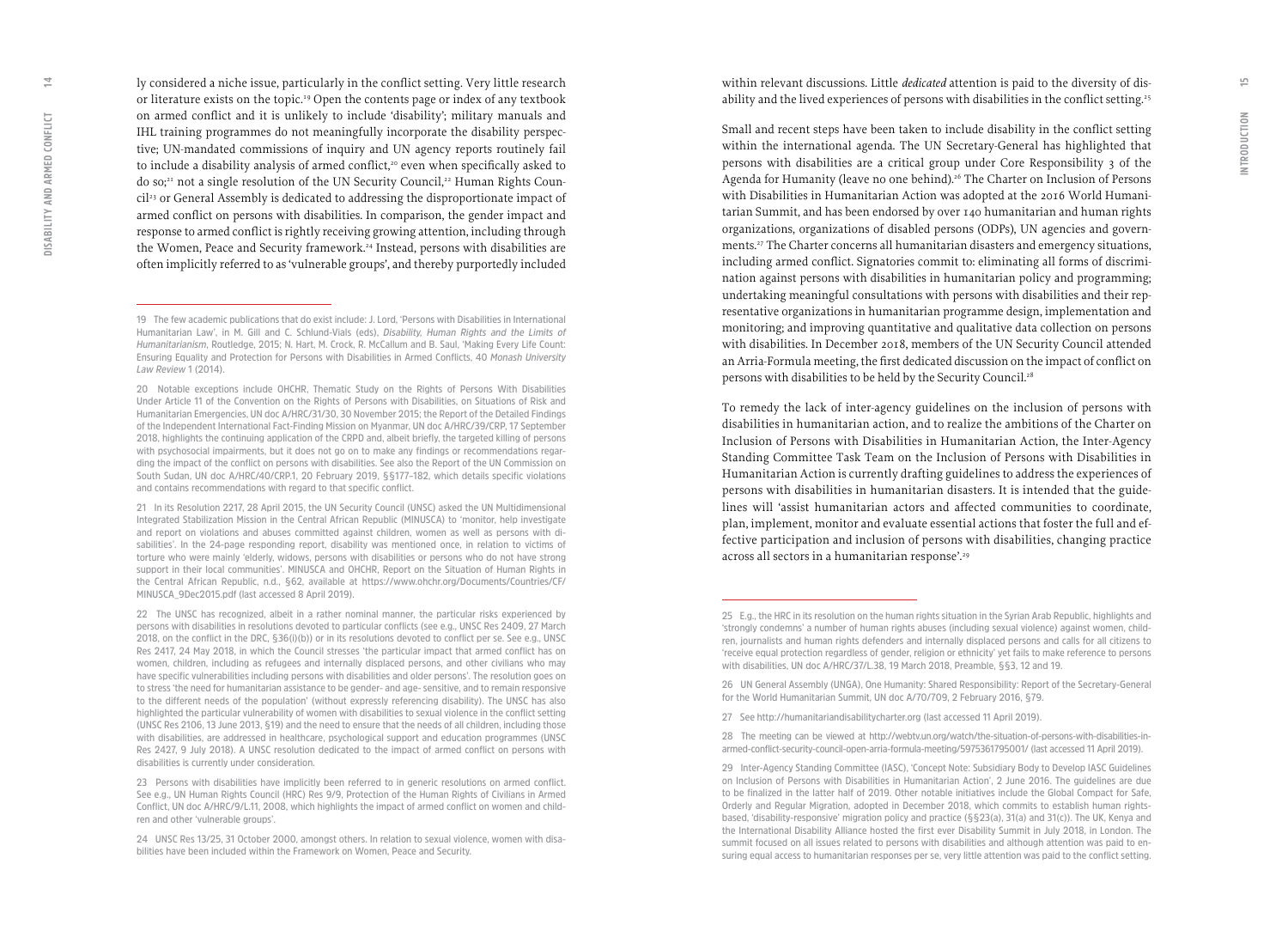<span id="page-8-0"></span>At present, however, where disability is included within humanitarian policy (by states or humanitarian organizations), there tends to be a focus on physical and sensory impairments to the exclusion of persons with psychosocial and intellectual impairments. This approach might be explained by under-inclusive data sets and/or a lack of awareness of the diversity of disability. The result is that services for persons with disabilities in the conflict setting are often only concerned with rehabilitation of persons with physical impairments, such as the provision of prosthetics and physiotherapy for amputees. Persons with psychosocial or intellectual impairments are excluded and responses to the broader rights-based needs of persons with disabilities are absent or inadequate, such as, for example, accessible reproductive health services for survivors of sexual violence or mental health services to overcome psychological trauma.

Ultimately, all mainstream humanitarian services should be fully accessible to all persons, including persons with disabilities. Failure to ensure full and equal access to services amounts to discrimination based on impairment and violation of associated rights (see Section  $4.A.5$ ).<sup>30</sup> Additional to the need for equally accessible 'mainstream' services, services should also be targeted and specific to persons with disabilities, for example training and education programmes on the use of sign language and braille for persons with auditory or visual impairments.

#### **2. PREVENTION OF PRIMARY IMPAIRMENT, NOT DISABILITY RIGHTS**

As well as a distorted focus on physical impairments, states and other stakeholders often confuse prevention of primary impairment with disability rights. Prevention of a primary impairment is part of the general right to the highest attainable standard of health. It is not part of disability rights and, as such, is not an implementing measure under the CRPD. It is of concern that the two are muddled, as resources and finances are, as a consequence, often dedicated to primary impairment prevention at the expense of giving effect to disability rights. Within the armed conflict setting, this confusion is evident in states' inclusion of weapons control and disarmament strategies within disability discourse.

Although some weapons law treaties expressly add to disability rights discourse and provide for specific reparations and support that should be available to survivors,<sup>31</sup> it is not their focus on preventing primary impairment that is of relevance to disability rights advocates. Rather, it is the equal access to the provisions of these texts that is their concern. The Mine Ban Treaty, for example, includes provisions concerning mine awareness activities and the marking of mined areas to ensure the 'effective' exclusion of civilians.32 Reading these provisions from a disability inclusive perspective, the marking of mined areas should be in accessible formats and mine awareness activities should include providing mine education that is tailored to members of the community who have sensory and intellectual impairments, thereby ensuring that persons with existing impairments receive the benefit of these provisions and reducing the risk of death or serious injury from mines.

**<sup>30</sup> Arts, 2,5 and 9, CRPD.** 

**<sup>31</sup> E.g., the 2008 Convention on Cluster Munitions expressly recognizes the rights and dignity of victims of cluster munitions as well as the risk of discrimination based on impairment that they face (Preamble and Arts 2 and 5).**

**<sup>32</sup> Arts 6(7)(d) and 5(2), Convention on the Prohibition of the Use, Stockpiling, Production and Transfer of Anti-Personnel Mines and Their Destruction.**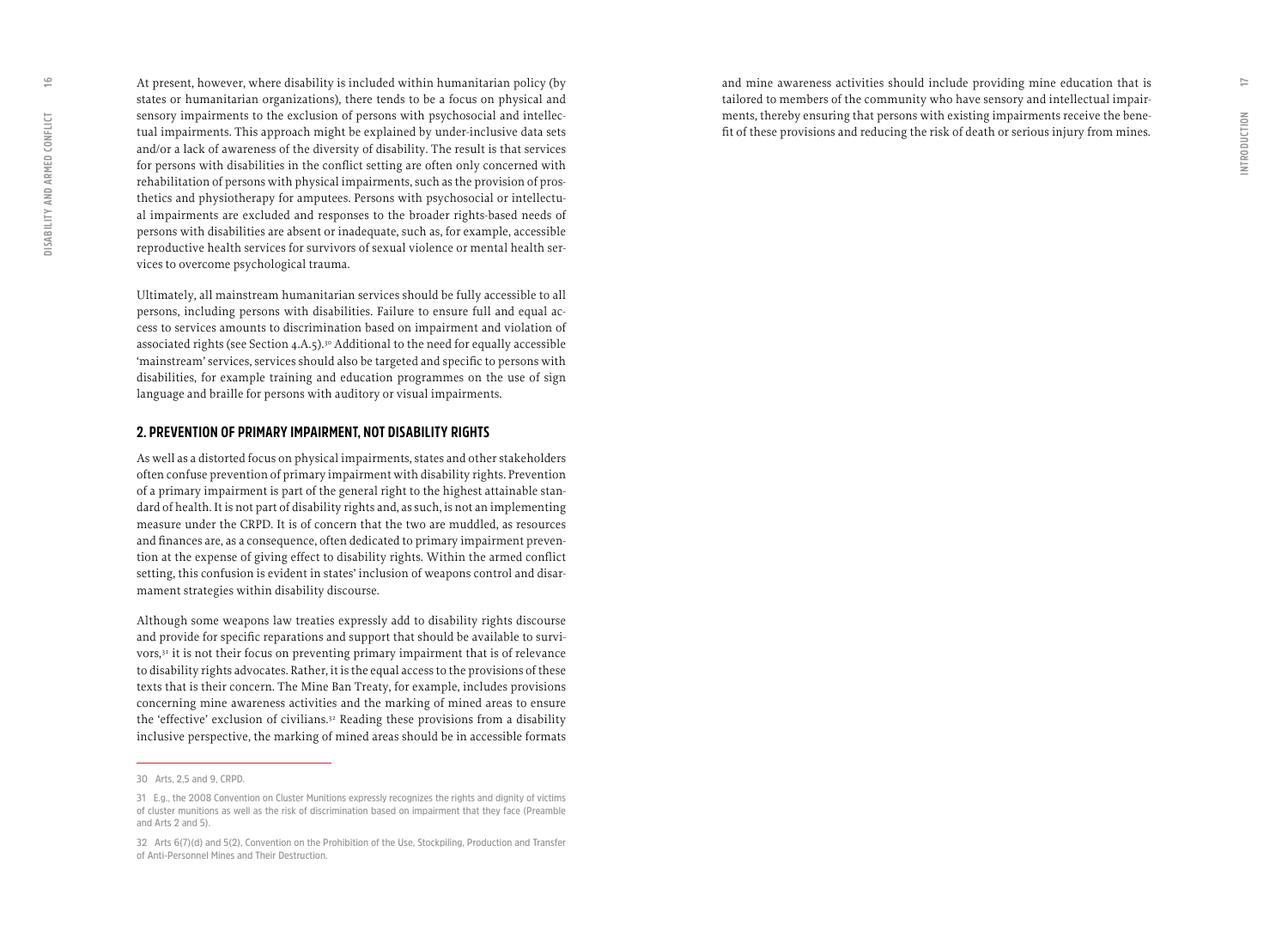<span id="page-9-0"></span> $\approx$ 

## **3. UNDERSTANDING DISABILITY: FROM THE CHARITY MODEL TO A HUMAN RIGHTS-BASED APPROACH**

Over the last 50 or so years, there have been several theoretical models developed to aid understanding of and responses to disability. These models have been the foundations of disability related practices and policies and have had both negative and positive results for persons with disabilities. It is the social-model understanding of disability, and the human rights-based approach to respond to it that are adopted within the CRPD and form its philosophical basis.

### **A. THE CHARITY MODEL**

Historically, persons with disabilities have been viewed as objects of charity, and the charity model of understanding disability has thus been prominent in disability dis course. According to the charity model, persons with disabilities are victims of their impairment and their situation is tragic. As such, persons with disabilities deserve pity and charity. Persons with disabilities are assumed to be burdens on their families and on society. The charity model thereby exacerbates discriminatory prejudices towards persons with disabilities and conceives them as being 'lesser' than persons without a disability. This model not only reinforces negative stereotypes but also perpetuates the idea that persons with disabilities need special and separate treatment, such as spe cial schools, thereby supporting segregation. Persons with disabilities viewed from the charity-model perspective are not seen as rights holders, but rather as passive recipi ents of charity, which is given out based on the good will of others.

The charity model is still widely adopted by states, humanitarian organizations, NGOs, media and the general public, even if on a subconscious basis, fuelled by the widely held prejudicial assumption that persons with disabilities are living a lesser and sadder life than persons without a disability. On numerous occasions, the Committee on the Rights of Persons with Disabilities, established under the Convention as the body responsible for monitoring implementation of the CRPD, has criticized States Parties for adopting a charity model to disability, including through the use of language and images that perpetuate the idea that persons with disabilities are victims (a person in a wheelchair looking sad and desperate within road safety campaigns is an often-cited example) and by holding state-sponsored charity fundraisers for persons with disabilities.<sup>33</sup>

## **B. THE MEDICAL MODEL**

The medical model, which considers persons with disabilities as in need of cure and medical treatment to make them 'normal', is not dissimilar from the charity model in the prejudices and stereotypes that underlie it. The medical model also disempowers persons with disabilities and reinforces discriminatory attitudes that persons with disabilities are somehow lesser. The medical model 'has guided and dominated clinical practice with the resulting assumption that both problems and solutions lie within people with disabilities rather than within society'.<sup>34</sup> The assumption that the problem and solution rest exclusively on the person with a dis ability has resulted in discriminatory policy and practices that perpetuate negative stereotypes, and has enabled states to defend their failure to redress inequality as unavoidable and therefore in compliance with their obligations.

Policy developed on the basis of the medical model can lead to human rights vio lations. Most obvious is law and policy that permits persons with an impairment to be treated without their consent, based on the assumption that an impairment always requires medical treatment. Following the logic of the medical model, a person with an impairment is abnormal and unable to function normally, such that medical professionals are permitted, and have a duty to step in and make de cisions on the person's behalf. The assumption that a person lacks the ability to function normally and lacks capacity has also resulted in the common practice of assigning legal guardians to act on a person's behalf, thereby denying persons with disabilities their legal capacity.

Despite its obvious flaws, many states, humanitarian organizations and main stream human rights organizations still understand disability from a medical-mod el perspective.35 This is evident in the state reports submitted to the Committee on the Rights of Persons with Disabilities.<sup>36</sup>

## **C. THE SOCIAL MODEL**

The social model was developed as a critique of the charity and medical models, and can be traced back to the 1960s when it first began to be conceptualized by disability rights activists in the United Kingdom.37 One of its creators, Michael Oli -

**37 For one of the first articulations of the social model, see The Union of the Physically Impaired Against Segregation and The Disability Alliance, 'Fundamental Principles of Disability', November 1976.** 

**<sup>33</sup> CmmttRPD, Concluding Observations on the Initial Report of Paraguay, UN doc CRPD/C/PRY/CO/1, 15 May 2013, §17; Concluding Observations on the Initial Report of Colombia, supra fn 7; Concluding Observations on the Initial Report of Croatia, UN doc CRPD/C/HRV/CO/1, 15 May 2015; Concluding Observations on the Initial Report of Peru, UN doc CRPD/C/PER/CO/1, 16 May 2015.**

**<sup>34</sup> S.** *French., 'Defining Disability – Its Implications for Physiotherapy Practice' in S. French (ed), Physiotherapy: A Psychosocial Approach***, Butterworth-Heinemann Ltd, 1992, p 217.**

**<sup>35</sup> World Health Organization (WHO),** *World Report on Disability***, 2011, pp 11 and 12; T. Degener and G. Quinn, 'A Survey of International, Comparative and Regional Disability Law Reform', in M. Breslin and S. Lee (eds),** *Disability Rights Law and Policy: International and National Perspectives*, T**ransnational Publishers, 2002; Report of the Special Rapporteur on the rights of persons with disabilities, UN doc A/70/297, 7 August 2015, §§23 and 56.**

**<sup>36</sup> CmmttRPD, Concluding Observations on the Initial Report of Oman, UN doc CRPD/C/OMN/CO/1, 17 April 2018, §7(a). At its most severe, the medical approach still routinely results in persons with di sabilities being subjected to forced medical treatment, particularly in psychiatric institutions, in situa tions that may amount to torture or cruel, inhuman or degrading treatment. See, CmmttRPD, Concluding Observations on the Initial Report of Slovenia, UN doc CRPD/C/SVN/CO/1, 18 April 2018, §26.**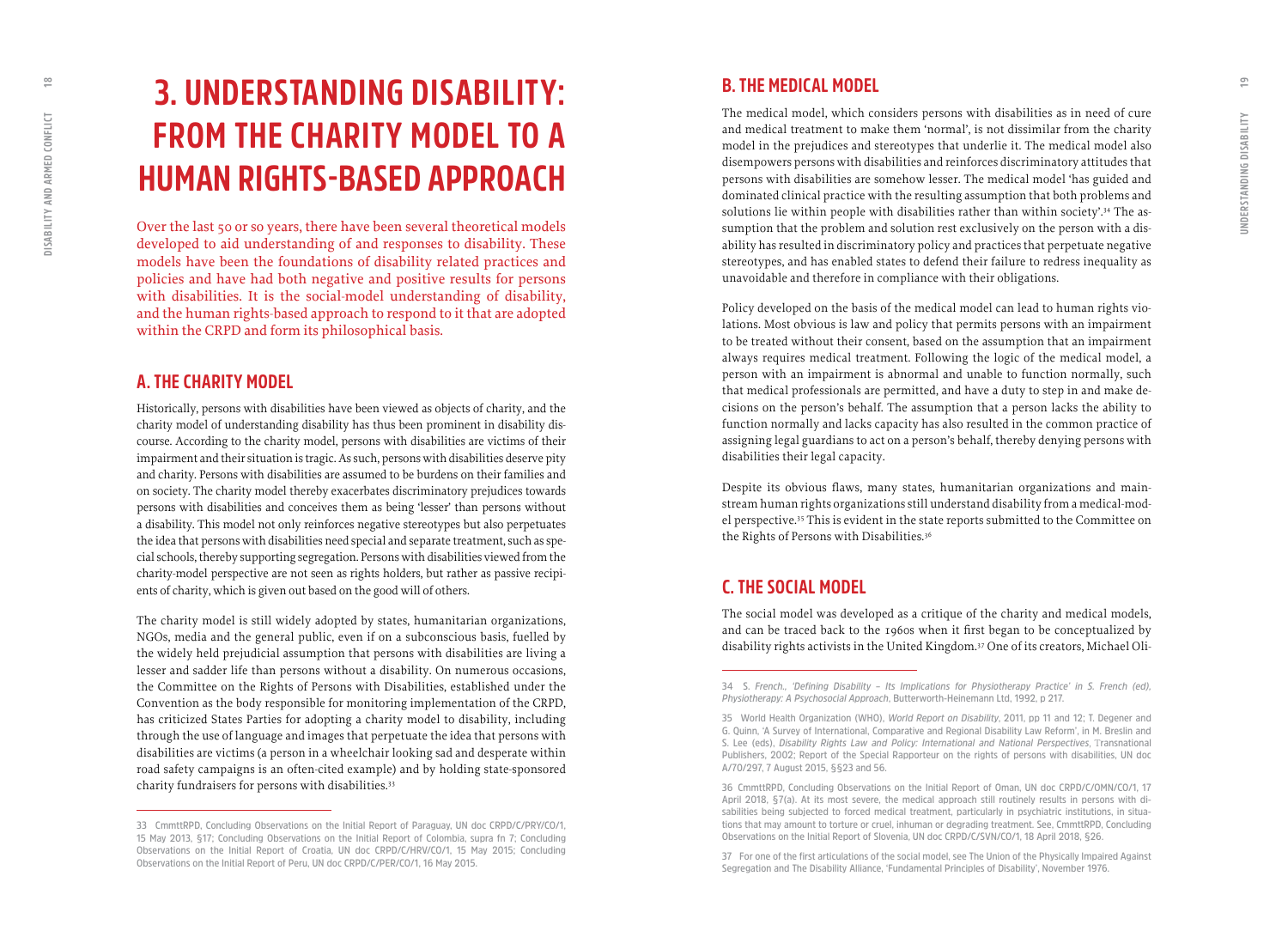ver, explains that disability is a socially created problem and not an attribute of an individual, and, as such, it requires a political and societal response:

Disability according to the social model, is all the things that impose restric tions on disabled people; ranging from individual prejudice to institutional discrimination, from inaccessible public buildings to unusable transport sys tems, from segregated education to excluding work arrangements, and so on. Further, the consequences of this failure do not simply and randomly fall on individuals, but systematically upon disabled people as a group who expe rience this failure as discrimination institutionalized throughout society.38

The social model identifies disability as a social construct that is borne out of dis crimination and oppression. Impairment and disability are differentiated from one another. Impairment is the condition of the body or mind, whereas disability is the way in which society and the environment responds to the actual or perceived impairment. Impairment is, in this way, viewed as part of the diversity of human beings rather than something in need of 'cure'. At its core, the social model focuses on society rather than on the impairment, or indeed the individual, and, as such, places the onus on society to dismantle disabling barriers. Physical barriers such as steps (that hinder wheelchair users' access to courts, schools or libraries) or vot ing material that is not produced in accessible formats (thereby excluding persons with visual impairments from participating in political life) are, by way of exam ple, identified as a forms of disabling and discriminatory barriers.

Although the social model is now widely endorsed by the disability rights move ment, it is not without its critics, who point to the fact that it only concerns itself with the environment and society, and neglects to address the realities that per sons with disabilities may face, such as pain, low cognitive ability, fear of an early death and deterioration in quality of life. Jenny Morris, a feminist disability activ ist, has identified the 'tendency with the social model of disability to deny the ex perience of our own bodies, insisting that our physical differences and restrictions are entirely socially created. While environmental barriers and social attitudes are a crucial part of our experience of disability – and do indeed disable us – to suggest that this is all there is, is to deny the personal experience of physical or intellectual restrictions, of illness, of the fear of dying.'39

## **D. THE HUMAN RIGHTS-BASED APPROACH**

The human rights approach is the normative basis for responding to disability. It underscores the fundamental premise of human rights – that every person has them through virtue of being human. They are inherent to us as human beings and, as such, cannot be given or taken away. They are not earned, nor are they priv ileges, nor are they conditional on discharging individual responsibilities to soci ety. They are rights acquired through birth, by us all, equally. To paraphrase the Universal Declaration of Human Rights, we, human beings, are all born 'free and equal in dignity and in rights'.40 No characteristic, sex, nationality, social status, religion or any other status, including having any form of impairment, prevents a person from being a full rights-holder. In sum, the human rights-based approach to disability holds that persons with a disability, like every other human being, are full subjects of human rights. It is the social-model understanding of disability and the human rights-based approach that are enshrined in the CRPD.

A human rights approach may also supplement the social-model under standing of disability, and fill some of the gaps that it allegedly leaves.<sup>41</sup> The human rights- based approach addresses the criticism levied at the social model, that it ignores the realities of living with an impairment. The human rights model demands that the person, alongside her or his impair ment and experience of and with it, is recognized, as this is fundamental to human dignity. The CRPD, in this regard, deliberately treads a fine line. It does not make an express statement regarding impairment through fear of evoking negative judgments about the quality – and therefore value – of the lives of persons with disabilities. It instead underscores the importance of human dig nity and human diversity. Persons who 'require more intensive support' are men tioned in the Preamble to the Convention, as a reminder that those with the most severe impairments must not be left behind and that the CRPD is meant to protect all persons with disabilities and 'not only those who are "fit" for mainstreaming'.<sup>42</sup>

Combining the social-model understanding of disability (now referred to as the human rights model of disability by the Committee on the Rights of Persons with Disabilities) and the human rights-based approach allows for recognition that im pairment is only one element of a person's identity, and that persons with disabili ties are not a homogenous group. A woman who is visually impaired and living in poverty will have a very different experience of living with her impairment com pared to a man with the same condition living in wealth. Sexual orientation, eth nicity, religion, age, gender and social status are all major factors that shape a per son's identity, and may have a greater influence on a person's identity than their impairment. The social model alone does not provide room for these additional factors that shape a person's identity and the intersectional and multidimensional discrimination they may face. The human rights approach does allow, and even de mands that all these factors be considered through its emphasis on human dignity and through evoking the full canon of human rights to be enjoyed by all. There fore, it is when the social model is adopted alongside the human rights-based ap proach that the strongest understanding and response to disability is found.

<span id="page-10-0"></span> $\overline{20}$ 

**<sup>38</sup> M. Oliver,** *Understanding Disability: From Theory to Practice***, St Martin's Press, 1996, p 33.**

**<sup>39</sup> J. Morris,** *Pride Against Prejudice: A Personal Politics of Disability***, Women's Press, 1991, p 10.**

**<sup>40</sup> Art 1, Universal Declaration of Human Rights.**

**<sup>41</sup> One commentator, Theresa Degener, has gone further and attempted to separate the two, arguing that the human rights model is a stand-alone alternative to the social-model understating of disability, T. Degener, 'A New Human Rights Model of Disability', in V. Della Fina, R. Cera and G. Palmisano (eds),**  *The United Nations Convention on the Rights of Persons with Disabilities: A Commentary,* **Springer, 2017.**

**<sup>42</sup> Ibid, pp 56–59.**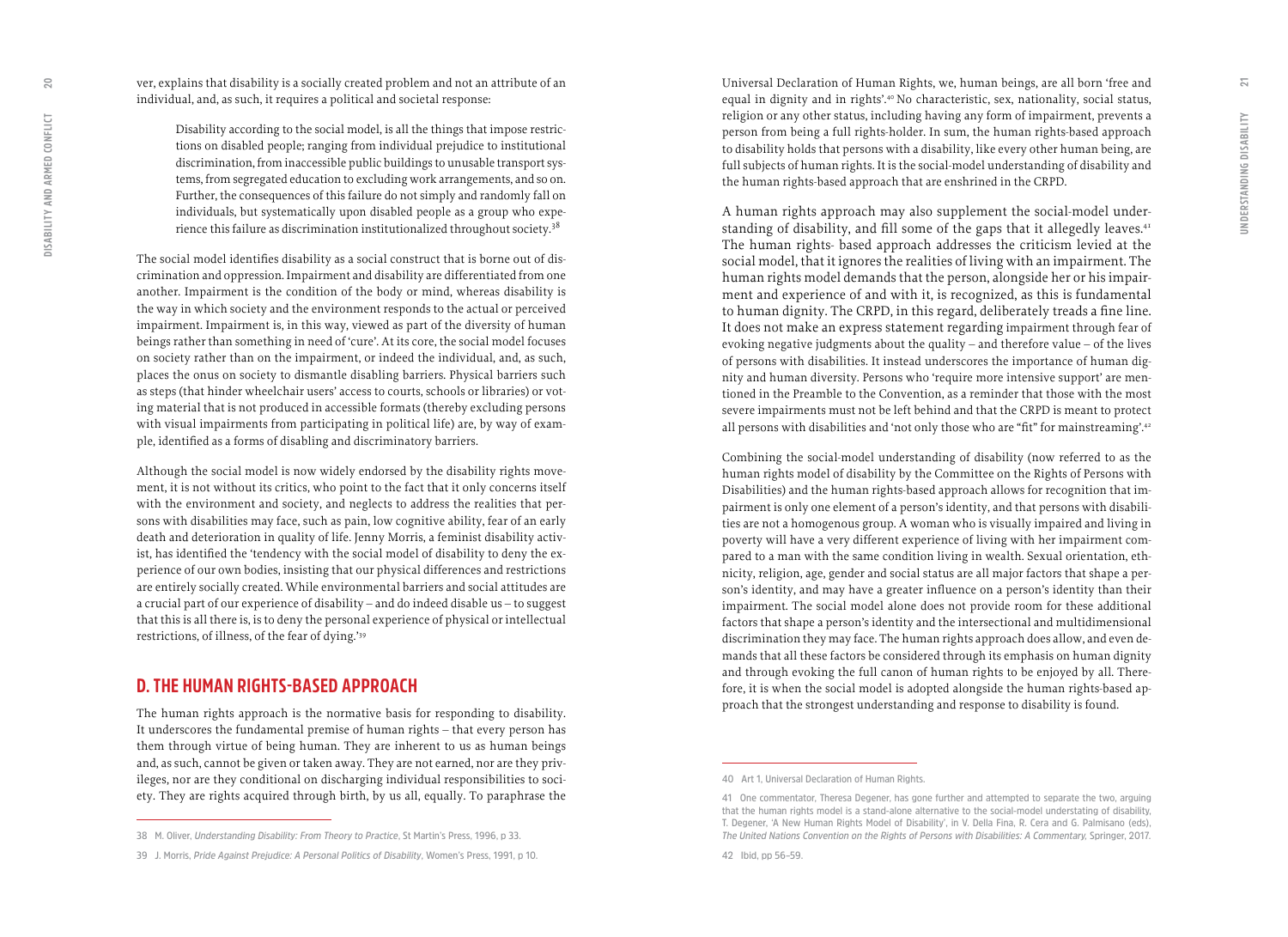## <span id="page-11-0"></span>**4. THE CONVENTION ON THE RIGHTS OF PERSONS WITH DISABILITIES**

The United Nations Convention on the Rights of Persons with Disabilities (CRPD) was adopted on 13 December 2006 at the UN Headquarters in New York. It was opened for signature on 30 March 2007 and received the highest number of signatories to any UN Convention on its open ing day, 82 to be exact, plus one ratification.<sup>43</sup>

The CRPD was the first, and remains the only convention to be open for signature by regional integration organizations,<sup>44</sup> and was immediately signed by the European Union.45 Upon receiving its twentieth ratification, the Convention entered into force on 3 May 2008. The CRPD is heralded as the fastest negotiated human rights treaty of all time, having been negotiated over four years, during eight ses sions of the Ad Hoc Committee established by the General Assembly.

The CRPD is not only remarkable for the speed with which it was negotiated and the support it received, but also for its ground-breaking content. Speaking at the adoption of the CRPD, the then UN Secretary-General, Kofi Annan, heralded the 'dawn of a new era – an era in which disabled people will no longer have to endure the discriminatory practices and attitudes that have been permitted to prevail for all too long'.46 The CRPD has brought about a 'paradigm shift' in our understanding of and approach to disability.47 It marks a seismic shift in attitudes away from the view that persons with disabilities are objects of charity and medical treatment to wards the realization that persons with disabilities are full and equal rights-hold ers. Before the adoption of the CRPD, the mainstream human rights movement had largely ignored persons with disabilities, and the application of existing hu man rights to persons with disabilities was not obvious to many actors. Persons with disabilities were, and in some instances still are treated as a 'lesser' type of human being; denied their rights, and at times subjected to odious human rights abuses including murder, torture, sexual violence, denial of access to justice and arbitrary deprivation of liberty.48

## **A. OVERVIEW OF THE CRPD**

There are numerous unique and revolutionary aspects to the Convention, which contains a Preamble and 50 articles. To aid accessibility, each article has a num ber as well as a title, a first for a UN-negotiated human rights treaty. The CRPD enshrines civil and political rights alongside economic, social and cultural rights and, in this regard, is a strong example of the indivisibility and interdependence of rights. Most notably for present purposes, unlike most other human rights treaties, the Convention expressly provides in Article 11 that it continues to apply during armed conflict alongside IHL.

States Parties to the CRPD are obligated to 'respect', 'protect' and 'fulfill' the rights it enshrines. These threefold obligations are found in all the core human rights treaties. The obligation to 'respect' requires states parties to refrain from inter fering, directly or indirectly, in an individual's enjoyment of their rights. Under the obligation to 'protect', states parties must take positive measures to protect an individual from violations committed by a third party, including businesses and other private actors. Finally, the obligation to 'fulfill' requires that states parties adopt legislation, policy measures, budgetary allocation and other promotional measures to ensure the full realization of rights.

The raison d' être of the CRPD is to ensure that persons with disabilities enjoy the same human rights as everybody else. The CRPD expressly affirms that existing rights and freedoms, such as the rights to life,<sup>49</sup> equal recognition before the law,<sup>50</sup> liberty and security of the person, privacy and family life, $51$  education, health, employment and the right to participate in political, public and cultural life,<sup>52</sup> apply equally to persons with disabilities. Freedoms enshrined include freedom from torture, cruel, inhuman or degrading treatment or punishment,<sup>53</sup> liberty of movement and nationality,<sup>54</sup> and freedom of expression and opinion.

**<sup>43</sup> UN Disability, 'Convention on the Rights of Persons with Disabilities', [https://www.un.org/development/](https://www.un.org/development/desa/disabilities/convention-on-the-rights-of-persons-with-disabilities.html) [desa/disabilities/convention-on-the-rights-of-persons-with-disabilities.html](https://www.un.org/development/desa/disabilities/convention-on-the-rights-of-persons-with-disabilities.html) (last accessed 1 August 2018).**

**<sup>44</sup> Art 45, CRPD.**

**<sup>45</sup> UN Treaty Collection, '15. Convention on the Rights of Persons with Disabilities', 13 December 2006.**

**<sup>46</sup> UN, 'Secretary-General Hails Adoption of the Landmark Convention on the Rights of Persons with Disabilities', 13 December 2006.**

**<sup>47</sup> OHCHR, General Assembly Ad Hoc Committee, 8th Session, New York, 5 December 2006, Statement by Louise Arbour, UN High Commissioner for Human Rights.**

**<sup>48</sup> HRW,** *'They Stay Until They Die': A Lifetime of Isolation and Neglect in Institutions for People with Disabilities in Brazil***, 23 May 2018; Report of the UN Special Rapporteur on the rights of persons with disabilities, UN doc, A/72/133, 14 July 2017, §§29–37.** 

**<sup>49</sup> Art 10, CRPD. 50 Art 12, ibid. 51 Arts 22 and 23, ibid. 52 Arts 29 and 30, ibid. 53 Art 15, ibid. 54 Art 18, ibid.**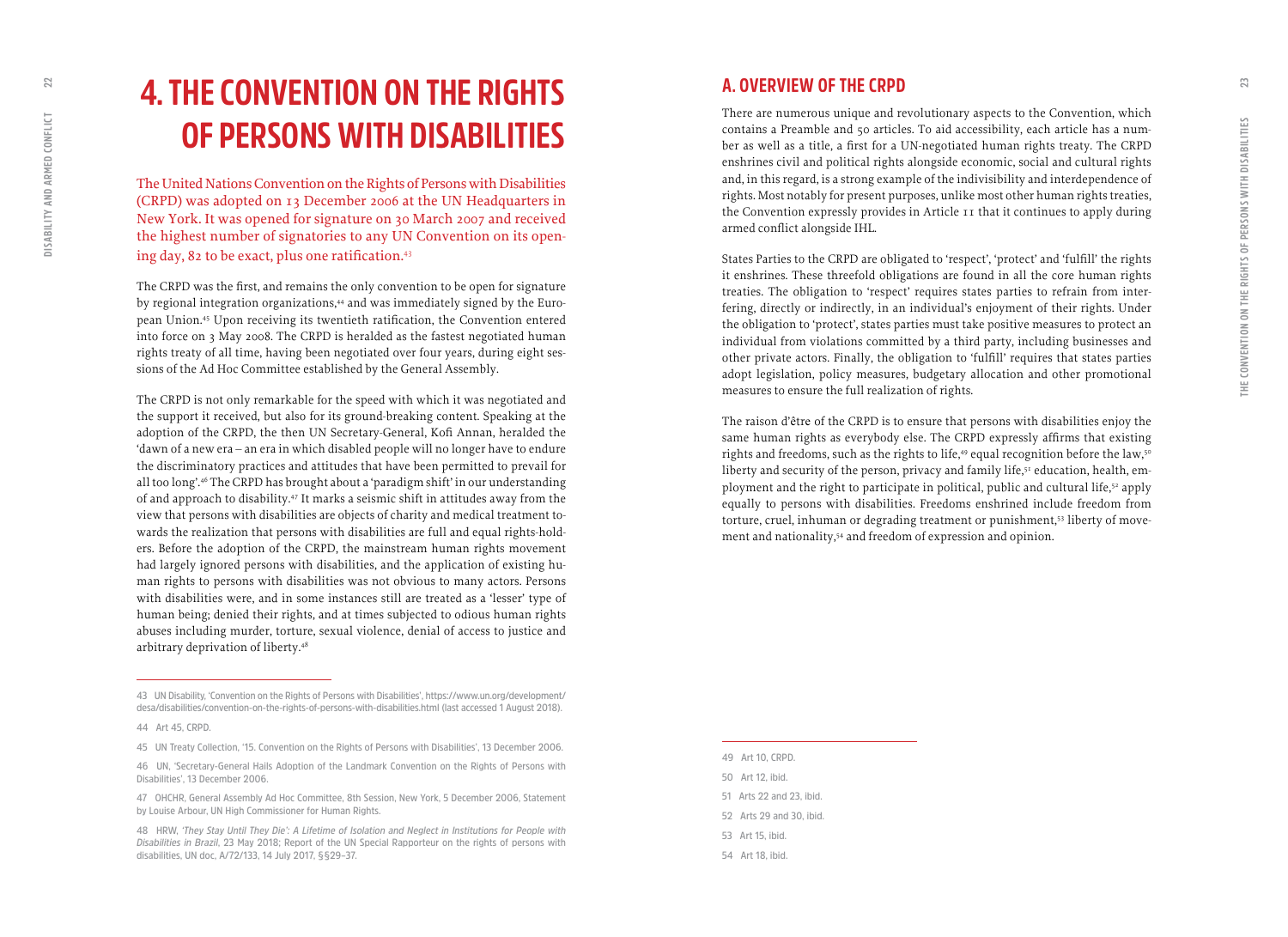#### **Articles 10 to 30 cover the rights guaranteed to persons with disabilities**

Article 10 – The right to life

- Article 11 Situations of risk and humanitarian emergencies
- Article 12 Equal recognition before the law
- Article 13 Access to justice
- Article 14 Liberty and security of the person
- Article 15 Freedom from torture or cruel, inhuman or degrading treatment or punishment
- Article 16 Freedom from exploitation, violence and abuse
- Article 17 Protecting the integrity of the person
- Article 18 Liberty of movement and nationality
- Article 19 Living independently and being included in the community
- Article 20 Personal mobility
- Article 21 Freedom of expression and opinion, and access to information
- Article 22 Respect for privacy
- Article 23 Respect for home and the family
- Article 24 Education
- Article 25 Health
- Article 26 Habilitation and rehabilitation
- Article 27 Work and employment
- Article 28 Adequate standard of living and social protection
- Article 29 Participation in political and public life
- Article 30 Participation in cultural life, recreation, leisure and sport

Most commentators, including those involved in the drafting of the Convention, vehemently deny that the Convention has created new rights and argue that the CRPD complements the UN core human rights treaties 'without recognizing new human rights for persons with disabilities'.55 Indeed, throughout the CRPD's draft ing, the Ad Hoc Committee repeated that the CPRD is to be an 'implementing con vention' that 'sets out a detailed code [for how existing rights] should be put into practice' for persons with disabilities.<sup>56</sup> Supporting this approach, the UN webpage of the CRPD describes the instrument as a document to 'identify the *existing* civil, cultural, economic, political and social human rights' (emphasis added).<sup>57</sup>

This denial of creating new rights is understandable considering the long road that led to the drafting of the Convention, and unsurprising considering the disabili ty rights communities' rhetoric that persons with disabilities are equal to those without disabilities, such that they are neither lesser nor superior and thus do not deserve or warrant more or additional rights. In other words, all that is sought is equality; meaning the full enjoyment of all human rights on an equal basis with others. However, it might be that this denial of the existence of new rights does 'not do justice to the multi-layered normative reality of as rich an instrument as the Convention'.58

It has been argued that while the Convention does indeed enshrine existing rights, it also 'amplifies upon, evolves from and even departs from them in the sort of ways required by the issue of disability'.59 The latter, nuanced view of the normative foun dations of the Convention does have merit. For example, the right to independent living, as enshrined in Article 19 of the CRPD, does not appear to exist before the CRPD. Rather, the right to independent living is the CRPD's response to the isolation and segregation from society experienced by persons with disabilities as a result of forced institutionalization. The right could arguably be derived from the rights to private and family life, freedom of movement and the prohibition on discrimination, but as a right in and of itself, it only came to exist through the CRPD.

As well as amplifying existing rights, the CRPD spells out in detail exactly how states parties should implement each right by addressing the experiences of per sons with disabilities in 'accessing' that right and its problematic features. This is an innovative feature of the CRPD that is not found in the other core human rights treaties. By way of example, the right to family life is enshrined in the Inter -

**<sup>55</sup> V. Della Fina, 'Article 1 (Purpose)', in V. Della Fina, R. Cera and G. Palmisano (eds),** *The United Nations Convention on the Rights of Persons with Disabilities***: A Commentary, Springer, 2017, p 93.** 

**<sup>56</sup> UN, 'Committee Negotiati ng Convention on Rights of Disabled Persons Concludes Current Session', press release, 12 August 2005.**

**<sup>57</sup> UN – Disability, 'Frequently Asked Questions Regarding the Convention on the Rights of Persons With Disabilities', https://www.un.org/development/desa/disabilities/convention-on-the-rights-of-personswith-disabilities/frequently-asked-questions-regarding-the-convention-on-the-rights-of-personswith-disabilities.html (last accessed 12 September 2018).** 

**<sup>58</sup> F. Mégret, 'The Disabilities Convention: Human Rights of Persons with Disabilities or Disability Rights?', 30** *Human Rights Quarterly 494* **(2008) 498.**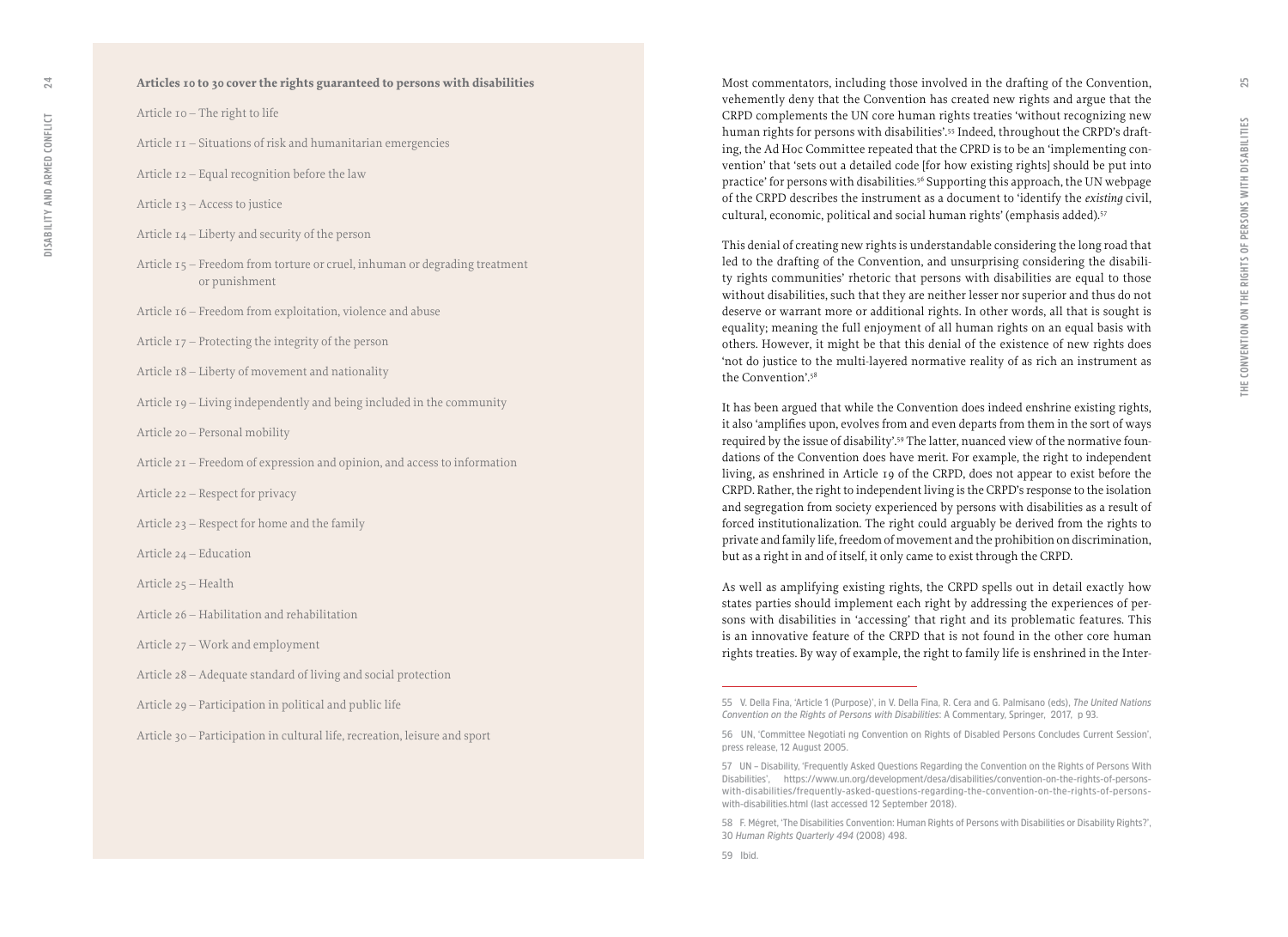national Covenant on Civil and Political Rights (ICCPR) without any elaboration beyond the fact that the 'right of men and women of marriageable age to marry and to found a family shall be recognized', and that no marriage should be entered into without free and full consent.<sup>60</sup> The reality of persons with disabilities is that they have been denied the right to family life through forced marriage, denial of the capacity to marry, forced sterilization, abandonment and forced separation of children from the family. To address these realities in the human rights experience of persons with disabilities, the CRPD details what the right to a family life entails: the right to marry and found a family on the basis of free and informed consent; the right to freely decide the number and spacing of children, and to have access to reproductive education and contraception (this is implicitly stated as the right includes 'the means necessary' to enable access to the aforementioned rights); the right to retain fertility on an equal basis with others; information, services and support to families with a child with a disability (to prevent abandonment, neglect and segregation of children with disabilities); the prohibition on the separation of a child from parents on the basis of disability of either the child or one or both of the parents, and separation as only permissible by competent authorities subject to judicial review, in accordance with applicable law and procedures, and that sep aration must be necessary for the best interests of the child.<sup>61</sup>

#### **1. PREAMBLE**

As in other international treaties, the 25 paragraphs of the Preamble lay out the founding principles of the Convention and the ideology that steers it, thereby pro viding an important interpretation tool where ambiguity within the Convention exists. The Preamble opens by underscoring the 'inherent dignity and worth and the equal and inalienable rights of all members of the human family', and goes on to recognize that 'discrimination against any person on the basis of disability is a violation of the inherent dignity and worth of the human person'. It notes that, despite the various human rights treaties that have come before it, persons with disabilities continue to face human rights violations and challenges to their par ticipation as equal members of society.<sup>62</sup>

Notably, the Preamble also casts aside previous soft-law texts that perpetuated dis crimination against persons with disabilities by not referencing the 1971 Declaration on the Rights of Mentally Retarded Persons or the 1975 Declaration of the Rights of Disabled Persons. In contrast, the 'importance of the principles and policy guidelines contained in the World Programme of Action concerning Disabled Persons and in the Standard Rules on the Equalization of Opportunities for Persons with Disabilities' in promoting equality for the rights of persons with disabilities is highlighted. Given the high number of States Parties to the Convention, it represents a fresh start in the inter national community's approach to disability rights and to persons with disabilities.

The Preamble also addresses a number of themes that may have been too sensi tive to deal with in the main text. One such theme is the rights and duties of the family of a person with a disability. For cultural reasons, some delegates argued that families should be extensively referenced in the final text, while many ODPs argued that this was inappropriate as it is often families that are responsible for the discrimination and ill-treatment experienced by persons with disabilities.<sup>63</sup> To address these concerns, the final text does not confer any rights upon family members that are independent from the rights of persons with disabilities, and deliberately positions persons with disabilities within an instrumental rather than dependent role.<sup>64</sup> The Preamble delicately reaffirms that 'the family is the natural and fundamental group unit of society and is entitled to protection by society and the State, and that persons with disabilities and their family members should receive the necessary protection and assistance to enable families to contribute towards the full and equal enjoyment of the rights of persons with disabilities'.

#### **2. PURPOSE AND GENERAL PRINCIPLES**

The purpose of the Convention, according to its Article 1, is to 'promote, protect, and ensure the full and equal enjoyment of all human rights and fundamental free doms by all persons with disabilities'.<sup>65</sup> To achieve its purpose, the treaty enshrines eight guiding principles:

- 1. Respect for inherent dignity, individual autonomy including the freedom to make one's own choices, and independence of persons
- 2. Non-discrimination
- 3. Full and effective participation and inclusion in society
- 4. Respect for difference and acceptance of persons with disabilities as part of human diversity and humanity
- 5. Equality of opportunity
- 6. Accessibility
- 7. Equality between men and women
- 8. Respect for the evolving capacities of children with disabilities and respect for the rights of children with disabilities to preserve their identities

The eight guiding principles form the core of the Convention and serve to guide its interpretation and implementation. Many of these principles are interlinked and interdependent. 'Respect for difference and acceptance of persons with disabilities

<span id="page-13-0"></span>26

**<sup>60</sup> Art 23, International Covenant on Civil and Political Rights (ICCPR).** 

**<sup>61</sup> Art 23, CRPD.**

**<sup>62</sup> Preamble (K), ibid.**

**<sup>63</sup> R. Cera, 'Preamble', in** *The United Nations Convention on the Rights of Persons with Disabilities: A Commentary***, supra fn 55, p 81.**

**<sup>64</sup> R. Kayess and P. French, 'Out of Darkness into Light? Introducing the Convention on the Rights of Persons with Disabilities' 8** *Human Rights Law Review* **1 (2008) 25.**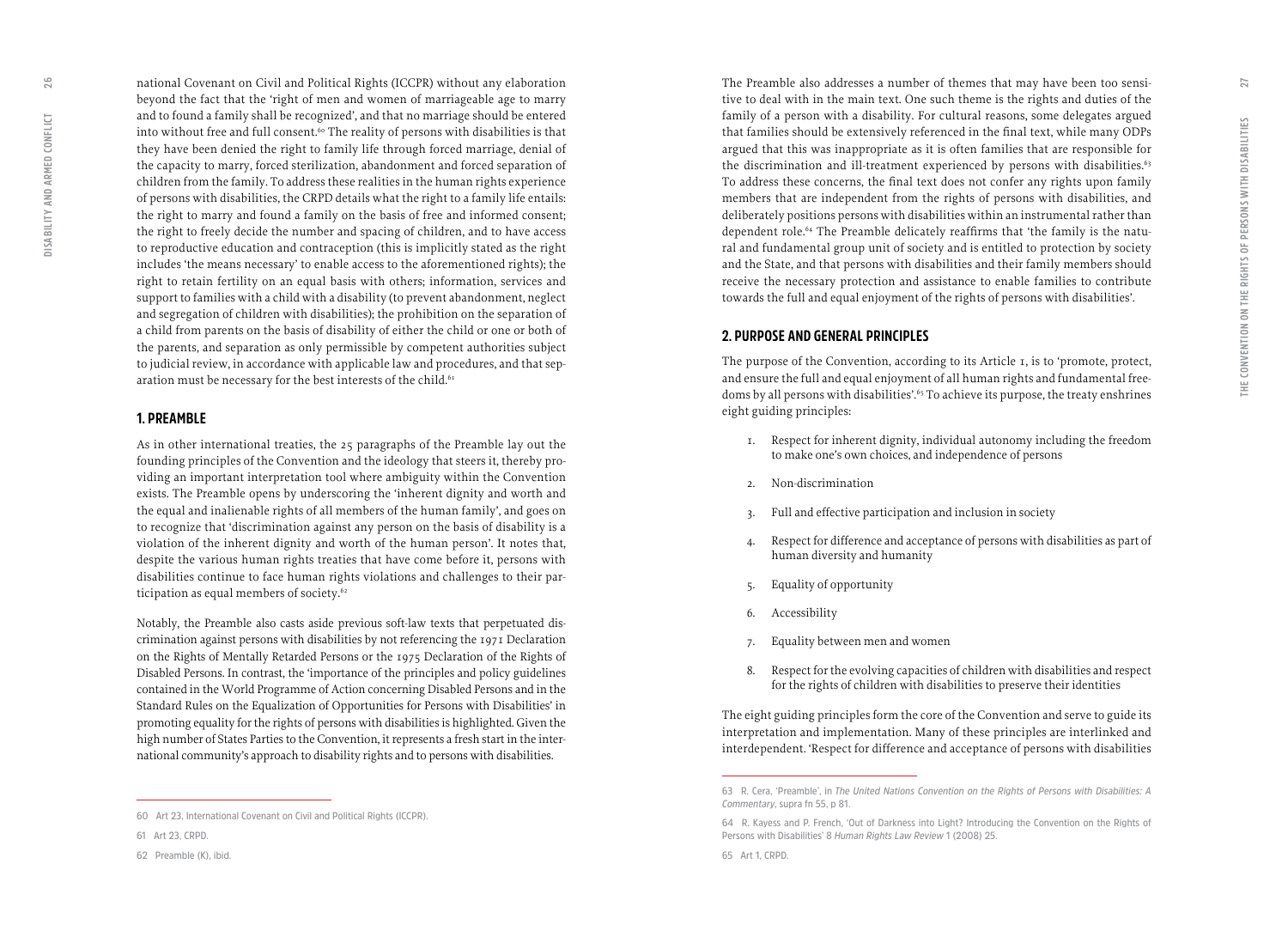<span id="page-14-0"></span>as part of human diversity', for example, is intrinsic to 'respect for inherent dig nity'. These principles also underpin many of the rights and freedoms expressly contained within the Convention. Individual autonomy, respect for inherent dig nity and respect for difference, by way of example, are foundational principles of freedom from non-consensual medical intervention.<sup>66</sup> It is these eight principles that should guide all legislative and policy developments that relate to persons with disabilities, including within the armed conflict setting.

#### **3. DEFINING DISABILITY**

As disability is an evolving concept that changes across both contexts and time, in corporating a definition into the Convention would risk time-locking it. Therefore, the Convention's drafters opted to make clear in the Preamble that disability is an 'evolving concept and that disability results from the interaction between persons with impairments and attitudinal and environmental barriers that hinders their full and effective participation in society on an equal basis with others'. In a simi lar vein, the definition of 'persons with disabilities' within Article 1 includes 'those who have long-term physical, mental, intellectual or sensory impairments which in interaction with various barriers may hinder their full and effective participa tion in society on an equal basis with others'. The CRPD thereby adopts a social model understanding of disability (discussed in Section 3.C) and, through recogni zing disability as an 'evolving concept', it allows for the Convention to adapt and remain relevant over time and in different contexts.

The Committee on the Rights of Persons with Disabilities has begun to build a body of jurisprudence on the definition of disability. It has adopted a broad in terpretation of Article 1 and added that persons with disabilities 'include, *but are not limited to*, those who have long-term physical, mental, intellectual or sensory impairments which, in interaction with various barriers, may hinder their full and effective participation in society on an equal basis with others' (emphasis added).<sup>67</sup> In its limited jurisprudence so far (the Committee is still in its infancy), the Com mittee has found that a diverse range of impairments satisfy this definition of disa bility, including albinism,<sup>68</sup> blindness,<sup>69</sup> head injuries,<sup>70</sup> intellectual impairment,<sup>71</sup> and hearing impairment.<sup>72</sup>

#### **Article 2 Reasonable Accommodation**

'Reasonable accommodation' means necessary and appropriate modification and adjustments not imposing a disproportionate or undue burden, where needed in a particular case, to ensure to persons with disabilities the enjoyment or exercise on an equal basis with others of all human rights and fundamental freedoms

One of the most revolutionary and innovative aspects of the CRPD is its inclusion of the concept of reasonable accommodation.73 The CRPD not only recognizes that failure to provide reasonable accommodation amounts to unlawful discrimina tion (Article 2), but goes further by enshrining the right to reasonable accommodation as a stand-alone legally enforceable right. Compliance with the need to pro vide reasonable accommodation will fall on the public sector (for example, in the provision of services to the public such as education) as well as the private sector (such as in the employment context or public service delivery that is contracted to private entities). Therefore, states parties have a duty to directly comply with the obligation as well as to take 'all appropriate steps to ensure that reasonable accom modation is provided'. This would include enacting legislation that obliges private employers to provide reasonable accommodation and possibly providing support to smaller business to meet this obligation.

#### **a. The Effective and Proportional 'Burden' of Reasonable Accommodation**

Reasonable accommodation refers to the granting of 'necessary and appropriate mod ification and adjustments not imposing a disproportionate or undue burden, where needed in a particular case, to ensure to persons with disabilities enjoyment or exer cise on an equal basis with others of all human rights and fundamental freedoms'.74 At its core, reasonable accommodation is about responding to the *individual* needs of a person with a disability to effectively redress the inequalities within society and the environment faced by persons with disabilities. Three interpretative challenges are raised by the language of Article 2: first, 'reasonable' versus 'effective' accommodation; second, the relevance of proportionality in assessing reasonableness; and, third, the implications of reference within Article 2 to the imposition of an 'undue burden'.

On the first point, the meaning of 'reasonable' and what it refers to continues to cause confusion and has led to differing national interpretations.75 According to

**<sup>66</sup> Art 25(d), CRPD.** 

**<sup>67</sup> CmmttRPD,** *Mr. X v United Republic of Tansania***, Comm no 22/2014, UN doc CRPD/C/18/D/22/2014, 5 October 2017, §7.6.**

**<sup>68</sup> Ibid.**

**<sup>69</sup> CmmttRPD,** *F v Austria***, Comm no 21/2014, UN doc CRPD/C/14/D/21/2014, 21 September 2014.** 

**<sup>70</sup> CmmttRPD,** *Makaraov v Lithuania***, Comm no 30/2015, UN doc CRPD/C/18/D/30/2015, 5 October 2017.**

**<sup>71</sup> CmmttRPD,** *D.R v Australia***, Comm no 14/2003, UN doc CRPD/C/17/D/14/2013, 19 May 2017.** 

**<sup>72</sup> CmmttRPD,** *Beasley v Australia***, Comm no 11/2013, UN doc CRPD/C/15/D/11/2013, 25 May 2016.** 

**<sup>73</sup> Arts 2 and 5, CRPD.** 

**<sup>74</sup> Art 2, CRPD.**

**<sup>75</sup> See: The Netherlands, Equal Treatment on the Grounds of Disability or Chronic Illness Act of 2 August 2003, Section 2. Unofficial translation by Equal Rights Trust, [http://www.equalrightstrust.org/content/](http://www.equalrightstrust.org/content/netherlands-equal-treatment-disability-and-chronic-illness-act-2003) [netherlands-equal-treatment-disability-and-chronic-illness-act-2003](http://www.equalrightstrust.org/content/netherlands-equal-treatment-disability-and-chronic-illness-act-2003) (last accessed 8 April 2019); and the amended Irish Employment Equality Act, which clarifies that 'appropriate measures' in relation to a person with a disability 'means effective and practical measures, where needed in a particular case, to adapt the employer's place of business to the disability concerned' (emphasis added).**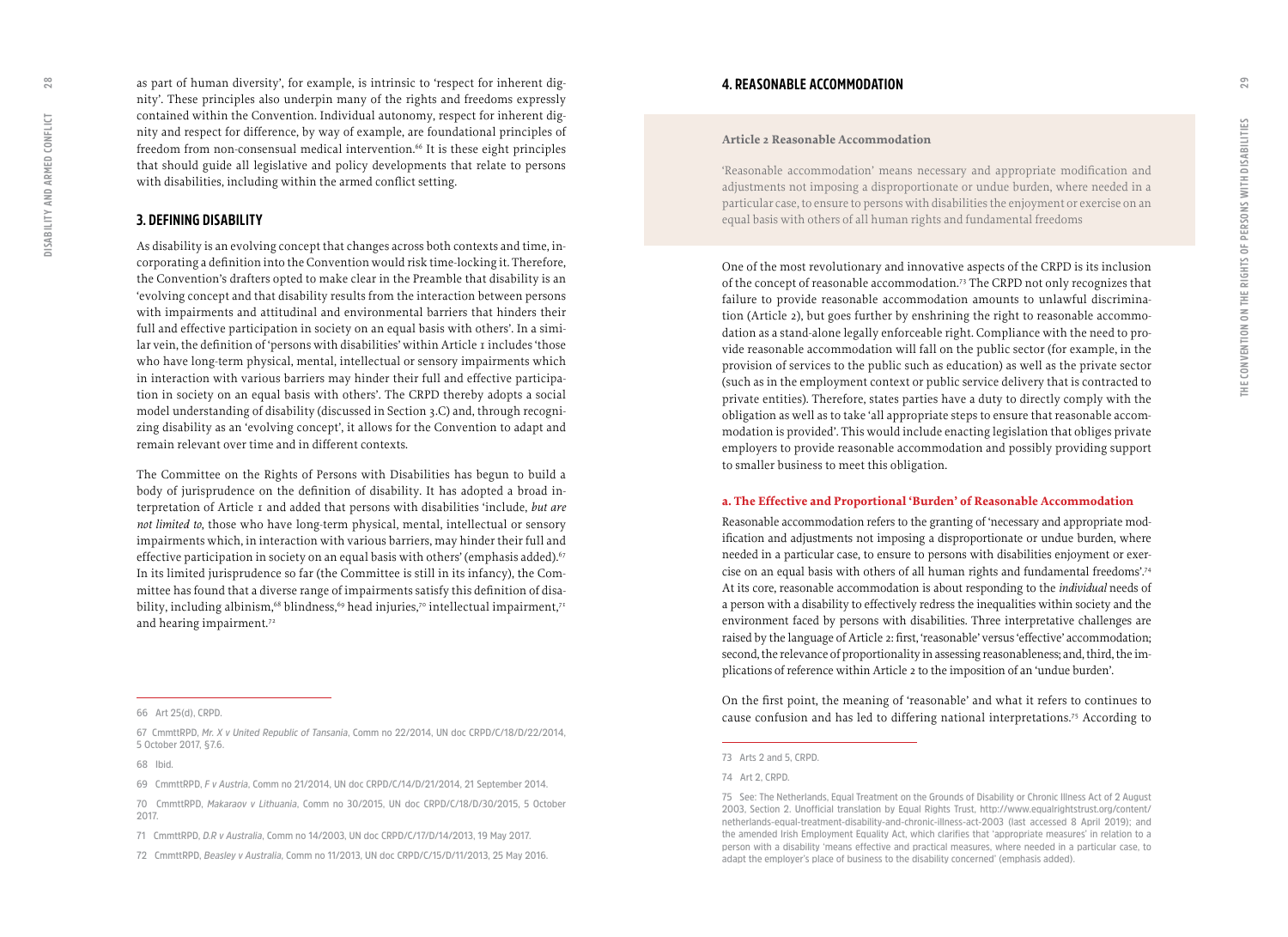the Committee on the Rights of Persons with Disabilities, the reasonableness of the accommodation relates to the effectiveness of the accommodation in overcoming the barrier that the individual is facing, rather than an assessment of the burden on the provider.76 It is regrettable that Article 2 was not drafted as an obligation to provide 'effective' accommodation, as this may have avoided some confusion.

A second matter of interpretation is raised when assessing the fairness of 'burden' placed on the provider, triggered by the Article 2 proviso that appropriate modi fication or adjustments should not amount to a 'disproportionate or undue bur den'. The Committee has in this respect clarified that 'disproportionate and undue burden' is a single concept, in other words that the terms 'disproportionate' and 'undue' should be considered synonyms.77 Assessing whether the modification im poses a disproportionate or undue burden on the provider requires an assessment of the proportional relationship between the means employed and its aim, which is the enjoyment of the right concerned. The availability of resources and financial implications for the duty-bearer will be factors in determining whether the bur den is 'undue'.78 Although reasonable accommodation is in principle an individual measure, assessments also need to take into account the potential beneficial effects of the accommodation in question for the future enjoyment of the right concerned by other persons with disabilities.79

Concerning the implications of reference within Article 2 to the imposition of an 'undue burden', two further sub-issues arise. The first is that use of the expression is unfortunate and inappropriate as it perpetuates the idea that persons with dis abilities are burdens on society: a discriminatory perception that the CRPD other wise aims to overcome. Secondly, reference to an apparent motivation behind use of this language engages issues of immediate versus progressive effect of the obli gation under Article 2. Inclusion of 'undue burden' in the definition of reasonable accommodation was due to unease amongst some drafters regarding the inclusion of both civil and political rights (which have immediate effect) alongside econom ic, social and cultural rights (which are in large part to be progressively realized). It is therefore debatable whether or not reasonable accommodation is a right to be progressively realized or applicable with immediate effect. 'Undue burden' is said to allow for states parties to enjoy a margin of discretion and to some extent there by introduces an element of progressive realization.<sup>80</sup>

The Committee on the Rights of Persons with Disabilities has confirmed that states parties enjoy a certain margin of appreciation when assessing the reasonableness of accommodation measures and the issue of undue burden in a particular case. $81$ However, as Article  $5(3)$  makes clear, the right to reasonable accommodation is essential to non-discrimination. It can therefore be argued that the link between the two creates an obligation of immediate effect and is not subject to the principle of progressive realization.82 The Committee has expressly stated that 'the duty to provide reasonable accommodation is immediately applicable and not subject to progressive realization'.<sup>83</sup>

#### **b. Reasonable Accommodation, Equality and Discrimination**

#### **Article 2 Definition of Discrimination**

'Discrimination on the basis of disability' means any distinction, exclusion or res triction on the basis of disability which has the purpose or effect of impairing or nullifying the recognition, enjoyment or exercise, on an equal basis with others, of all human rights and fundamental freedoms in the political, economic, social, cultu ral, civil or any other field. It includes all forms of discrimination, including denial of reasonable accommodation.

Discrimination – meaning differential treatment of (in the context of the Conven tion) persons with disabilities, for example by prohibiting a person with a disabil ity from voting – is, of course, prohibited in the CRPD. However, the CRPD also extends this classical understanding of discrimination to include reasonable ac commodation. As states slowly progress towards equality of persons with disabil ities, the more classical and blatant forms of discrimination should be eradicated. As they recede they will likely expose equally harmful forms of discrimination where, through equal treatment at face value, rather than accommodation of the needs of a person with disabilities, the disability(ies) is/are exacerbated and the person is denied equal enjoyment of rights.84

Reasonable accommodation is a tool of substantive equality. It takes into account difference as opposed to sameness. In some ways aligned with cultural and femi nist critiques, it appreciates that humans are not one homogenous group and that, consequently, the uniform application of human rights will not always be appro priate. Reasonable accommodation therefore goes against the traditional under standing of equality, namely formal equality, that demands everyone be treated the same. Formal equality neglects individual difference, including impairment,

**<sup>76</sup> CmmttRPD,** *Michael Lockery v Australia, Comm no 13/2013, UN doc CRPD/C/15/D/13/2013***, 30 May 2016;** *Marie-Louise Jungelin v Sweden***, Comm No 5/2011, UN doc CRPD/C/12/D/4/2011, 14 November 2014.**

**<sup>77</sup> CtteeRPD,** *General Comment No 6 (2018) on Equality and Non-Discrimination***, UN doc CRPD/C/GC/6, 26 April 2018, §25(b). See also OHCHR, Equality and Non-Discrimination Under Article 5 of the Convention on the Rights of Persons with Disabilites, UN doc A/HRC/34/26, 9 December 2016, §31.**

**<sup>78</sup>** *CtteeRPD, General Comment No 4 (2016) on the Right to Inclusive Education***, UN doc CRPD/C/GC/4, §27.**

**<sup>79</sup>** *Jungelin***, supra fn 76, §§2–6, and Joint Opinion of Committee Members Carlos Rios Espinosa, Theresia Degener, Munthian Buntan, Silvia Judith Quan-Chang and Maria Soledad Cisternas Reyes (Dissenting), §5.**

**<sup>80</sup> A. Lawson, 'The UN Convention on the Rights of Persons with Disabilities and European Disability Law: A Catalyst for Cohesion?' in O.M. Arnardottir and G. Quinn (eds),** *The United Nations Convention on the Rights of Persons with Disabilities: European and Scandinavian Perspectives***, Martinus Nijhoff, 2009, p 104.**

**<sup>81</sup>** *Jungelin***, supra fn 76, §10.5.**

**<sup>82</sup> R. Cera, 'Article 5 [Equality and Non-Discrimination]' in ,***The United Nations Convention on the Rights of Persons with Disabilities: A Commentary***, supra fn 55, p167.** 

**<sup>83</sup> CmmttRPD, Concluding Observations on the initial report of Spain, UN doc CPRD/C/ESP/CO/1, 19 October 2011, §44.**

**<sup>84</sup> OHCHR, Equality and Non-Discrimination Under Article 5, supra fn 77, §28.**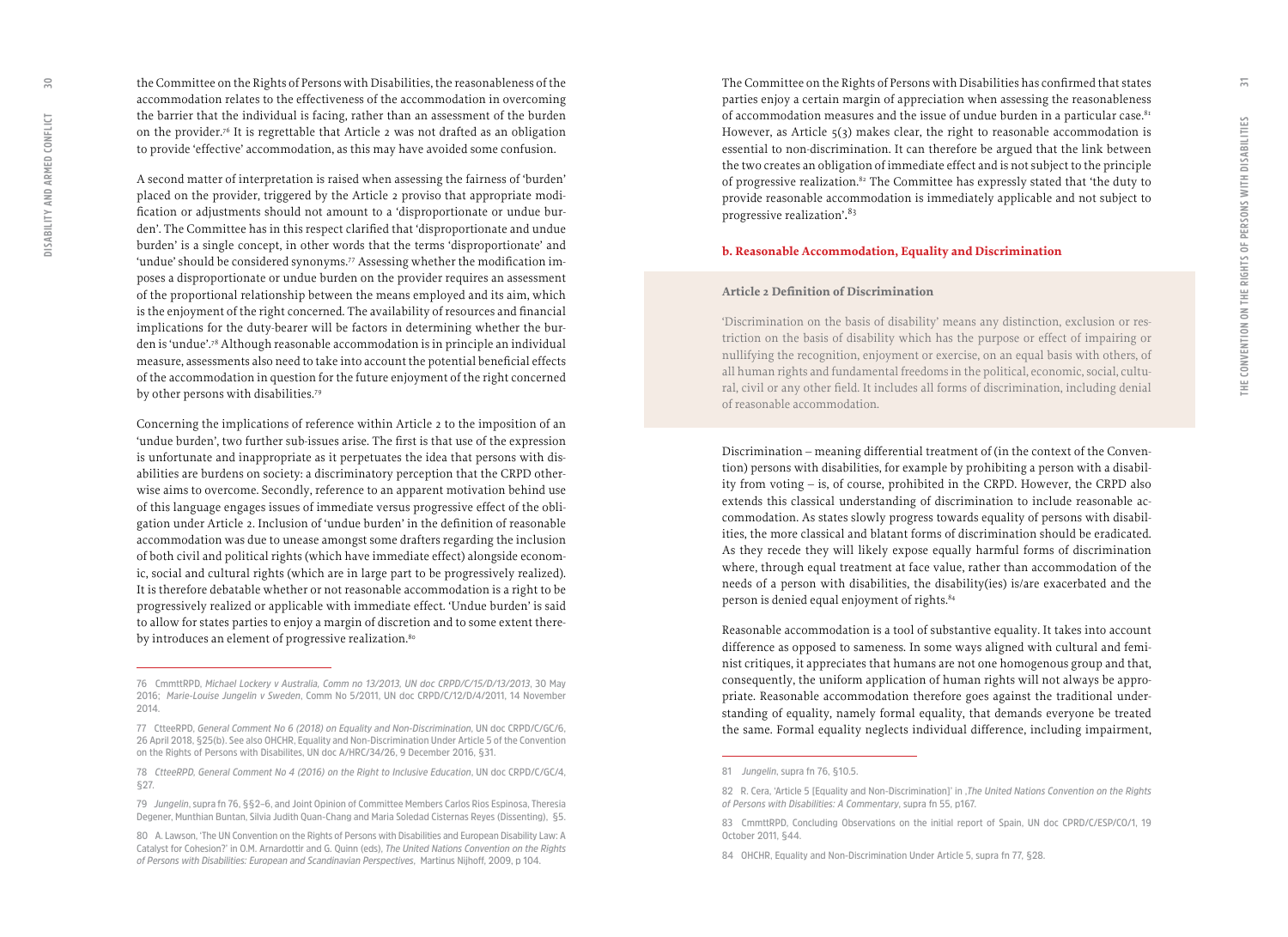<span id="page-16-0"></span>and reduces all humans to 'empty vessels bereft of characteristics that would re quire special attention'.<sup>85</sup> Formal equality is particularly dangerous for persons with disabilities as it can allow blatant and deliberate discrimination to masquer ade as indifference. By its inability to take into account individuals' characteristics and associated needs, formal equality will never be an appropriate tool for realiz ing the rights of persons with disabilities.

As opposed to formal equality, substantive equality recognizes that every person has the right to participate equally in society and appreciates that, to achieve this, differential treatment may be necessary. Substantive equality, which in contrast to formal equality, seeks to address historical structural inequalities and indirect dis crimination, is developed throughout the CRPD. Substantive equality is particular ly important for achieving the full enjoyment of the rights of persons with disabil ities, as it acknowledges the 'dilemma of difference' among human beings in order to achieve equality. Acting as an antidote to formal equality, reasonable accom modation focuses on individual needs in differing contexts. It allows for different treatment that is 'necessary or appropriate' to allow a particular individual with a disability to fully enjoy her or his human rights and fundamental freedoms. The measures necessary will vary from one individual to the next. Applying reasonable accommodation is a far more complex process than the simple demand of formal equality, to treat everyone the same. It requires assessment of an individual's needs and a search for compromises on a case-by-case basis. The very essence and point of reasonable accommodation is that an individualized and contextualized response is needed to give meaning to the concepts of equality and non-discrimination.

The CRPD enshrines the duty to provide reasonable accommodation across a host of sectors including education,<sup>86</sup> liberty and security of the person,<sup>87</sup> access to justice and employment.<sup>88</sup> As evidence of the importance of the concept, the first individual communication considered by the Committee on the Rights of Persons with Disabilities concerned failure to provide reasonable accommodation. The petition, *HM v Sweden*, concerned a person who had Ehlers-Danlos Syndrome and, as a result, suffered from severe and regular dislocation of her joints. Due to her condition, the author had been confined to her bed for two years, and had not been able to stand for eight years. As there was a high risk of dislocation and injury when moved, the author could not leave her home. The author's doctors recom mended that she receive hydrotherapy treatment to strengthen her muscles and joints. She applied for planning permission to build a hydrotherapy pool in her home as this was the only way she would be able to access one. The application was denied as the property extension required to build the pool would encroach on land on which construction was prohibited by Sweden's Planning and Build ing Act. Sweden argued that the Planning and Building Act applied equally to all persons whether or not they had a disability and, as such, was not discriminatory (a formal equality argument). The author argued that the natural application of the law was discriminatory as it had an indirectly discriminatory effect on her, by denying her equal access to rehabilitation and improved health. The Committee agreed with the author:

A law which is applied in a neutral manner may have a discriminatory effect when the particular circumstances of the individuals to whom it is applied are not taken into consideration. The right not to be discriminated against in the enjoyment of the rights guaranteed under the Convention can be vio lated when States, without objective and reasonable justification, fail to treat different persons whose situations are significantly different.<sup>89</sup>

The Committee found that granting of planning permission would, in the context, not impose an 'undue or disproportionate burden on the state'. It found that the author's rights to equality before the law, the entitlement, without discrimination, to the protection of the law (Article  $5(1)$ ) and the requirement for states parties to take appropriate measures to ensure the provision of reasonable accommodation (Article  $5(3)$ ) had been violated.

#### **5. THE RIGHT TO EQUAL ACCESS**

The right to equal access, or in other words accessibility, is one of the key principles of the CRPD and an essential pre-condition to the effective and equal enjoyment of human rights by persons with disabilities. To enable persons with disabilities to participate fully in all aspects of life, Article 9 obliges states parties to take ap propriate measures to ensure access on an equal basis with others to 'the physical environment, to transportation, to information and communications, including information and communications technologies and systems, and to facilities and services provided to the public'.<sup>90</sup>

#### In its General Comment on Article 9, the Committee confirmed that

denial of access should be considered to constitute a discriminatory act, re gardless of whether the perpetrator is a public or private entity. Accessibility should be provided to all persons with disabilities, regardless of the type of im pairment, without distinction of any kind, such as race, colour, sex, language, religion, political or other opinion, national or social origin, property, birth or other status, legal or social status, gender or age. Accessibility should especially take into account the gender and age perspectives for persons with disabilities.<sup>91</sup>

**<sup>85</sup> F. Mégret, 'Global Reasonable Accommodation: How the Convention on the Rights of Persons with Disabilities Changes the Way We Think About Equality', 30** *South African Journal on Human Rights* **252 (2014) 262.** 

**<sup>86</sup> Art 24(2)(c), CRPD.**

**<sup>87</sup> Art 14(2), ibid.**

**<sup>88</sup> Art 27(1)(i), ibid.** 

**<sup>89</sup> CmmttRPD,** *H.M v Sweden***, Comm no. 3/2011, UN doc CRPD/C/7/D/3/2011, 21 May 2012, §8.3.**

**<sup>90</sup> Art 9, CRPD.** 

**<sup>91</sup> CmmttRPD,** *General Comment No 2: Article 9: Accessibility***, UN doc CRPD/C/GC/2, 22 May 2014, §13.**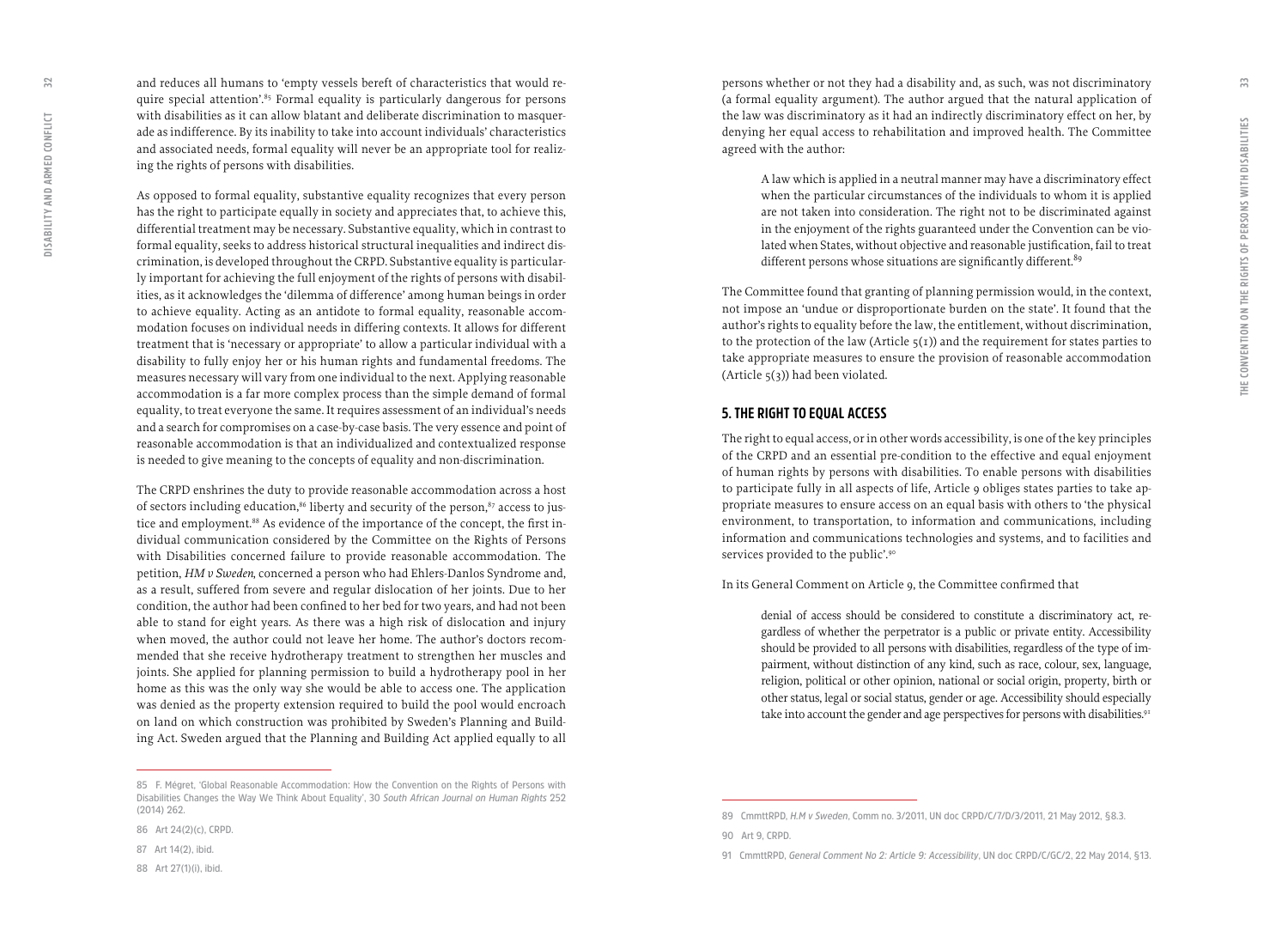Reasonable accommodation is often confused with accessibility, but the two ob ligations are not the same. Accessibility obligations relate to groups, and apply *ex ante*, meaning before the person with a disability has tried to access the right, as would be the case where a local authority is constructing a public library, in which case it has an obligation to make the building accessible (e.g. by building ramp access).92 In contrast, reasonable accommodation applies only on an *individual* lev el in a particular context and, as such, is normally an *ex nunc* duty. It applies in a particular situation and in a particular context, often, but not necessarily upon the request of the person with a disability. Reasonable accommodation seeks to achieve individual justice in the sense that non-discrimination is ensured, taking the human dignity, autonomy and choices of the individual into account.93 For example, if a person who wishes to use a public library finds that the loan of books is only for two-week periods but she or he, owing to a learning impairment, needs three weeks to read a book and is therefore granted a three-week loan, this would be a reasonable accommodation.

Furthermore, unlike reasonable accommodation, which only applies to the extent that it does not cause an 'undue burden', the duty to implement accessibility is un conditional. As explained by the Committee on the Rights of Persons with Disabil ities, 'the entity obligated to provide accessibility may not excuse the omission to do so by referring to the burden of providing access for persons with disabilities'.94

The right to equal access of all services provided to the public is of particular rele vance when considering the provision of humanitarian protections and services in the conflict setting, such as emergency information, evacuation procedures, shel ters and transitional justice mechanisms (discussed further in Section 5.C)

### **B. THE CRPD AND ARMED CONFLICT**

An additional feature of the Convention is its application during armed conflict and its relationship with IHL. The CRPD is one of only two human rights treaties (the other being the Convention on the Rights of the Child)95 to expressly provide that it continues to apply during armed conflict alongside IHL. Article 11 of the Convention requires that

States Parties shall take, in accordance with their obligations under interna tional law, including international humanitarian law and international hu man rights law, all necessary measures to ensure the protection and safety of persons with disabilities in situations of risk, including of armed conflict, humanitarian emergencies and the occurrence of natural disasters.

**92 The CmmttRPD has confirmed that the 'duty to provide accessibility is an ex ante duty', ibid, §25.**

The CRPD does not contain a derogations clause – as is provided, for example, in Article 4 of the ICCPR – meaning that there is no possibility for States Parties to suspend application of the Convention's provisions during states of emergency or armed conflict. Instead, it affirms that the rights of persons with disabilities con tinue to apply during armed conflict and that these rights exist alongside IHL.

The extent to which the CRPD applies to any given armed conflict will be context dependent and influenced by who the actors are, the territory on which the acts take place, the rights engaged and the IHL norms that are applicable. Below, sev eral scenarios related to armed conflict are explored with regard to the extent to which the CRPD will apply.

#### **1. THE APPLICATION OF THE CRPD TO NON-CITIZENS OF A STATE PARTY**

At the outset of considering the application of the CRPD to the armed conflict set ting, it should be noted that the CRPD applies to all persons within the territory of a state party irrespective of their nationality. This is not a point of controversy and is the case for all human rights treaties, albeit that there may be some treaty pro visions that specifically apply to aliens.96 Article 1 states the CRPD's purpose to be to 'promote, protect and ensure the full and equal enjoyment of all human rights and fundamental freedoms by all persons with disabilities' (emphasis added). The Optional Protocol to the CRPD also permits any individual, regardless of national ity, to bring a complaint before the Committee on the Rights of Persons with Dis abilities, further emphasizing that no distinction is to be made in the enjoyment of CRPD rights between nationals and aliens within the territory of a state party.97

#### **2. THE EXTRATERRITORIAL APPLICATION OF THE CRPD**

The extraterritorial application of human rights law is especially relevant to armed conflict where a state may be operating outside its territory (e.g. in an internation al armed conflict where operations take place outside the state party's territory; or as a third party in a non-international armed conflict (NIAC) taking place outside the state party's territory). Where a state party to the CRPD is engaged in an armed conflict abroad, this raises the question of whether or not their human rights obli gations (in this case those contained in the CRPD) follow them.

The extraterritorial application of human rights law involves complex legal issues and is still the subject of debate amongst international law scholars and practitioners. What can be noted at the outset is that the CRPD does not expressly stipulate its geographical scope of application, which would ordinarily be, at the very least and

<span id="page-17-0"></span> $\overline{34}$ 

**<sup>93</sup> Ibid, §26.**

**<sup>94</sup> Ibid, §25.**

**<sup>95</sup> Art38(1), Convention on the Rights of the Child.** 

**<sup>96</sup> E.g., Art 13, ICCPR, regarding expulsion of aliens lawfully in the territory of a state party, and Art 4 concerning derogations, which does not include discrimination on grounds of nationality as a prohibited form of discrimination in this context.** 

**<sup>97</sup> See Human Rights Committee (HRCttee),** *General Comment No 31: Nature of the General Legal Obligation Imposed on States Parties to the Covenant***, UN doc CCPR/C/21/Rev.1/Add.13, 26 May 2004, §10; Committee against Torture,** *General Comment No 2: Implementation of Article 2 by States Parties***, UN doc CAT/C/GC/2, 24 January 2008, §7; Art 1(1), CRPD Optional Protocol.**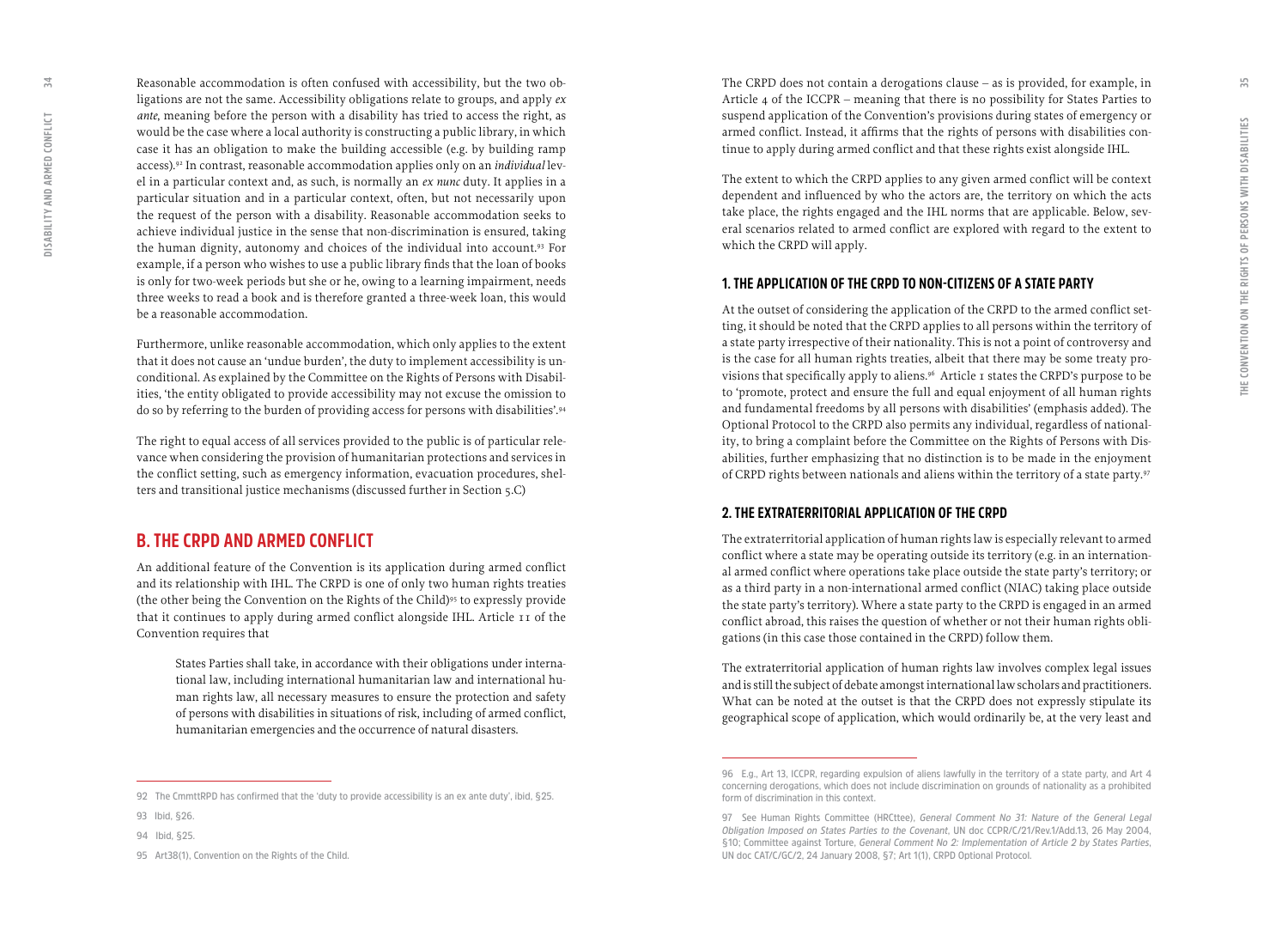as discussed earlier, within a state's territory. Instead, the CRPD takes a broader ap proach by requiring States Parties to 'refrain from engaging in *any* act or practice that is inconsistent with the present Convention and to ensure that public authorities and institutions act in conformity with the present Convention' (i.e. no limitation is set as to the location of the act; emphasis added).<sup>98</sup> This provision, combined with the CRPD's silence on its geographical application, suggests that the states' obligations will remain whether or not it is acting on its territory. This conclusion is further supported by Article 11's express application of the CRPD to armed conflicts per se, without limitation regarding the location or nature of the conflict.

The conclusion that the CRPD will apply to a state party's extraterritorial conduct is not controversial and is consistent with the approach of international courts and human rights treaty bodies.<sup>99</sup> Indeed, the Human Rights Committee, the treaty body responsible for monitoring implementation of the ICCPR (which unlike the CRPD, does contain an express jurisdiction clause in its Article 2), has described it as 'unconscionable to interpret the responsibility under […] the Covenant so as to permit a State party to perpetrate violations of the Covenant on the territory of another State, which violations it could not perpetrate on its own territory'.<sup>100</sup> The Human Rights Committee has gone on to conclude that a state party must respect and ensure the rights laid down in the ICCPR with respect to anyone within the power or effective control of that state party, even if outside the state territory. According to the Committee, ICCPR rights apply 'to those within the power or effective control of the forces of a State Party acting outside its territory, regardless of the circumstances in which such power or effective control was obtained, such as forces constituting a national contingent of a State Party assigned to an interna tional peace-keeping or peace-enforcement operation.'101 More recently, the Com mittee has gone further and added that a state party has an obligation to respect the right to life of 'persons located outside any territory effectively controlled by the State, whose right to life is nonetheless impacted by its military or other ac tivities in a direct and reasonably foreseeable manner.'102 This would cover situa tions where a state has no effective control on the ground, but where individuals or groups are targeted from a distance or from the air.

#### **98 Art, 4(1)(d), CRPD.**

Parties to the CRPD, including the EU, will in such circumstances take their CRPD obligations with them when they act outside of their territory, including within peacekeeping operations, albeit that those obligations might not apply to the same extent as within the territory of States Parties (as explained below).

There are two well-known means by which extraterritorial jurisdiction may be activated: personal jurisdiction (the 'personal model' of jurisdiction) or geograph ical jurisdiction (the 'spatial model').<sup>103</sup> According to the spatial model, jurisdiction will be established when a state exercises de facto effective control over a geographical area. The spatial model approach to jurisdiction has been adopted by numerous courts and international bodies including the European Court of Human Rights,<sup>104</sup> the Human Rights Committee, and the International Court of Justice (ICJ).<sup>105</sup> It is irrelevant how the state came to be exercising effective control over the territory – whether lawful (e.g. by invitation or by treaty of cession) or unlawful (i.e. in violation of *jus ad bellum* norms). All that matters is the existence of such control.<sup>106</sup> In such a situation, the state will have human rights obligations towards the population of the territory that it controls. Although it can be said with certainty that the CRPD will apply to a state party's extraterritorial conduct where it has de facto effective control over an area, it does not necessarily mean that the CRPD will apply in the same way and to the same extent extraterritorially as it does territorially. Some obligations may not apply at all or, at least, not in their entirety. The extent to which the CRPD will apply will be dependent on the degree of authority and control the state party has, how long it has had such control and whether or not it has the power to guarantee the right or provision in question.

According to the personal model, jurisdiction will be established when a state ex ercises authority and control over individuals, the obvious example being when a state detains an individual. The Human Rights Committee, in a case concerning abduction by Uruguayan state agents of an individual on Argentinian territory, concluded that 'individuals subject to its jurisdiction' is not a reference to the place where the violation occurred, 'but rather to the relationship *between the individual and the State* in relation to a violation of any rights set forth in the Covenant, *whe rever they occurred*' (emphasis added).<sup>107</sup> Where a state party is exercising authority and control over an individual extraterritorially (e.g. by detaining that person at

**<sup>99</sup> See International Court of Justice (ICJ),** *Legal Consequences of the Construction of a Wall in the Occupied Palestinian Territory***, Advisory Opinion, 9 July 2004, §§106–13; ICJ,** *Armed Activities on the Territory of the Congo (DRC v Uganda),* **Judgment, 19 December 2005, §19; HRCttee, concluding that the reference to jurisdiction within the ICCPR 'is not to the place where the violation occurred, but rather to the relationship between the individual and the State in relation to a violation of any of the rights set forth in the Covenant, wherever they occurred',** *López Burgos v Uruguay***, Case no 52/79, 1984, §12.2; see also European Court of Human Rights (ECtHR),** *Al-Skeini and Others v United Kingdom***, Judgment, App no 5521/07, 7 July 2011, §137.**

**<sup>100</sup>** *López Burgos***, supra fn 99, §12.3.**

**<sup>101</sup> HRCttee,** *General Comment No 31: Nature of the General Legal Obligation Imposed on States Parties to the Covenant***, UN doc CCPR/C/21/Rev.1/Add.13, 26 May 2004, §10.** 

**<sup>102</sup> HRCttee,** *General Comment No 36 (2018) on Article 6 of the International Covenant on Civil and Political Rights, on the Right to Life***, UN doc CCPR/C/GC/36, 30 October 2018, §63.**

**<sup>103</sup> Marco Milanovic persuasively argues for a third model 'based on the distinction between the duty to respect and the duty to secure human rights that solves these borderline cases. In short, because duty to "secure" or "ensure" alludes to the full scope of obligations – negative and positive – there is no reason that the State would not be responsible for breaches of the negative duty to respect human rights even where it does not exercise jurisdiction in the spatial or personal sense described above. Rather, the State should respect human rights irrespective of the traditional notion of jurisdiction to the extent that it can.' M. Milanovic,** *Extraterritorial Application of Human Rights Treaties: Law, Principles and Policy***, Oxford University Press, 2011.**

**<sup>104</sup> ECtHR,** *Loizidou v Turkey***, Preliminary Objections, App no 15318/89, 23 March 1995.** 

**<sup>105</sup>** *Legal Consequences of the Construction of a Wall in the Occupied Palestinian Territory***, Advisory Opinion, supra fn 99, §§106–13;** *Armed Activities on the Territory of the Congo* **Judgment, supra fn 99, §19.**

**<sup>106</sup> ECtHR,** *Loizidou v Turkey***, Judgment, App no 40/1993/435/514, 23 February 1995, §62.**

**<sup>107</sup>** *López Burgos***, supra fn 99, §12.3.**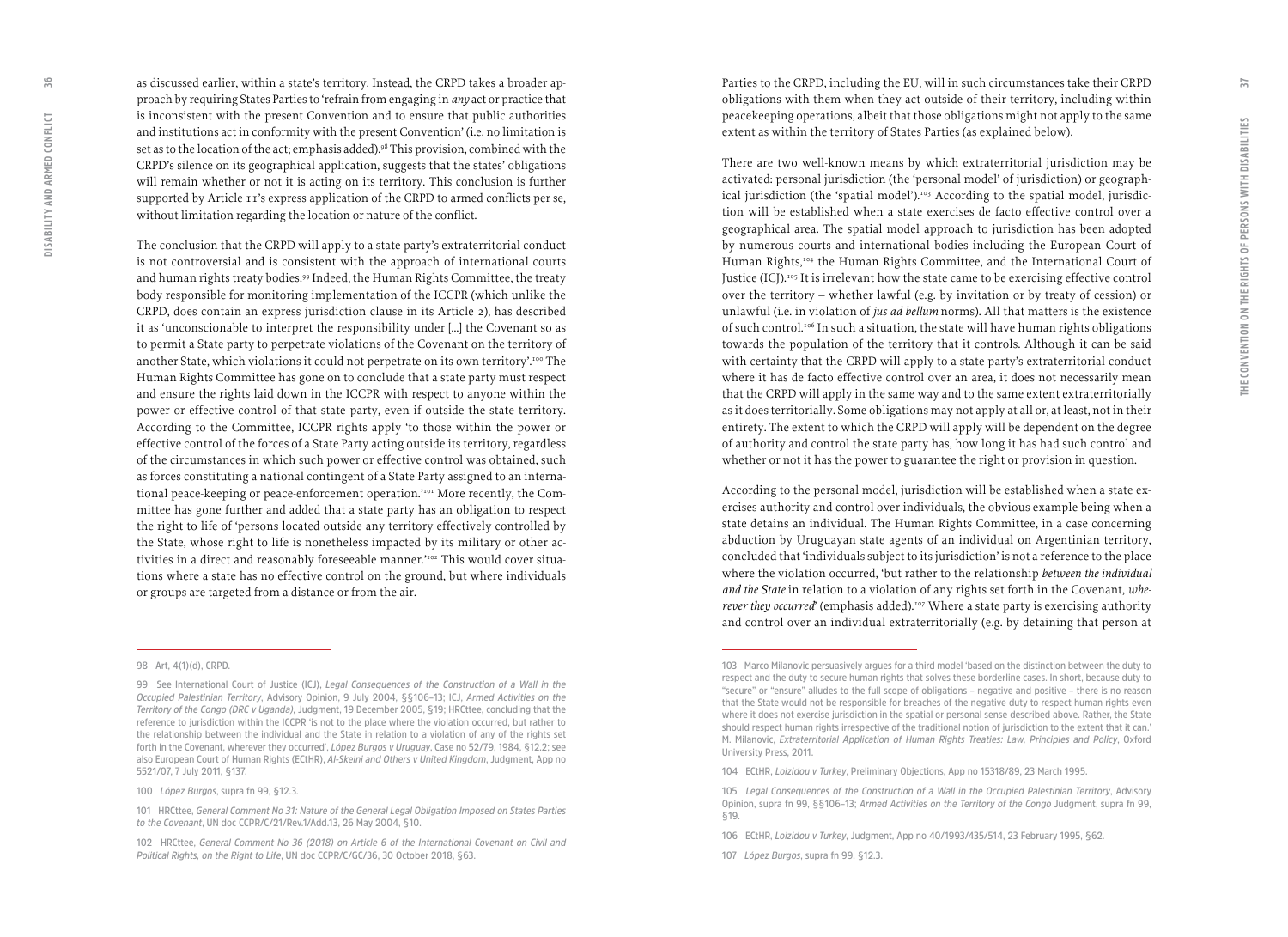a checkpoint), the human rights norms that 'are relevant to the situation' will ap ply.108 In the context of the extraterritorial application of the CRPD in armed con flict, such norms will include the prohibitions on arbitrary deprivation of life and torture,109 and the obligation to provide detained persons with access to healthcare equal to that of other detainees and not to discriminate against the detainee on the basis of their disability (see Section 5.C.5) for further discussion on the treatment of detainees with a disability).110 Other CRPD obligations, such as to protect the rights of persons with disabilities in the workplace or to ensure that persons with disabilities have access to cultural materials in accessible formats,<sup>111</sup> will clearly not be relevant to the treatment of the detainee and therefore not applicable. The situation is more complex, and requires a more detailed case-by-case assessment in the instance of long-term occupation of a foreign territory by a state party, in cluding having regard to the extent to which the Occupying Power takes control of infrastructure, public security and the like.

As mentioned above, in the UN Human Rights Committee's General Comment on Arti cle 6 (right to life), the Committee appears to have extended the personal model (or even created a third model) by taking an 'impact approach' to extraterritorial jurisdiction:

In light of article 2, paragraph 1, of the Covenant, a State party has an obli gation to respect and to ensure the rights under article 6 of all persons who are within its territory and all persons subject to its jurisdiction, that is, all persons over whose enjoyment of the right to life it exercises power or effec tive control. This includes persons located outside any territory effectively controlled by the State, whose right to life is nonetheless impacted by its mi litary or other activities in a direct and reasonably foreseeable manner  $112$ 

It remains unclear what the threshold of 'impact' on the right to life might be within this context. Nevertheless, the Committee's position is a welcome develop ment and may have particular relevance to persons with disabilities, for example in circumstances where their ability to access medical and habilitation services is impacted upon by a military blockade.

#### **3. THE RELATIONSHIP BETWEEN IHL AND THE CRPD**

Where it has been established that the CRPD is applicable within a situation of armed conflict under one of the models of jurisdiction discussed, it is then neces sary to consider the interrelationship between the CRPD and IHL. As affirmed in Article 11 of the CRPD, IHRL applies alongside IHL in situations of armed conflict. The relationship between these bodies of law and how they apply in relation to one another is complex and is still to be firmly settled within international law.

The relationship will ultimately always be context dependent. One can envisage four clear scenarios that will impact this relationship: firstly, where IHL and hu man rights law, in this instance the CRPD, are aligned. Secondly, where the two bodies of law complement each other, including where one body of law provides more detail on the scope or content of a norm. Thirdly, where one body of law is silent on an issue that the other body of law expressly addresses. Fourthly, where the two bodies of law are at odds with one another on a particular issue.

It is worth noting that the CRPD expressly addresses the situation where another body of law – whether domestic or international – provides more conducive norms to the realization of the rights of persons with disabilities than are contained in the Convention.<sup>113</sup> In such a situation, nothing in the CRPD shall affect the implementation of the more conducive norm. In other words, the more conducive body of law will have priority over the CRPD. This is an even more generous (and rights-friendly) approach than that in the Vienna Convention on the Law of Trea ties, which requires that any given treaty must be interpreted in harmony with other applicable rules of international law.114

In determining the relationship between IHRL and IHL, one form of the lex specia lis approach has been invoked by international courts and tribunals.<sup>115</sup> According to which, the more specific law to the given situation informs the more general law. For example, when considering the relationship between the right to life un der Article 6 of the ICCPR and the relevant rules of IHL, the ICJ concluded:

The test of what is an arbitrary deprivation of life, however, then falls to be determined by the applicable *lex specialis*, namely, the law applicable in ar med conflict which is designed to regulate the conduct of hostilities. Thus whether a particular loss of life, through use of a certain weapon in warfare, is to be considered an arbitrary deprivation of life contrary to Article 6 of the Covenant, can only be decided by reference to the law applicable in armed conflict and deduced from the terms of the Convention itself.<sup>116</sup>

In other words, IHL in the context of armed conflict defines the meaning of IHRL when it comes to deciding whether a particular weapon in warfare is to be consid ered an arbitrary deprivation of life in violation of human rights law. In its *Wall Advisory Opinion* the ICJ considered the relationship between the entirety of IHL and human rights rather than in relation to one specific norm (as was the case in the *Nuclear Weapons* case). The Court concluded:

As regards the relationship between international humanitarian law and human rights law, there are thus three possible situations: some rights may be exclusively matters of international humanitarian law; others may be

<span id="page-19-0"></span> $\frac{8}{3}$ 

**<sup>108</sup>** *Al-Skeini***, supra fn 99, §88.**

**<sup>109</sup> Arts 10 and 15, CRPD.** 

**<sup>110</sup> Arts 25, 9 and 5, CRPD.**

**<sup>111</sup> Arts 27 and 30, ibid.** 

**<sup>112</sup> HRCttee,** *General Comment* **No 36, supra fn 102, §63.**

**<sup>113</sup> Art 4(4), CRPD.**

**<sup>114</sup> Art 31(3)(c), Vienna Convention on the Law of Treaties 1969.** 

**<sup>115</sup> ICJ,** *Legality of the Threat or Use of Nuclear Weapons***, Advisory Opinion, 8 July 1996, §25.**

**<sup>116</sup> Ibid.**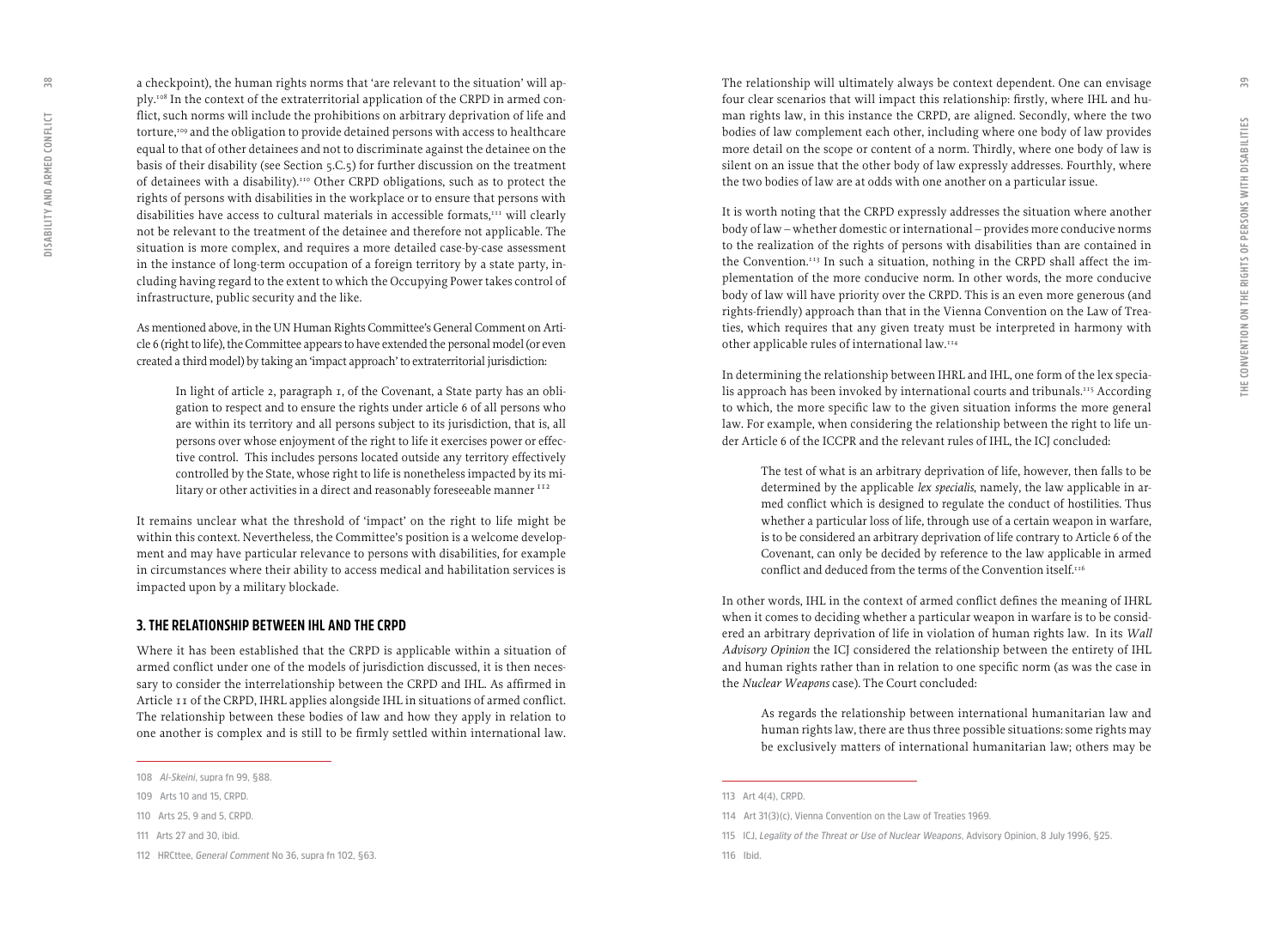exclusively matters of human rights law; yet others may be matters of both these branches of law. In order to answer the questions put to it, the Court will have to take into consideration both these branches of international law, namely human rights law and, as *lex specialis*, international humani tarian law.<sup>117</sup>

In the case concerning *Armed Activities on the Territory of the Congo*, the ICJ quoted its earlier opinion in the *Wall Advisory Opinion* but dropped the reference to lex specialis and instead concluded that 'both branches of international law, namely international human rights law and international humanitarian law, would have to be taken into consideration'.118 Although reference to lex specialis is not made by the Court, the effect is the same as in earlier ICJ decisions, but the judgment is couched in language that avoids any implication that one body of law replaces the other; instead the Court makes it clear that both bodies of law may be applicable and capable of informing the legal regulation of the particular situation.<sup>119</sup>

Similarly, the Human Rights Committee has also concluded that both IHL and human rights law remain applicable and capable of informing the content of the legal regulation of the given situation. In its *General Comment No 31*, the Commit tee found that although 'in respect of certain Covenant Rights, more specific rules of international humanitarian law may be specially relevant for the purposes of the interpretation of Covenant rights, both spheres of law are complementary, not mutually exclusive'.120

When considering the relationship between IHL and the CRPD, one must take into account the realities of the factual situation of armed conflict. The CRPD will not always apply in peacetime in the same way it does in armed conflict – nor will any human rights treaty. Considerations will have to be made as to the feasibility and effectiveness of any possible application. Interpretation of States Parties' obliga tions within the CRPD will need to be adapted to the realities of the armed conflict setting, so long as this interpretation remains in compliance with 'the fundamen tal purpose' of the right in question.<sup>121</sup> The eight principles of the CRPD (discussed in Section 4.A.2) will have particular importance as an interpretative tool.

A further point to be made about the relationship between IHL and the CRPD is that the Committee on the Rights of Persons with Disabilities has an important role to

play in the contextual interpretation and, therefore, enforcement of *both* these bod ies of law.122 When reviewing state reports and individual complaints, Article 11 requires the Committee to ask whether this state is taking 'all necessary measures' in accordance with their obligations under IHL and human rights law (including the CRPD) to ensure the safety and protection of persons with disabilities in armed conflict? In this regard, the Committee is in a special and exceptionally important position of being mandated to review the complementarily between IHL and the CRPD and consider the application of IHL as it affects persons with disabilities. Such a review should also be undertaken by the Human Rights Council working group during the Universal Periodic Review mechanism, within the Special Rapporteur on the rights of persons with disabilities' thematic and country-specific reports, as well as during the International Conference of the Red Cross and Red Crescent.

In sum, when considering the relationship between IHL and the CRPD, it is beyond doubt that the CRPD continues to apply during situations of armed conflict. The extent to which the CRPD will apply will be context dependent.<sup>123</sup> Going back to our four scenarios, firstly, where IHL and the CRPD are clearly aligned (for exam ple, the prohibition on 'adverse distinction' in IHL and the prohibition on all forms of discrimination based on disability in the CRPD), $124$  there is little controversy as to how to interpret these norms. Secondly, where the two bodies of law comple ment each other (including where one body of law extends or provides more detail on the scope or content of a norm), again the situation is relatively straightfor ward: the more specific body of law will provide the primary framework but the second body of law will still make a significant contribution. For example, on the provision of food aid to the civilian population in a NIAC, IHL may be the primary body of law, and the CRPD, as the secondary body of law, will provide detail on how food aid should be carried out in an accessible manner to ensure that per sons with disabilities are not excluded.125 Nevertheless, in some circumstances the CRPD could be the primary body of law to be interpreted in light of IHL designed to deal with the specific situation of armed conflict.

In the third scenario, one body of law is silent on an issue that the other body of law expressly addresses. Freedom of expression, by way of example, is outlined in

**<sup>117</sup>** *Wall***, Advisory Opinion, supra fn 99, §106.** 

**<sup>118</sup>** *Armed activities on the Territory of the Congo***, Judgment, supra fn 99, §216.**

**<sup>119</sup> Milanovic,** *Extraterritorial Application of Human Right Treaties***, supra fn 103, pp 229–259; D. Murray, E. Wilmshurst, F. Hampson, C. Garraway, N. Lubell and D. Akande,** *Practitioners' Guide to Human Rights Law in Armed Conflict***, Oxford University Press, 2017, pp 81–88.** 

**<sup>120</sup> HRCttee,** *General Comment No 31***, supra fn 101, §11. The Inter-American Court of Human Rights (IACtHR ) has also recognized the complementarity of IHL and IHRL and appears to also take the ap proach of balancing these two bodies of law. See IACtHR,** *Mapiripan Massacre v Colombia***, Judgment, 15 September 2005, §115; IACtHR,** *Case of the Afro-Descendant Communities Displaced from the Cacaria River Basin (Operation Genesis) v Colombia***, Judgment, 20 November 2013, §221.** 

**<sup>121</sup> ECtHR** *Hassan v the UK***, Judgment, App no 29750/09, 16 September 2014, §105.** 

**<sup>122</sup> States Parties themselves have affirmed that the CRPD continues to apply in armed conflict and its complementary with IHL, and through ratifying the Optional Protocol have expressly given the Committee the authority to consider both bodies of law in relation to individual complaints.** 

**<sup>123</sup> Murray et al***, Practitioners' Guide to Human Rights Law in Armed Conflict***, supra fn 119, p 88. Murray et al distinguish between 'active hostilities' where IHRL remains applicable but IHL is the primary framework, and 'security operations' where IHRL provides the primary framework and IHL must be inter preted as secondary to it.**

**<sup>124</sup> Although disability is not expressly included as one of the prohibited grounds of adverse distinction in IHL, it would fall under 'any other similar criteria', Common Art 3 to the Geneva Conventions; Art 75 (1), Additional Protocol I (API), 1977; Art 4(1), Additional Protocol II (APII), 1977; and International Committee of the Red Cross, Study on Customary International Humanitarian Law (ICRC Customary IHL Study), Rule 88. Though, notably, the CRPD greatly extends the traditional understanding of discrimination to include failure to provide reasonable accommodation, which is therefore much broader than the prohibition on 'adverse distinction' (see Section 4.A.4 for further discussion on this).** 

**<sup>125</sup> Arts 9 and 25, CRPD.**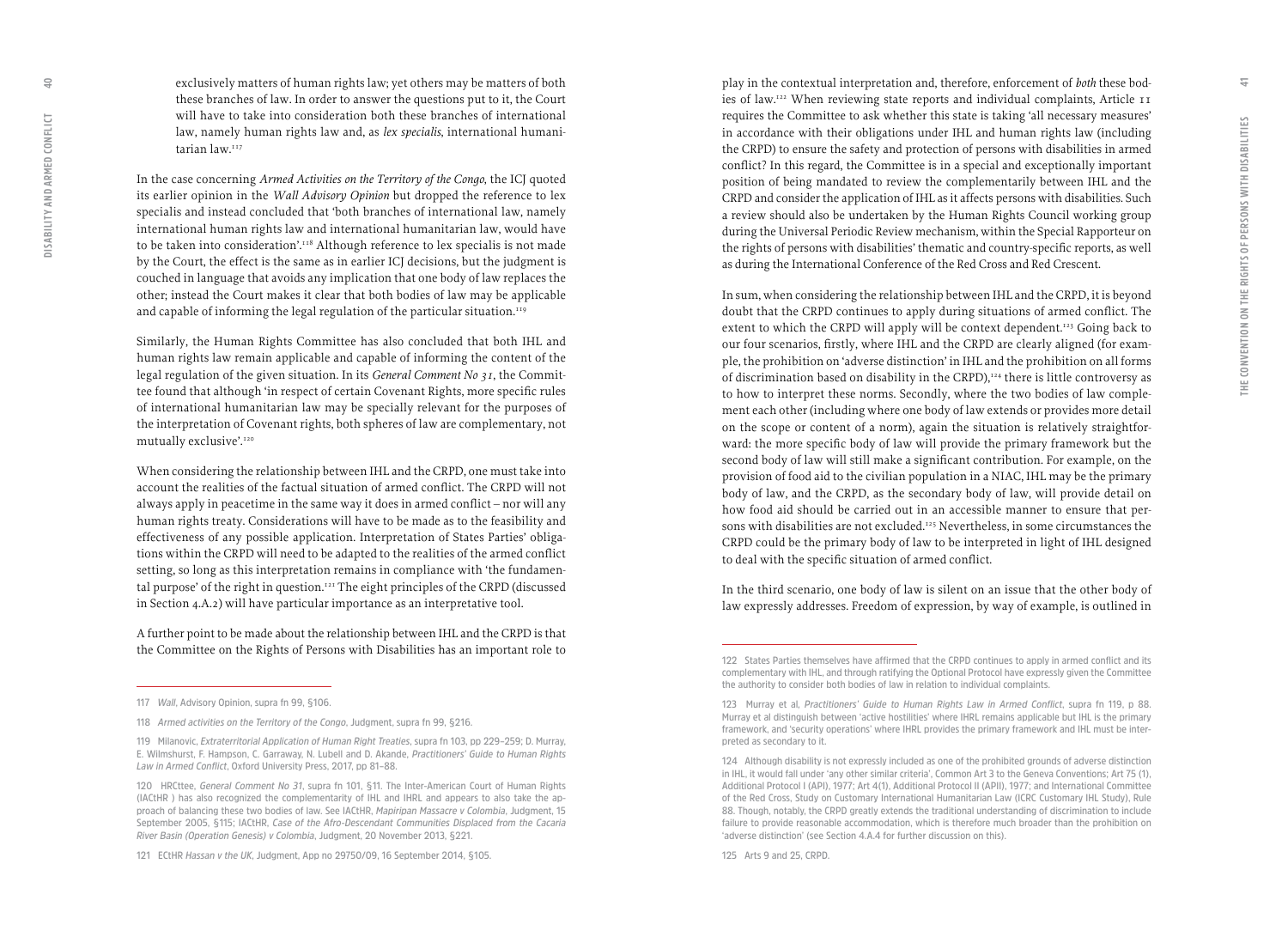<span id="page-21-0"></span>detail in the CRPD (as well as other human rights treaties), whereas IHL contains no provisions related to freedom of expression. It could be assumed that where one body of law is silent on an issue, the other body of law automatically fills this gap. However, this will not always be the case as 'the gap in the law of armed conflict may be a deliberate omission, reflective of the reality of the armed conflict.'<sup>126</sup> Thus, it cannot be said that the human rights norm will apply unaltered; instead, it will be determined on a case-by-case basis. By way of example, parties to an armed conflict must give effective advance warning of attacks that may affect the civilian population, unless circumstances do not permit.127 IHL does not provide guidance on the means used to deliver this warning, but Article 21 of the CRPD (freedom of expression and opinion and access to information) does outline the measures that need to be taken to ensure that 'information intended for the general public' is accessible to all persons with disabilities. This includes using sign languages, braille, augmentative and alternative communication. Although the CRPD is clear on this issue, on which IHL is silent, the former will still have to be interpreted in light of the armed conflict setting and so may not apply in the same manner as it would in peacetime.

In our last scenario, the two bodies of law are at odds with one another on a partic ular issue. Where the two bodies of law are conflicting, consideration will have to be given to which offers the greatest protection and whether one has been super seded by a newer norm, for example the IHL provision allowing prisoners of war to be held in isolation based on their impairment has arguably been superseded by the CRPD prohibition on discrimination based on impairment.<sup>128</sup>

In determining the application of the CRPD in a situation of armed conflict the fol lowing questions should be considered:

- 1. Is a state party to the CRPD exercising extraterritorial authority and control over territory or an individual?
- 2. If jurisdiction exists, which rights have been engaged? Are these rights non-derogable?
- 3. Does the state party have the authority and ability to guarantee the right or rights in question in the factual situation?
- 4. Is IHL applicable and, if so, does it affect the application of the CRPD obligation?

#### **4. SITUATIONS OF OCCUPATION**

All or part of a state's territory will be considered under belligerent occupation by another state when 'it is actually placed under the authority of the hostile forces. The occupation extends only to the territory where such authority has been estab lished and can be exercised.'129 Territory will be considered occupied when a hos tile state has 'effective control' over it.<sup>130</sup> Whether or not 'effective control' can be established will be context dependent and will vary from one circumstance to the next. Relevant factors may include ongoing resistance, troop density, population density, effective command and control, organization of hostile actors, the terrain (sea or land), control of the sky, control of natural resources, control of infrastruc ture and control of cyberspace.

In theory, the existence of an occupation will satisfy the 'effective control' test required to establish extraterritorial jurisdiction, and therefore once occupation by another state has been established, international human rights obligations will be applicable.<sup>131</sup> Whether or not CRPD obligations will apply, and to what extent, to a situation of occupation will be context dependent. Factors including the pre vailing security situation and the duration of the occupation will be relevant. A prolonged occupation will lead to high expectations with regard to fulfilling the occupied population's human rights, including those contained in the CRPD. At the very least, an occupying state party is required to *respect* the rights of the occu pied population under the CRPD – as well as any other applicable human rights law treaties – such as the right to respect for a person's physical and mental in tegrity on an equal basis with others,<sup>132</sup> and to refrain from prohibited acts, such as torture, cruel, inhuman or degrading punishment and discrimination based on impairment.<sup>133</sup> If the Occupying Power has established effective authority and jurisdiction over an area and thus is capable of fully fulfilling its CRPD obligations, it will be obligated to do so.

Conversely, where a state has lost effective control of part of its territory to anoth er state, it still remains under an obligation to take all the appropriate diplomat ic, economic, judicial and other measures within its power to protect the human rights, including those contained in the CRPD, of the population living in its terri tory outside of its control.

**<sup>126</sup> Murray et al,** *Practitioners' Guide to Human Rights Law in Armed Conflict***, supra fn 119, §4.67.**

**<sup>127</sup> ICRC Customary IHL Study, Rule 20.** 

**<sup>128</sup> Art 30, Geneva Convention III (GCIII) allows for prisoners of war with 'mental disease' to be held in isolation. See the discussion of this issue in Section 5.C.5.**

**<sup>129</sup> Art 42, 1907 Hague Regulations.**

**<sup>130</sup> The term 'effective control' is not found in treaty law but rather is a test that has been developed in legal discourse on occupation. See ICTY,** *Prosecutor v Duško Tadić***, Trial Chamber, Judgment, 7 May 1997, Case no IT-94-1-T, §580, amongst others.** 

**<sup>131</sup>** *Armed Activities on the Territory of the Congo***, Judgment, supra fn 99, §19.**

**<sup>132</sup> Art 17, CRPD.**

**<sup>133</sup> Art 15, CRPD; Art 7, ICCPR; Art 2, Convention against Torture and Other Cruel, Inhuman or Degrading Treatment and Punishment (CAT).**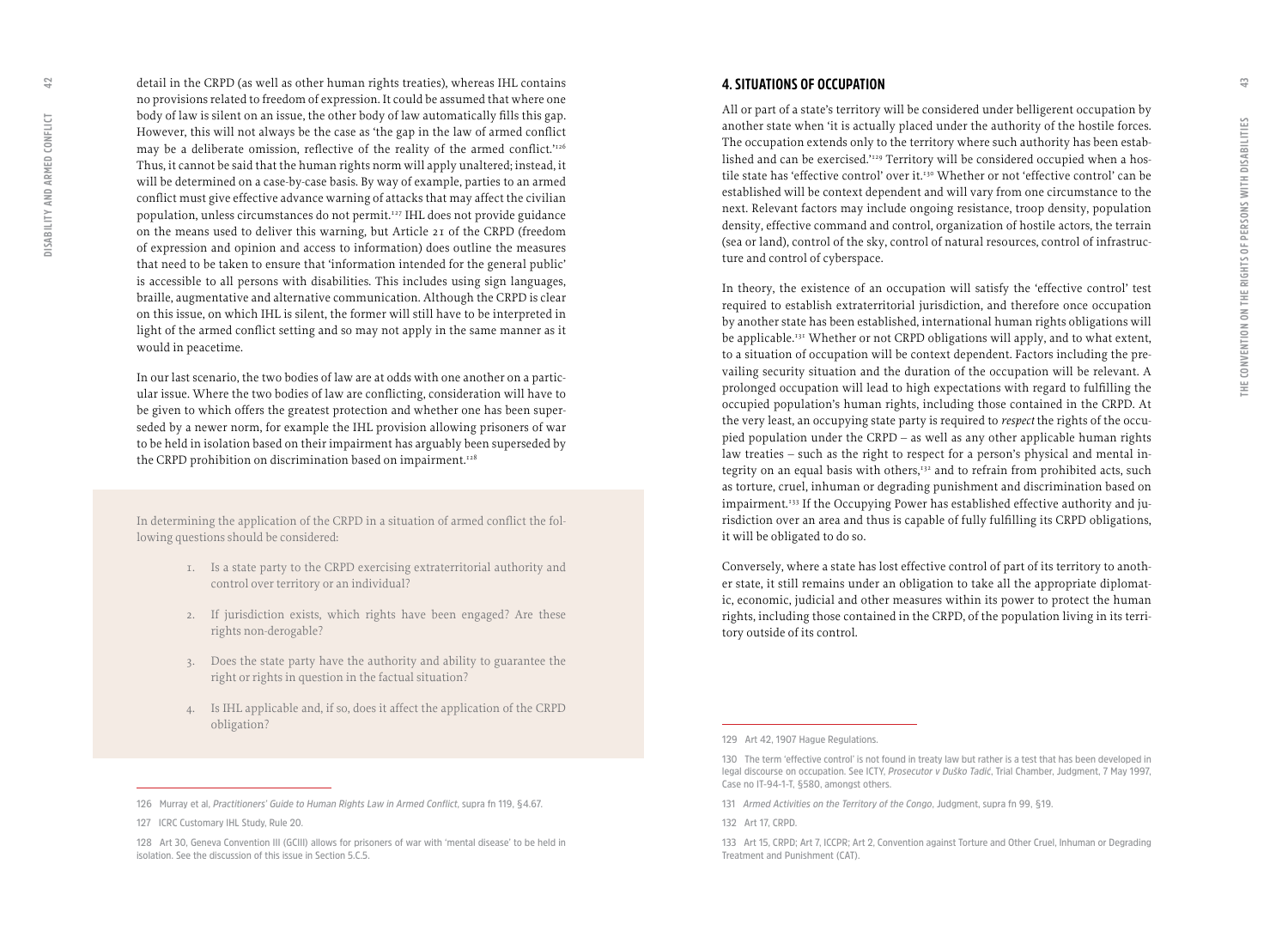The exact legal framework applicable to the conduct of ANSAs within armed con flict remains a moot point within international law. It is settled that all parties to an armed conflict, 'whether states or non-state actors, are bound by international humanitarian law, even though only sates may become parties to international treaties'.134 According to state practice, as well as international case law, at a min imum Common Article 3 of the 1949 Geneva Conventions (Common Article 3), Additional Protocol II of 1977 (APII) and customary IHL would all apply to ANSAs that are party to a NIAC.

Common Article 3 states that it contains obligations for '*each* Party to the conflict' (emphasis added). These obligations are to persons not taking active part in the hostilities, including those placed *hors de combat* by sickness, wounds, detention or 'any other cause', which would of course include persons with disabilities, irre spective of whether their impairment is conflict related. The obligations include treating humanely persons not taking active part in the hostilities, without any adverse distinction, which would include on the basis of impairment (see Section 5.B.3 for further discussion). Common Article 3 prohibits murder, violence against the person, torture and cruel treatment, hostage-taking, outrages upon personal dignity, in particular humiliating and degrading treatment, and sentences or ex ecutions without judicial safeguards. Of further relevance to *some* persons with disabilities, Common Article 3 includes a positive obligation to collect and care for the wounded and sick (see text box 'wounded and sick'). The protections offered by APII extend those contained in Common Article 3, with extra protections for internees, civilians, children and medical and religious personnel. Clearly all these additional protections would also apply to persons with disabilities owing to the prohibition on adverse distinction. However APII, and therefore the additional ob ligations it contains, will only apply to an ANSA that controls part of the territory of a state party to APII.<sup>135</sup>

Although it is clear that ANSAs are duty bearers under IHL, a more contentious is sue is whether ANSA actors are also duty bearers under IHRL, and for present pur poses the CRPD specifically. The main arguments put forward as to why ANSAs are not or should not be bound by IHRL are that human rights law is considered, doctrinally, to apply only to states. Secondly, most human rights treaties do not ex pressly refer to ANSAs (this is certainly true of the CRPD),<sup>136</sup> and lastly, some states appear hesitant to recognize ANSAs as having human rights obligations because they fear that recognizing these groups may give them legitimacy. Conversely, sev -

eral arguments have been put forward as to why and how ANSAs are bound by hu man rights law. Firstly, by looking to the foundational basis of human rights that human rights 'belong to the individual in recognition of each person's dignity. The implication is that these natural rights should be respected by everyone and every entity.'137 A second approach is through the application of customary internation al law. Although customary international law will not include all the norms that can be found in human rights treaty law, it still serves as a tool for holding ANSAs to account because the rights and obligations enshrined as customary are 'gener ally applicable and binding on every entity that has the capacity to bear them'.<sup>138</sup> In this regard, a study of customary international law from a disability perspective would be helpful.

The practice of the UN increasingly supports the application of IHRL to ANSAs. Commissions of inquiry, Special Rapporteur reports and UN Security Council, General Assembly and Human Rights Council resolutions have expressly referred to, and affirmed, the human rights obligations of ANSAs on numerous occasions. A 2017 study identified over 125 UN Security Council resolutions and approximately 65 General Assembly resolutions that refer to the human rights obligations and/or responsibilities of ANSAs.139 It has been affirmed by several UN entities, including the Commission of Inquiry on Syria that 'at a minimum, human rights obligations constituting peremptory international law (jus cogens) bind State, individual and non-State collective entities', including armed groups. Acts violating jus cogens – for instance, torture or enforced disappearances – can never be justified.'140 There are a number of recent scholarly studies that detail which human rights obliga tions should be considered to apply to ANSAs.<sup>141</sup>

### **6. DE FACTO CONTROL OF TERRITORY OR A POPULATION BY A ANSA**

There is growing acceptance that, when acting as a de facto authority, a non-state actor must respect human rights law, which will of course include the CRPD.<sup>142</sup> This position has been widely affirmed by the UN Security Council, the UN Sec -

<span id="page-22-0"></span> $\overline{4}$ 

**<sup>134</sup> Special Court for Sierra Leone,** *Prosecutor v Sam Hinga Norman***, Case no SCSL-2004-14-AR72(E), Appeal Chamber, Decision, 31 May 2004, §22.**

**<sup>135</sup> Art 1, APII.** 

**<sup>136</sup> There are a few exceptions to this, including Art 4 of the Optional Protocol the Convention on the Rights of the Child on the involvement of children in armed conflict, which states that 'armed groups that are distinct from the armed forces of a State should not, under any circumstances, recruit or use in hostilities persons aged under 18'.** 

**<sup>137</sup> A. Clapham,** *The Rights and Responsibilities of Armed Non-State Actors: The Legal Landscape and Issues Surrounding Engagement***, Geneva Academy, 1 February 2010.**

**<sup>138</sup> A. Clapham,** *Human Rights Obligations of Non-State Actors***, Oxford University Press, 2006, pp 85–86.** 

**<sup>139</sup> J. Burniske, N. Modirzadeh and A. Lewis, Armed** *Non-State Actors and International Human Rights Law: An Analysis of the Practice of the U.N. Security Council and U.N. General Assembly***, Harvard Law School Program on International Law and Armed Conflict, June 2017. See also A. Bellal,** *Human Rights Obligations of Armed Non-State Actors: An Exploration of the Practice of the UN Human Rights Council***, Academy In-Brief no 7, Geneva Academy, December 2016.**

**<sup>140</sup> Report of the Independent International Commission of Inquiry on the Syrian Arab Republic, UN doc A/HRC/19/69, 22 February 2012, §106. Note that the Commission of Inquiry made this finding in a situations where it found that IHL was not yet applicable to the conduct of the ANSAs (in this case, the Free Syrian Army).**

**<sup>141</sup> See D. Murray,** *Human Rights Obligations of Non-State Armed Groups***, Hart, 2016; K. Fortin,** *The Accountability of Armed Groups Under Human Rights Law***, Oxford University Press, 2017; T. Rodenhäuser,**  *Organizing Rebellion: Non-State Armed Groups Under International Humanitarian Law, Human Rights Law, and International Criminal Law***, Oxford University Press, 2018.** 

**<sup>142</sup> Bellal,** *Human Rights Obligations of Armed Non-State Actors***, supra fn 139, p 26.**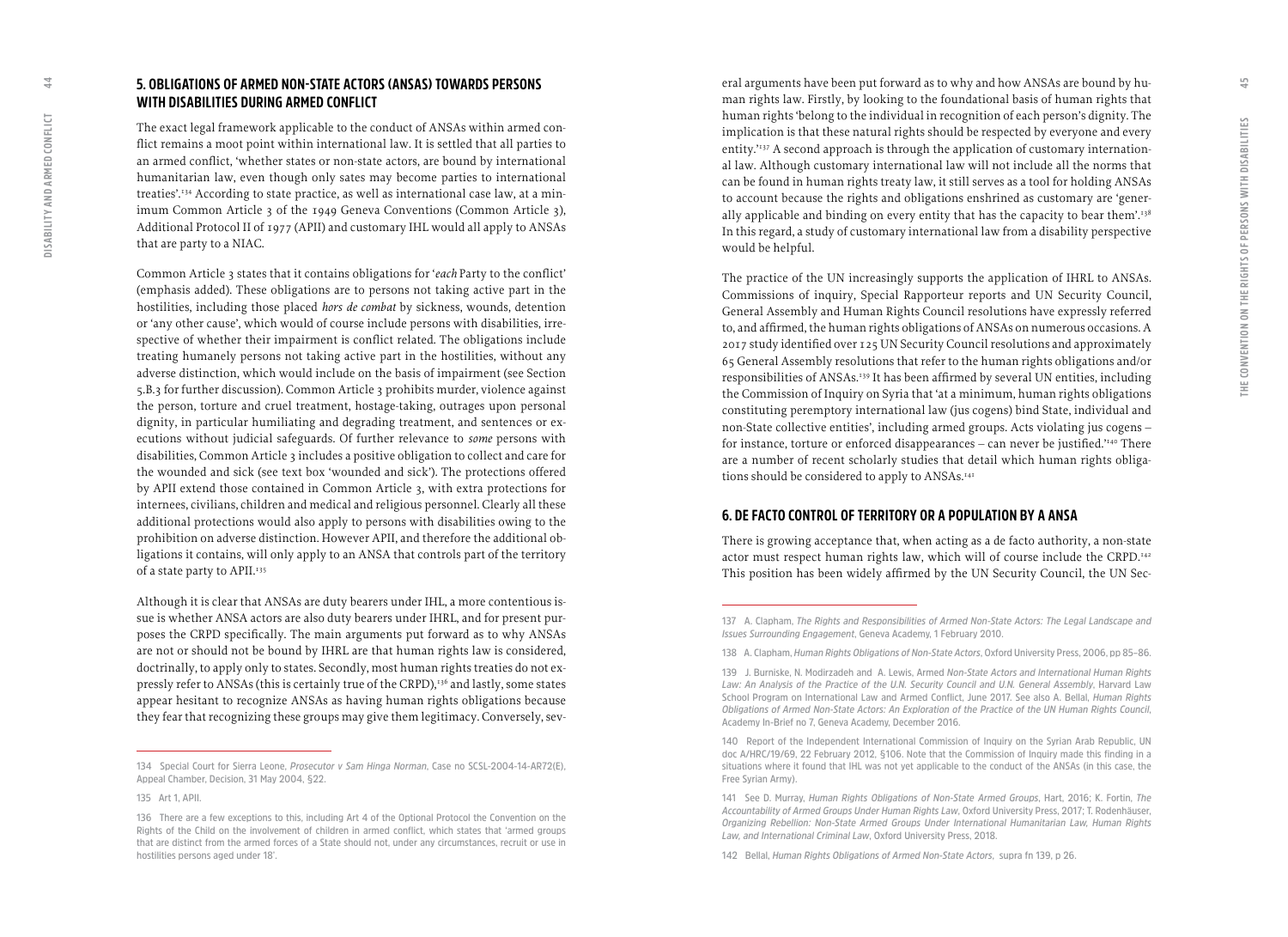<span id="page-23-0"></span>retary-General, treaty bodies, UN special procedures, commissions of inquiry and fact-finding missions, as well as the OHCHR.<sup>143</sup> It remains unclear for how long an ANSA must exercise effective control before it becomes subject to human rights law, but it appears that the ANSA must have 'consolidated its control and authori ty over a territory on a more than temporary basis'.<sup>144</sup> With regard to which rights are applicable to an ANSA in de facto control of territory, rights have been found to include jus cogens norms as well as the rights to freedom of expression and in formation, education, health and freedom of religion.145 The exact list and scope of applicable rights will be context dependent and will be influenced by the ANSA's capacity to implement the norms in question.

It should also be borne in mind that where a state has lost effective control of part of its territory to an ANSA, it still remains under an obligation to take all the appro priate diplomatic, economic, judicial and other measures within its power to pro tect the human rights, including those contained in the CRPD, of the population living in the territory outside of its control.

In sum, ANSAs participating in an armed conflict have both IHL and human rights law obligations. Although the exact scope of international human rights obliga tions of ANSAs is difficult to determine in the abstract, there is nothing stopping ANSAs from declaring themselves bound by these norms. Indeed, Geneva Call's Deeds of Commitment for the Protection of Children from the Effects of Armed Conflict, and for the Prohibition of Sexual Violence in Situations of Armed Conflict and Towards the Elimination of Gender Discrimination<sup>146</sup> have both been signed by over 60 ANSAs. A similar deed of commitment related to the prohibition of dis crimination against persons with disabilities in armed conflict would add clarity to and improve protection of ANSA obligations vis-à-vis persons with disabilities.

Although it can be concluded that at least some human rights obligations apply to ANSAs, we do not yet have any specific guidance on this with regard the obliga tions contained within the CRPD. Indeed, as situations of armed conflict expressly fall under the mandate of the Committee on the Rights of Persons with Disabili ties, it is hoped that it is only a matter of time before the Committee makes clear its position on this. In the meantime, it is suggested that, at the very least, ANSAs are obligated to respect the human rights of persons with disabilities that are con -

sidered to be jus cogens norms, and that the applicable human rights obligations will be developed to cover the full remit of rights contained in the CRPD where the ANSA exercises full and effective control over persons and has the capacity to implement those Convention rights.

#### **7. OBLIGATIONS OF HUMANITARIAN ACTORS TOWARDS PERSONS WITH DISABILITIES**

Some attention has been paid to the standards applicable to the organizations and individuals involved in humanitarian action in the context of armed conflict and other humanitarian crises. Organizations can choose to commit to the Core Hu manitarian Standard on Quality and Accountability. This standard contains nine commitments designed to, among other things, 'facilitate greater accountability to communities and people affected by crisis, and improve the quality of services pro vided to them'. The first commitment includes as a key action that humanitarian actors '[d]esign and implement appropriate programmes based on an impartial as sessment of needs and risks, and an understanding of the vulnerabilities and capac ities of different groups'.147 While a footnote explains that such an understanding means avoiding distinction with regard to persons with disabilities, referencing such a non-discrimination approach on its own is a long way from the approach outlined in the CRPD, explained in the present briefing. Other initiatives, such as the Sphere Association and its Charter have stressed the importance of disaggre gated data, and include more detailed guidance.<sup>148</sup>

The extent to which the obligations of humanitarian actors extend beyond the commitments undertaken through such sector-wide initiatives is rather under-re searched,<sup>149</sup> and again it could be helpful for the Committee on the Rights of Persons with Disabilities to consider the application of the Convention in this context with a view to making recommendations to humanitarian organizations.

**<sup>143</sup> See, amongst others, Report of the International Commission of Inquiry to Investigate All Alleged Violations of International Human Rights Law in the Libyan Arab Jamahiriya, UN doc A/HRC/17/44, 1 June 2011, §72; Report of the High Commissioner for Human Rights on the Implementation of Human Rights Council Resolution 7/1, UN doc A/HRC/8/17, 6 June 2008, §9.** 

**<sup>144</sup> Report of the Special Rapporteur on Freedom of Religion or Belief, Heiner Bielefeldt, UN doc A/ HRC/28/66, 29 December 2014, §54.** 

**<sup>145</sup> Report of the UN High Commissioner for Human Rights on the Situation of Human Rights in Mali, UN doc A/HRC/22/33, 7 January 2012.** 

**<sup>146</sup> Geneva Call, Deed of Commitment for the Protection of Children from the Effects of Armed Conflict, 2010; Geneva Call, Deed of Commitment for the Prohibition of Sexual Violence in Situations of Armed Conflict and Towards the Elimination of Gender Discrimination. Both deeds contain IHL and IHRL norms and are available on Geneva Call's website, <https://genevacall.org/how-we-work/deed-of-commitment/> (last accessed 9 April 2019).**

**<sup>147</sup> See Key Action 1.2 (footnote omitted), Core Humanitarian Standard on Quality and Accountability, 2014, <https://corehumanitarianstandard.org/the-standard/language-versions>(last accessed 9 April 2019).** 

**<sup>148</sup>** *The Sphere Handbook: Humanitarian Charter and Minimum Standards in Humanitarian Response***, 4th edn, Sphere Association, 2018.** 

**<sup>149</sup> For an early discussion see Clapham,** *Human Rights Obligations of Non-State Actors***, supra fn 138, pp 310–316.**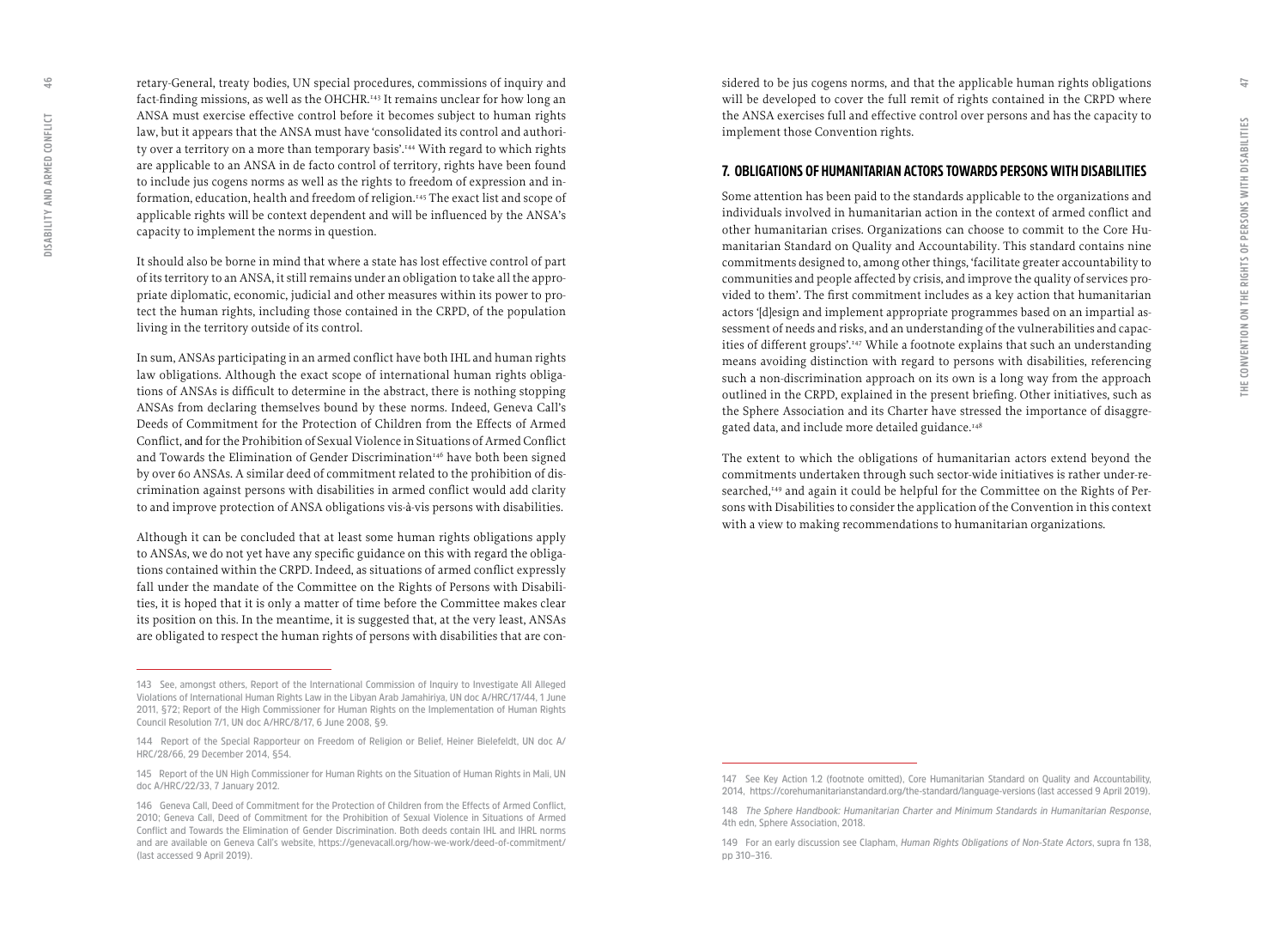## <span id="page-24-0"></span>**5. PERSONS WITH DISABILITIES IN TIMES OF ARMED CONFLICT**

### As illustrated in the introduction to this briefing, armed conflict has a disproportionate and devastating impact on persons with disabilities.

This chapter considers the general IHL provisions of humane treatment and those which prohibit adverse distinction that should limit the impact of armed conflict on all persons, including persons with disabilities. The provisions selected are by no means an exhaustive list of all the issues that affect persons with disabilities in times of armed conflict. Many more issues require consideration, such as fair trail guarantees and the situation of sieges, but such issues are beyond the scope of this study. Instead, the selected provisions serve to demonstrate what is at stake when a disability inclusive approach is not taken and how equality in the provisions of these IHL protections can be achieved **.**

### **A. WHAT IS ARMED CONFLICT?**

Under IHL, there are two types of armed conflict: international armed conflict (IAC) and non-international armed conflict (NIAC). The classification of a conflict as either an IAC or NIAC is important, since the legal framework that applies differs between the two types of conflict and determination of the type of conflict will therefore impact on the rules and context to be examined when considering persons with disabilities. That said, it should also be noted at the outset that the ex istence of one does not rule out the parallel existence of the other. Several different armed conflicts, comprising one or both categories, may be ongoing at the same time in any given geographic location.<sup>150</sup>

An IAC exists in one of four possible situations, the most common of which is where there is armed force between two or more states. There is no minimum re quirement as to the level of force used between the parties. As affirmed by the ICRC Commentary on Common Article 2 to the Geneva Conventions, '[e]ven minor skir mishes between the armed forces, be they land, air or naval forces would spark an international armed conflict and lead to the applicability of humanitarian law.'151 An IAC would also be found to exist where one state invades and occupies anoth er, even if there is no armed resistance by the state under invasion.<sup>152</sup> Thirdly, an IAC may exist when one state significantly supports an ANSA operating in violent

conflict with another state. The support must be such that it amounts to the sup porting state having 'overall control' over the actions of the ANSA. The last, and controversial, potential basis for the existence of an IAC is in circumstances where a people is fighting 'against colonial domination and alien occupation and against racist regimes in the existence of their right to self-determination'.153 However, 'the threshold of armed violence for such a conflict to occur is not settled, but it is prob ably the same as for an IAC – that is, much lower than it is for an NIAC'.<sup>154</sup>

A NIAC exists when there is 'protracted armed violence between governmental authorities and organized armed groups or between such groups within a State'.<sup>1555</sup> The first constituent element concerns the level or intensity of violence needed within a state for it to rise to the threshold of a NIAC. Situations of 'internal distur bances and tensions', including 'riots, isolated and sporadic acts of violence' and other similar acts do not amount to a NIAC.156 Also, the violence need not involve governmental authorities. An IAC may also be found to exist where intense armed violence occurs between two or more organized groups across an international border.157 The authoritative criteria for the existence of a NIAC were provided by the International Criminal Tribunal for the former Yugoslavia (ICTY) in the *Tadić*  case, which confirms the latter two elements and adds a third, temporal, element. According to the ICTY, for an NIAC to exist three cumulative requirements must be satisfied: there must be 'protracted armed violence'; the violence must be con ducted *between* government forces and at least one *organized* ANSA, or *between* or ganized ANSAs (organized, meaning those with command and control structures, who typically possess weapons and have a significant capacity to conduct regular military operations).

## **B. SUMMARY OF IHL GOVERNING ARMED CONFLICT**

IHL is a set of rules that seek, for humanitarian reasons, to limit the effects of armed conflict. These rules protect persons who are not, or who are no longer, participat ing in hostilities (civilians and persons *hors de combat*) and restricts the means and methods that may be used during the hostilities. As already mentioned, IHL does not apply to internal disturbances and isolated acts of violence, and the rules are in almost all respects applicable only for the duration of the armed conflict. The core treaties of IHL include, but are not limited to, the 1907 Hague Regulations; the four Geneva Conventions of 1949 and the two Additional Protocols of 1977 relating to the protection of victims of armed conflict; the 1954 Convention for the Protection of Cultural Property in the Event of Armed Conflict, plus its two protocols; the 1972 Biological Weapons Convention; the 1980 Conventional Weapons Conven -

**<sup>150</sup> For a detailed description and analysis on the classification of armed conflicts and the applicable norms see A. Bellal (ed),** *The War Report: Armed Conflicts in 2017***, Geneva Academy, 2018, pp 17–29. For a list and analysis of current armed conflicts, see Rule of Law in Armed Conflicts (RULAC), [www.rulac.org](http://www.rulac.org) .**

**<sup>151</sup> ICRC, Commentary on the First Geneva Convention: Convention (I) for the Amelioration of the Condition of the Wounded and Sick in Armed Forces in the Field, 2016, §§236–237.** 

**<sup>152</sup> Common Art 2 to the four 1949 Geneva Conventions.** 

**<sup>153</sup> Art 1(4), API.**

**<sup>154</sup> Bellal,** *The War Report***, supra fn 150, p 22.** 

**<sup>155</sup> ICTY,** *Prosecutor v Duško Tadić***, Appeals Chamber, Decision on the Defence Motion for Interlocutory Appeal on Jurisdiction, IT-94-1, 2 October 1995, §70.** 

**<sup>156</sup> Art1(2), APII; Bellal,** *The War Report***, supra fn 150, p 24.** 

**<sup>157</sup> Bellal,** *The War Report***, supra fn 150.**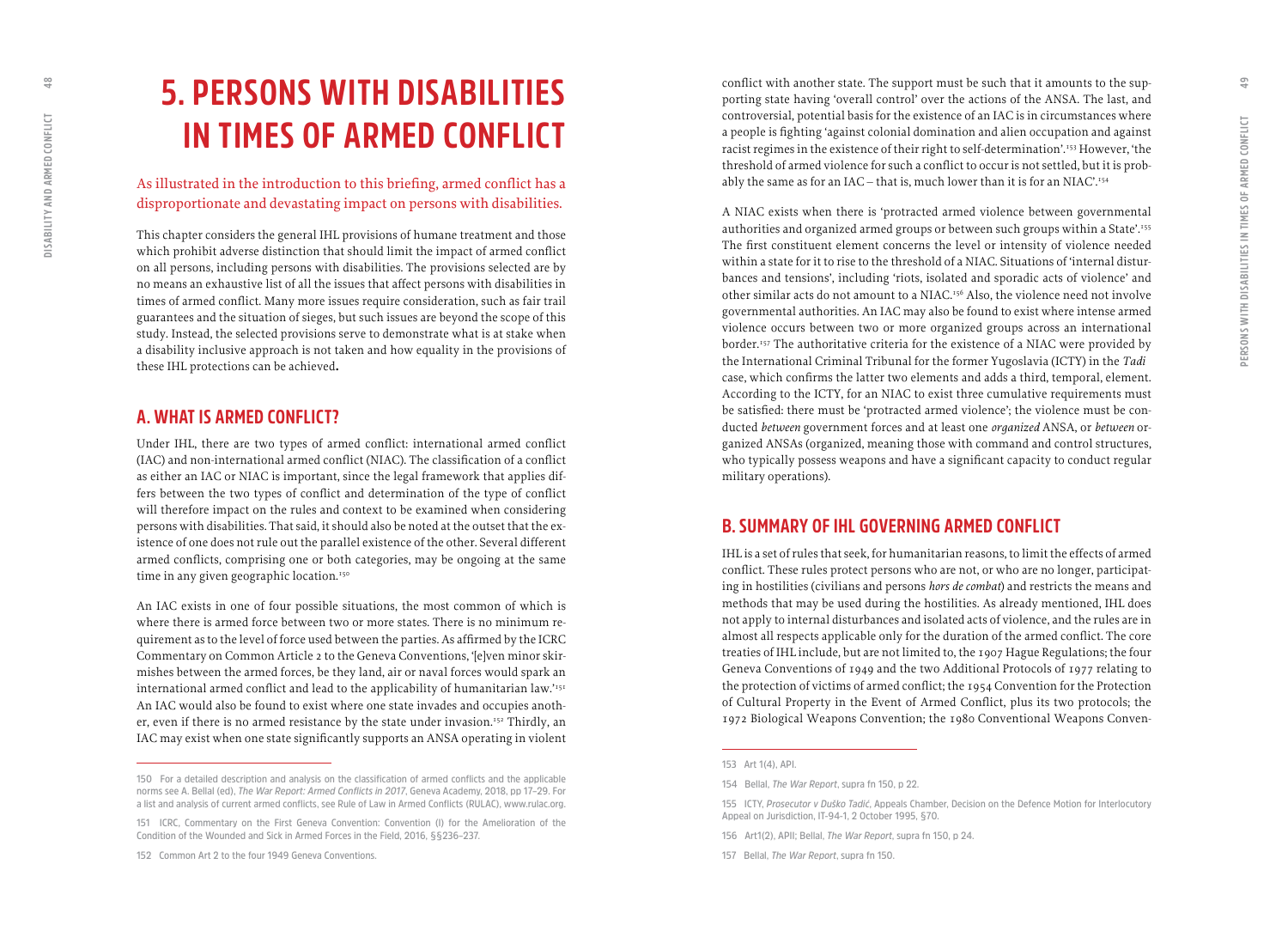tion and its five protocols; the 1993 Chemical Weapons Convention; the 1997 Ot tawa Convention on anti-personnel mines; and the 2000 Optional Protocol to the Convention on the Rights of the Child on the involvement of children in armed conflict. Many IHL rules have crystallized into rules of customary international law.<sup>158</sup> It is this entire body of law, both treaty and customary, that the CRPD refers to when it states in its Article 11 that states parties 'shall take, in accordance with their obligations under international law, including international humanitarian law and international human rights law, all necessary measures to ensure the pro tection and safety of persons with disabilities in situations of risk, including situ ations of armed conflict'.

As discussed above, IHL distinguishes between IACs and NIACs. Where either an IAC and/or a NIAC exists, the fundamental rules of IHL, including those set out in Common Article 3 to the four Geneva Conventions,<sup>159</sup> will apply throughout the territory of the state or states concerned. However, the rules governing the conduct of hostilities, such as targeting assessments and precautions in attack, are limited to areas where combat is occurring. There must be a certain nexus between the act and the conflict for IHL to apply, as affirmed in the 2016 ICRC Commentary on the First Geneva Convention:

[T]he applicability of humanitarian law in the whole of the territory of a State party to the conflict does not mean that all acts within that territory therefore fall necessarily under the humanitarian law regime. As noted by the ICTY, a particular act must be 'closely related to the hostilities occurring in other parts of the territories controlled by the parties to the conflict' for that act to be committed in the context of the armed conflict and for huma nitarian law to apply… The applicability of humanitarian law to a specific act therefore requires a certain nexus between that act and the non-internatio nal armed conflict. Acts that have no such connection to the conflict general ly remain regulated exclusively by domestic criminal and law enforcement regimes, within the boundaries set by applicable international and regional human rights law.<sup>160</sup>

Although the exact IHL rules that are applicable will differ between an IAC and an NIAC, certain core provisions of IHL remain applicable to both. These core provi sions will apply equally to persons with disabilities (as either a civilian or as a com batant rendered *hors de combat*) through the IHL norm of adverse distinction (see section 5.B.3). They include the principle of distinction, which requires all parties to a conflict to only target combatants and military objects; civilians and civilian

objects may never be targeted.<sup>161</sup> Failure to distinguish between the two, or to deliberately target civilians or civilian objects is a serious violation of IHL and may constitute a war crime (provided the requisite *mens rea* can be established).162 Any weapon or other means of warfare that is unable to discriminate between military objectives and civilians is therefore prohibited.163 Furthermore, any weapon that causes superfluous injury or unnecessary suffering, or severe or long-term damage to the environment, is also prohibited. Such weapons include blinding laser weap ons, expanding bullets, poison and chemical and biological weapons.164 Although civilian casualties and damage to civilian objects may not always be avoidable, the rule of proportionality (discussed in further detail in Section 5.C.2) prohibits attacks that would be 'excessive' compared to the 'concrete and direct military ad vantage anticipated'.165 All feasible precautions including target verification and the provision of advanced effective warnings (discussed in further detail in Section 5.C.3) must be taken to avoid, and in any event, minimize incidental loss of civilian life, injury to civilians and damage to civilian objects.<sup>166</sup>

Other core IHL provisions include the prohibition on recruiting or allowing chil dren to participate in hostilities.167 Recruiting children aged under 15 years is a war crime in both IACs and NIACs.168 Murder, rape and other forms of sexual violence, torture or other cruel, inhuman or degrading treatment are prohibited against any person and at all times. Arbitrary deprivation of liberty is also prohibited.<sup>169</sup> Persons *hors de combat* because of sickness, injury, detention or other cause must be treated humanely.<sup>170</sup> Conviction and sentencing of persons must be subject to proceedings that respect the guarantees of fair trial, including the right to know the nature and cause of the accusation, the right to defence, the presumption of in nocence and trial without undue delay by an independent, impartial and regularly constituted court.<sup>171</sup>

**168 Art 8(2)(b)(xxvi) and (e)(vii), ICC Statute.** 

**<sup>158</sup> The ICRC has identified 161 rules of customary IHL, which can be found at [ihl-databases.icrc.org](file:///Users/tony/Documents/%e2%80%a2Workroom/Geneva%20Academy/Briefing/Briefing-14/ihl-databases.icrc.org) (last accessed 11 April 2019).**

**<sup>159</sup> Common Art 3 applies in both IACs and NIACs and requires humane treatment of all persons in enemy hands, without any adverse distinction. It prohibits murder, mutilation, torture, cruel, humiliating and degrading treatment, the taking of hostages and unfair trial; requires that the wounded, sick and shipwrecked be collected and cared for; and grants the ICRC the right to offer its services to the parties to the conflict.**

**<sup>160</sup> ICRC, Commentary on the First Geneva Convention, supra fn 151, §460.** 

**<sup>161</sup> Preamble, St Petersburg Declaration, 1868; Arts 48, 51(2) and 52(2), API; Arts 13–18, APII. See also Art 8(2)(b) (i)-(v) and (e)(i)-(iv), Statute of the International Criminal Court (ICC Statute).** 

**<sup>162</sup> Arts 8(2)(b)(i) and 8(2)(e)(i), ICC Statute.**

**<sup>163</sup> Art 51(4), API; ICRC Customary IHL Study, Rule 71.**

**<sup>164</sup> St Petersburg Declaration, 1868; Hague Declaration Concerning Asphyxiating Gases; Hague Declaration Concerning Expanding Bullets; Art 23(e), 1899 Hague Regulations; Art 23(e), 1907 Hague Regulations; Art 35(2), API; Preamble, Convention on Certain Conventional Weapons; Art 6(2), Protocol II to the Convention on Certain Conventional Weapons; Art 3(3), Amended Protocol II to the Convention on Certain Conventional Weapons; Convention on the Prohibition of the Use, Stockpiling, Production and Transfer of Anti-Personnel Mines and on Their Destruction (Ottawa Convention); ICRC Customary IHL Study, Rule 70.** 

**<sup>165</sup> ICRC, Customary IHL Study, Rule 14; Art 51(5)(b) and Art 57(2)(a)(iii), API.** 

**<sup>166</sup> Art 2(3), 1907 Hague Conventions (IX); Art 57(1), API.** 

**<sup>167</sup> Art 77(2), API; Art 4(3)(c), APII.**

**<sup>169</sup> ICRC Customary IHL Study, Rule 99.** 

**<sup>170</sup> Common Art 3, Geneva Conventions; Art 12(1), GCI; Art 12(1), GCII; Art 13, GCIII; Arts 5 and 27, GCIV; Art 75(1), API; Art 4(1), APII.** 

**<sup>171</sup> ICRC Customary IHL Study, Rule 100; Art 49, GCI, fourth paragraph; Art 50, GCII, fourth paragraph; Arts 102–108, GCIII; Arts 5 and 66–75, GCIV; Art 75(4), API; Art 6(2), APII.**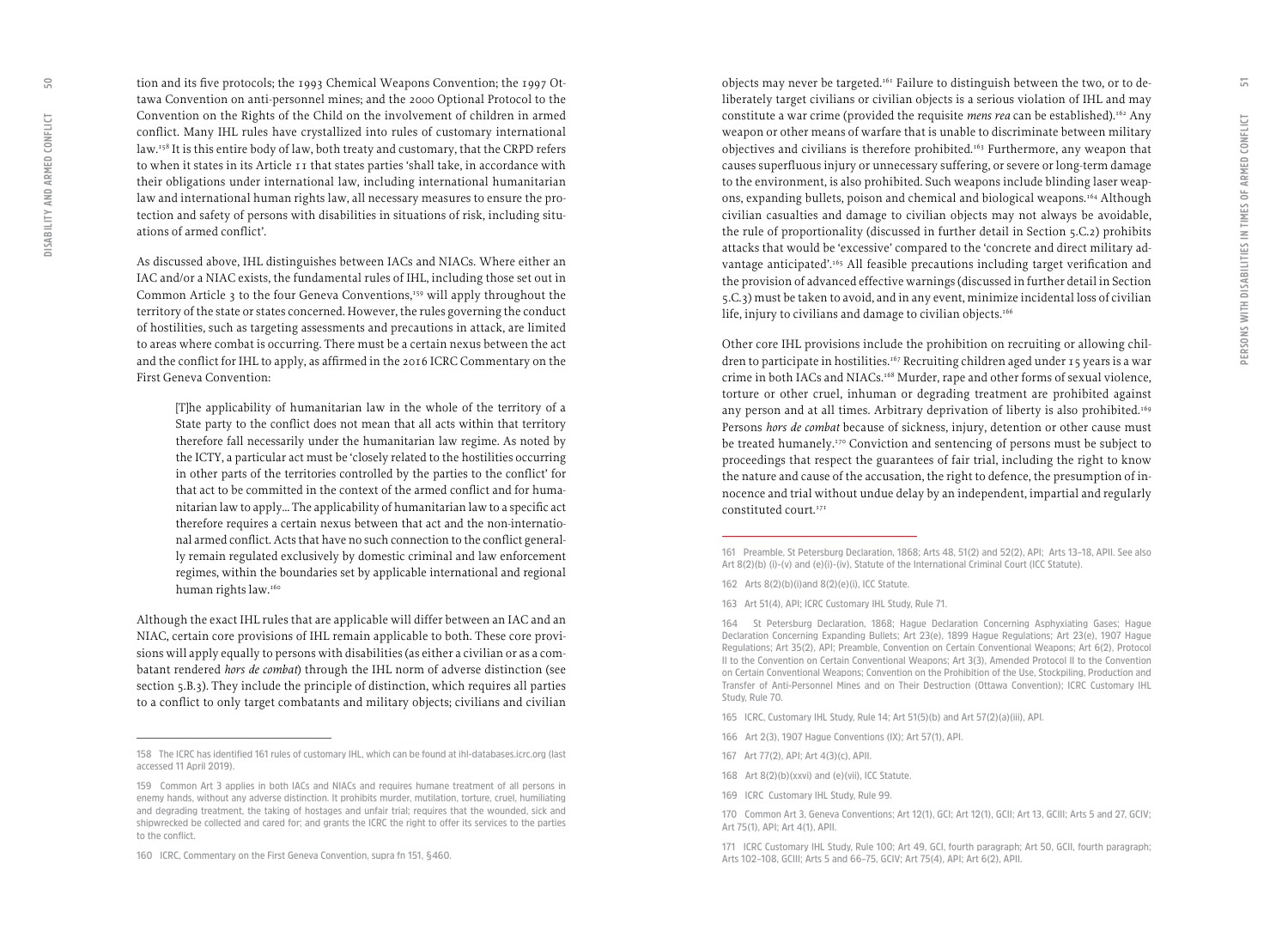### <span id="page-26-0"></span>**1. PERSONS WITH DISABILITIES WITHIN IHL**

When viewed as a whole, IHL largely reflects the medical and charity approach es to disability by framing persons with disabilities as passive, weak, defective and vulnerable and, as such, in need of special, paternalistic protection.<sup>172</sup> This is unsurprising considering the time at which most IHL instruments were drafted, long before disability rights discourse had begun to develop. Both the medical and charity approaches have now been rejected by the CRPD and superseded by the social-model understanding of disability and the human rights-based approach.

As explained in section 3.C, the social-model understanding of disability differen tiates impairment from disability. Impairment is a condition of the body or mind, whereas disability is the way society and the environment responds to that impair ment. As such, disability is context specific. Within this framework, it is easy to see how two people with the same impairment are likely to face differing levels and manifestations of disability, where one lives in a peaceful state and the other lives in a conflict-affected state. In a peaceful state, it is more likely that services and in frastructure are accessible, whereas in a conflict-affected state basic infrastructure may have been destroyed and humanitarian responses are not disability inclusive. The human rights-based approach to disability, enshrined in the CRPD, reflects the fundamental principle of human rights: that we are all full and equal human rights holders by virtue of being human. Therefore, no characteristic, including having any form of impairment, prevents a person from being a full rights-hold er. Practitioners therefore need to be aware, when interpreting and applying IHL norms, that these norms reflect an outdated and often discriminatory approach to disability, which has been superseded by the CRPD.

The outdated approaches to disability reflected across IHL are not a fatal flaw. IHL has been interpreted to take into account other issues and developments unfore seen by its drafters, for example in the context of autonomous weapons and gen der-based violence in conflict.<sup>173</sup> A dynamic and evolved interpretation of IHL is also necessary and possible with respect to disability. However, although it is true that the 'CRPD is a new normative landscape against which IHL obligations must be assessed and accordingly refreshed',<sup>174</sup> we should be wary of not asking more of IHL than it can possibly achieve. IHL has a narrow and pragmatic mandate to limit the catastrophic effects of armed conflict. Its role is not to bring about the societal changes demanded by the CRPD. Instead, the CRPD calls for specific attention to be paid to the experiences of persons with disabilities within armed conflict and offers the opportunity for IHL norms to be interpreted in light of these experiences, whilst recognizing IHL's limitations.

#### **2. THE LANGUAGE OF IHL**

In unpacking the language of IHL, we find that persons with disabilities are re ferred to in outdated and, at times, discriminatory terminology such as 'the in firm',175 'cases of … mental disease', 'the blind',176 'maimed' and 'disfigured'. The impairment is referred to rather than the person, who is thus defined solely by their impairment. Such language is now recognized as not being in conformity with a person's human dignity and, therefore, the human rights-based approach. Instead, when using language related to disability, the person should come before the impairment, as it is not the impairment that defines them. Impairment is one part of a person's complex and multifaceted identity that will also be influenced by a host of other characteristics such as gender, age, nationality, sexuality, culture and religion.

Therefore, terminology such as 'the infirm' should be read as 'a person with a dis ability', cases of mental disease should be read as 'persons with psychosocial or intellectual disabilities' and 'the blind' as 'persons with visual impairments'. Lan guage matters; it can feed and reinforce negative and discriminatory attitudes, and IHL practitioners accordingly need to ensure that they are not repeating discrim inatory terminology. Recognizing that the terminology used within IHL treaties is 'outdated in light of contemporary understandings of disability', the ICRC has said that such terminology 'should not be taken to imply that under contemporary interpretation of IHL persons with disabilities are seen as mere objects of pity or passive victims in need of protection rather than agents of their own destiny'.177

#### **A note on prevention of primary impairment**

In interviews with states and humanitarian personnel, as well as in articles, blogs and commentaries on IHL and persons with disabilities, the role that IHL and weapons law play in preventing primary impairment is often highlighted.<sup>178</sup> Although prevention is of course an essential function of IHL, as well as disarmament and weapons control laws more broadly, it should be pointed out that this is not part of disability rights discourse. Prevention of primary impairment is instead aligned with provi sions concerning the human rights to health and security of the person, failure to

**<sup>172</sup> The medical approach, in sum, views persons with a disability entirely in light of their impairment, as abnormal and in need of 'fixing', as such persons with disabilities are disempowered objects of me dical treatment (see discussion of the medical model in Section 3.B). According to the charity approach, persons with disabilities are passive victims of their impairment in need of charity and protection (see discussion of the charity model in Section 3.A).**

**<sup>173</sup> For a feminist critique of IHL and the evolving recognition of gender-based violence in armed conflict, see: J. Gardam, 'Women and Law of Armed Conflict: Why the Silence?, 46,** *International & Comparative Law Quarterly* **1 (1997) 72; C. Lindsey, 'Women and War – An Overview', 839** *IRRC* **(2000) 561; C. Chinkin, 'Gender and Armed Conflict', in A. Clapham and P. Gaeta (eds),** *The Oxford Handbook of International Law in Armed Conflict***, Oxford University Press, 2014, p 675.**

**<sup>174</sup> Lord, 'Persons with Disabilities in International Humanitarian Law', supra fn 19, p 172.** 

**<sup>175</sup> Art 17, GCIV.**

**<sup>176</sup> Art 30, GCIII.**

**<sup>177</sup> ICRC,** *How Law Protects Persons With Disabilities* **in Armed Conflict, December 2017, p 7.**

**<sup>178</sup> See, by way of example, ICRC Advisory Service on International Humanitarian Law,** *International Humanitarian Law and Persons with Disabilities***, 2017, which includes the provisions of IHL that prohibit weapons that cause superfluous injury or unnecessary suffering in its legal analysis of IHL and persons with disabilities; Hart et al, 'Making Every Life Count, supra fn 19.**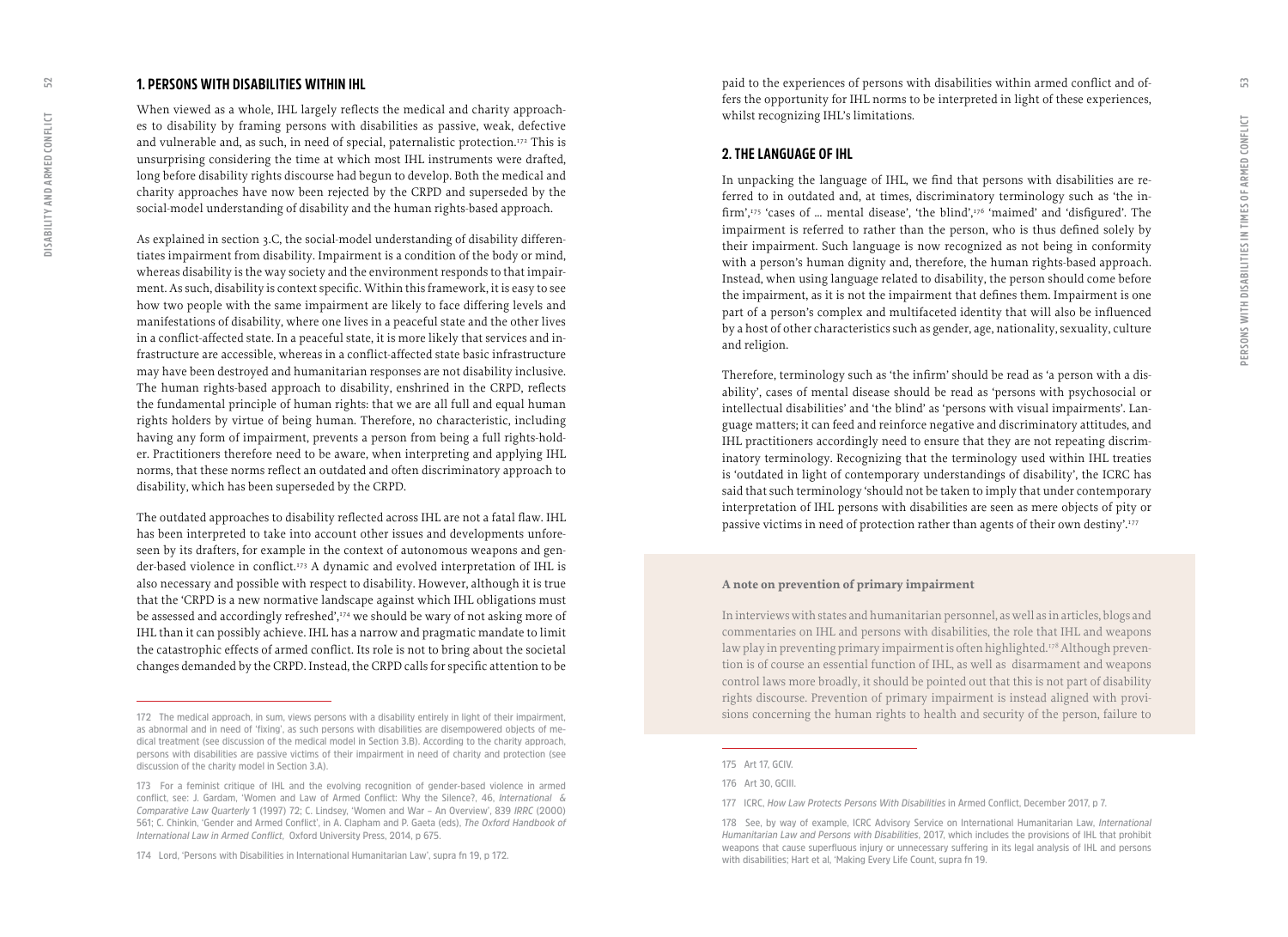<span id="page-27-0"></span>comply with which may result in an impairment. The CRPD, however, deliberately does not talk of prevention of primary impairment as it is instead concerned with en suring the human rights of persons with existing impairments. It is therefore impor tant to maintain a strict separation between narratives concerning the prevention of primary impairment and those concerning the response to it. It is dangerous when prevention of primary impairment is mixed in with disability rights when allocating budgets and resources and developing policy. When this occurs, practice shows that the focus tends to be on prevention at the expense of securing the rights of persons with existing impairments. This study is concerned with the rights of persons with disabilities and, therefore, does not look at the prevention of primary impairment in its analysis of IHL.

#### **3. GENERAL PRINCIPLES OF IHL RELATING TO PERSONS WITH DISABILITIES**

#### **a. Humane Treatment**

From the drafting of its earliest text, IHL sought to ensure humane treatment of combatants with injuries and disabilities resulting from conflict.179 These protec tions have now been extended to also include civilians. In accordance with the general provisions of IHL, civilians and persons *hors de combat* because of sickness, injury, detention or other cause must be treated humanely.180 'Humane treat ment' is not explicitly defined within IHL. The lack of definition is deliberate as the meaning and content of 'humane treatment' will be context-specific, its un derstanding developing over time with changes in society.<sup>181</sup> The foundational principles underlying humane treatment are respect for human dignity and for a person's physical and mental integrity. The principles' meaning has been clarified and influenced by a rich body of standards and jurisprudence at global, regional and national levels.<sup>182</sup> Thus, a person's characteristics – including any impairment, gender and age – as well as the environmental and social context will shape the meaning and content of 'humane treatment'. In practical terms, this means that treatment that may not be considered inhumane, such as prohibiting animals from passing through checkpoints, might nevertheless be considered inhumane when its impact is considered from the perspective of a person with a disability, for example where a person with a visual impairment wishes to cross a checkpoint to reach a safe zone and where that person is dependent on a guide dog.

#### **b. Adverse Distinction**

All IHL protections afforded to civilians and persons rendered *hors de combat* must apply equally to persons with or without a disability by virtue of the prohibition of adverse distinction. In the provisions and application of IHL norms, any adverse distinction founded on race, colour, religion or faith, sex, birth or wealth or 'any other similar criteria' is prohibited.<sup>183</sup> Although disability is not explicitly mentioned as a prohibited ground, a complementary approach to the interpretation of IHL demands that disability be treated as falling under 'any other similar' criteria. The CRPD, as well as other human rights law texts, also prohibit 'adverse distinc tion' under the equivalent principle of non-discrimination.

Only '*adverse* distinction' is prohibited. Differential treatment that is necessary to respond to the specific needs of a particular individual or group, including per sons with disabilities, will be lawful and may even be required. The Third Geneva Convention (GCIII), for example, allows for 'privileged treatment' to be given to prisoners of war owing to their 'state of health', sex or age,<sup>184</sup> such as repatriation of seriously wounded prisoners of war.185 The ICRC Commentary to GCIII states that this list is not exhaustive, confirming that other grounds for privileged treat ment may be included, and affirms that '[a]bsolute equality might easily become injustice' if applied without regard to such considerations.186 Aligned with this approach, differential treatment to ensure de facto equality is an explicit require ment of the CRPD where different treatment is necessary or appropriate to allow a particular individual with a disability to fully enjoy their human rights.187 Failure to ensure equal access, including through differential treatment, is of itself a form of discrimination and therefore unlawful (for further discussion on the CRPD and the principle of non-discrimination see Section 4.A.2).

In accordance with the IHL prohibition of adverse distinction and the CRPD right to non-discrimination and equal access, persons with disabilities are entitled to the same IHL protections that are afforded to all other persons, including rules that relate to treatment of civilians and persons *hors de combat*, as well as the rules that relate to the conduct of hostiles, for example precautions in attack. Furthermore, differential treatment, including reasonable accommodation (discussed further at Section 4.A.4) may be required to ensure that the applicable IHL protections are applied in a non-discriminatory manner and are accessible to all persons with disabilities .

**187 Art 5(4), CRPD.**

**<sup>179</sup> See, by way of example, Convention for the Amelioration of the Condition of the Wounded in Armies in the Field, 1864.** 

**<sup>180</sup> The requirement of humane treatment is contained in Common Art 3 to the four Geneva Conventions, as well as specific provisions within the Geneva Conventions and Additional Protocols I and II. Art 12, GCI, first paragraph; Art 12, GCII, first paragraph; Art 13, GCIII; Arts 5 and 27, GCIV, first paragraph; Art 75(1), API; Art 4(1), APII. The obligation is also a norm of customary international law, ICRC Customary IHL Study, Rule 87.** 

**<sup>181</sup>** ICRC Customary IHL Study, Rule 87.

**<sup>182</sup> See e.g.CAT, ICCPR, especially Arts 7 and 10; Declaration on the Protection of All Persons from Being Subjected to Torture and Other Cruel, Inhuman or Degrading Treatment or Punishment, adopted by UNGA Res 3452, 1975; HRCttee,** *CCPR General Comment No 20: Article 7 (Prohibition of Torture and Other Cruel, Inhuman or Degrading Treatment or Punishment)***, 10 March 1992; HRCttee,** *CCPR General Comment No 21: Article 10 (Humane Treatment of Persons Deprived of Their Liberty)***, 10 April 1992, replacing** *General Comment No 9* **concerning humane treatment of persons deprived of liberty.**

**<sup>183</sup> Common Art 3; Art 16, GCIII; Art 13, GCIV; Art 75(1), API; Art 4(1), APII; ICRC Customary IHL Study, Rule 87.**

**<sup>184</sup> Art 16, GCIII.**

**<sup>185</sup> Art 109(3), GCIII.**

**<sup>186</sup> J. S. Pictet (ed),** *Third Geneva Convention Relevant to the Treatment of Prisoners of War***, ICRC, 1960, p 154. The Commentary to GCIV contains a similar finding in relation to Art 27, and also states: '[i]t should be noted too that the prohibition of all adverse distinctions in the treatment given to protected persons is not merely a negative duty. It implies an active role. An Occupying Power is, for example, bound to abrogate any discriminatory laws it may find in occupied territory, if they place difficulties in the way of the application of the Convention', J. S. Pictet (ed),** *Fourth Geneva Convention Relative to the Treatment of Prisoners of War***, ICRC, 1958, p 207.**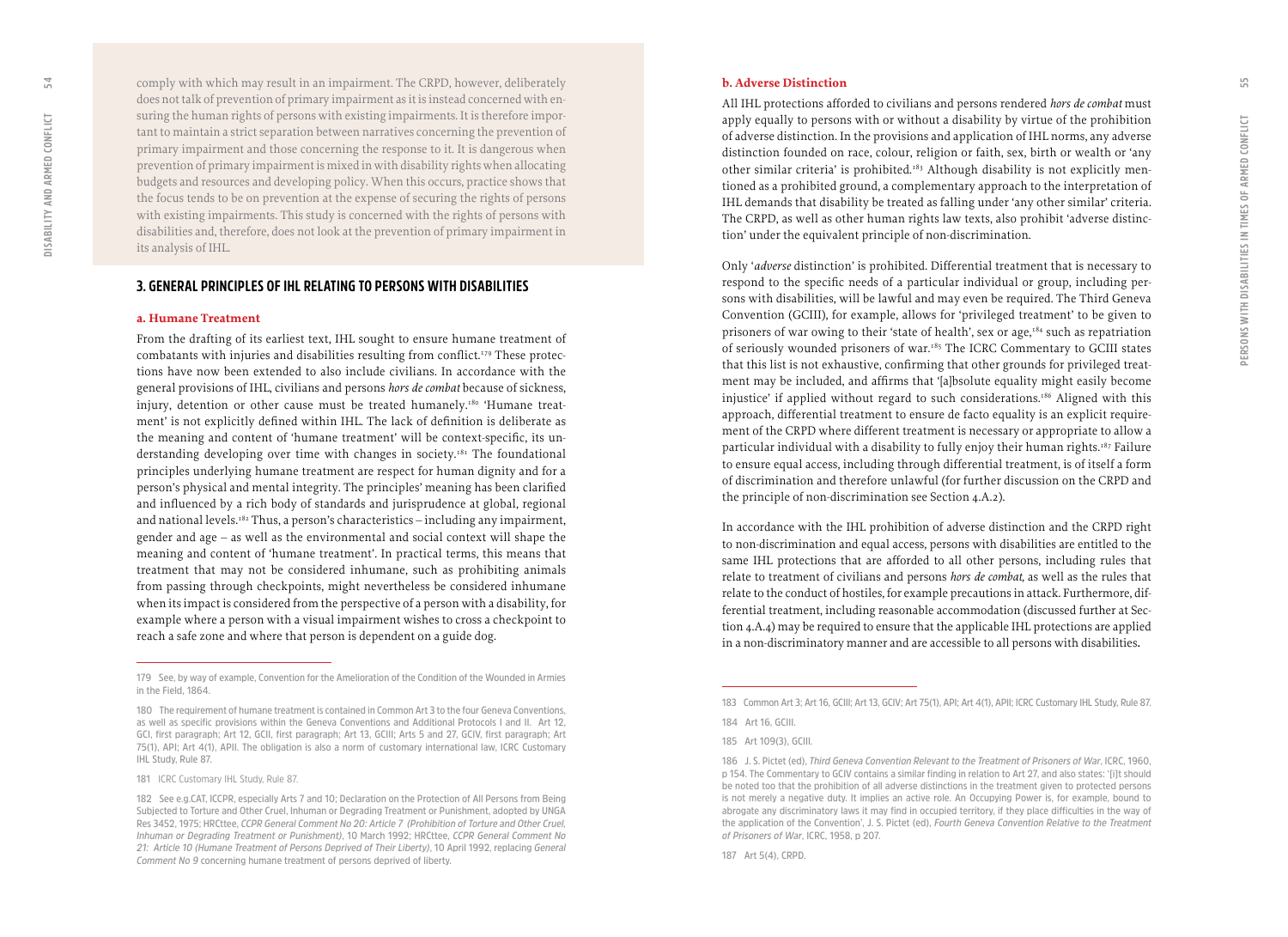#### <span id="page-28-0"></span>**The wounded and sick**

Persons considered 'wounded and/or sick' are afforded a host of special protections under IHL. Persons who are *hors de combat*, including 'anyone who is defenceless be cause of ... wounds or sickness' may not be attacked.<sup>188</sup> Parties to a conflict must take all possible measures to search for, collect and evacuate the wounded and sick.<sup>189</sup> The wounded and sick must receive, to the fullest extent practicable and with the least possible delay, the medical care and attention required by their condition.190 This is to name but a few of the protections afforded under IHL. Persons with disabilities are widely considered to fall within the category of 'wounded' and/or 'sick' and thus entitled to the benefits of the associated protections.<sup>191</sup> However, although it may be beneficial to some individuals with a disability to be afforded the protections offered, this is not a perfect fit and strong caution should be taken when assumptions are made that all persons with disabilities are either 'wounded' or 'sick'.

The qualification of a person as 'wounded or sick' requires the fulfilment of two cu mulative criteria: a person must require medical care and must refrain from any act of hostility. It is the first of the two that is particularly problematic for numerous, interlinked, reasons. Firstly, identifying persons with disabilities through the requi rement of medical care is emblematic of the outdated medical approach to persons with disabilities under which such persons are seen as abnormal and in need of 'fixing'. This fails to appreciate that disability is created by the attitudinal and envi ronmental barriers that persons with disabilities face.<sup>192</sup> Secondly, this approach on the face of it places an onus on the person with a disability to accept medical care that they may not want or actually 'require'. Thirdly, it fails to appreciate the diversity of disability and would not capture a vast number of persons with disabilities whose impairment does not require a medical response, such as, for example, a person with an untreatable blindness. Fourthly, it only envisages a medical response, whereas other responses may be required to meet the protection needs of a person with a di sability, including economic and other forms of assistance (such as, for example, the provision of emergency material in braille or on voiced apps, assistive technologies and mobility devices for a person who is blind). Furthermore, as 'medical care' is not defined under IHL, it is unclear if non-lifesaving or non-urgent care should be provi ded. These could include, for example, the provision of medical equipment such as catheters or services such as physiotherapy, which might not be an immediate medi cal need but would make the life of a wheelchair user more comfortable and prevent

**192 Preamble(e), CRPD,** 

health complications in the future. Lastly, the protection of the 'wounded or sick' is granted only for so long as the person requires medical care, meaning that once the person's *medical* needs have been met they will fall outside of the protections granted to the wounded and sick.

As emphasized throughout this chapter, persons with disabilities are entitled to the equal protection of IHL norms through the prohibition of adverse distinction and the requirement of humane treatment, as reinforced and elaborated on by the CRPD. Limiting advocacy regarding persons with disabilities within the conflict setting to the 'wounded and sick' detracts from that fact, falsely linking protection to the per ceived need for medical care and therefore weakening protection.

## **C. ANALYSIS OF PARTICULAR IHL PROVISIONS FROM A DISABILITY INCLUSIVE PERSPECTIVE**

What follows is consideration of *some* IHL provisions from a disability inclusive perspective. These provisions have been selected because they illustrate a diverse range of circumstances within the conflict setting, where states are required under Article 11 of the CRPD to take 'all necessary measures' in accordance with their obligations under IHL and human rights law (including the CRPD) to ensure the protection and safety of persons with disabilities in situations of armed conflict.<sup>193</sup> It should, however, be borne in mind that within the conflict setting the degree of application of the CRPD will be context dependent (see Section 4.B).

#### **1. THE CONDUCT OF HOSTILITIES**

Conduct of hostilities provisions are designed to minimize, to the greatest extent possible, the impact of conflict on human suffering, particularly for civilians, whilst allowing for legitimate military action to be taken. The law on the conduct of hostilities regulates targeting and the means and methods that may be used in warfare, and includes:<br>
• The principle of distinction; parties to a conflict must distinguish at all

#### **193 Art 11, CRPD.**

**<sup>188</sup> ICRC Customary IHL, Study, Rule 47.** 

**<sup>189</sup> Ibid, Rule 109; Common Art 3; Art 15, GCI; Art 18, GCII; Art 16, GCIII; Art 10, API; Art 8, APII.**

**<sup>190</sup> ICRC Customary IHL Study, Rule 110.**

**<sup>191</sup> E.g., France's military manual states '[o]ut of concern for their protection … the disabled … are included in the same category as the wounded and sick under humanitarian law',** *Manuel de droit des conflits armés***, Ministère de la Défense, Direction des Affaires Juridiques, Sous-Direction du droit inter national humanitaire et du droit européen, Bureau du droit des conflits armés, 2001, p 32; Art 8(a), API considers that the protection and care due to the wounded and sick is also due to persons with a disability and to other persons who may be in need of immediate medical assistance or care, such as the infirm … and who refrain from any act of hostility' (emphasis added).**

times between civilians and civilian objects, and combatants and military objects. Attacks may only be directed against combatants and military objects,<sup>194</sup> and never against civilians and civilian objects. Thus, indiscriminate attacks, meaning those that are not directed at a specific military ob -

**<sup>194</sup> The IHL governing IACs defines 'combatants' as members of the armed forces of a party to the conflict including members of an armed-group party to the conflict, Art 43, API. The status of 'combatant' in a NIAC does not exist; however, an individual directly participating in the hostilities is not immune from attack (Art 13(3), APII; ICRC Customary IHL Study, Rule 6) and it is argued that, in NIACs, members of an armed group with a continuous combat function are in a similar position, N. Melzer,** *Interpretive Guidance on the Notion of Direct Participation in Hostilities under International Humanitarian Law***, ICRC, May 2009. Military objectives are defined as those 'objects which by their nature, location, purpose or use make an effective contribution to military action and whose total or partial destruction, capture or neutralization, in the circumstances ruling at the time, offers a definite military advantage', Art 52(2), API.**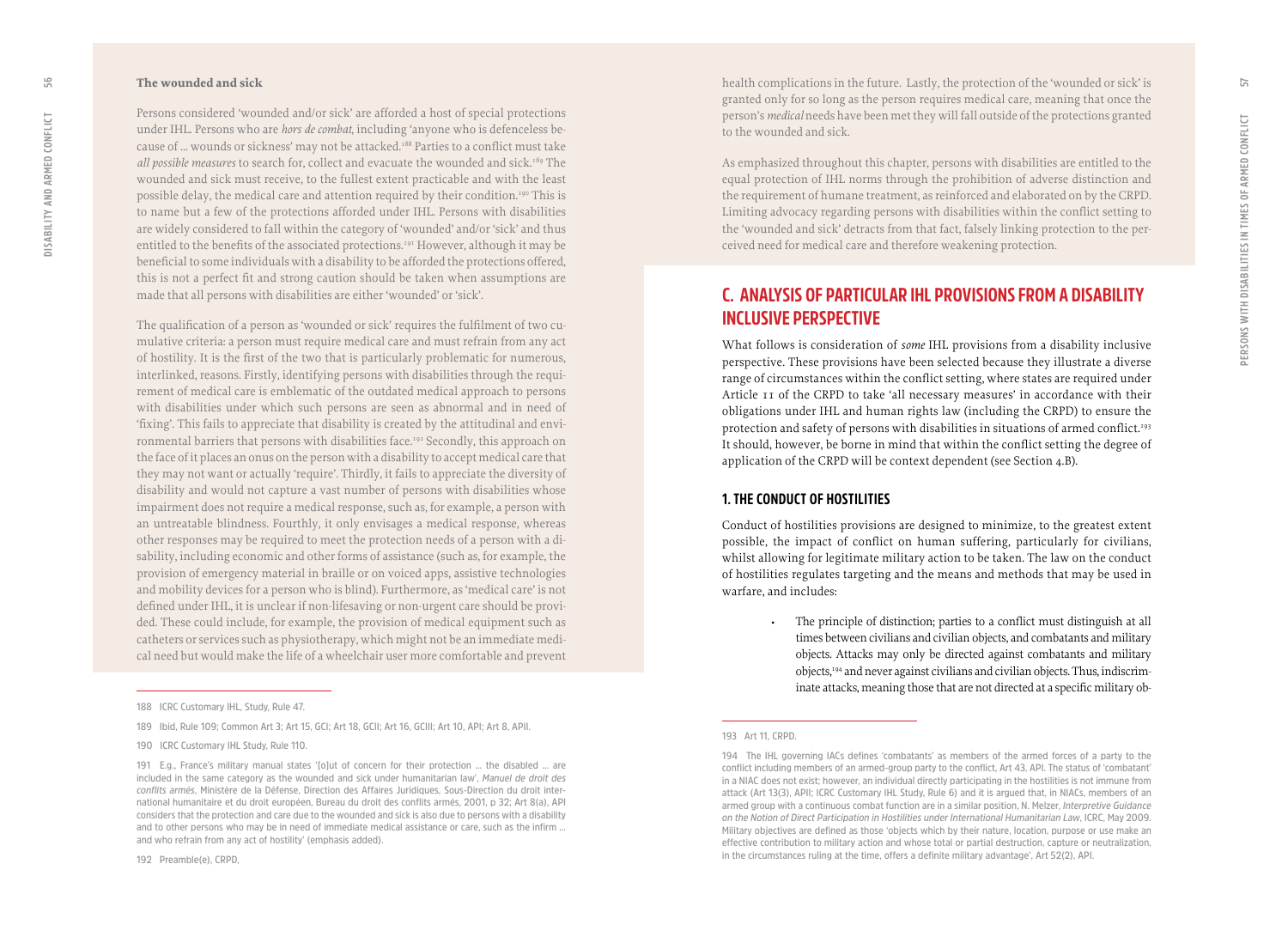ject, or those that use means or methods that cannot be directed at a specific military object, or the effects of which cannot be limited, are prohibited.

- 
- The rule of proportionality (discussed further below).<br>• Feasible precautions to be taken to spare civilians and civilian objects from the effects of an attack, including using means or methods of at tack that keep to a minimum the incidental harm to civilians and civil ian property, providing effective warnings (discussed further below).
- The prohibition of weapons that cause superfluous injury or unneces sary suffering.

IHL provides the primary framework regulating the conduct of hostilities, al though IHRL, including the CRPD, may provide further context or guidance as to the interpretation of these rules (see Section 4.B.3). All of the norms pertaining to the conduct of hostilities will apply equally to all civilians, including those with disabilities, in accordance with the IHL prohibition on adverse distinction, as well as the IHRL prohibition on discrimination based on impairment (discussed earlier in Section 4.B.3). The CRPD definition of discrimination, which includes failure to ensure equal access, including through failure to provide reasonable accommoda tion, may influence interpretation of the rules relating to the conduct of hostilities.

A review of international jurisprudence, military manuals,<del>195</del> retrospective state investigations into conflicts<sup>196</sup> and UN-mandated commissions of inquiry<sup>197</sup> indicates that little attention, if any, is given to the interpretation of IHL rules related to the conduct of hostilities as they apply to persons with disabilities.198 In contrast, the age and gender impact of these norms is sometimes given some consideration.<sup>199</sup>

Gathering disability inclusive data and increasing expertise on disability rights and the diversity of disability within militaries, commissions of inquiry and other human rights mechanisms (including by ensuring that persons with disabilities are represented in such mechanisms) $200$  would increase the attention paid to ensuring that the norms related to the conduct of hostilities are not applied in a discrim inatory manner. In the interim, whilst we wait for such data to be gathered, the well-founded minimum estimate that 15 per cent of every population will be made up of persons with a range of disabilities should steer policy and practice.<sup>201</sup> Routinely and meaningfully consulting persons with disabilities living in the particu lar conflict setting, as well as their representative organizations, is also essential to ensure that polices adopted to overcome discriminatory barriers are reflective of persons with disabilities' lived experience.<sup>202</sup>

#### **2. PROPORTIONALITY**

The principle of proportionality is to be applied when a party to a conflict is con sidering launching an attack against a military objective. Whilst recognizing that, in the conduct of hostilities, causing incidental harm to civilians and civilian ob jects may be unavoidable, the principle of proportionality places a limit on that harm by balancing the considerations of humanity with military necessity. Ac cording to the proportionality assessment, an attack must not be launched if it 'may be expected to cause incidental loss of civilian life, injury to civilians, damage

**200 To date, no UN-mandated commission of inquiry has had a person with a (publically declared) disability serve on it.** 

**201 WHO,** *World Report on Disability***, supra fn 35, p 29.**

<span id="page-29-0"></span> $58$ 

**<sup>195</sup> Including, but not limited to, Australia's Law of Armed Conflict (LOAC) Manual, Australian Defence Force Doctrine, 2006; Canada's Law of Armed Conflict at Operational and Tactical Level, 2001; France's**  *Fiche de Synthèse sur les Règles Applicables dans les Conflits Armés***, 432/DEF/EMA/OL.2/NP, 1992, and**  *Manuel de droit des conflits armés***, supra fn 191; Ireland's Basic Guide to the Law of Armed Conflict, TP/TRG/01-2005, Director of Defence Forces Training, Department of Defence, 2005; Israel's Rules of Warfare on the Battlefield, Military Advocate-General's Corps Command, IDF School of Military Law, 2006; New Zealand's Manual of Armed Forces Law: Law of Armed Conflict, vol 4, New Zealand Defence Force, 2017; Sweden's International Humanitarian Law in Armed Conflict, Swedish Ministry of Defence, January 1991; Ukraine's Manual on the Application of the Rules of International Humanitarian Law in the Armed Forces of the Ukraine, Manual Order 400, Ministry of Defence, September 2004; the United Kingdom's, The Manual of the Law of Armed Conflict, Ministry of Defence, 1 July 2004, as amended in May 2013 by Amendment 7; Switzerland's Regulation on Legal Bases for Conduct during an Engagement, 2005; and the Danish Military Manual on International Law Relevant to Danish Armed Forces in International Operations, 2016. Note that the majority of these manuals were drafted before the CRPD, which may in part explain their failure to address disability.** 

**<sup>196</sup> Israeli Ministry of Foreign Affairs (MFA), 'The 2014 Gaza Conflict 7 July–26 August 2014, Factual and Legal Aspects', May 2015.**

**<sup>197</sup> Situation in Yemen, Report of the United Nations High Commissioner for Human Rights Containing the Findings of the Group of Eminent International and Regional Experts and a Summary of Technical Assistance Provided by the Office of the High Commissioner to the National Commission of Inquiry, UN doc A/HRC/39/43, 17 August 2018; Report of the Detailed Findings of the Independent International Fact-Finding Mission on Myanmar, supra fn 20; Report of the Independent International Commission of Inquiry on the Syrian Arab Republic, UN doc A/HRC/37/72, 1 February 2018; Report of the Independent International Commission of Inquiry on the Syrian Arab Republic, UN doc A/HRC/39/65, 9 August 2018. The Report of the Fact-Finding Mission on the Gaza Conflict, supra fn 11, does undertake a dedicated, albeit brief, analysis of the impact of the 2008 Gaza conflict on persons with disabilities (§§1283–1291). Most recently, the Report of the Detailed Findings of the Independent International Commission of Inquiry on the Protests in the Occupied Palestinian Territory details a number of emblematic cases of killings of persons with disabilities, UN doc A/HRC/40/CRP.2, 18 March 2019, §718.**

**<sup>198</sup> The Danish Military Manual expressly recognizes the application of the CRPD to the conduct of the Danish Armed Forces, and reiterates its obligation to ensure and promote the full realization of human rights for all persons with disabilities (though it does not expressly state how Denmark interprets the provisions of the CRPD in relation to the conduct of hostilities). The manual concludes that in situations of risk, including armed conflict, persons with disabilities may need 'special support', but Denmark takes the position that although this 'support must be provided primarily by the territorial State there may be situations in which the Danish armed forces should be attentive to the specific needs of persons with disabilities. This applies, for instance, in evacuation situations in which impaired mobility can be remedied or in communications with the civilian population in which steps must be taken to ensure that persons with disabilities are capable of engaging in dialogue with the Danish armed forces', Danish Military Manual, supra fn 195, p 95.**

**<sup>199</sup> See e.g., Report of the Independent Commission of Inquiry on the 2014 Gaza Conflict, A/HRC/29/52, 24 June 2015, §37, where the impact on women of airstrikes on residential buildings during the conduct of hostilities was considered.**

**<sup>202</sup> States parties are obligated '[i]n the development and implementation of legislation and policies to im plement the present Convention, and in other decision-making processes concerning issues relating to persons with disabilities' to 'closely consult with and actively involve persons with disabilities', Art 4(3), CRPD. For gui dance on implementation of this provision see CommttRPD,** *General Comment No 7 (2018) on the Participation of Persons with Disabilities, Including Children With Disabilities, Through Their Representative Organizations, in the Implementation and Monitoring of the Convention***, UN doc CRPD/C/GC/7, 9 November 2018.**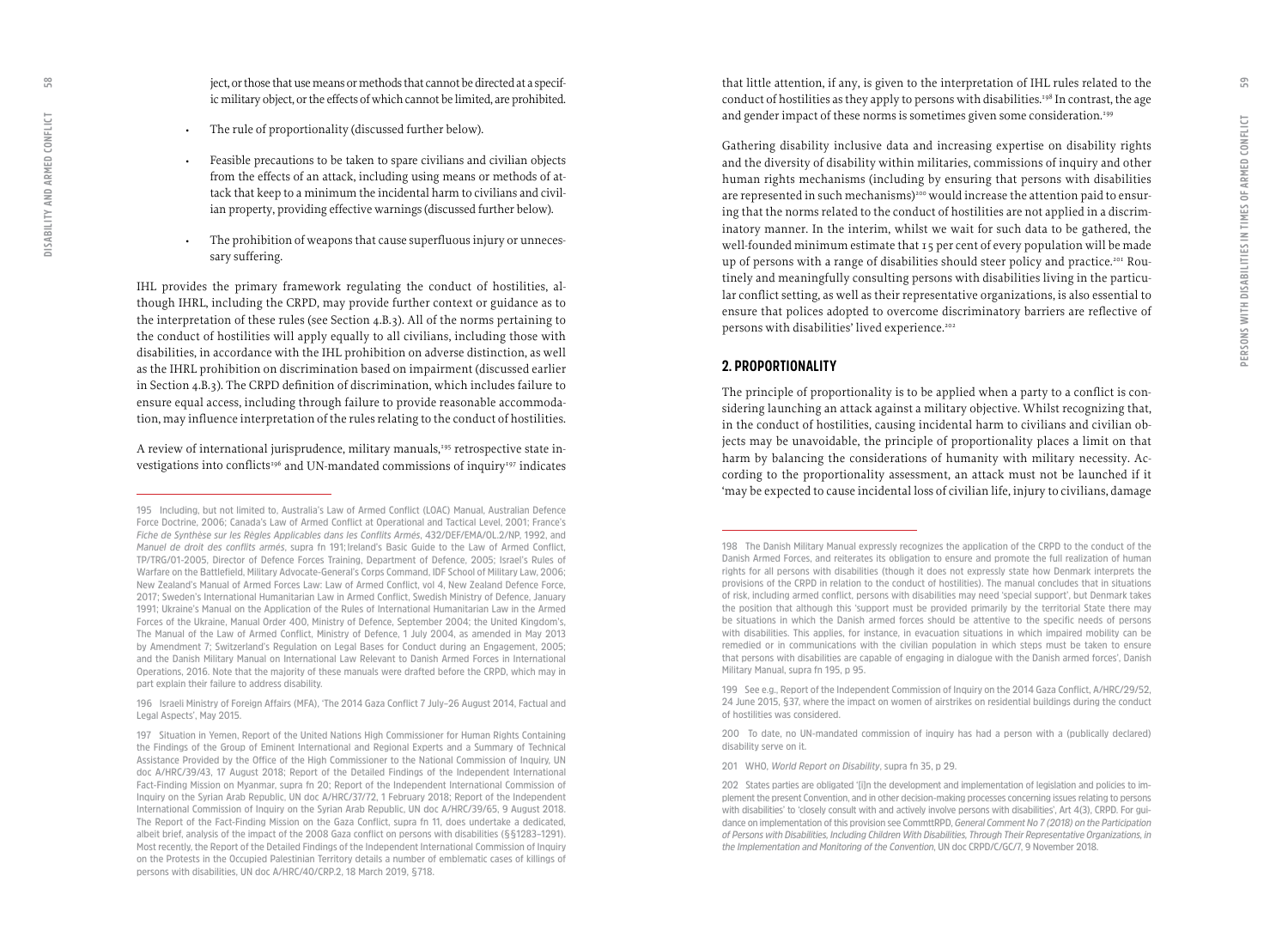to civilian objects, or a combination thereof, which would be excessive in relation to the concrete and direct military advantage anticipated'.<sup>203</sup>

The anticipated 'military advantage' is considered in some contexts to include the advantage anticipated from the military attack considered 'as a whole and not only from isolated or particular parts of that attack'.204 Intentionally launching an at tack in the knowledge that such an attack will cause incidental loss of life or injury to civilians or damage to civilian objects 'which would be clearly excessive in rela tion to the concrete and direct overall military advantage anticipated' constitutes a war crime in IACs under the Statute of the International Criminal Court.<sup>205</sup> The decision reached through the proportionality assessment is based on all the infor mation available to military commanders at the time, and is not reviewed with the benefit of hindsight.<sup>206</sup>

The application of the proportionality assessment is not, and cannot be, an exact science. There is no set formula to follow. The weight given to civilian harm versus the expected military benefit is a question of degree and will vary greatly from one context to the next.<sup>207</sup> Nevertheless, where there are doubts about the preponderance of the concrete and direct military advantage, the interests of the civilian pop ulation should prevail,<sup>208</sup> since '[t]he basic obligation to spare civilians and civilian objects as much as possible must guide the attacking party when considering the proportionality of an attack'.209

#### **a. Practice and Recommendations**

The principle of proportionality is said to be applied 'every day by military com manders in armed conflicts around the world'.210 Numerous meetings, reports, books and articles have been devoted to its meaning and scope.211 Attention has been paid to what is meant by a 'civilian' population in the proportionality assess ment, and indeed throughout IHL, with the idea that a 'civilian' is essentially any one who is not a member of a state's armed forces, nor a member of an armed group with a continuous combat function.<sup>212</sup> However, this understanding of 'civilian' is purely focused on the role or behaviour of the individuals concerned and not their inherent characteristics. Based on interviews and a review of military manuals, it appears that 'civilians' are viewed as one homogenous group, with the same ability to understand and respond to the danger posed.<sup>213</sup> In the context of persons with disabilities, this is where the danger lies with respect to the practical application of the principle of proportionality, since the idea that civilians will be one homog enous group –devoid of inherent characteristics - is a fallacy. The civilian popu lation will be made up of a diverse range of people, whose sex, age and disability will impact on their response to, and ability to respond to, an armed attack, as well as the harm that can be expected to follow. It is these characteristics that will be one variable affecting the incidental harm expected to be caused by an attack. For example, a person with a visual impairment may not be able to flee an attack as quickly as those with full vision and may experience greater physical and mental harm through not being able to protect themselves.<sup>214</sup>

**214 Although inconvenience, stress or fear are caused by an attack are not part of the proportionality assessment, there is growing support for more severe forms of psychological harm, such as post-trau matic stress disorder, to be included within the meaning of 'injury' to civilians: M. Schmitt and C. E. Highfill, 'Invisible Injuries: Concussive Effects and International Humanitarian Law', 9** *Harvard National Security Journal* **(2018); ICRC, The Principle of Proportionality in the Rules Governing the Conduct of Hostilities Under International Humanitarian Law, supra fn 207, pp 34–36; E. Lieblich, 'Beyond Life and Limb: Exploring Incidental Mental Harm Under International Humanitarian Law', in D. Jink, J N. Maogoto and S. Solomon (eds),** *Applying International Humanitarian Law in Judicial and Quasi-Judicial Bodies: International and Domestic Aspects***, Asser Press, 2014, p 201; Report of the UN Fact-Finding Mission on the Gaza Conflict, supra fn 11, §§80–88. However, it must be recognized that assessing psychological harm ex ante during armed conflict does pose a significant challenge. It should also be noted the IHL does prohibit intentional infliction of certain types of psychological harm, through the prohibition of acts whose primary purpose is spreading terror among the civilian population (Art 51(2), API), mental torture (Art 75(2), API) and violence to mental wellbeing (Art 4(2)(a), APII).** 

**<sup>203</sup> Arts 51(5)(b), 57(2)(a)(iii) and 57(2)(b), API; ICRC Customary IHL Study, Rule 14.** 

**<sup>204</sup> The ICC refers to civilian injuries, loss of life or damage which would be 'clearly excessive in relation to the concrete and direct overall military advantage anticipated', Art 8(2)(b)(iv), ICC Statute (emphasis added). See 'Interpretation', ICRC Customary IHL Study, Rule 14, and fn 27 in particular.** 

**<sup>205</sup> Art 8(2)(b)(iv), ICC Statute.**

**<sup>206</sup> ICTY,** *Prosecutor v Galic***, Trial Judgment, IT- 98-29-T, 5 December 2003, §58.**

**<sup>207</sup> With regard to assigning value to the 'incidental loss of civilian life' and injury, there are diverging views on how and if value should differ from one person to the next. Some are of the view that 'a life is a life' and all civilian lives weigh the same – irrelevant of age, vulnerability etc. – while others suggest that where certain groups, in particular children, may be exposed to the incidental harm of an attack, the 'bar should be higher and err on the protective side when expected incidental harm to children is involved'. However, caution should be taken as this could lead to a 'slippery slope towards considering that the lives of some civilians "weighed less", for example in certain contexts individuals belonging to lower castes, ethnic minorities, women, etc', ICRC, The Principle of Proportionality in the Rules Governing the Conduct of Hostilities Under International Humanitarian Law, International Expert Meeting Report 22–23 June 2016, meeting report, 2016, pp 61 and 63.**

**<sup>208</sup> ICRC, Commentary to the Additional Protocols, 1987, §1979.**

**<sup>209</sup>** *Galic* **Trial Judgment, supra fn 206, §58.**

**<sup>210</sup> ICRC, The Principle of Proportionality in the Rules Governing the Conduct of Hostilities Under International Humanitarian Law, supra fn 207, p 8.**

**<sup>211</sup> See amongst others: ibid; International Law Association Study Group on the Conduct of Hostilities in the 21st Century, 'The Conduct of Hostilities and International Humanitarian Law Challenges of the 21st Century Warfare', Final Report, 93 International Law Studies 322 (2017), 'Part II: The Principle of Proportionality'; E–C. Gillard,** *Proportionality in the Conduct of Hostilities: The Incidental Harm Side of the Assessment***, Research Paper, Chatham House, December 2018.** 

**<sup>212</sup> Art 50(1), API. Views differ on whether or not wounded and sick members of armed forces, who are entitled to special protection, fall within the reference to the notion of 'civilian population' when under taking a proportionality assessment.** 

**<sup>213</sup> See the discussions at the expert meeting in ICRC, The Principle of Proportionality in the Rules Governing the Conduct of Hostilities Under International Humanitarian Law, supra fn 207, p.37, where some experts appeared to reject the view that mental harm should be included in a population assess ment as the 'reaction of different individuals to the same potentially traumatic event differ markedly depending on different vulnerabilities and resilience' – i.e. the civilian population's characteristics was used** *against* **adopting a more protective interpretation. Conversely, although the inherent characteristics of the civilian population have been given little attention, the characteristics of military commanders undertaking proportionality assessments has received some attention, ibid, pp 56–57.**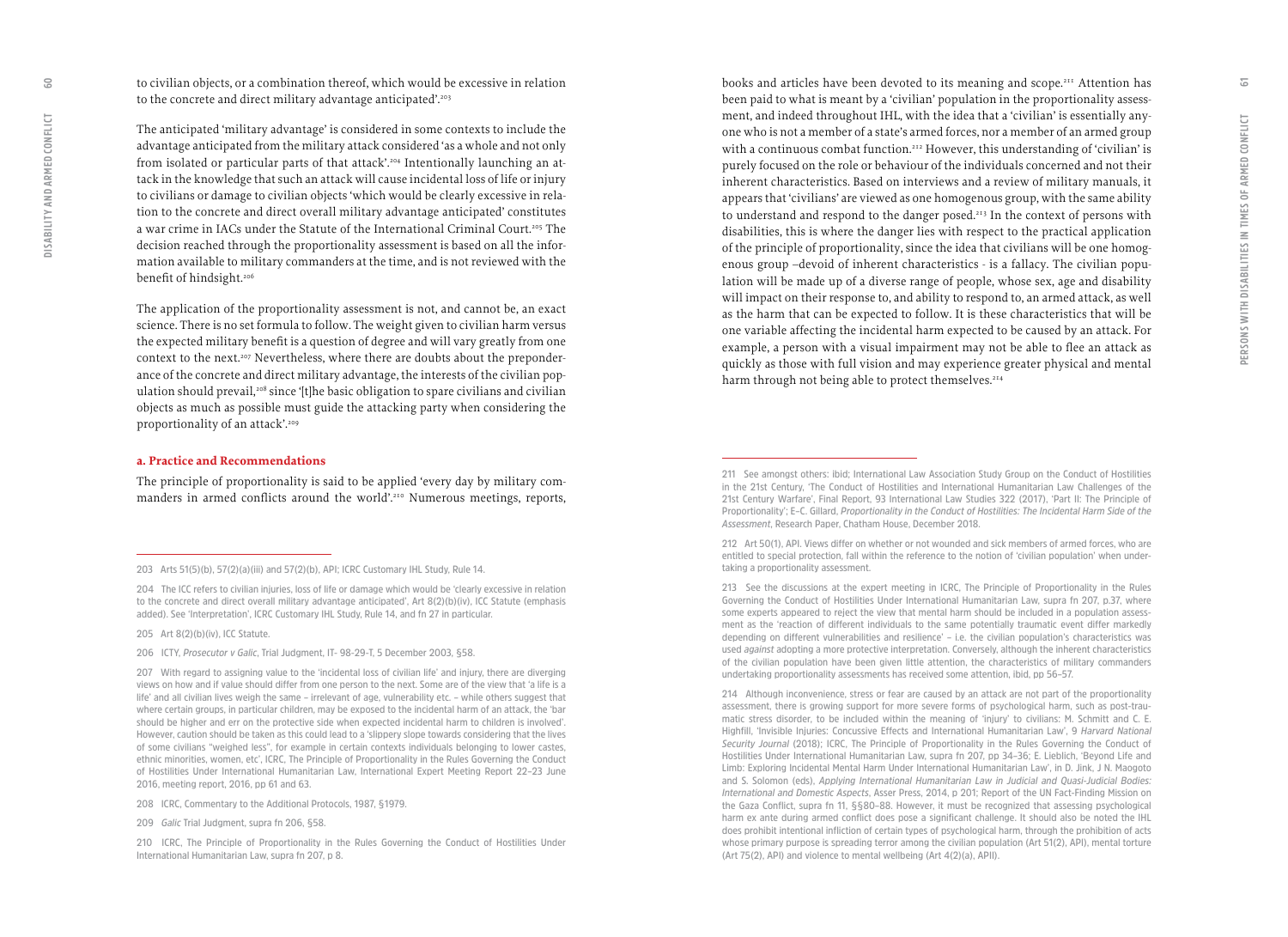#### <span id="page-31-0"></span>**Hypothetical scenario**

An attack is proposed against an elusive high-level enemy commander who will be at a command post located next to a civilian building for a 30-minute period. It is not possible to send in ground troops owing to the number of enemy fighters in the area. A precision-guided missile strike is therefore proposed. It is known that the next-door civilian building, which would likely be destroyed in the attack, is a drop-in centre for unemployed jobseekers and, at this particular time of day, normally has around 10 civilians in it. It is proposed that a one-minute warning be given to the drop-in centre.

Would an assessment of the proportionality of the attack change if it is known that the civilians attending the drop-in centre that morning have physical, sensory and/or intellectual impairments that will likely affect their ability to respond the warning in a timely manner? Does this information affect the proportionality assessment? Does not taking this information into account amount to discrimination under the CRPD and go against the principle of adverse distinction in IHL?215

Bearing in mind that the principle of proportionality is based on the principle of humanity, with the object and purpose of limiting human harm, having an ap preciation of the diversity of the civilian population that would be affected by an attack would lead to greater protection. Thus, the above scenario is illustrative of some of the issues that should be given greater consideration by states and those that monitor the application of IHL norms. Where information is known about the civilian population that would be affected by an attack, consideration of the characteristics of that population will inevitably allow more accurate predictions to be made as to the potential incidental harm. Here, disability inclusive nation al censuses will be a vital source of information. The proportionality principle's flexibility, in that there is no set formula to be followed, is also an advantage in this context as there is scope for it to be interpreted in light of societal changes, including the recognition and implications of disability rights. At a minimum, it would be beneficial for military commanders to receive training on the rights of persons with disabilities as well as the diversity of disability and the barriers faced by persons with disability in the conflict setting so that they are better equipped to consider the effect of an attack on persons with disabilities when undertaking proportionality assessments.

#### **3. EFFECTIVE ADVANCE WARNING**

Linked to the foregoing discussion, parties to a conflict are obligated to give 'effec tive advance warning of attacks which may affect the civilian population, unless circumstances do not permit'.<sup>216</sup> The aim of this provision is to provide the civilian population with an opportunity to move away from a pending attack or at least take measures to protect themselves. An advance warning will not be required when cir cumstances do not permit. In deciding whether circumstances permit, the military commander should consider the 'vital humanitarian duty to spare lives and avoid unnecessary suffering',<sup>217</sup> whether or not the element of surprise is essential to the success of an operation or to the security of the attacking forces and whether the military force has the resources or time necessary to communicate with the civilian population. Advance warnings may, for example, take the form of loud siren alerts, radio broadcasts, leaflet drops or text messages. The key element of this IHL protec tion, especially when read alongside the CRPD, is that it must be 'effective'.

An 'effective' warning will be one that is 'comprehensible' to those most directly affected by the attack, $218$  and delivered in such a way as to reach those most likely to be directly affected. The warning should be in a 'language that the civilian po pulation understands and it must give civilians enough time to evacuate'.219 The Goldstone report, concerning the Gaza 2008–2009 conflict, clarified that for a war ning to be effective it must

reach those who are likely to be in danger from the planned attack, it must give them sufficient time to react to the warning, it must clearly explain what they should do to avoid harm and it must be a credible warning. The warning also has to be clear so that the civilians are not in doubt that it is indeed addressed to them. As far as possible, warnings should state the lo cation to be affected and where the civilians should seek safety. A credible warning means that civilians should be in no doubt that it is intended to be acted upon, as a false alarm of hoax may undermine future warnings, putting civilians at risk.220

#### **a. Practice and Recommendations**

A review of military manuals and interviews with stakeholders, including persons who have been in the vicinity of armed attacks, indicates that parties to conflicts are not at present considering whether or not the advance warnings they give are accessible to persons with disabilities. When considering how this relates to per sons with disabilities, and the implications of the CRPD, if it is known or ought to be known to the attacking party that a person or persons with disabilities are wit hin the vicinity of the legitimate military target, and where circumstances permit, accessible warnings must be provided.<sup>221</sup> Accessible formats may include leaflets in braille and large print, alerts through apps and assistive devices, as well as ra dio and televised warnings where available. Crucially, this would also include al -

**<sup>215</sup> See Section 5.B.3, 'Adverse Distinction', noting that only '***adverse* **distinction' is prohibited, meaning differential treatment that is necessary to respond to the specific needs of a particular individual or group, including persons with disabilities, will be lawful and may even be required.**

**<sup>216</sup> Art 57 (2)(c), API; ICRC Customary IHL Study, Rule 20.**

**<sup>217</sup> New Zealand Defence Force, Manual of Armed Forces Law, vol 4, supra fn 195, §8.7.23.**

**<sup>218</sup> United Kingdom Ministry of Defence, The Manual of the Law of Armed Conflict, 1 July 2004, as amended in May 2013 by amendment 7, §5.32.8.** 

**<sup>219</sup> K. Dörmann, 'Obligations of International Humanitarian Law', 4** *Military and Strategic* **Affairs 2 (2012) 19.** 

**<sup>220</sup> Report of the United Nations Fact-Finding Mission on the Gaza Conflict, supra fn 11, §530.**

**<sup>221</sup> Arts 5(3), 9,11 and 21, CRPD.**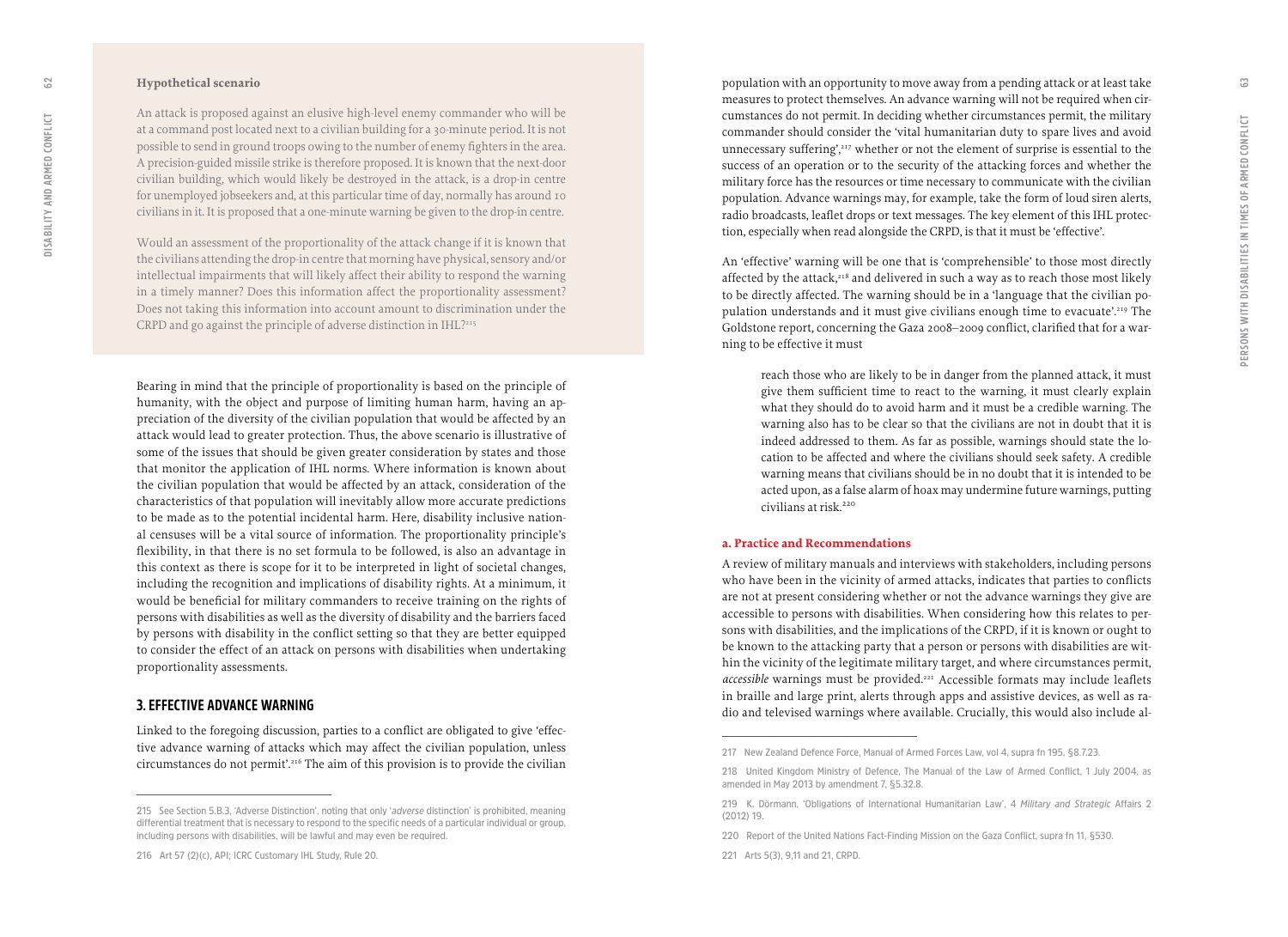lowing sufficient time for persons with disabilities within the vicinity of the attack to act on the warning – through evacuation or seeking shelter.

Failure to provide accessible warning, where it is feasible to do so, would arguably amount to discrimination based on impairment and a violation of States Parties' obligations to take all necessary measures to ensure the safety of persons with di sabilities in situations of armed conflict,<sup>222</sup> as well as resulting violations of the rights to life,<sup>223</sup> physical and mental integrity, highest attainable standard of physical health and mental health and freedom of access to information.<sup>224</sup> This failure would also arguably amount to a violation of IHL when considering the duty to provide effective warning alongside the prohibition of adverse distinction, which, as discussed, requires differential treatment that is necessary to respond to the spe cific needs of a particular individual or group, including persons with disabilities.

#### **4. PRECAUTIONS AGAINST THE EFFECTS OF AN ATTACK**

Parties to a conflict are obliged to take feasible precautions to minimize the risk to civilians and civilian objects from the effects of an attack.<sup>225</sup> 'Feasible precautions' has been interpreted by states to mean that the obligation is limited to those precautions that are practicable or practically possible, taking into account all cir cumstances applying at the time, including humanitarian and military consider ations.226 Possible feasible precautions include removing the civilian population from the vicinity of military objects,<sup>227</sup> providing shelters and humanitarian supplies and distributing emergency information and warnings.

#### **a. Practice and Recommendations**

Persons with disabilities appear to be routinely excluded from considerations to the nature and delivery of precautionary measures.<sup>228</sup> Evacuation procedures are

- **225 ICRC Customary IHL Study, Rule 22; Art 58(c), API.**
- **226 See 'State Practice', ICRC Customary IHL Study, Rule 22.**

**227 Art 58(a), API; ICRC Customary IHL Study, Rule 24. Any removal of civilians must comply with Art 49, GCIV, which protects the inhabitants of occupied territory from unwarranted evacuations and transfers.** 

**228 In Israel's report on the 2014 Gaza conflict, supra fn 196, stated that the Israeli Home Front Command issued precautionary warnings and recommendations to Israeli civilians that could be affected by incoming attacks and that these recommendations included that 'individuals with limited mobility' who cannot get to the nearest shelter in time 'should consider creating an alternative shelter or turning their sleeping area into one. It is also recommended that the path to cover be cleared in advance to avoid tripping on obstacles, and that the wheelchair bound have spare batteries on hand just in case their motors run out of power.' In the event that they are unable to use an elevator to reach the nearest shelter, the Home Front Command recommended they 'prepare themselves to be carried by others.' Despite an apparent acceptance of the fact that some of the precautions taken by Israel are not acces sible, loud-speaker warnings, for example, are not accessible to persons who are deaf, overcoming these barriers appears to be left to civilian organizations working with persons with disabilities. See IMFA, 'Keeping Special Populations Safe From Missiles', 16 July 2014. The IMFA report on the 2014 Gaza conflict does not include any consideration of the impact of strikes in Gaza on persons with disabilities, nor any precautions taken to limit their impact.**

not accessible, including transport that cannot accommodate persons with disabil ities who rely on assistive devices, leaving such persons at risk of being left behind. Emergency information and places of shelter are also rarely accessible, leaving persons with disabilities unable to ascertain where they can seek shelter from a pending attack or unable to access the place of shelter. Inaccessible precautions render persons with disabilities more likely to be killed or injured. They also place their families in the impossible position of having to either flee to safety without a loved one or stay with them at the risk of their own safety.

To ensure that precautions taken are accessible to the whole of the affected civil ian population, including persons with disabilities, a better understanding of the 'civilian population' and its non-homogenous nature is again necessary. The avail ability of disability inclusive data, disaggregated by age and sex, as well as trained military commanders who have an understanding of the diversity of disability, will strengthen states' ability to ensure that precautions taken are accessible and not discriminatory.

Furthermore, it is persons with disabilities themselves and their representative organizations, that will be best placed to identify barriers in accessing precau tions taken, and the steps needed to overcome these barriers, and so it is persons with disabilities that should be regularly and meaningfully consulted. Within the broader context of emergency planning, to conform with Article 4(3) of the CRPD,229 persons with disabilities and their representative organizations should be meaningfully consulted within needs assessments and the design, implementa tion and monitoring of conflict-response planning and mechanisms.<sup>230</sup>

#### **5. TREATMENT OF INTERNEES AND PRISONERS OF WAR WITH A DISABILITY**

IHL provides the framework under which persons can be detained as prisoners of war or internees,<sup>231</sup> as well as special protections for those detained and the minimum requirements for detention conditions. IHRL will also be applicable.<sup>232</sup> It should be borne in mind when considering the treatment of an internee or pris oner of war that such persons are not being deprived of their liberty as a punitive measure following criminal conviction, but rather to prevent them from partic ipating in hostilities or for posing a security threat to the detaining authorities.

Where a state party to the CRPD holds a person with a disability as a prisoner of war or internee, the CPRD will apply. The extent and exact application of the CRPD

<span id="page-32-0"></span> $5<sup>4</sup>$ 

**<sup>222</sup> Art 11, ibid.** 

**<sup>223</sup> Art 25, ibid.** 

**<sup>224</sup> Art 21(a), ibid.**

**<sup>229</sup> Art 4(3) states: 'In the development and implementation of legislation and policies to implement the present Convention, and in other decision-making processes concerning issues relating to persons with disabilities, States Parties shall closely consult with and actively involve persons with disabilities, including children with disabilities, through their representative organizations.'**

**<sup>230</sup> Charter on the Inclusion of Persons with Disabilities in Humanitarian Action, §2.2(a).** 

**<sup>231</sup> Note that prisoner of war status is restricted to situations of IAC. See Art 4, GCIII, regarding prisoners of war, and Arts 42 and 78, GCIV, regarding internment.** 

**<sup>232</sup> See, amongst others: HRCtee,** *General Comment No 35: Article 9 (Liberty and Security of Person)***, UN doc CCPR/C/GC/35, 16 December 2014, §64;** *Hassan* **Judgment, supra fn 121.**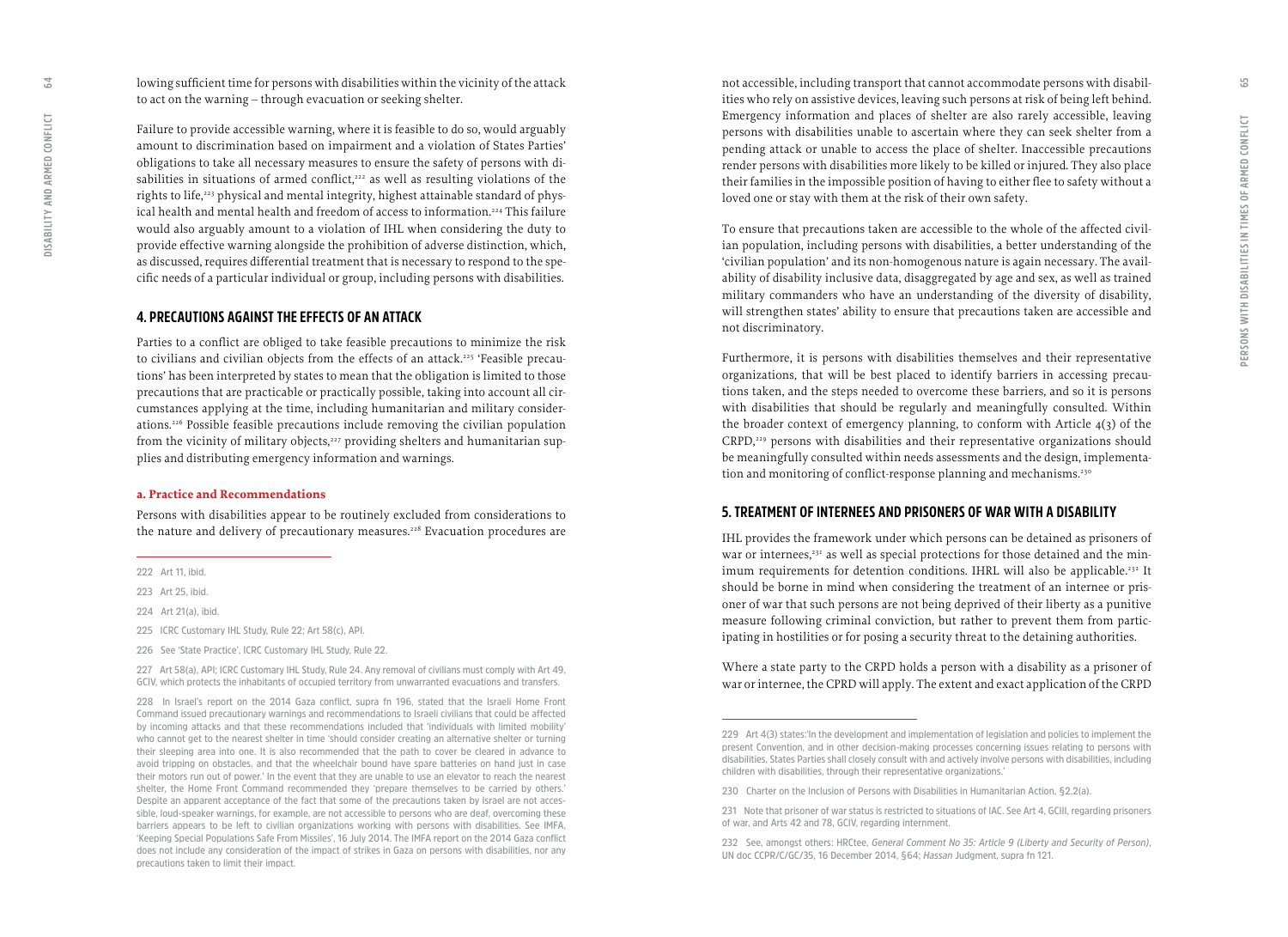to internees and prisoners of war will be dependent on the context and the norms engaged. (See Section 4.B for an analysis of the modes of application of the CRPD in the armed conflict setting). With regard to liberty and security of the person, the CRPD states:

#### **Article 14 – Liberty and security of the person**

1. States Parties shall ensure that persons with disabilities, on an equal basis with others:

(a) Enjoy the right to liberty and security of person;

(b) Are not deprived of their liberty unlawfully or arbitrarily, and that any deprivation of liberty is in conformity with the law, and that the existence of a disability shall in no case justify a deprivation of liberty.

2. States Parties shall ensure that if persons with disabilities are deprived of their liberty through any process, they are, on an equal basis with others, entitled to guarantees in accordance with international human rights law and shall be treated in compliance with the objectives and principles of this Convention, including by provision of reasonable accommodation.

Of particular concern to the detention of a person with a disability are the prohi bitions on 'arbitrary detention' and the deprivation of liberty based on impair ment (Article  $I_4(I)(b)$ ), and the equality of guarantees and protections for those deprived of liberty (Article 14(2)). Below, consideration is given to the general con ditions and health and security provisions that should be provided for prisoners of war and internees with a disability, the isolation of persons with psychosocial or intellectual disabilities and repatriation of persons with disabilities. It should be noted in this regard that issues concerning the application of guarantees for persons deprived of their liberty concerns not only Article 14(2) of the CRPD, but also Article  $14(1)(b)$ , since the failure to adhere to such guarantees might render a person's detention arbitrary.

There is no publicly available data on persons with disabilities who have been de tained as internees or prisoners of war, collected either by states or humanitarian organizations.233 Therefore it is unknown how many or what percentage of intern ees or prisoners of war have a disability, nor is there any information available about the types of disabilities such detainees have. However, in non-conflict set tings, persons with disabilities represent as many as 50 per cent of prisoners, $234$ a clearly disproportionate number considering that persons with disabilities are thought on average to represent  $15$  per cent of the population.<sup>235</sup>

The lack of data regarding internees and prisoners of war with disabilities is a cause for concern. Without an understanding of the numbers and individual needs of persons with disabilities detained, the necessary policies and practices to ensure their enjoyment of IHL protections and human rights cannot be developed. By not collecting such data, States Parties to the CRPD are failing in their responsibilities under Article 31, which affirms that state parties shall collect 'statistical and re search data to enable them to formulate and implement policies to give effect to the present Convention […] and to address barriers faced by persons with disabili ties in exercising their rights'.<sup>236</sup>

#### **a. Humane Treatment, Safe and Sanitary Conditions of Detention and the Provision of Medical Assistance**

The IHL protections afforded to internees and prisoners of war relate mainly to the humane treatment of detainees, safe and sanitary conditions of detention and the provision of medical assistance. The CRPD complements many of these IHL norms and may make a significant contribution to interpreting and applying these norms in a disability inclusive and accessible manner.

In accordance with both IHL and IHRL, prisoners of war and internees must be treated humanely at all times.<sup>237</sup> Any unlawful act or omission that causes death or seriously endangers the health of the detainee is prohibited.238 The Detaining Power must take 'all sanitary measures necessary to ensure the cleanliness and healthfulness of camps and prevent epidemics', including through the provision of baths and/or showers.239 Medical inspections must be undertaken 'at least once a month' to assess 'the general state of health, nutrition and cleanliness of prison ers and to detect contagious diseases'.240 Internees and prisoners of war must be provided with water and food of sufficient 'quantity, quality and variety' to keep them in good health.<sup>241</sup> Open spaces and equipment should be provided to ensure detainees can exercise and undertake recreational and educational pursuits.<sup>242</sup> All of these protections and guarantees apply equally to internees and prisoners of war regardless of disability.

**238 Art 13, GCIII.**

**240 Art 31, ibid.** 

99

**<sup>233</sup> Despite its best efforts, the project team was unable to gain access to any places of detention during the field research.** 

**<sup>234</sup> Report of the Special Rapporteur on the Rights of Persons With Disabilities, UN doc A/HRC/40/54, 11 January 2019, §14.**

**<sup>235</sup> WHO,** *World Report on Disability***, supra fn 35, p 29.** 

**<sup>236</sup> Art 31(1) and (2), CRPD, when read in light of Art 11.**

**<sup>237</sup> Common Art 3 to the Geneva Conventions. Art 10 (1), ICCPR. The HRCttee has confirmed that 'ar ticle 9 [right to liberty and security of the person] applies also in situations of armed conflict to which the rules of international humanitarian law are applicable' and '[t]reating all persons deprived of their liberty with humanity and with respect for their dignity is a fundamental and universally applicable rule. Consequently, the application of this rule, as a minimum, cannot be dependent on the material resources available in the State party. This rule must be applied without distinction of any kind, such as race, color, sex, language, religion, political or other opinion, national or social origin, property, birth or other status', HRCttee,** *General Comment No 35, supra fn 232***, §64, and HRCttee,** *General Comment No 21***, supra fn 182, §4.** 

**<sup>239</sup> Art 29, ibid.** 

**<sup>241</sup> Art 26, ibid; GCIV, Chapter III.**

**<sup>242</sup> Art 38, GCIII.**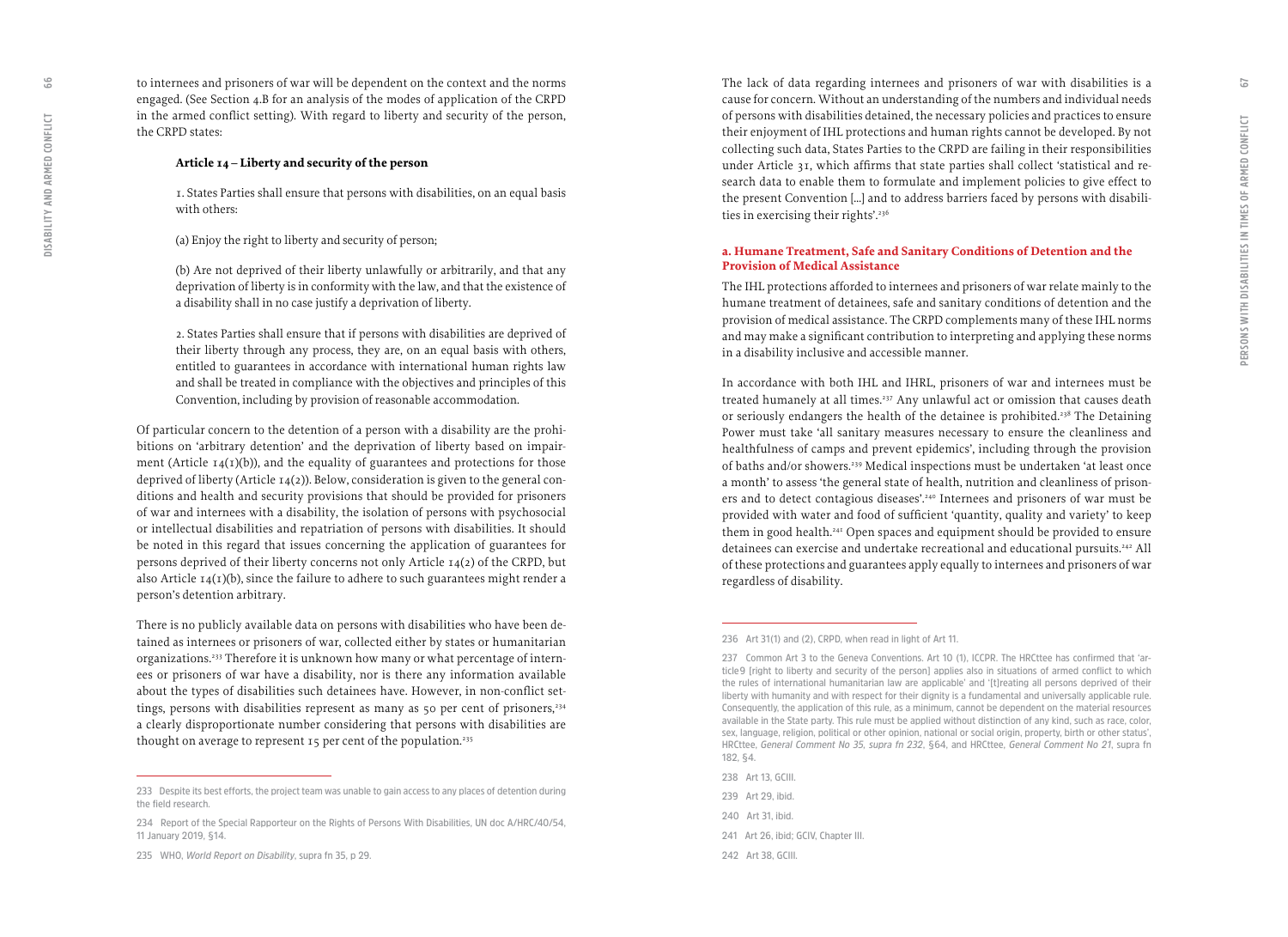Measures should be taken by the Detaining Power to enable all detainees with dis abilities to attain and maintain maximum independence, and full inclusion and participation in all aspects of life within the place of detention, on an equal basis with others.243 In practical terms, this means that all *feasible* measures should be taken to ensure that sanitary facilities are designed, or adapted, to ensure that they are accessible to persons with physical impairments. Ramps, handrails and wide corridors and doorways should be integrated throughout the place of detention to ensure wheelchair users and those with physical impairments can move about independently and freely. Those managing and working within the place of deten tion should be trained in the rights of persons with disabilities and the diversity of disability. The Detaining Power should meaningfully consult with detainees re garding their needs and how to meet them to ensure equal access to all the deten tion facilities and services provided.244 All information provided to detainees, and in particular emergency information concerning evacuation plans, should be in accessible formats including through the use of sign language, large print, braille and assistive devices.<sup>245</sup>

The Detaining Power must also provide medical care, without charge, to all prison ers of war and internees to the degree required by their state of health.<sup>246</sup> Specialist facilities must be provided for the healthcare and rehabilitation of persons with disabilities, 'in particular the blind'.<sup>247</sup> Although those with visual impairments are singled out, the principle of non-discrimination demands that specialist fa cilities and rehabilitation services must be *equally* accessible to all internees and prisoners of war with a disability, irrespective of the type of impairment.<sup>248</sup> The CRPD further explains that persons with disabilities have the right to the high est attainable standard of health without discrimination on the basis of disability, and that persons with disabilities should be provided with the same range, qual ity and standard of healthcare and programmes as provided to other persons.<sup>249</sup> Failure to provide adequate healthcare may lead to the exacerbation of an existing impairment or the development of a secondary one. Furthermore, healthcare pro fessionals working in detention camps should be trained in disability rights and ethics and should provide healthcare on the basis of free and informed consent in conformity with the human rights, dignity, autonomy and needs of the person.<sup>250</sup>

Failure to ensure that internees and prisoners of war with disabilities have equal access to the special protections afforded under IHL, including through the pro -

- **244 Art 4(3), CRPD; for guidance on implementation of Art 4, see CtteeRPD,** *General Comment No 7***, supra fn 202, §§15–33.**
- **245 Art 21 (a) (b) and (e), CRPD.**
- **246 Art 15, GCIII; Art 81, GCIV.**
- **247 Art 30, GCIII.**
- **248 Arts 5 and 9, CRPD.**
- **249 Art 25, CRPD.**
- **250 Art 25(d), CRPD.**

vision of reasonable accommodation, will constitute discrimination based on im pairment, and may amount to torture, cruel, inhuman or degrading treatment as prohibited under both IHL and IHRL.251 Where it is not feasible to make prison facilities and services (including healthcare and rehabilitation services) accessible to a prisoner of war or an internee with a disability, repatriation should be con sidered, even though the person might not be considered 'seriously wounded' or fall within the other bases of repatriation (see the section on 'Repatriation' below). Repatriation could be considered a reasonable accommodation (see Section 4.A.4 on the meaning of reasonable accommodation) for the Detaining Power to make.

Access by the ICRC to all places of detention in the conflict setting is an essential safeguard for the rights and protections of all prisoners of war and internees. To en sure that this safeguard is adequately operating in relation to the rights of prison ers of war and internees with a disability, ICRC delegates should receive specialist training on the rights of persons with disabilities, the diversity of disabilities and the identification of barriers faced by persons with disabilities in the detention setting. Furthermore, the ICRC and other agencies with access to places of deten tion in conflict settings should establish mechanisms to ensure disability inclusive disaggregated data on detainees is collected. Such data should include physical, sensory, psychosocial as well as intellectual impairments.

#### **b. Isolation Based on Impairment**

Article 30 of GCIII provides that 'isolation wards shall, if necessary, be set aside for cases of contagious or *mental disease*' (emphasis added), thereby allowing prisoners of war to be held in isolation based on their impairment. This aspect of Article 30 of GCIII is an example of where IHL appears to be at odds with the CRPD, which expressly prohibits discrimination based on impairment.252 Where two bodies of law are conflicting, consideration should be given to which offers the greatest pro tection and whether one has been superseded by a newer norm (see Section 4.B.3).

Little illumination is provided by the Commentary on GCIII as to why the isola tion of persons with psychosocial or intellectual disabilities is included in Article 30. Of concern, however, is that the Commentary on GCIII Article 30 states this stipulation 'must be interpreted as applying to *relatively slight* cases only; serious illness must be treated in hospitals or other appropriate establishments' (emphasis added) - a clear example of the outdated medical approach to disability.<sup>253</sup> If isola-

89

**<sup>243</sup> Arts 5, 9, 11, and 14(2), CRPD, as well as the IHL guarantee of humane treatment and the prohibition of adverse distinction.** 

**<sup>251</sup> Discrimination based on impairment is prohibited under IHL under the prohibition of adverse dis tinction (Common Art 3; Art 16, GCIII; Art 13, GCIV; Art 75(1), API; Art 4(1), APII; ICRC Customary IHL Study, Rule 87) and under IHRL (Arts 5 and 9, CRPD). Torture, cruel, inhuman or degrading treatment is prohi bited under IHL (Common Art 3; Art 12, GCI; Art 12, GCII; Arts 17, 87 and 89, GCIII; Art 32, GCIV; Art 75(2), API; Art 4(2), APII) and IHRL (Art 15, CRPD; Art 7, ICCPR; and CAT, amongst others).** 

**<sup>252</sup> Art 5, CRPD.** 

**<sup>253</sup> The Commentary states: 'This provision, requiring the isolation of cases of contagious disease, is based on the risk of infection which is increased by the crowded conditions in which prisoners of war live. The 1949 Diplomatic Conference inserted the reference to cases of mental disease. Like the preceding provision, however, this stipulation must be interpreted as applying to relatively slight cases only; serious illness must be treated in hospitals or other appropriate establishments.'**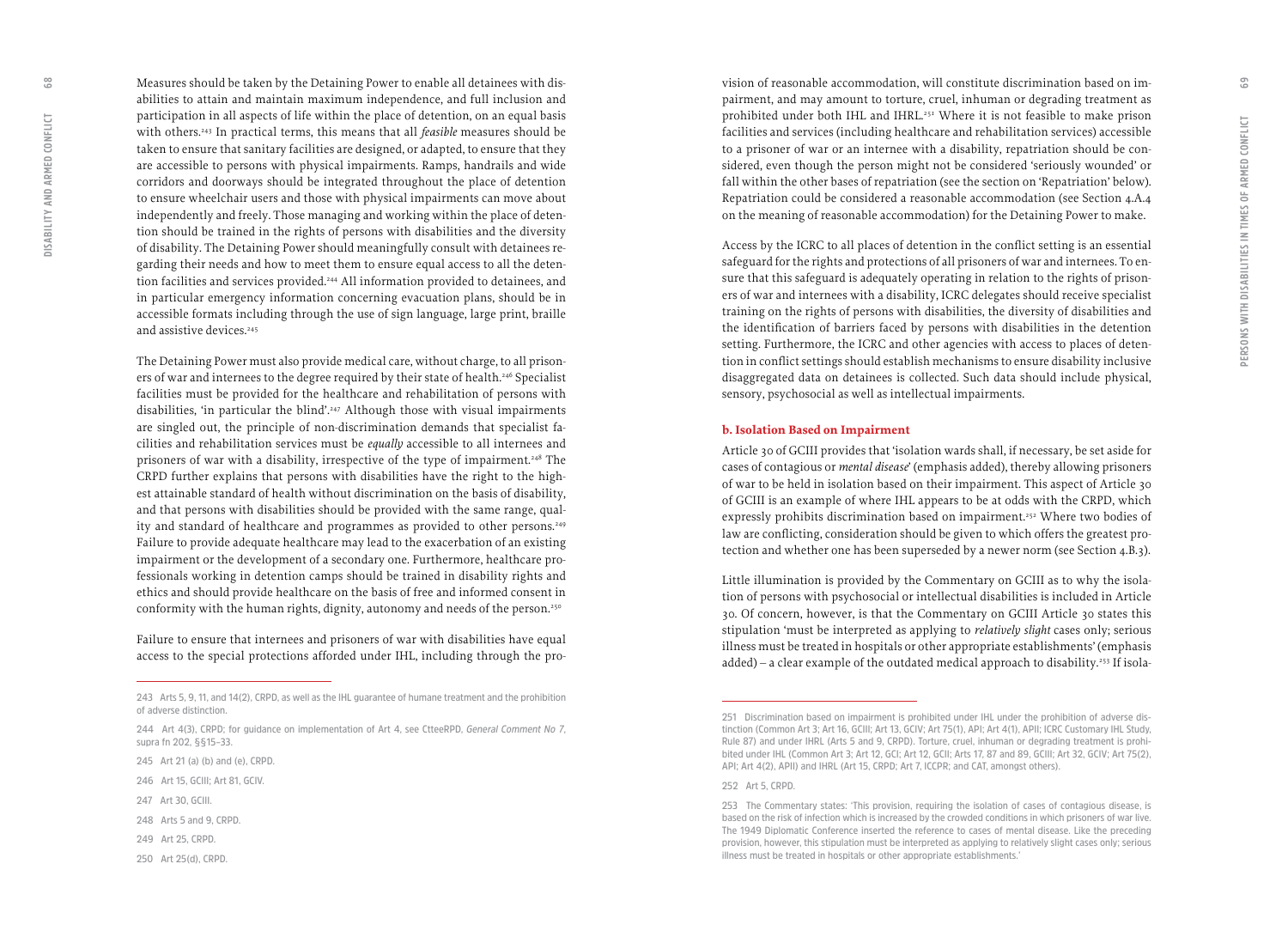tion is based on the incorrect belief that persons with psychosocial impairments are prone to violence (and that their isolation is therefore necessary for the safety of other detainees), this discriminatory assumption has been proven wrong.<sup>254</sup> On the contrary, evidence shows that persons with psychosocial impairments are more likely to be victims of violence than to commit a violent act.<sup>255</sup> Isolating a detainee on the basis that they pose a perceived risk to others contradicts the general presumption of innocence and is arbitrary and unjust. Likewise, no disciplinary action should be taken on the *basis* of disability. Isolating a detainee for the safety of other detainees will only be lawful when applied within punitive measures ap plicable to all detainees and not when it is pre-emptive and based on a person's real or perceived impairment.

It may be argued that isolating a detainee is necessary for their own safety, either because they pose a danger to themselves or because other detainees pose the treat.256 With regard to the 'danger to self' argument, any resulting isolation will still be arbitrary as it disproportionately applies to persons with psychosocial or intellectual impairments.257 It may result in the denial of a person's legal capacity to decide on their own treatment and care.<sup>258</sup> It may also violate rights to personal integrity and freedom from torture and ill-treatment.<sup>259</sup>

Furthermore, there is a significant body of evidence that isolating any individual, even for a relatively short period of time, 'can cause serious psychological and so metimes physiological harm, with symptoms including anxiety and depression, in somnia, hypertension, extreme paranoia, perceptual distortions and psychosis'.<sup>260</sup> The effects are 'particularly harmful' in cases of persons who have a pre-existing

**258 Art 12(2), CRPD.**

psychosocial or intellectual disability,<sup>261</sup> and in some cases lead to self-harm and suicide.<sup>262</sup> Thus, the former UN Special Rapporteur on torture and cruel, inhuman, and degrading treatment, Juan Méndez, concluded that as 'solitary confinement often results in severe exacerbation of a previously existing mental condition',  $2^{63}$  the imposition of solitary confinement *of any duration* on persons with psychosocial or intellectual impairments amounts to cruel, inhuman, or degrading treatment. The United Nations Standard Minimum Rules for the Treatment of Prisoners (as amended on 5 November 2015 by the General Assembly and readopted as the Mandela Rules), provide that '[t]he imposition of solitary confinement should be prohibited in the case of prisoners with mental or physical disabilities when their conditions would be exacerbated by such measures'.<sup>264</sup>

The Detaining Power, where it knows or ought to know that there is a 'real and immediate risk' to a detainee's safety owing to a threat posed by other detainees, is obligated to take reasonable steps to eliminate that risk.<sup>265</sup> Where the safety of the detainee is under threat from other detainees, repatriation, and not isolation, should be considered, even though the person might not be considered 'seriously wounded' or fall within the other bases of repatriation (see the section on 'Repatri ation' below). Repatriation could be considered a 'reasonable accommodation' for the Detaining Power to make.<sup>266</sup>

In sum, isolation is a further restriction on the liberty of the internee or prisoner of war, and where this is based on actual or perceived disability, it will constitute discrimination based on disability,<sup>267</sup> arbitrary deprivation of liberty<sup>268</sup> and may

**<sup>254</sup> J. P. Stuber, A. Rocha, A. Christian and B. G. Link, 'Conceptions of Mental Illness: Attitudes of Mental Health Professionals and the General Public', 65** *Psychiatric Services* **4 (2014).**

**<sup>255</sup> Report of the Special Rapporteur on the Rights of Persons With Disabilities, supra fn 234, §27; S. L. Desmarais, R. A. Van Dorn, K. L. Johnson, K. Grimm, K. S. Douglas and M. S. Swartz, 'Community Violence Perpetration and Victimization Among Adults With Mental Illness', 104** *American Journal of Public Health* **12 (2014).** 

**<sup>256</sup> The 2017 New Zealand LOAC Manual, supra fn 195, for example, expressly states that 'vulnerable persons', defined to include persons who have a 'mental or other disability', are to be 'segregated from other persons deprived of their liberty' if the 'safety of such people cannot be guaranteed in any other way', §12.10.62.** 

**<sup>257</sup> As there is no definition of 'isolation wards' within IHL, the level of isolation and confinement that a detainee may face is unclear. However, the terms 'isolation', 'solitary confinement', 'segregation' and 'se paration' are widely used to describe the same phenomena. Report of the Special Rapporteur on torture, and other cruel, inhuman or degrading treatment or punishment, UN doc A/66/268, 5 August 2011, §§26 and 76; Report of the Special Rapporteur on torture, and other cruel, inhuman or degrading treatment or punishment, 25 February 2016, UN doc A/HRC/31/57/Add.1, §21.**

**<sup>259</sup> Arts 15 and17, CRPD.** 

**<sup>260</sup> Amnesty International,** *Entombed: Isolation in the US Federal Prison System***, 2014, p 31.**

**<sup>261</sup> European Committee for the Prevention of Torture and Inhuman or Degrading Treatment of Punishment, 21st General Report, 11 November 2011, §53; S. Grassian, 'Psychiatric Effects of Solitary Confinement', 22** *Washington University Journal of Law & Policy* **325 (2006); P. Scharff Smith, 'The Effects of Solitary Confinement on Prison Inmates: A Brief History and Review of the Literature' 34** *Crime and Justice* **1 (2006); Amnesty International, Entombed, supra fn 260, pp 31–32; Report of the Special Rapporteur on the rights of persons with disabilities, supra fn 234, §61.**

**<sup>262</sup> Report of the Special Rapporteur on torture, and other cruel, inhuman or degrading treatment or punishment, 5 August 2011, supra fn 257, §68.**

**<sup>263</sup> In reaching this conclusion the Special Rapporteur used the Istanbul Statement on the Use and Effects of Solitary Confinement's definition of solitary confinement as the physical isolation of individuals who are confined to their cells for 22 to 24 hours a day.** 

**<sup>264</sup> ICRC Customary IHL Study, Rule 45.** 

**<sup>265</sup> ECtHR,** *Premininy v Russia***, Judgment, App no 44973/04, 10 February 2011, §§73 and 84; IACtHR, Ituango Massacres v Colombia, Judgment, 1 July 2006, §161; IACtHR,** *Case of the Pueblo Bello Massacre***, Judgment, 31 January 2006, §120.** 

**<sup>266</sup> Arts 2, 5 and 14(2), CRPD.** 

**<sup>267</sup> Art 5, ibid.**

**<sup>268</sup> Art 9, ICCPR; Art 14, CRPD. The Special Rapporteur on the rights of persons with disabilities has confirmed that deprivation of liberty will be 'arbitrary when it is imposed in a manner that is inappro priate, unjust, disproportionate, unpredictable, discriminatory or without due process', Report of the Special Rapporteur on the rights of persons with disabilities, supra fn 234, §39. The Committee on the Rights of Persons with Disabilities has stated that the prohibition on unlawful and arbitrary deprivation of liberty applies when additional factors are used to justify the deprivation of liberty, such as being a 'danger to self or others', CtteeRPD, 'Guideline on Article 14 of the Convention on the Rights of Persons with Disabilities: The Right to Liberty and Security of Persons With Disabilities, 2015, §6.**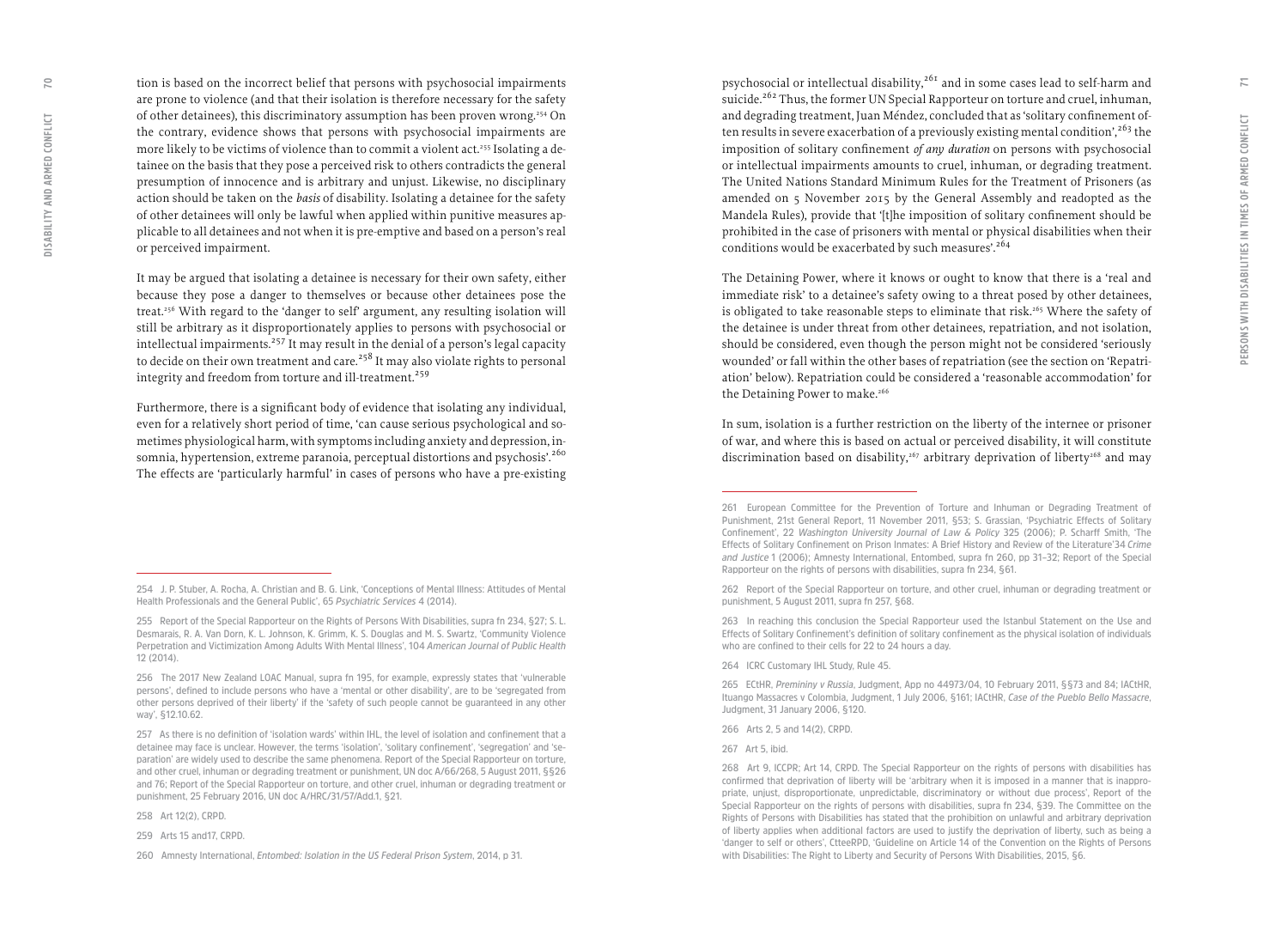<span id="page-36-0"></span>amount to torture, cruel, inhuman or degrading treatment as prohibited under both IHL and IHRL. It may also be argued that it contravenes the prohibition of adverse distinction.<sup>269</sup> Therefore, the provision allowing isolation based on real or persuaded impairment within GCIII has been superseded by the CRPD and should be interpreted as such.

#### **c. Repatriation**

IHL provides for repatriation of prisoners of war and internees based on ill health. The repatriation should be direct for those 'incurably' or 'gravely' wounded or sick, or to a neutral country where the prospects of a speedy recovery are higher, or when a prisoner's mental or physical health is seriously threatened by continued captivity.270 A special agreement may be reached between the parties to the conflict to define the categories and modalities of detainees to be repatriated. A model agreement is annexed to GCIII, which provides a non-exhaustive list of examples of medical conditions that must lead to direct repatriation. As has been argued elsewhere, this model agreement should be revised in light of current medical knowledge,<sup>271</sup> and contemporary understandings of disability as enshrined in the CRPD. Any 'wilful' and unjustified delay in repatriation of prisoners of war or civilians amounts to a grave breach of the Geneva Convention and can be prosecuted as a war crime.<sup>272</sup>

The grounds for repatriation should be interpreted in light of the prohibition of torture, cruel, inhuman or degrading treatment (contained in the CRPD as well as other human rights law treaties) as well as the principle of equality and non-discrimination, and considered as a measure of reasonable accommodation.<sup>273</sup> This interpretation would also be in conformity with IHL's own guarantee of human treatment as well as the prohibition of adverse distinction. There may be instances where, owing to the Detaining Power's inability to secure the rights of the detainee with a disability to equal access to health and rehabilitation, and/or their safety (discussed above), failure to repatriate may amount to torture, cruel, inhuman or degrading treatment, and/or discrimination through failure to provide reasonable accommodation.

**270 Art 110, GCIII; Art 132, GCIV.** 

## **D. A CONCLUDING REMARK**

In comparison with IHRL, where there is a growing understanding of the impact and interaction between an individual's inherent characteristics – sex, age, ethnicity, disability etc. – and their access to and enjoyment of their human rights, a survey of IHL from a disability perspective indicates that there does not seem to be a similar appreciation of the impact such characteristics can have on the application and realization of the protections afforded by IHL. Instead, the focus is on the role that the individual plays in the conflict setting. However, as this brief survey of some of the protections afforded by IHL indicates, the inherent characteristics of an individual will have a profound effect on their access to IHL guarantees and protections. In compliance with its own norms of humane treatment and adverse distinction, as well as the CRPD, IHL should be interpreted and applied in a manner that takes into account inherent characteristics such as disability, and respond to the lived experience of persons with disabilities in the conflict setting. That said, when reviewing IHL from a CRPD perspective, practitioners and commentators must be wary of not asking more of IHL than it has the capability of achieving. IHL has the narrow and pragmatic mandate to limit the devastating effects of armed conflict, its mandate does not include bringing about the societal changes demanded by the CRPD.

**<sup>269</sup> Note that Art 16, GCIII, states: 'Taking into consideration the provisions of the present Convention relating to rank and sex, and subject to any privileged treatment which may be accorded to them by reason of their state of health, age or professional qualifications, all prisoners of war shall be treated alike by the Detaining Power, without any adverse distinction based on race, nationality, religious belief or political opinions, or** *any other distinction founded on similar criteria'* **(emphasis added).**

**<sup>271</sup> M. Sassóli,** *Release, Accommodation in Natural Countries, and Repatriation of Prisoners of War***, in A. Clapham, P. Gaeta and M. Sassóli (eds),** *The 1949 Geneva Conventions: A Commentary***, Oxford University Press, 2015, p 1042.**

**<sup>272</sup> Art 85(4)(b), API.** 

**<sup>273</sup> The CtteeRPD has confirmed that reasonable accommodations should be applied in the detention context. Concluding Observations on the Initial Report of Mongolia, UN doc CRPD/C/MNG/CO/1, §25.**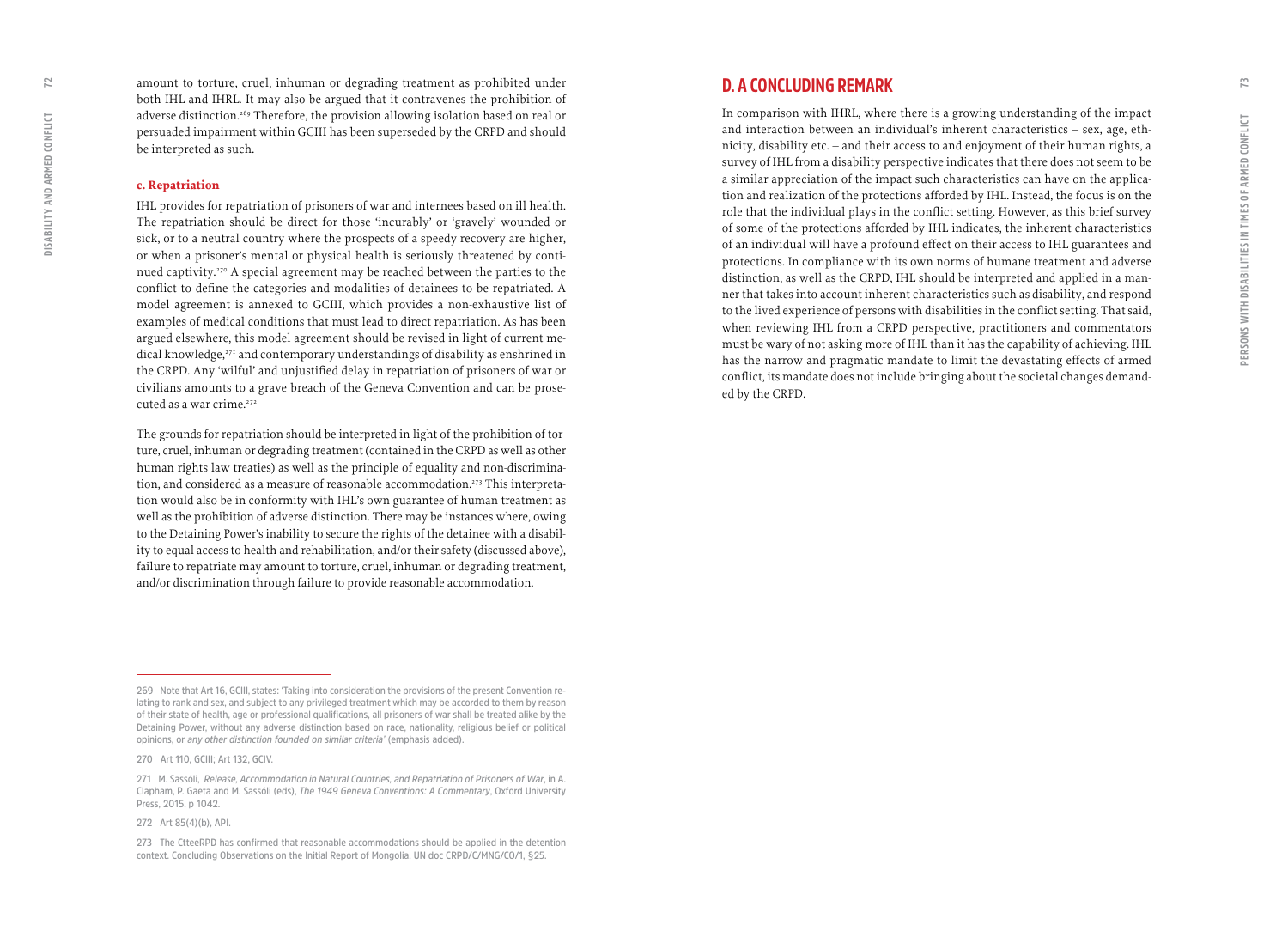## <span id="page-37-0"></span>**6. EIGHT KEY FINDINGS AND RECOMMENDATIONS FROM OUR RESEARCH**

*One. Armed conflict has a devastating and disproportionate impact on persons with disabilities*  Persons with disabilities are at increased risk of acute harm at all phases of an armed conflict; at least in part because they are denied the rights and protections they are entitled to under both IHRL and IHL. Persons with disabilities are the sub ject of targeted killings, used as human shields and at increased risk of sexual and gender based violence. They are more likely to be killed or injured as a result of inaccessible emergency information, evacuation procedures and shelters. Refugee and displacement camps and facilities lack comprehensive procedures to identify refugees and internally displaced persons with disabilities, and consequently fail to ensure they have equal access to essential services including food, water, shelter and medical care. In the aftermath of conflict, persons with disabilities are rou tinely denied access to justice, including remedies and reparation, for violations carried out during the conflict.

#### *Two. Persons with disabilities remain the forgotten victims of armed conflict*

The impact of armed conflict on persons with disabilities remains a largely ig nored topic, by all actors. There are at least 1 billion people with a disability in the world, a large number of whom live in conflict-affected states. Despite this, and the disproportionate impact that conflict has on persons with disabilities, disability is widely regarded as a niche issue within the conflict setting. As a result, IHL provi sions that serve to minimize the impact of armed conflict are not being applied in a disability inclusive manner. Mainstream humanitarian services and programmes, run by states as well as humanitarian organizations, are not fully and equally ac cessible to all persons with disabilities. Services that target, and are specific to the needs of, persons with disabilities are not being developed. In the post-conflict setting, persons with disabilities are not given equal access to full participation in peace processes and transitional justice mechanisms, and their role and poten tial contribution to conflict prevention and resolution is yet to be realized. Failure to ensure equal access to IHL protections, humanitarian services and transitional justice mechanisms may amount to discrimination on the basis of disability and violations of associated rights and protections.

To remedy some of the abuses faced by persons with disabilities in the conflict set ting, these persons must be recognized and empowered to act as agents of change and given equal access to fully and meaningfully participate in humanitarian pol icy design, implementation and monitoring, as well as peace processes and tran sitional justice mechanisms. UN agencies and humanitarian organizations must ensure that their services are fully accessible to all persons, including persons with disabilities, and, where necessary, develop specific services that respond to the hu -

manitarian needs of persons with disabilities. UN-mandated commissions of in quiry and UN agency reports should include a disability analysis of armed conflict. The UN General Assembly, Security Council and Human Rights Council should consider the adoption of resolutions dedicated to addressing the disproportionate impact that armed conflict has on persons with disabilities to galvanize attention towards this issue, and call on states, non-state actors and humanitarian actors to take a disability inclusive approach to their law, policy and practice.

Militaries should receive training on disability rights and the diversity of disability, and should consider the impact of their law of armed conflict policies and practic es on persons with disabilities. Humanitarian organizations that engage in training ANSAs should ensure that this training includes disability rights and the inclusion of persons with disabilities in the application of the law of armed conflict.

#### *Three. Reliable, comprehensive and disaggregated data is needed*

There is an acute lack of reliable and comprehensive quantitative and qualitative data on the impact of armed conflict on persons with physical, sensory, psychoso cial and/or intellectual disabilities. Because persons with disabilities are not a ho mogenous group, data disaggregated by age and gender, as well as other identities as appropriate, is needed to understand the intersectional and multidimensional discrimination they may face. Where data sets do exist, they are often under-inclu sive, relying on a narrow, medical-model understanding of disability that excludes psychosocial and/or intellectual impairments. Reliance on poor, under-inclusive data sets to justify budget allocations and develop policy exacerbates the exclusion of certain groups of persons with disabilities and leads to further discrimination.

Only once comprehensive data sets are available, reflecting the lived experiences of persons with disabilities in the conflict setting and the multidimensional discrim ination that they face, can advocacy, resources, policy and practice be developed to respond to their lived experience and overcome the barriers faced in accessing their human rights and IHL protections. Nevertheless, we cannot afford to wait for such data to be available. In the interim, whilst we wait for data to be gathered, the well-founded minimum estimate that 15 per cent of every population will be made up of persons with a range of disabilities should steer resource allocation, advoca cy and the development of disability inclusive policy and practice.<sup>274</sup>

States Parties to the CRPD should ensure they are meeting their commitment to collect data and statistical research to enable them to formulate and implement the policies necessary to give effect to the CRPD.275 However, it is not just states that bear the responsibility for data collection. All humanitarian agencies need to ensure that their polices, services and practices in the conflict setting are accessible to persons with disabilities, and should therefore also be collecting data to test the accessibility of their services. To adequately collect such data, personnel should be given specialist training on disability inclusive data collection, data collection eth ics as well as the rights of persons with disabilities and the diversity of disability.

**<sup>274</sup> WHO,** *World Report on Disability***, supra fn 35, p 29.**

**<sup>275</sup> Art 31(1), CRPD.**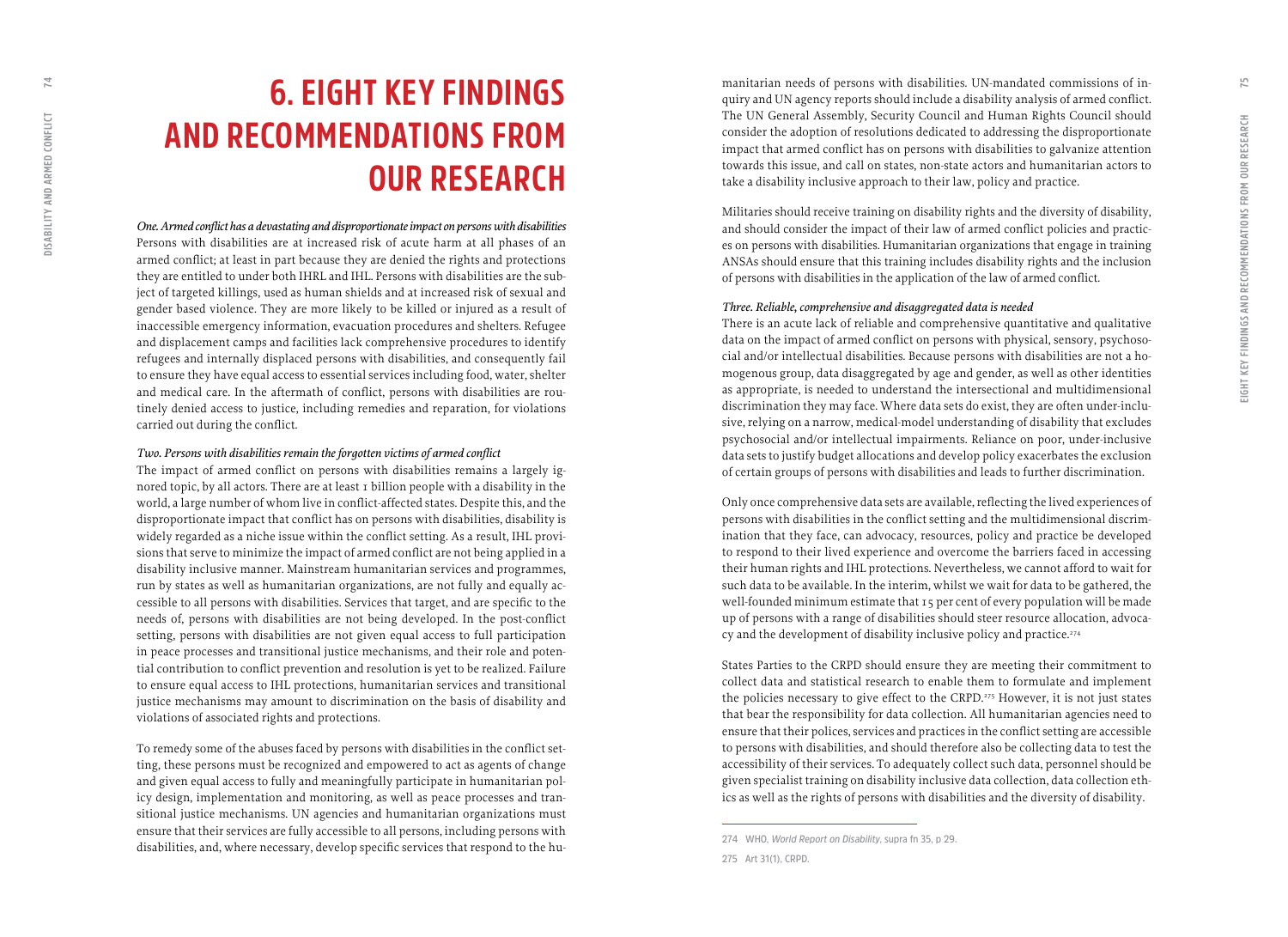#### *Four. The CRPD continues to apply during armed conflict, alongside IHL, and may inform the content of the legal regulation of the given situation. Where a state party is engaged in armed conflict abroad, its CRPD obligations follow it.*

The CRPD affirms that the rights of persons with disabilities continue to apply during armed conflict. These rights include the right to equal access and the right to non-discrimination, including through the provision of reasonable accommo dation. The extent to which the CRPD applies to any given armed conflict will be context dependent and influenced by who the actors are, the territory on which the acts take place, the rights engaged and the IHL norms that are applicable.

States Parties take their CRPD obligations with them when they act outside of their territory, including in the conduct of military operations where they exercise de facto effective control over a geographical area (the spatial model of jurisdiction), or when there is authority and control over an individual or individuals (the per sonal model of jurisdiction). States' extraterritorial obligations under the CRPD might not apply to the same extent as within their own territory, and some obli gations may not apply at all, or at least not in their entirety. The extent to which the CPRD applies will be dependent on the degree of authority and control the state has over the geographical area or the individual(s), how long it has had such control, the rights engaged, the application of IHL provisions and whether or not it has the power to guarantee the right or provision in question.

#### *Five. Prevention of primary impairment is confused with disability rights.*

Prevention of primary impairment, through mine-ban campaigns for example, is part of the rights to life and to attainment of the highest standard of health, applicable to all persons equally. Such prevention is not part of disability rights and is thus not an im plementing measure under the CRPD. The two are often confused by all actors, result ing in resources and financing being dedicated to prevention initiatives and strategies at the expense of giving effect to disability rights. Although primary prevention poli cies and practices are not part of the rights of persons with disabilities, all prevention polices, for example mine warning signs and mine awareness campaigns, should be equally accessible to all persons, including those with disabilities.

#### *Six. The CRPD calls for specific attention to be paid to the experiences of persons with disabilities within armed conflict and obligates states parties to ensure the protection and safety of persons with disabilities in situations of armed conflict in accordance with their obligations under IHL and IHRL.*

The CRPD unifies IHL and the CRPD in the overall framework applicable in armed conflict, such that IHL norms should be applied in a manner that conforms to the fundamental rights within the CRPD, namely equal access and non-discrimina tion. The IHL norms of humane treatment – the meaning of which is shaped by the context and characteristics of the individual, including disability – and the prohi bition of adverse distinction complement and are reinforced by the CRPD.

In accordance with IHL provisions of humane treatment and the prohibition of ad verse distinction, when read in light of the rights to equal access and non-discrim ination within the CRPD, persons with disabilities are entitled to the same IHL protections that are afforded to all other persons, including the rules that relate to the treatment of civilians and persons *hors de combat*, as well as rules governing the conduct of hostilities. Differential treatment, including reasonable accommo dation, may be required to ensure that the applicable IHL protections are applied in a non-discriminatory manner and are accessible to all persons with disabilities.

States, to date, have paid little attention to the experiences of persons with disabil ities in the conflict setting and have failed to ensure that their interpretation and application of IHL norms are not carried out in a discriminatory manner. Gathering and using disability inclusive data, increasing expertise within militaries on disabil ity rights and the diversity of disability and routinely and meaningfully consulting with persons with disabilities and their representative organizations will aid militar ies' interpretation of IHL obligations from a disability inclusive perspective.

#### *Seven. IHL, states and humanitarian organizations approach persons with disabilities from the medical and/or charity understanding of disability – as passive recipients of med ical treatment and social 'protection', and not as full and equal rights-holders whose dis ability is the result of discriminatory barriers and attitudes in society.*

Both the medical and charity understandings of disability have been superseded by the social-model understanding and the human rights-based approach enshrined in the CRPD. The text of many IHL provisions reflect the medical and charity mod els of disability, framing persons with disabilities as passive, weak and vulnerable, and take a paternalistic approach to persons with disabilities. IHL practitioners and commentators need to be aware when interpreting and applying IHL norms, that the wording of these norms reflects an outdated and often discriminatory ap proach to disability. This is not a fatal flaw, since IHL is capable of dynamic and evolved interpretation that is reflective of changes in society and attitudes.

The medical and charity models, rather than a social-model understanding and human rights-based approach, are also reflected in the policy and practice of states and human itarian organizations. Consequently, the vast majority of humanitarian responses to persons with disabilities in armed conflict are focused on medical services and rehabil itation. Persons with disabilities are not meaningfully consulted regarding the design, implementation and monitoring of humanitarian responses to armed conflict. Nor are persons with disabilities equally and meaningfully included in peace processes.

*Eight. The Committee on the Rights of Persons with Disabilities is in a unique and import ant position of being mandated to review the complementarity between the CRPD and IHL*  When reviewing periodic reports and considering individual communications, Ar ticle 11 of the CRPD requires the Committee to ask: is the state in question taking 'all necessary measures' in accordance with its obligations under IHL and the CRPD to ensure the safety and protection of persons with disabilities in armed conflict? The Committee is in the unique position of having a role to play in considering the contextual interpretation of *both* these bodies of law. To date, there remains huge potential to develop sophisticated jurisprudence concerning the implementation of both the CRPD and IHL with regard to persons with disabilities living in situations of armed conflict. To do so, the Committee must ensure it enhances its IHL capacity and, in accordance with Article 34 of the CRPD, recruit members that are experts with 'competence and experience' not just in disability discourse but also IHL.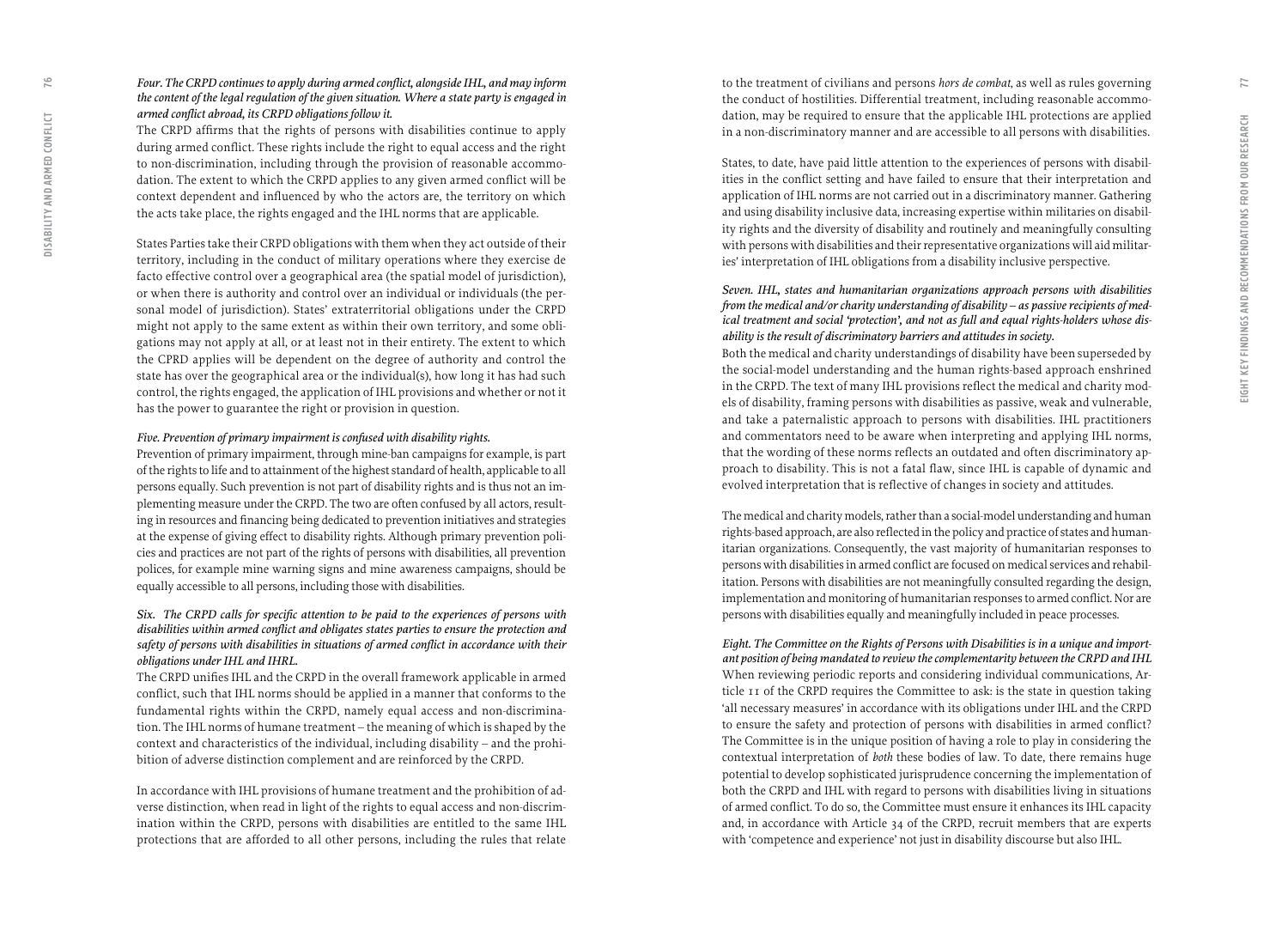**ANNEX I** 

## **SAMPLE FIELD RESEARCH QUESTIONNAIRE**

Note: This is a sample of the research questionnaire used. The questionnaire was adapted to each interview depending on who was being interviewed (i.e. a person with a disability or representative organization, a representative of an IGO, hu manitarian organization, or NGO, a state or military official, ANSA or journalist etc) and the context of the conflict.

All interviews opened with a briefing on the project, its aim, design and method ology. If the person was new to disability discourse, the interviewer provided a brief overview of the meaning of disability (based on the CRPD definition). All interviews were conducted on a confidential basis and all interviewees were told how and where their responses would be stored, how they would be used and who would have access to them. Some interviewees expressly asked to go on the record with their responses to some or all of the questions.

#### **The treatment of survivors of the conflict who had a pre-existing impair ment, who sustained an impairment or whose impairment was aggravated as a result of the conflict.**

- 1. Are there any particular trends in the types of impairments sustained during the conflict?
- 2. Is there any indication of a gender impact of the conflict on persons with dis abilities?
	- a) Were impairments disproportionately sustained by women and girls or by men and boys?
	- b) Was there an impact on access to humanitarian aid and services based on gender?
	- c) Are there any reports of persons with disabilities being subjected to sex ual violence (such as rape, sexual abuse and sexual exploitation) or gen der-based violence (such as domestic violence)?
- 3. Are there reports of persons with disabilities being subjected to other forms of physical abuse or other mistreatment?
- What is the age impact of the conflict on persons with disabilities?
	- a) Were the impairments sustained during the conflict disproportionately sustained by a particular age group?
- 5. What services are/were available for persons with disabilities outside of the conflict area/or before the conflict (dependent on context)?
	- a) Who is providing these services?
	- b) Social welfare?
	- c) Medical care including physiotherapy and psychosocial support?
	- d) On what basis are these services available?
	- e) Are distinctions made between persons with physical, sensory, psychoso cial and intellectual impairments?
- 6. Are/were the services normally available for persons with disabilities affected by the conflict?
	- a) If so, how and what impact did this have on persons with disabilities?
	- b) Are/were attempts made to resume services?
	- c) What are the barriers/challenges to resuming services?

#### **Impact of occupation or other territorial control (where relevant)**

- 1. Who has control over the general administration of the territory, includ ing health services?
- 2. What is the situation of persons with disabilities in the territory? For example:
	- a) Are persons with disabilities permitted to leave, including for treatment outside the territory?
	- b) If so, under what, if any, conditions?
	- c) Are parents or primary care-givers permitted to leave with them?
- 3. Is humanitarian aid allowed into the territory?
	- a) Are there any conditions and/or limitations put on this?
	- b) If so, is this on a regular basis and how often?
	- c) Are there interruptions to the delivery of or access to humanitar ian aid?
	- d) If so, when and why?
	- e) How are such interruptions resolved, if at all?
- 4. Are there interruptions to essential services in the territory? For example:
	- a) Electricity?
	- b) Safe drinking water?
- 5. Which humanitarian agencies have access to the territory?
	- a) Have any humanitarian agencies been denied access?
	- b) If so, what was the basis for this?

<span id="page-39-0"></span> $\overline{18}$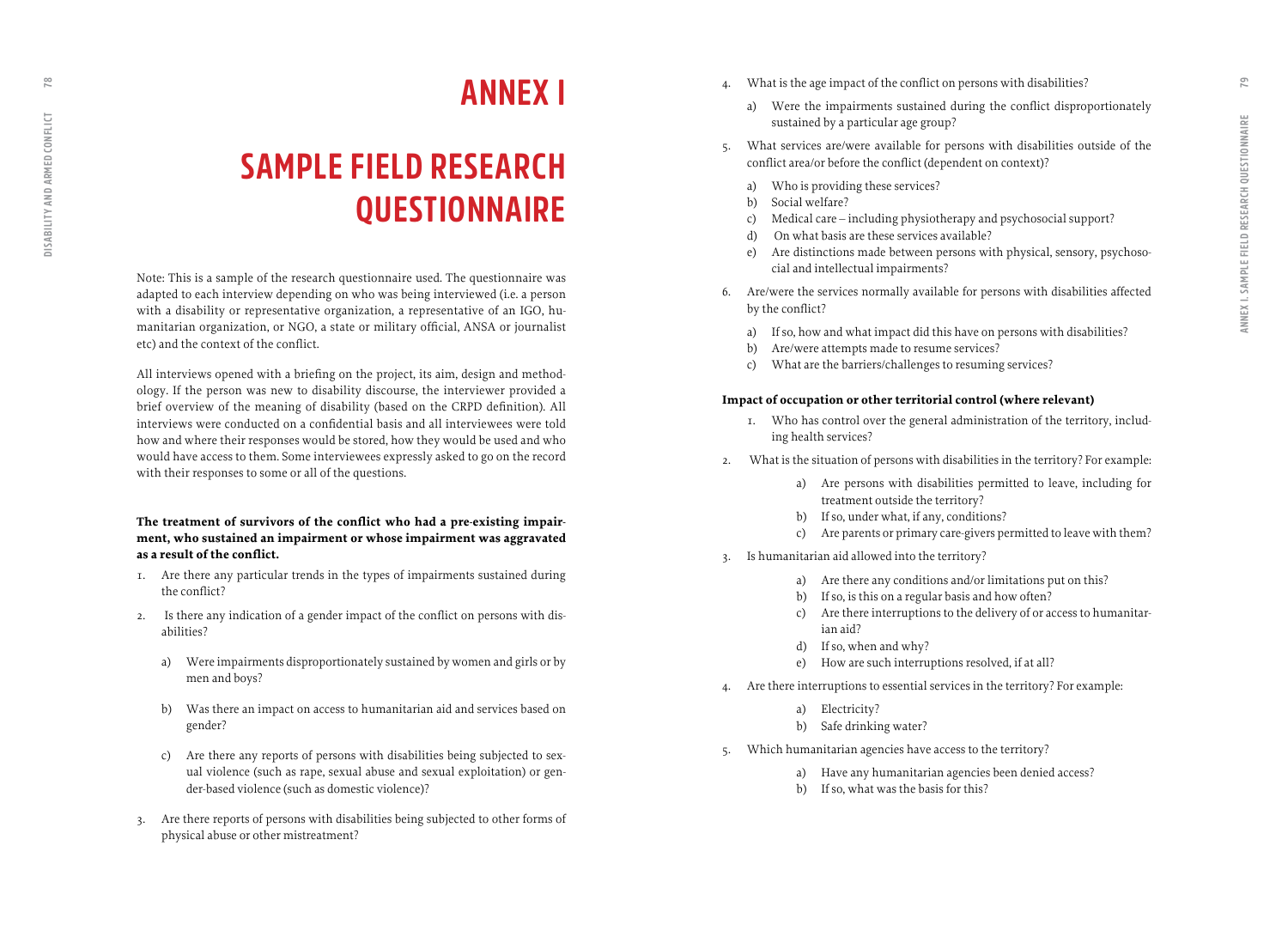#### **The use of landmines (where relevant)**

- 1. What is/was the scale of landmine use during the conflict?
- 2. Are/were there any trends in how landmines are/were used?
- 3. What types of injuries were sustained as a result of landmine use in the conflict?
- 4. Did such injuries disproportionately affect:
	- a) Women and girls or men and boys?
	- b) A particular age group?
- 5. What steps are being taken in the country to implement the Mine Ban Treaty, specifically in relation to:
	- a) The obligation to provide assistance for the care and rehabilita tion of mine survivors?
	- b) The social and economic reintegration of mine survivors?

#### **The general conduct of the hostilities**

- 1. What factors do military commanders take into account in relation to inher ent characteristics, including disability, when undertaking a proportionality assessment? Is there any evidence of incorporating such characteristics into the 'incidental harm' assessment affecting the decision reached?
- 2. Are there accounts of persons with disabilities being specifically targeted during the conflict by any party? (If yes, follow-up Q asking what was alleged to have happened, who witnessed/reported it etc.)
- 3. Were hospitals and/or rehabilitation centres damaged? Was the location of the centre widely known? Had this information been passed on to enemy forces? Was any explanation offered as to why the centre was damaged?
- 4. Were persons with disabilities given sufficient warning to flee before attacks by either party?
- 5. What warning practices were used by the parties to the conflict? Is there any evidence of parties considering the accessibility of these warnings?
- 6. Were evacuation plans in place and, if so, did these include specific measures concerning the evacuation of persons with disabilities?
- 7. What are the evacuation practices of parties to the conflict?
	- a) Is emergency information distributed detailing what to do in the event of an attack? What format does this information take? Have there been efforts to ensure this information is accessible?
- b) Have any measures been taken to ensure persons with disabili ties are evacuated safely?
- c) Is transportation provided? Is this accessible to wheelchair us ers? Can persons being evacuated take their assistive devices and animals with them on such transport?
- d) Are shelters used? Is there any registration/screening process upon entering the shelter?
- e) Are any measures taken to ensure the shelters are accessible? Are assistive devices and animals permitted within the shelter?
- f) How is emergency information distributed within the shelter?
- g) Are sanitation facilities within the shelter accessible?
- h) How are food, water and medical care distributed within the shelter?
- 8. Once evacuated, or having fled, what services were available to persons with disabilities? For example:
	- a) Were persons with disabilities and their families provided with housing? Together?
	- b) If so, was such housing adapted according to the nature of the persons' disability?
	- c) What services were made available to internally displaced per sons with disabilities and/or refugees?

#### **Disabled prisoners of war, interned persons or persons made subject to ad ministrative detention (where relevant)**

- 1. Does your organization have access to places of detention?
- 2. Is there any information available on the number of detainees who have any form of physical, psychosocial or intellectual impairment?
	- a) On what basis was this information gathered?
	- b) How were persons with disabilities identified?
- 3. What access to support and services do disabled detainees have? For example:
	- a) Provision of adequate medical care in places of detention?
	- b) What forms of support are available to disabled detainees?
	- c) Do disabled detainees have access to the same facilities and ser vices as non-disabled detainees?
	- d) If not, what are the reasons for this?
	- e) Have attempts been made to overcome these barriers?
- 4. Are persons with disabilities detained in the same areas of the detention facili ties as other detainees?
	- a) If persons with disabilities are detained separately, on what basis is this?

 $\approx$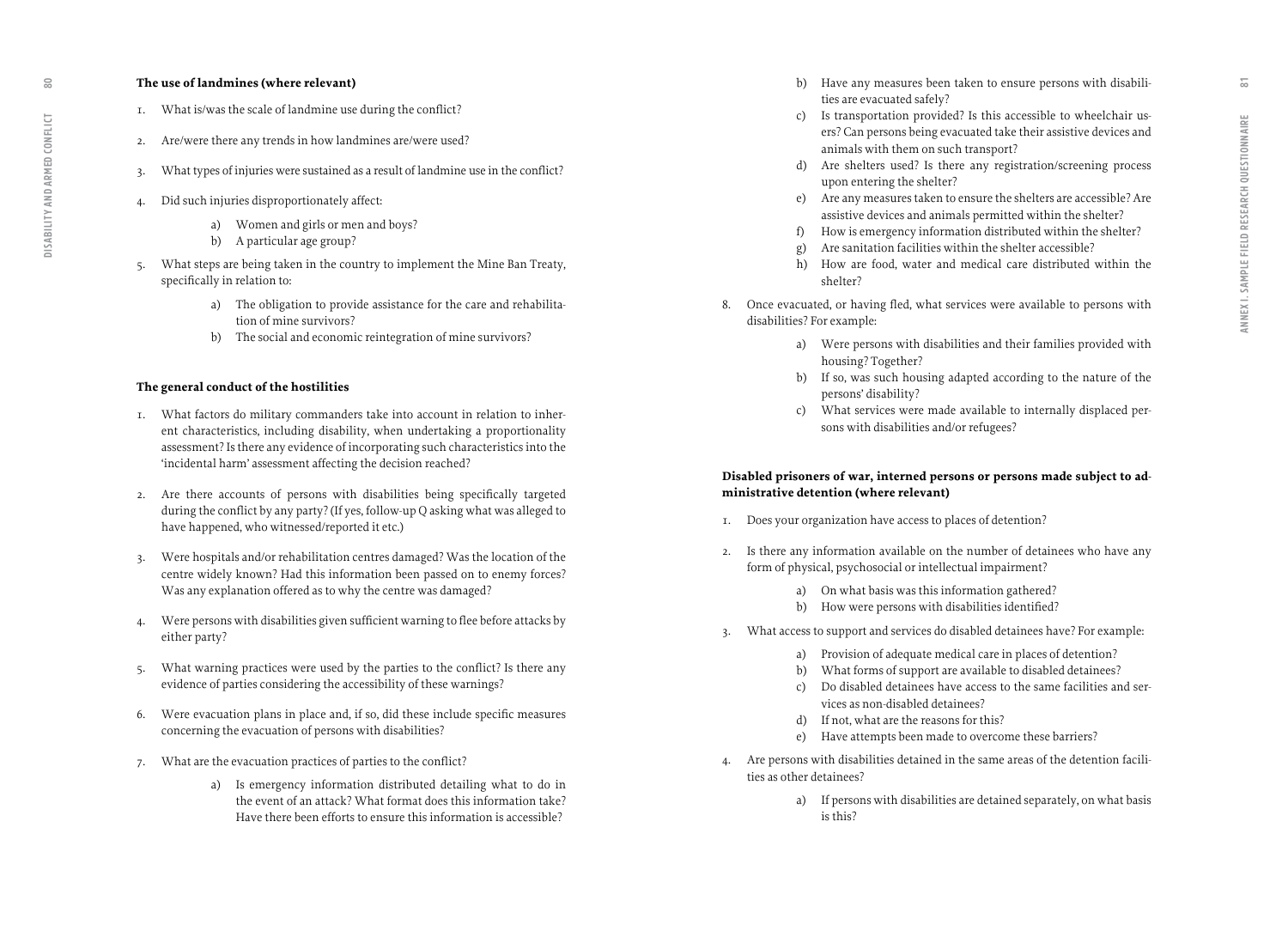#### **The peace process (where relevant)**

- 1. Are persons with disabilities included within the peace process?
	- a) If so, how?
- 2. Are persons with disabilities represented in the formulation, planning and implementation of the peace process?
	- a) If so, how?
- 3. Are specific measures or policies being taken to support or rehabilitate:
	- a) Persons who sustained physical, sensory or psychosocial impairments during the conflict?
	- b) Persons whose pre-existing physical, sensory or psychosocial impairments were aggravated by the conflict?

## **ANNEX II**

## **REPORT ON COLOMBIA**

This report is focussed on Colombia as one of the project's case study states. It is based on open sources as well as interviews conducted by Alice Priddy in March 2017 with numerous stakeholders in Bogotá, including representatives of various Colombian Ministries, inter-governmental and non-governmental organizations (IGOs and NGOs), local organizations of disabled persons (ODPs), armed non-state actors, and academics. All interviews were conducted on a strictly confidential basis. This report was finalized in June 2017 (having been shared with and approved by those interviewed).

## **A. PERSONS WITH DISABILITIES IN COLOMBIA**

Colombia is a middle-income state with a registered population of 48.2 million. Of this, 27.8 per cent live below the poverty line.<sup>276</sup> According to the 2005 national census, 6.4 per cent of the population have some form of disability (approximately 3 million people).277 However, 'disability' in Colombia is still mainly understood on a medical-model basis and is therefore under-inclusive.<sup>278</sup> Furthermore, the identification of persons with disabilities is said to be largely under-reported owing to insecurity, lack of access and social stigma. The actual percentage of persons with disabilities is therefore likely to be far higher than the census figure. The Colombian Constitutional Court has estimated that 15 per cent of the population are persons with disabilities,<sup>279</sup> and the Saldarriaga-Concha Foundation, one of Colombia's largest NGOs, estimates that 7.2 million people in Colombia have a disability (corresponding to approximately 15 per cent of the registered population figure).<sup>280</sup>

The Registry for the Location and Characterization of Persons with Disability (RL-CPD), overseen by the Ministry of Health and Social Protection, is mandated to collect information regarding persons with disabilities, including related to housing, health, education and employment. The Register is self-referential and can be added to by individuals or 'data generating units' on behalf of a private individual or ODP. This self-referential mode of data collection, and the fact that the Register

**279 Colombian Constitutional Court, Order 006 of 2009 and Order 173 of 2014.** 

**280 Saldarriaga-Concha Foundation (FSC),** *Disability and Social Inclusion in Colombia***, 2016, p 8.**

<span id="page-41-0"></span> $\tilde{\Omega}$ 

**<sup>276</sup> World Bank Group, 'Colombia', <http://data.worldbank.org/country/colombia>. Based on 2015 statistics.** 

**<sup>277</sup> The 2005 Census of the National Statistics Department. The next national census is imminent.**

**<sup>278</sup> The census treated persons with disabilities as those with 'limitations' to their sight (even when using glasses), movement, hearing, use of hands and arms, learning or understanding or 'other'.**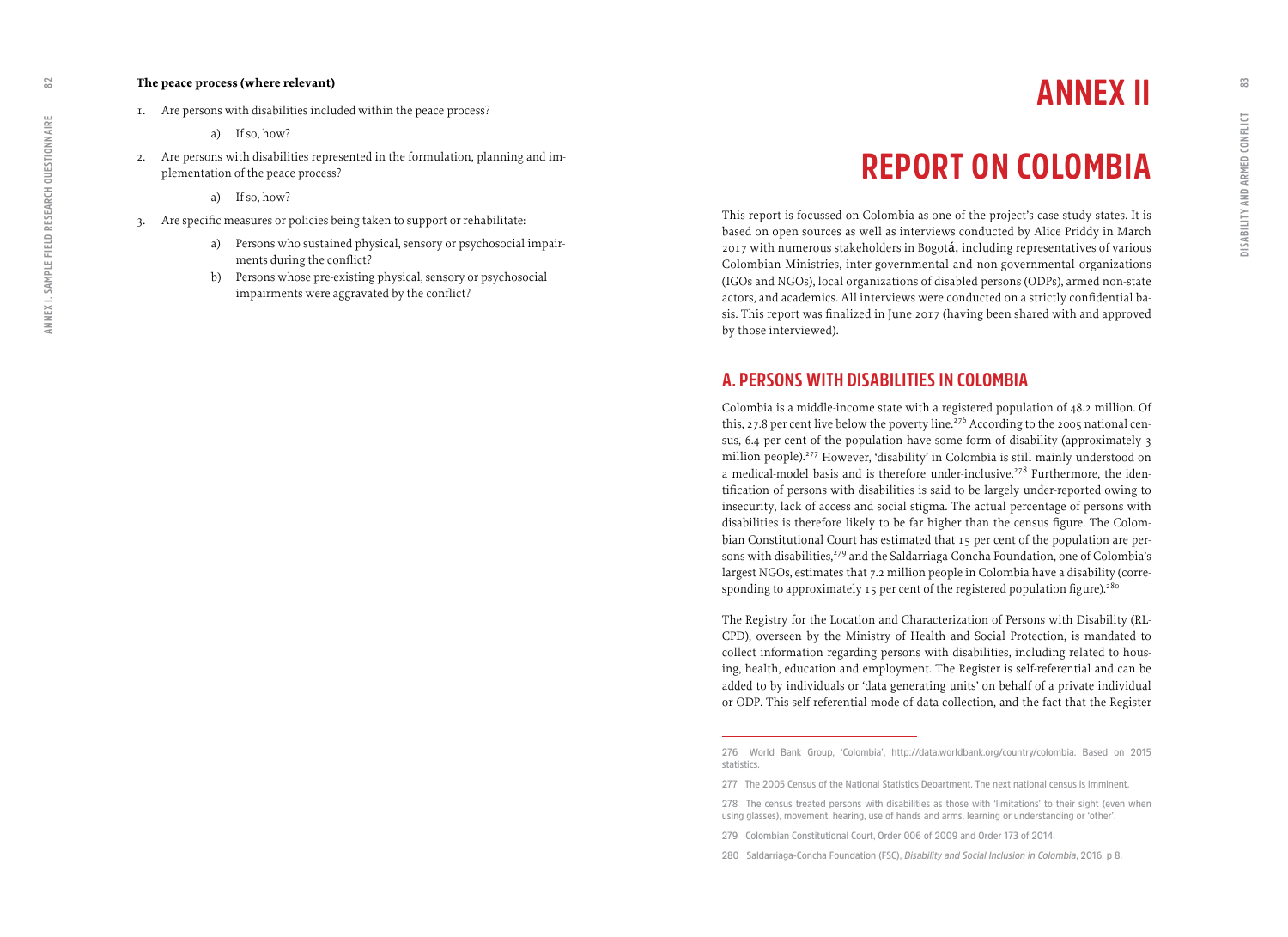presently has limited coverage, means that the data produced by it cannot be treat ed as accurate. Approximately 60 per cent of those who registered did not provide any information on the nature of their disability, which hinders the usefulness of any data gathered in identifying the barriers that persons with disabilities face. The most common form of impairment reported was physical. Only 1.7 per cent of those registered reported having a psychosocial impairment. Stakeholders agreed that the actual percentage is far higher and this figure demonstrates the preserved stigma and particular exclusion of this group. The RLCPD has been criticized for largely exclud ing persons with intellectual disabilities and not being very user friendly.

## **B. CONFLICT AND VIOLENCE IN COLOMBIA**

Colombia has been in a state of non-international armed conflict (NIAC) for 52 years. During that period, 220,000 people have been killed and at least 7.7 million people displaced. The government has been engaged simultaneously in a NIAC with the Revolutionary Armed Forces of Colombia (FACR-EP) and the National Liberation Army (ELN). The conflict has predominately raged in remote rural areas of Colombia where there is little state presence. This state of lawlessness in rural areas has also facilitated an environment of extreme violence committed by armed criminal gangs associated with drug production and illegal mining.

Until 2011, the government's official position had been that Colombia was not en gaged in an armed conflict but, rather, FARC-EP and the ELN were terrorist groups in respect of whom the government had been responding with counter-terrorism measures. In June 2011, the government changed its position when President Ma nuel Santos signed the Victims and Land Restitution Law (Ley de Víctimas y Resti tuci ón de Tierras, Law 1448), which acknowledges the existence of an armed con flict in Colombia and provides for reparations for some survivors of human rights violations and abuses committed during the conflict and restitution of stolen land.

The protracted nature of the conflict has led to a normalization of extreme vio lence. Furthermore, the remoteness of the violence has negatively impacted on re porting and data collection. However, it is known that extrajudicial killings, forced displacement, enforced disappearances, kidnapping, sexual violence and the use of landmines have all been prominent features of the conflict. The situation in Colombia has been under preliminary examination by the International Criminal Court's (ICC) Office of the Prosecutor (OTP) since June 2004. In its November 2016 report, the OTP stated:

237. ... the information available provides a reasonable basis to believe that crimes against humanity under article 7 of the Rome Statute have been com mitted in the situation in Colombia by different actors, since 1 November 2002, including murder under article  $7(1)(a)$ ; forcible transfer of population under article  $7(1)(d)$ ; imprisonment or other severe deprivation of physical liberty under article  $7(1)(e)$ ; torture under article $7(1)(f)$ ; rape and other forms of sexual violence under article  $7(1)(g)$  of the Statute.

238. There is also a reasonable basis to believe that war crimes under article 8 of the Statute have been committed in the context of the non-international armed conflict in Colombia, including, since 1 November 2009, murder un der article 8(2)(c)(i); attacks against civilians under article 8(2)(e)(i); torture and cruel treatment under article 8(2)(c)(i); outrages upon personal dignity under article  $8(2)(c)$ (ii); taking of hostages under article  $8(2)(c)$ (iii); rape and other forms of sexual violence under article 8(2)(e)(vi); and conscripting, en listing and using children to participate actively in hostilities under article 8(2)(e)(vii) of the Rome Statute.

239. During the reporting period, the Office continued to receive and gather information on alleged crimes, including killings and enforced disappear ances known as false positives cases. This information together with relevant open sources information has been analysed to inform the identification of potential cases that would likely arise from an investigation of the situation, on the basis of which the Office is analysing the admissibility of cases relat ing to this area of focus of the preliminary examination.

## **C. THE FARC-EP PEACE AGREEMENT**

In July 2015, FARC-EP announced a ceasefire following which, in November 2016, the Government and FARC-EP signed a peace agreement (the Havana Agreement). Negotiations to form a similar peace agreement with Colombia's second largest armed group, the ELN, are ongoing. While the Havana Agreement has brought about an overall reduction in armed violence, several armed groups remain active and there appears to be an increase in violence related to drug production and trafficking as well as illegal mining.

The Havana Agreement envisages the establishment of the Special Jurisdiction for Peace (Jurisdicción Especial para la Paz) to investigate and prosecute the 'most seri ous and representative' crimes committed by both state armed forces and FARC-EP fighters during the conflict. Although important aspects concerning the jurisdic tional reach of the court are still to be decided, it seems clear that no immunity for state actors, or amnesty for FARC-EP fighters, will be provided in the case of crimes against humanity, genocide, serious war crimes, hostage-taking and other serious deprivation of liberty such as the kidnapping of civilians, torture, extrajudicial executions, forced disappearance, violent sexual intercourse and other forms of sexual violence, forced displacement or the recruitment of minors.<sup>281</sup>

There are concerns over the whether the Special Jurisdiction for Peace will secure justice for victims and their families.<sup>282</sup> Firstly, there appears to be room for amnesties and immunities for a large number of crimes. Under the Peace Agreement,

 $\approx$ 

**<sup>281</sup> Presidencia De La Republica,** *Summary of Colombia's Agreement to End Conflict and Build Peace***, Summer 2016, p 30.**

**<sup>282</sup> See e.g., F. Andreu-Guzman, 'La Jurisdicción Especial para la Paz: impunidad para la Fuerza Pública?'***, Razon Publica***, 12 March 2017.**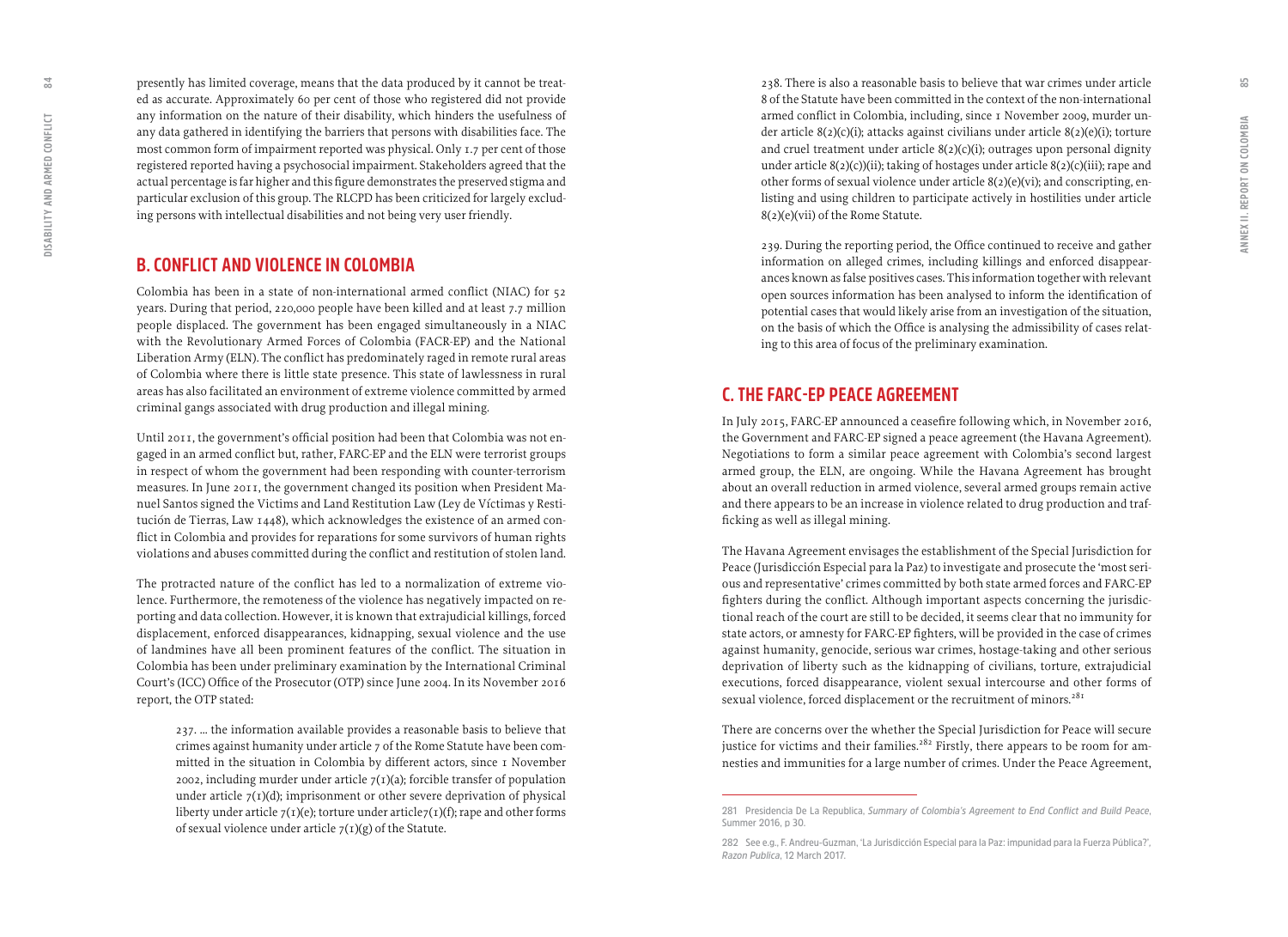FARC members will be exempt from any form of detention if they promptly and fully confess to their crimes (discussions around which crimes this will apply to are ongoing). Instead, they will be subject to 'restorative and reparative' programmes. President Santos has stated that state armed forces will receive the same 'justice ben efits' that are given to the FARC-EP.<sup>283</sup> Secondly, the Judicial Panel of the Special Jurisdiction for Peace will prosecute those who have 'major responsibility' in the 'worst representative crimes'284 and there are thus concerns that the Special Jurisdiction for Peace will only pursue prosecutions of a small number of high-profile persons and grant immunities or amnesties to the majority of perpetrators. Thirdly, the legisla tive framework for the Special Jurisdiction for Peace infers the future application of a narrow definition of command responsibility. Under international criminal law, including as captured under Article 28 of the Rome Statute of the ICC, the doctrine of command responsibility can see commanders prosecuted for crimes carried out by their subordinates if they had effective control over their subordinates, had knowl edge or reason to know about the commission of the crime and had means to prevent the crime and/or ensure it was investigated. The principle also exists in customary international law.285 In contrast, the Havana Agreement envisages that culpability will only be established where the commander had actual knowledge and not con structive knowledge (that which they should have known). Furthermore, it appears that the prosecution will have to establish that the commander had 'effective control of the respective *conduct'*, (emphasis added) i.e. the actual act, rather than control over the persons who committed the act.

There are also overarching concerns about victim participation in the prosecution of crimes related to the conflict and whether, and if so to what extent, remedies and reparation for victims will be within the jurisdictional competence of the Special Jurisdiction for Peace. These concerns are particularly acute in relation to victims with disabilities. At present, it appears that little to no attention is being paid to ensure that victims of the conflict with a disability can access and participate in the justice processes.

## **D. THE LEGAL FRAMEWORK APPLICABLE TO PERSONS WHOSE DISABILITIES HAVE BEEN CAUSED OR EXACERBATED BY THE ARMED CONFLICT IN COLOMBIA**

Colombia ratified the Convention on the Rights of Persons with Disabilities (CRPD) in May 2011.286 Before the deposit of Colombia's instrument of ratification, the CRPD was incorporated into domestic law through Law 1346 of 2009. In 2013, the National Disability and Social Inclusion Policy, concerning implementation of the CRPD, was adopted. Colombia is also a party to the Inter-American Convention on the Elimination of All Forms of Discrimination and the International Covenant on Civil and Political Rights, both of which also prohibit discrimination against persons with disabilities.<sup>287</sup>

The Colombian Constitution enshrines the right to equality for all and prohibits discrimination against persons with disabilities.<sup>288</sup> The Colombia Constitutional Court has in this regard defined discrimination against persons with disabilities as 'a behaviour, attitude or treatment consciously or unconsciously aimed at can celling or restricting their rights, freedoms and opportunities without objective and reasonable justification … [or] a discriminatory act consisting of an unjustified omission in the special treatment that they are entitled to … which brings about as a direct effect their exclusion from a benefit, advantage or opportunity'.<sup>289</sup> Discrimination against persons with disabilities was made a criminal offence under the Colombian Penal code in 2015.<sup>290</sup>

In relation to the conflict, treaty and customary international humanitarian law (IHL) apply. Colombia is a High Contracting Party to all the Geneva Conventions and has ratified Additional Protocol II, which supplements Common Article 3 and specifically applies to NIACs.

#### **1. INTERDICTION AND DENIAL OF EQUAL RECOGNITION BEFORE THE LAW**

Despite the strong anti-discrimination laws that exist in Colombia, persons with disabilities can be denied equal recognition before the law (as enshrined in and required by Article 12 of the CRPD) as a judge in Colombia may appoint a guardian to make legal decisions on behalf of a person with a disability (interdiction).<sup>291</sup> Interdiction is in violation of Article 12 of the CRPD, which requires that persons with disabilities must enjoy legal capacity on an equal basis with others in all as pects of life. A draft bill to remove interdiction due to disability and ensure the full

- **289 Colombian Constitutional Court, Decision T-288.**
- **290 Law 1752 of 2015.**
- **291 Law 1306 of 2009.**

86

**<sup>283</sup> Presidencia De La Republica, Colombianos: Nunca habíamos estado tan cerca a la paz, 23 December 2015 [http://es.presidencia.gov.co/discursos/Alocucion-del-Presidente-Juan-Manuel-Santos-sobre-el-acuerdo](http://es.presidencia.gov.co/discursos/Alocucion-del-Presidente-Juan-Manuel-Santos-sobre-el-acuerdo-en-materia-de-victimas-con-las-FARC)[en-materia-de-victimas-con-las-FARC.](http://es.presidencia.gov.co/discursos/Alocucion-del-Presidente-Juan-Manuel-Santos-sobre-el-acuerdo-en-materia-de-victimas-con-las-FARC)**

**<sup>284</sup> Guidelines on justice for state agents, §9: 'The Judicial Panel of Legal Situations will be in charge of establishing the legal situation of the state agents that participated in the armed conflict and did not have a major responsibility in worst and representative crimes. In these cases, regarding those who comply with the conditions of the System, the Special Jurisdiction could apply, depending on the responsibility, measures to establish the legal situation, including, for instance, suspending the execution of the sen tence and waiving criminal prosecution, among others', as translated in HRW,** *Colombia: Prosecution of False Positive Cases Under the Special Jurisdiction for Peace***, 28 March 2016, fn vii.** 

**<sup>286</sup> Colombia has not ratified the Optional Protocol to the CRPD.** 

**<sup>287</sup> Art 1 (2); Inter-American Convention on the Elimination of All Forms of Discrimination, Art 26, International Covenant on Civil and Political Rights.** 

**<sup>288</sup> Art 13(3), Colombian Constitution of 1991.**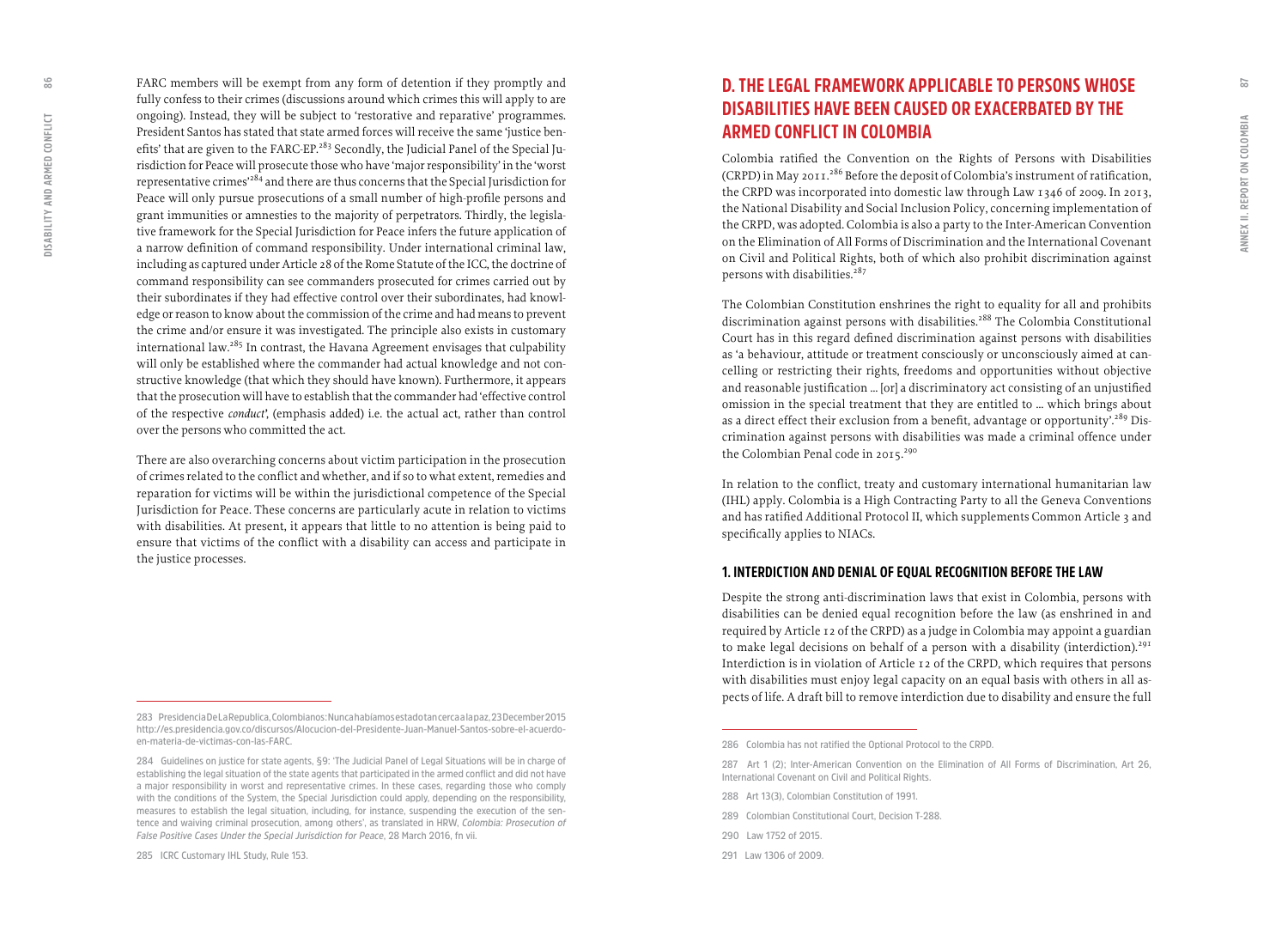and equal recognition before the law of persons with disabilities is currently being debated by parliament.

In practice, interdiction has prevented survivors of violence from accessing jus tice, and survivors of the conflict from accessing reparations under the Victims and Land Restitutions Law. It has also resulted in women and girls being forcibly sterilized,<sup>292</sup> thereby perpetuating conflict-related sexual violence (discussed in more detail below).

## **E. TRENDS IN THE COLOMBIAN CONFLICT AND ITS IMPACT ON PERSONS WITH DISABILITIES**

This section of the report concerns itself with trends in the conflict in Colombia as it affects the three groups of persons with disabilities within the project: persons with pre-existing impairments; persons who sustained an impairment as a result of the conflict; and persons whose impairment was aggravated as a result of the conflict.

There is no information available on the number of persons who sustained a dis ability or whose disability was exacerbated as a result of the conflict. Such data is likely to prove impossible to gather given the difficulties mentioned earlier regard ing the classification and identification of disability, the protracted nature of the conflict, the remoteness of areas affected by the conflict, lack of infrastructure and the cultural barriers that lead to under-reporting.<sup>293</sup> However, it is accepted by all stakeholders that the conflict has had a disproportionate impact on persons with disabilities, recognized as being at increased risk of: death or serious injury owing to an inability to flee the violence and a lack of accessible warnings and human itarian assistance; abandonment owing to the inability of families and carers to quickly flee the violence with a person with a disability and any equipment they may need; extrajudicial killings by state authorities of persons with disabilities in order to present such persons as the lawful killing of members of illegal armed groups (see below on false positive killings); being subjected to sexual violence; and being killed or injured by landmines. The Colombian Constitutional Court has highlighted the impact of the conflict on civilians, and especially persons with disabilities, and has criticized the government for not effectively responding to the conflict.<sup>294</sup> The Court has also found that the rights of internally displaced persons (IDPs) with disabilities have been systematically denied.<sup>295</sup>

Following the adoption of the 2011 Victims and Land Restitution Law,<sup>296</sup> an online portal was created where people can self-register as a victim of the conflict (the Central Register of Victims). To date, 8.2 million people are registered as vic tims of the conflict, mainly as IDPs (7,769,281 registered IDPS as of March 2017). A person must be registered on the Victims Register before they can access the rehabilitation, social, legal and land restitution services envisaged in the Victims and Land Restitution Law. The Law defines a victim as any person who has suffered grave violations of human rights law or IHL after 1 January 1985, as well as the immediate family members of persons who have been murdered or disappeared.<sup>297</sup> Friends of a victim, or witnesses to a human rights or humanitarian law violations, who have suffered psychosocial harm as a result – for example, post-traumatic stress disorder (PTSD) are unlikely to qualify as 'victims'. The Register is run by the Unidad para la Atencion y Reparacion Integral de Victimas (UARIV) which, following the review and fact-checking of each new registration, makes the final decision on whether or not to grant victim status. The UARIV has 60 working days to assess and respond to registration.

Although the Ministry of Health is adamant that the Central Register of Victims portal is accessible to persons with disabilities (although no details of how or evi dence of this could be provided), ODPs and NGOs reported that there is no state support for persons with disabilities to access the site. This means that persons who are visually impaired or who have an intellectual impairment, for example, appear not to have equal access. If the site is not accessible to all persons with disa bilities this would be a violation of Article 9 of the CRPD as states parties are obli gated to 'take appropriate measures to ensure to persons with disabilities access, on an equal basis with others, to the physical environment, to transportation, to in formation and communication, including information and communication tech nologies and systems, and to other facilities and services open or provided to the public, both in urban and in rural areas'. Article  $g(t)(b)$  obliges the state to identify and eliminate any obstacle and barrier to accessing '[i]information, communica tions and other services, including electronic services and emergency services'. The Committee on the Rights of Persons with Disabilities, in its *General Comment No* 2 (2014), affirmed that persons with disabilities should have 'equal access to all … services that are open or provided to the public in a manner that ensures their effective and equal access and respects their dignity', and that '[a]ccessibility should be provided to all persons with disabilities, regardless of the type of impairment, without distinction of any kind'.<sup>298</sup>

**295 Colombian Constitutional Court, Order 006 of 2009.** 

 ${}^{80}_{80}$ 

**<sup>292</sup> Colombian Constitutional Court, Decision C-131 of 2014.** 

**<sup>293</sup> FSC has attempted to gather data on this issue; however, the methodology that it used and how it defined disability are not clear. Furthermore, the data produced is considered to be inaccurate according to experts interviewed; therefore, the author has decided not to include these figures in this report.** 

**<sup>294</sup> Colombian Constitutional Court, Order 006 of 2009 on the special constitutional protection of the victims of forced displacement with disabilities; and Order 173 of 2014.**

**<sup>296</sup> Ley de Víctimas y Restitución de Tierras, Law 1448, 2011.**

**<sup>297</sup> Art 3, ibid.**

**<sup>298</sup> CmmttRPD,** *General Comment No 2: Article 9: Accessibility***, UN doc CRPD/C/GC/2, 22 May 2014, §13.**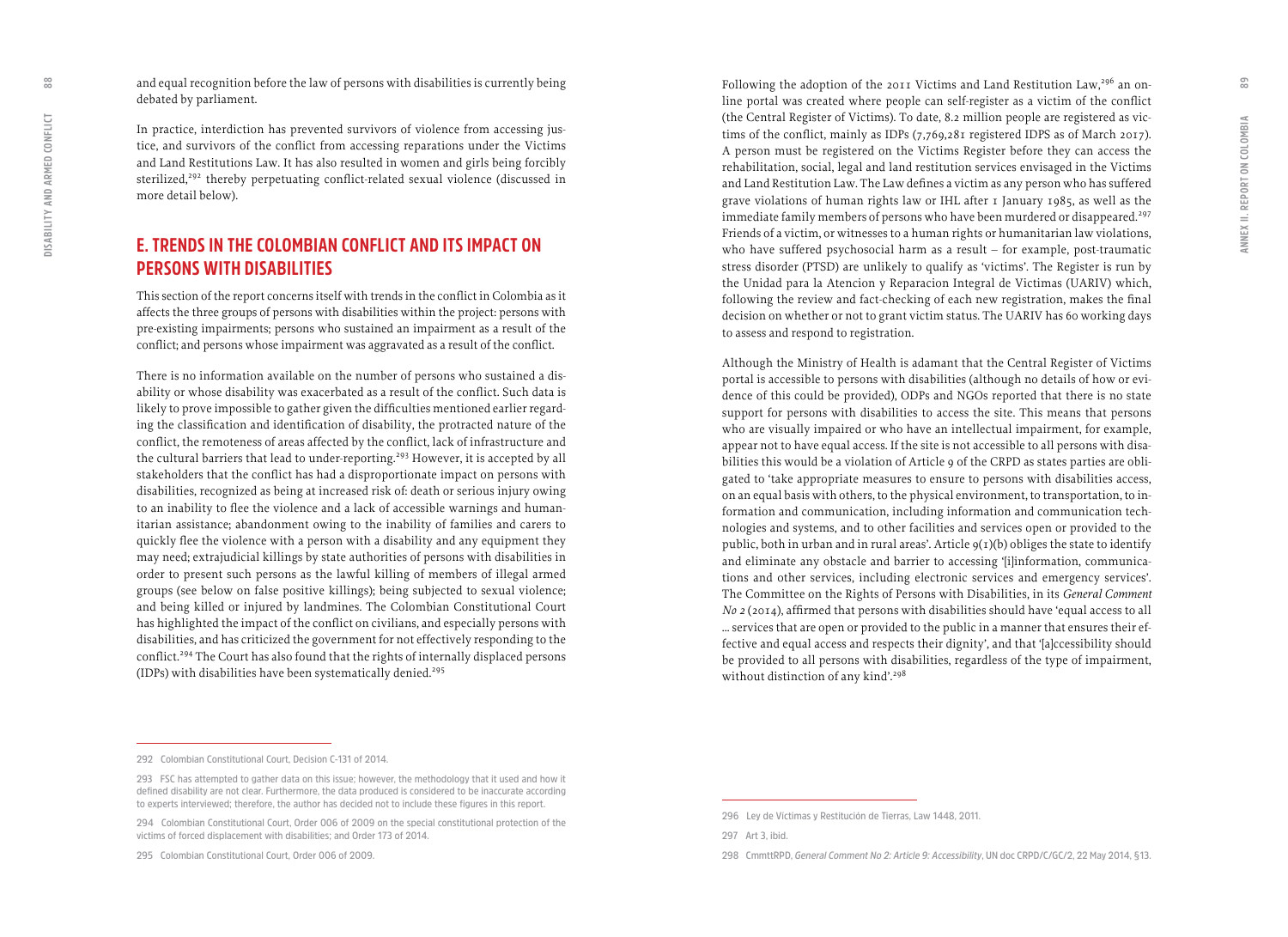#### **1. ENFORCED DISAPPEARANCE**

Enforced disappearances have been a consistent feature of the conflict and 85,900 people are still missing.<sup>299</sup> While the National Register of Missing Persons has documented 24,900 cases of enforced disappearance the real figure is likely to be far high er. Lack of access to reporting mechanisms, lack of centralized documentation and poor coordination among the relevant state institutions have all contributed to the lack of data on persons disappeared during the conflict. There is no data available on the number of persons with disabilities who are missing as a result of the conflict.

Colombia is a party to the International Convention for the Protection of All Persons from Enforced Disappearances (CED) and is thus under an obligation to investigate all cases of enforced disappearances and to prosecute perpetrators.<sup>300</sup> Reading the CED in light of the CRPD, it is clear the Colombia not only has an obligation to investigate all cases of the enforced disappearance of a person with a disability but also to ensure that reporting mechanisms are accessible so that a per son with a disability is able to report an alleged instance of enforced disappearance and have their allegation promptly and seriously investigated.<sup>301</sup>

#### **2. EXTRAJUDICIAL EXECUTIONS**

Persons with disabilities were reportedly subjected to extrajudicial execution during the conflict. The killings were often cases of 'false positives' whereby a person would be lured into a remote area, often on the promise of work, and killed. The killing would then be staged to look like the lawful killing of a combatant by placing a gun and/or FARC-EP or other guerrilla-group memorabilia on the body. Approximately 3,000 civilians were subjected to false positive killings between 2002 and 2008.

Persons with intellectual impairments were specifically targeted in 'false positive killings', though the exact number is not known. At a minimum, the Committee on the Rights of Persons with Disabilities has identified 10 cases of false positive killings against persons with disabilities; however, persons that I interviewed from independent human rights and humanitarian organizations reported that the correct number is more likely to be in the hundreds. The Colombian Office of the High Commissioner for Human Rights has 40 reported cases on its files of false positive killings of persons with disabilities – all of which were undergoing investigation by the Attorney General's Office, and 17 of which were or are now before courts. It is disputed whether or not the false positive killings were part of a state policy;<sup>302</sup> however, it was widely reported that formal and informal incentives within the military, such as monetary rewards, medals and peer praise, were a significant factor in the killings.

The right to life is non-derogable and continues to apply during armed conflict.<sup>303</sup> False positive killings and other forms of extrajudicial executions are a violation of the right to life as enshrined in Article 10 of the CRPD and Article 6 of the Interna tional Covenant on Civil and Political Rights amongst others. According to interna tional human rights law, the state is obligated to investigate all deprivations of life.

To date, only a small number of false positive killings have been investigated and impunity remains rife. Around 600 members of the armed forces are under inves tigation or have been convicted for false positive killings. Discussions remain as to whether the cases that were being investigated by the Attorney General's Office will now be handed over to the Special Jurisdiction for Peace and whether those already prosecuted will have their convictions replaced by the sanctions in the Agreement on the Victims of the Conflict.

### **3. GENDER-BASED AND SEXUAL VIOLENCE AGAINST PERSONS WITH DISABILITIES**

Gender-based violence is widespread in Colombia and woman and girls with dis abilities remain particularly vulnerable to abuse.<sup>304</sup> Sexual violence has been a prominent feature of the conflict. According to the Unit for Victims, between 1980 and 2016, 17,100 women and girls were subjected to conflict-related sexual vio lence. However, due to the stigma related to sexual violence, fear of retaliation and lack of accessible reporting mechanisms, sexual violence goes mainly unreported and the actual number of survivors is far higher.

Sexual violence in the context of the conflict and its impact on persons with dis abilities is an issue that has been predominately overlooked or ignored. There are reports of women and girls with disabilities being subjected to conflict-related violence, but there have been no attempts to gather data on this issue. There are victim-assistance programmes available to survivors of conflict-related sexual vi olence, run by the state, IGOs and NGOs. However, at present none of these pro grammes are designed to be accessible and inclusive for person with disabilities.

Article 6 of the CRPD specifically recognizes that women and girls with disabilities are subjected to multiple discrimination, sexual violence being one manifestation of this, and the state should therefore take specific measures to ensure the full and equal realization of the rights of women and girls with a disability. This would in clude taking measures to prevent sexual violence through the education and train ing of military, ensuring reporting mechanisms as well as medical and rehabilita tion services are accessible, as well as ensuring access to justice and reparations.

**<sup>299</sup> ICRC,** *Humanitarian Challenges in 2017: ICRC Colombia Report: Results and Perspectives***, p 17.**

**<sup>300</sup> Arts 3 and 5, International Convention for the Protection of All Persons from Enforced Disappearances (CED).** 

**<sup>301</sup> Arts 3, 5 and 12, CED, read in light of Arts 5, 9 and 11 of the CRPD.** 

**<sup>302</sup> Report of the Special Rapporteur on extrajudicial, summary or arbitrary executions, Philip Alston A/ HRC/14/24/Add.2, 31 March 2010.** 

**<sup>303</sup> Human Rights Committee (HRCttee),** *Guerrero v Colombia***, Comm No R.11/45, 31 March 1992, UN doc (A/37/40).**

**<sup>304</sup> The Constitutional Court has highlighted that 'people with cognitive and psychosocial disabilities are the most vulnerable to sexual violence, among other reasons, due to their limited possibilities for de nouncing these facts as a result of lack of credibility that the authorities afford their testimonies, meaning that together with many existing barriers and a lack of adjustments in systems of denunciation, these crimes often go unpunished', Colombian Constitutional Court, Special Monitoring Chamber for Decision T-025 of 2004 on forced displacement, Order 173 of 2014.**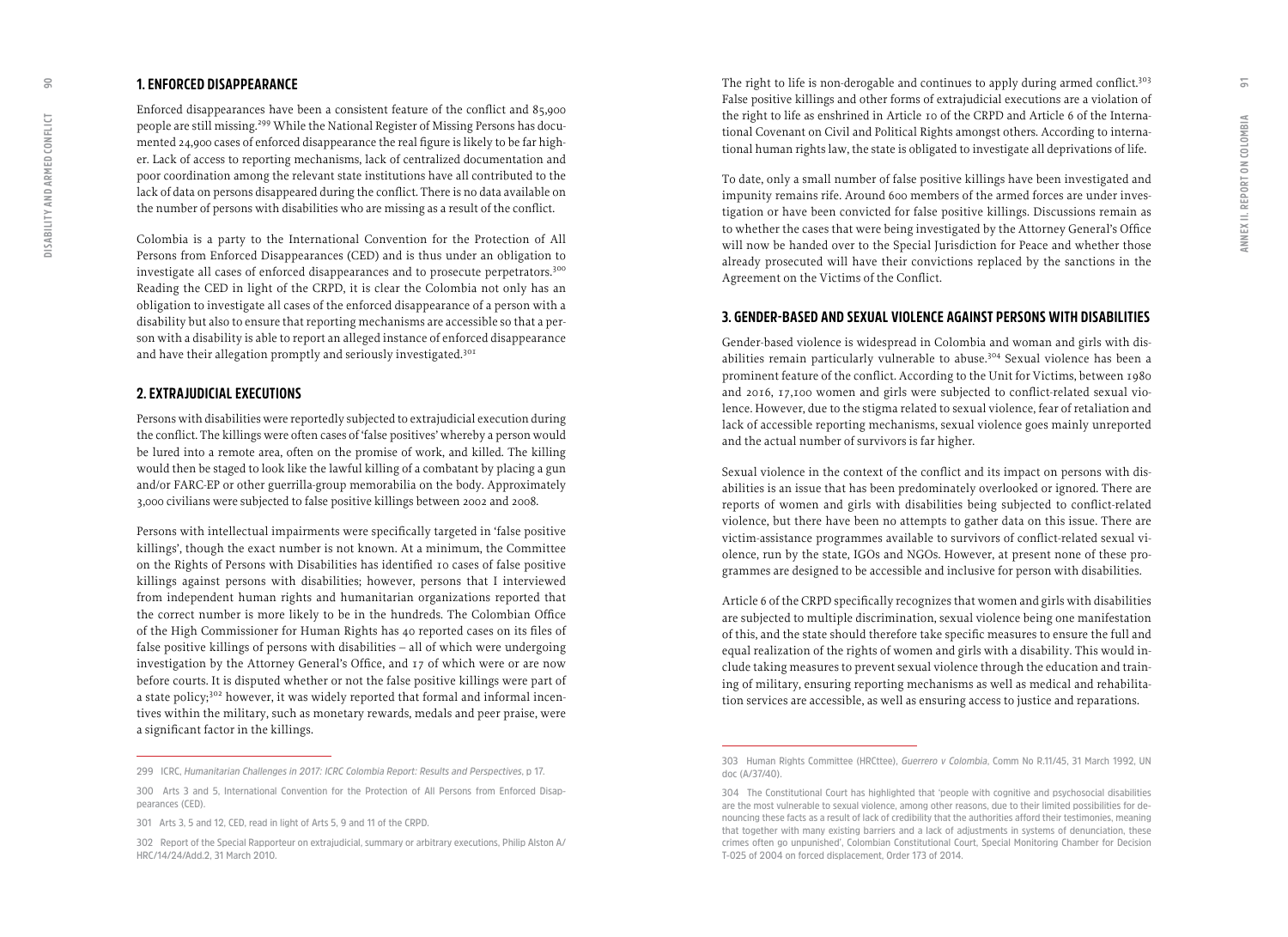As highlighted above, interdiction and forced sterilization of girls and women with psychosocial and intellectual impairments<sup>305</sup> have reportedly facilitated sexual violence by a family member. As well as denying the right to equal legal capacity, forced sterilization is a violation of the rights of persons with disabili ties to found and maintain a family and to retain their fertility on an equal basis with others (Article 23, CRPD) and is in violation of Article 25 of the CRPD, which affirms that free and informed consent must be the basis for providing healthcare to persons with disabilities. Furthermore, forced sterilization violates the absolute prohibition of torture and cruel, inhuman and degrading treatment,<sup>306</sup> as well as the right to privacy.<sup>307</sup>

#### **4. THE USE OF LANDMINES**

Anti-personnel mines were used on a large scale during the conflict by the military, FARC-EP and ELN. Vast areas of Colombia are still mined and there are reports of armed drug cartels and guerrilla groups continuing to use anti-personnel mines to protect illegal crops and mineral mining. Between 1990 and 2017, there have been approximately 12,000 direct mine victims (meaning those who sustained a physi cal injury from a mine rather than those who were displaced or who, for example, suffered PTSD having witnessed a mine explosion). Approximately 40 per cent of these victims are civilians and the rest military. Injuries appear to differ between the two groups: the military sustains injuries to the lower limbs, while civilians tend to sustain damage to lower limbs, the hands and face, which corresponds with civilians triggering landmines whilst working the land. Approximately 20 per cent of victims died as a result of their injuries. The continued widespread presence of mines is cited as one of the main factors preventing IDPs from returning to their homes.

Since Colombia signed the Convention on the Prohibition of the Use, Stockpiling, Production and Transfer of Anti-Personnel Mines and on their Destruction (Ot tawa Convention), the military has stopped using landmines and has destroyed its stockpile. Colombia's Mine Action Authority, DIACMA, was established to undertake demining and mine-risk education and develop victim-assistance pro grammes including emergency rescue, medical attention, rehabilitation and social support such as re-training and education programmes to allow survivors to access employment etc. again. Resource constraints and ongoing problems within the health service in Colombia (see below) mean that many survivors face long delays in accessing their right to medical assistance and rehabilitation.

Demining activities are being carried out. However, the scale of the mined areas is huge and currently only a quarter of the municipals where mines are present are being demined. As part of the peace agreement with FARC-EP, it has been agreed that 1,200 former FARC-EP combatants will be trained and deployed as deminers.

At present, there are no anti-personnel mine warning signs/notifications or mine-education programmes that are disability inclusive. For example, warning signs remain visual only, and are not in braille, meaning a person with a visual impairment is not able to access them. The mine-risk education programmes that are currently being delivered by both the state and NGOs have not developed with a disability inclusive approach and, as such, are not accessible for person with in tellectual impairments or the hearing impaired (by way of example).

### **F. THE GENERAL CONDUCT OF HOSTILITIES**

#### **1. TARGETING OF HOSPITALS AND AMBULANCES**

Although there were unverified reports of hospitals and ambulances being target ed by guerrilla groups during the conflict, these occurrences were rare and it was mainly thought to be as a result of collateral damage. In the rural areas, where the conflict predominately raged, there was (and continues to be) very little infrastruc ture such as hospitals in any case, which may also be a factor in the low number of reports of these facilities being effected by the violence. According to the Inter national Committee of the Red Cross, since the clear labelling of medical facilities and ambulances with 'Mision Medica' was introduced, incidents of violence affect ing these facilities has dramatically reduced.

#### **2. PRECAUTIONS BEFORE ATTACK AND EVACUATION MEASURES**

In relation to the conflict between FARC-EP and the government, there appears to have been a trend in both sides providing warnings before attack, though not in all cases. These warnings were mainly through word of mouth when delivered by FARC-EP. The government reportedly did provide early warnings before attack where there were civilians present and invited civilians to evacuate, though no reliable information was available on the timeframe of these warnings. However, there were no instances of warnings being made accessible to persons with disabil ities or evacuation procedures being disability inclusive.

It was clear from interviews that no party to the conflict has considered whether warnings were accessible to person with disabilities, nor did they provide any sup port to persons with disabilities wishing to flee before an attack.

#### **3. THE TREATMENT OF DISABLED INTERNEES**

There is very little information available on the numbers or details of internees with disabilities held in Colombia. Approximately 1,000 FARC-EP members are currently detained by the state. FARC has released all of its internees and it is un clear if the ELN holds any. There is currently no screening process to assess wheth er an internee has a disability and establish their needs; therefore, reasonable ac commodation is not provided to disabled internees. Internees are predominately held in separate wings of the main prisons in Bogot á. Prisons are extremely over crowded and under-resourced, thus detention conditions remain very poor for all

**<sup>305</sup> Colombian Constitutional Court, C-131 of 2014.** 

**<sup>306</sup> Report of the Special Rapporteur on torture and other cruel, inhuman or degrading treatment or punishment, Juan E. Méndez, UN doc A/HRC/22/53, 2013, §31.**

**<sup>307</sup> HRCttee***, General Comment No 28: Equality of Rights Between Men and Women***, 29 March 2000, CCPR/C/21/Rev.1/Add.10, §§11 and 20.**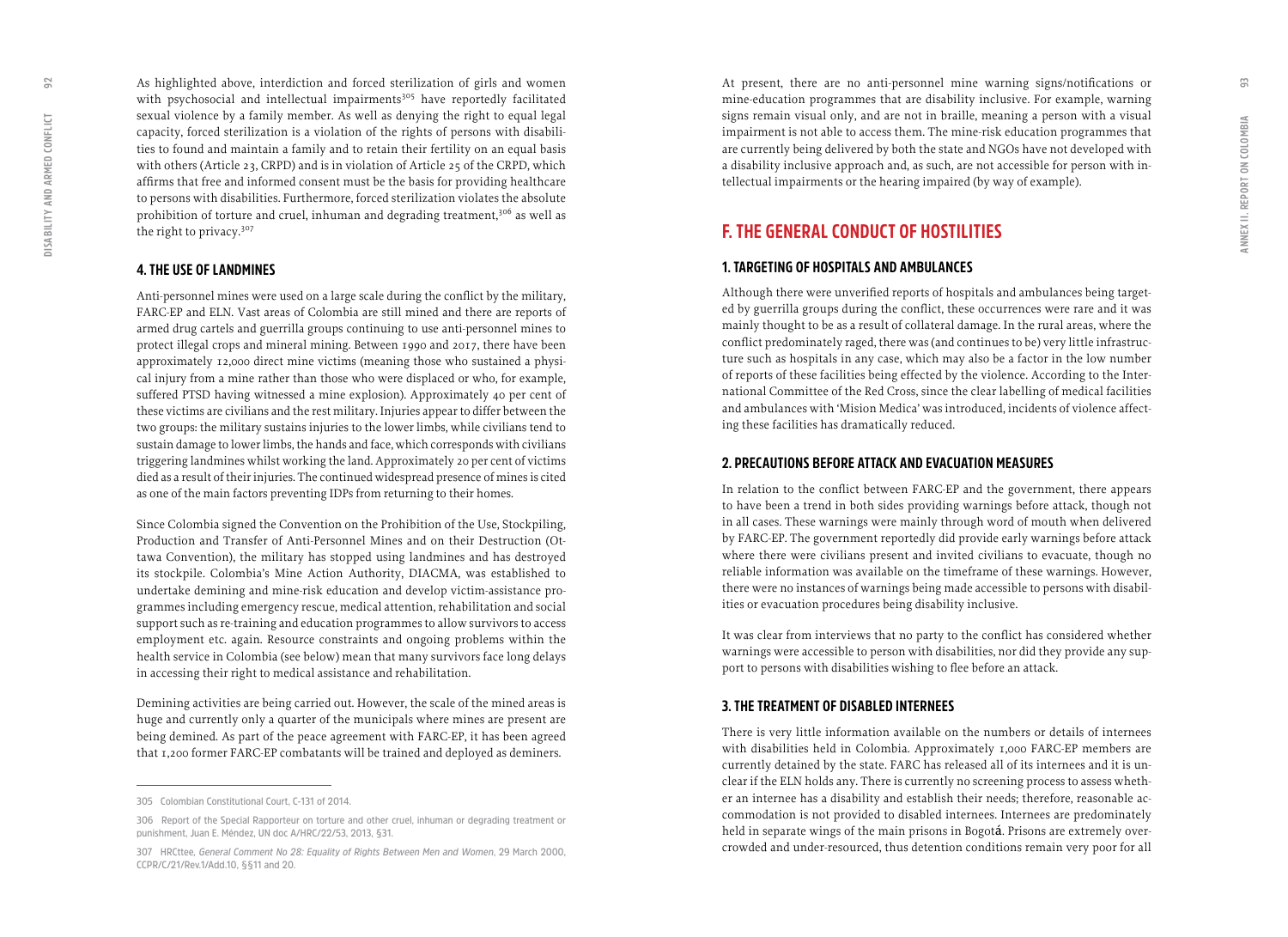detainees and internees. The detention facilities themselves are dated and most are not accessible for persons with a physical or visual impairment. Only very basic healthcare is provided to internees with a disability and no rehabilitation services are available.

The government is due to imminently announce improvements to the healthcare services available to detainees in general, but it is understood that these improve ments do not include any specific provisions for internees with disabilities.

As part of the peace agreement, FARC-EP members who are serving sentences for crimes not listed in the amnesty agreement, or who have not yet served five years of their sentence (those that have are to be released), are due to be transferred to serve the remainder of their sentences in one of the zones (see below). As of March 2017, no consideration had been given to ensuring that these places of detention were accessible to persons with disabilities.

#### **4. PROVISION OF REHABILITATION AND HABITATION TO SURVIVORS OF THE CONFLICT WHO HAVE A DISABILITY (WHETHER CAUSED BY OR EXACERBATED BY THE CONFLICT)**

The Colombian Government is under an obligation to develop habitation and rehabilitation programmes that respond to the needs of persons with disabilities affected by the conflict (Articles 11 and 25–26, CRPD, and Colombian Law 1448 of 2011). Non-combatants who have a disability (either pre-existing or caused or exacerbated by the conflict) and who have been recognized as victims in the Cen tral Register for Victims (see above) are entitled to access the Programme of Psy chosocial Attention and Integrated Health for Victims (PAPSIVI), which provides physical healthcare and psychosocial support to victims. Since its inception in 2013, PAPSIVI has provided 301,000 persons with psychosocial support. Victims are entitled to eight sessions of psychosocial therapy under PAPSIVI. Rehabilita tion takes a holistic approach and is tailored to the individual taking into account factors such as the person's gender and ethnicity. One example of PAPSIVI's pro visions I was told about concerned a visually impaired IDP who had been a farmer (it was unclear how he lost his sight but it was clear it had gone untreated owing to the conflict). He was provided with psychotherapy to help him come to terms with his visual impairment and social support through workshops and re-educa tion programmes that helped him adapt to life in the city.

PAPSIVI has been widely criticized for not adopting a holistic approach to re sponding to the needs of persons with a psychosocial impairments, and for not ad dressing the intersectionality between the conflict and mental health. At present, it appears that it is largely impossible for persons with a psychosocial impairments (either caused by or exacerbated by the conflict) to access their right to healthcare (Article 25, CRPD), habitation and rehabilitation (Article 26, CRPD). Despite the correlation between addiction and the conflict, Colombia does not recognize ad diction as form of disability and those that develop an addiction as a direct result of the conflict – I heard reports of both civilians and combatants using alcohol to cope with the traumatizing effect of the violence and/or displacement and this turning into an addiction which impeded them from being able to integrate and access services – are not recognized as victims of the conflict and are therefore not entitled to access any of the services available to victims.

Healthcare in Colombia is a mixture of public and private with only very basic ser vices being public.<sup>308</sup> This leads to an inequality in the provision of healthcare between persons with disability. An example highlighted to me during interviews was the fact that prosthetics for an amputee are available on the Benefits Health Plan (the public part of the health system) but wheelchairs are not, meaning that if you are a landmine survivor who is not a suitable candidate for prosthetics you have to go through a lengthy (on average, up to one-year) and often unsuccessful process of petitioning the state to grant you a wheelchair. Arguably, this amounts to discrim ination on the basis of disability as access to healthcare differs according to one's impairment. Article 24(e) of the CRPD affirms that states must prevent the discrimi natory denial of healthcare or health services on the basis of disability. It was also re peated that although prosthetics are technically available free of charge in practice, there is a shortage of both prosthetics and specialized healthcare providers who can fit them; therefore, many amputees do not have timely access to them.

Healthcare and rehabilitation services for IDPs with a disability appear to be partic ularly lacking. Although, in theory, it is illegal to deny health insurance to a person based on their status, I was told that IDPs are in practice often denied healthcare cover or told their policy is invalid as they have no fixed or permanent address and/ or move during their cover. This results in IDPs with a disability often not having access to anything other than very basic healthcare and no rehabilitation services.

#### **5. THE FARC-EP PEACE PROCESS**

Persons with disabilities were excluded from participating in the FARC-EP peace pro cess negotiations. This was put down to ignorance rather than lack of political will by many of those interviewed. Nevertheless, it appears that persons with disabilities were the only minority group not to be consulted and engaged with in the peace talks.

Although the government has said that 'everyone' will be included in the imple mentation of the peace process, there are no details yet as to how persons with disabilities will be accommodated to ensure their inclusion. To oversee the im plementation of the peace process and corresponding legislation, the Commission for the Follow-up, Promotion and Verification of the Implementation of the Fi nal Agreement was created in December 2016. The Commission is composed of three government officials and three members of FARC-EP. It has focused on the establishment of the FARC-EP reintegration zones (see below), passing and imple menting the amnesty law and other peace legislation, reaching agreement on crop substitution and designing development programmes in rural areas. Although

**<sup>308</sup> One of Colombia's biggest health insurers went bankrupt in 2015, which has resulted in many persons not having health insurance cover and an overburdening of the basic state healthcare system.**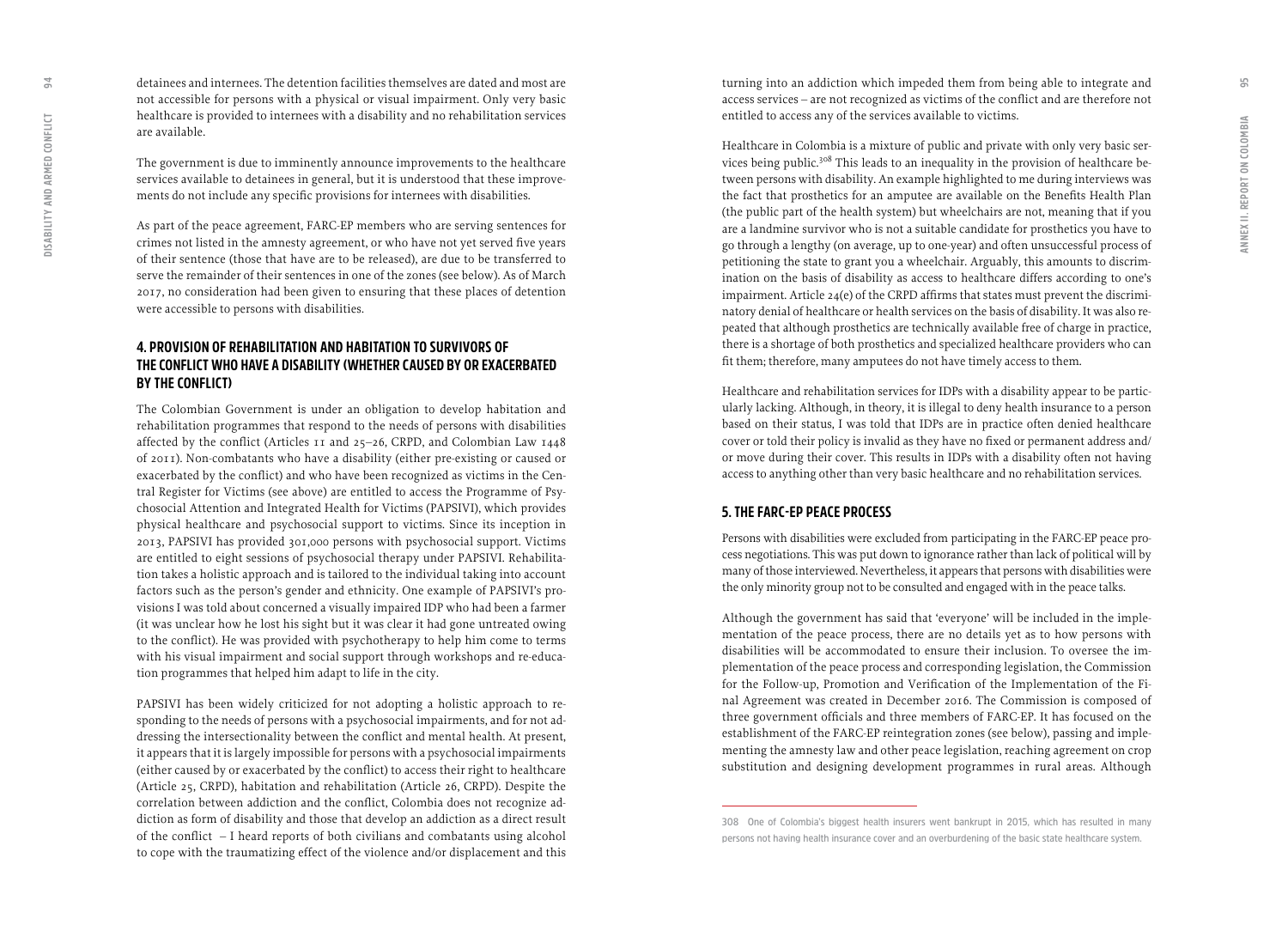gender-related issues, such as maternal health in the reintegration zones, were reportedly being considered by the Commission, as of March 2017 it had not tak en a disability inclusive approach to its work. A high-level consultation was held between the Commission and members of civil society in January 2017; women's groups and some ethnic minority groups participated in these consultations, but no ODPs. It is unclear if ODPs were invited to participate.

To oversee the reintegration of FARC-EP members, a Reintegration Council, com prised of government and FARC-EP members, has been established. As of March 2017, the Council did not include persons with disabilities; its work had solely fo cused on the reintegration of child members of FARC-EP.

#### **a. FARC-EP Zones**

As part of the peace agreement, 26 zones have been set up where approximately 6,900 FARC-EP members are handing over their weaponry and being processed for reintegration or prosecution. Of these zones, 19 have reception centres and the re maining 7 are more basic campsites. The zones were hastily developed and many, as of March 2017, did not have running water, sanitation facilities, electricity and sufficient road access. Such provisions are the responsibility of the government, whereas the living quarters within the zones are to be built be FARC-EP mem bers with material provided by the government and the United Nations. A small number of the zones have health centres where very basic healthcare is available. FARC-EP members will not have any private health insurance as most don't have the necessary identification papers.

Upon arrival at the zones, there is no screening process to establish if any FARC-EP members have a disability and what their needs might be. Once in the camp, FARC-EP members are processed to determine if they will be prosecuted, or given papers to allow them to access integration programmes. As no attempts are currently be ing made to identify FARC-EP members with a disability, reasonable accommoda tion cannot be made to ensure a person with a disability has equal access to legal and other services within the zones.

#### **6. PEACE TALKS WITH THE ELN**

The Government of Colombia began peace talks with the ELN in February 2017. The six-point negotiating agenda, agreed as the framework for the peace talks, in cludes: (i) societal participation in the construction of peace; (ii) democracy for peace; (iii) transformations for peace; (iv) victims; (v) end of the armed conflict; and (vi) implementation. It was anticipated by a number of those interviewed that lessons have been learnt form the FARC-EP talks and the ELN talks will be more inclusive of persons with disabilities.

The protracted conflict in Colombia has had a disproportionate impact on persons with disabilities. Disability was/is not being mainstreamed in the conduct of hos tilities, treatment of internees, provision of healthcare, rehabilitation and access to justice, nor in activities related to anti-personnel mines or in the peace process. There is a gap in knowledge on the impact of the conflict on persons with disabil ities and their needs. Disaggregated data, as required by Article 36 of the CRPD, is needed to help assess Colombia's implementation of the CRPD and to identify the barriers faced by persons with disabilities in accessing their rights. There also appears to be a general lack of understanding on the intersectionality between disability and other factors including gender, age, socioeconomic background and ethnicity. This is a further area where disaggregated data is needed to overcome the incorrect understanding of persons with disabilities as a homogenous group and thus help in the development of legislation and policies to ensure the full realiza tion of their human rights.

Overall, there seems to be a political will to ensure the effective implementation of the CRPD and the ultimate realization of the rights of persons with disabilities across Colombia. However, disability is still largely perceived based on the med ical model by IGOs and government authorities, with a focus on 'curing' or 're habilitating' a person with a disability rather than accommodating them. Lack of resources and infrastructure, the remoteness of the location of persons with dis abilities, the movement of IDPs with a disability, insecurity and corruption were repeatedly cited as preventing the implementation of the CRPD. The departmental and municipal systems were also credited with creating a fragmented approach to implementing the CRPD as there is little vertical coordination across departments, nor any horizontal coordination from the ministries to the municipals. There are still large rural areas where the state has no presence and armed groups control the territory; this is a major challenge to implementing the CRPD.